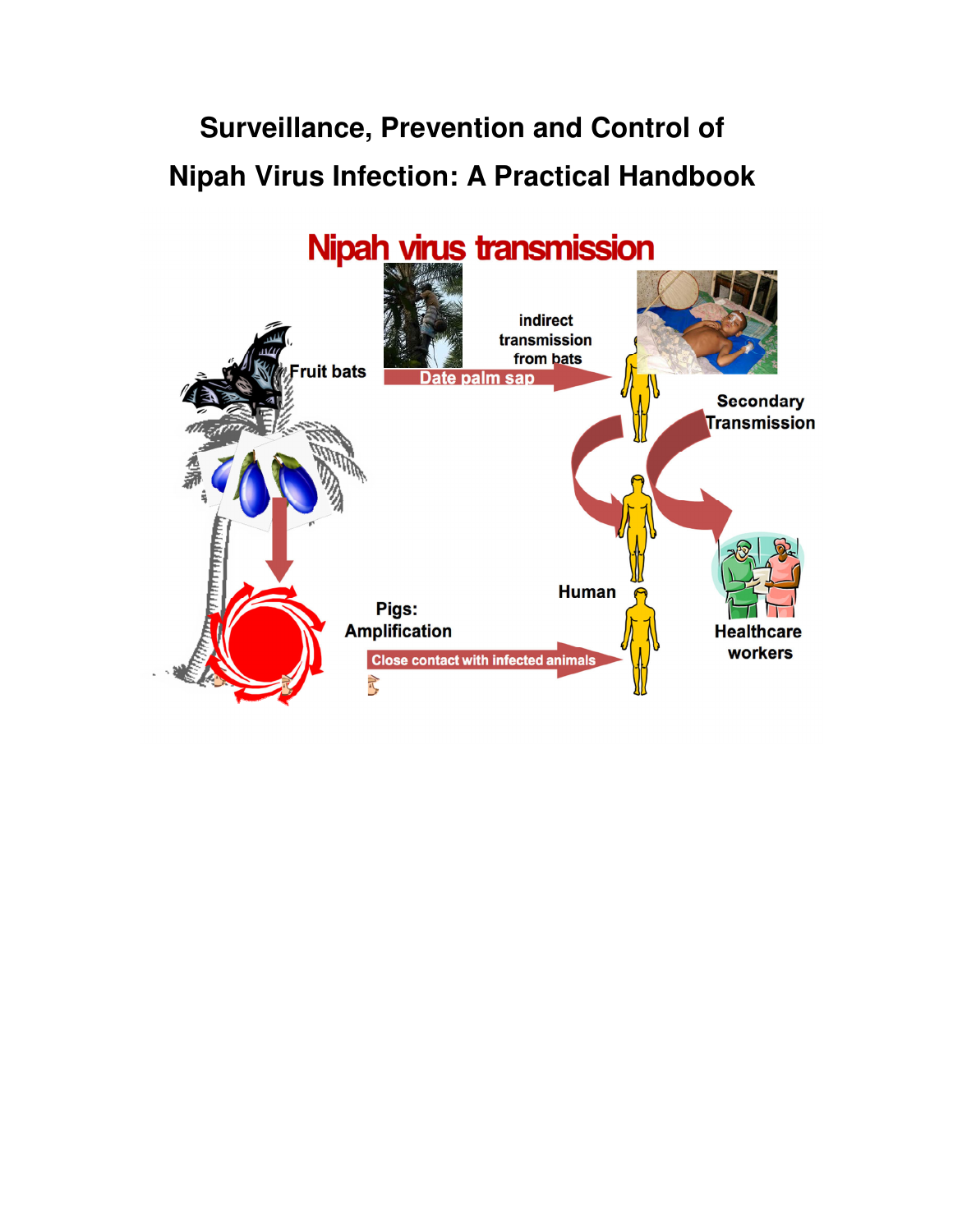## **Acronyms and abbreviation**

| <b>AES</b>   | acute encephalitis syndrome                    |
|--------------|------------------------------------------------|
| <b>ALRI</b>  | acute lower respiratory infection              |
| <b>BSL</b>   | biosafety level                                |
| <b>CSF</b>   | cerebrospinal fluid                            |
| <b>ELISA</b> | enzyme-linked immunosorbent assay              |
| <b>HCW</b>   | health-care worker                             |
| <b>IATA</b>  | <b>International Air Transport Association</b> |
| <b>ICU</b>   | <b>Intensive Care Unit</b>                     |
| lgG          | immunoglobulin G                               |
| lgM          | immunoglobulin M                               |
| <b>IHR</b>   | International Health Regulations               |
| JE           | Japanese encephalitis                          |
| <b>NiV</b>   | Nipah virus                                    |
| <b>PCR</b>   | polymerase chain reaction                      |
| <b>PPE</b>   | personal protective equipment                  |
| <b>RNA</b>   | ribonucleic acid                               |
| <b>RRT</b>   | Rapid Response Team                            |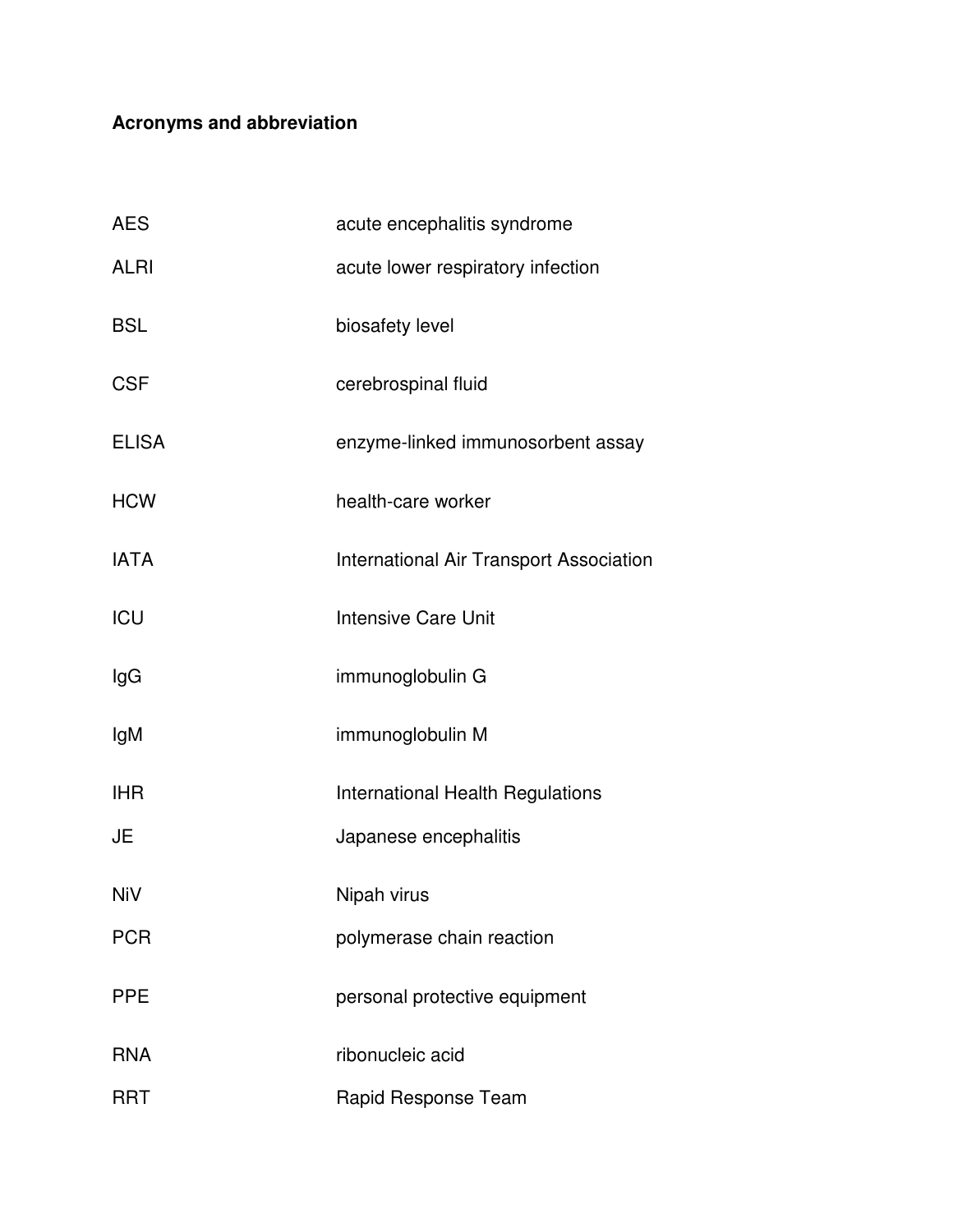| RT-PCR     | Reverse transcription polymerase chain reaction |
|------------|-------------------------------------------------|
| SOP        | standard operating procedure                    |
| <b>WHO</b> | World Health Organization                       |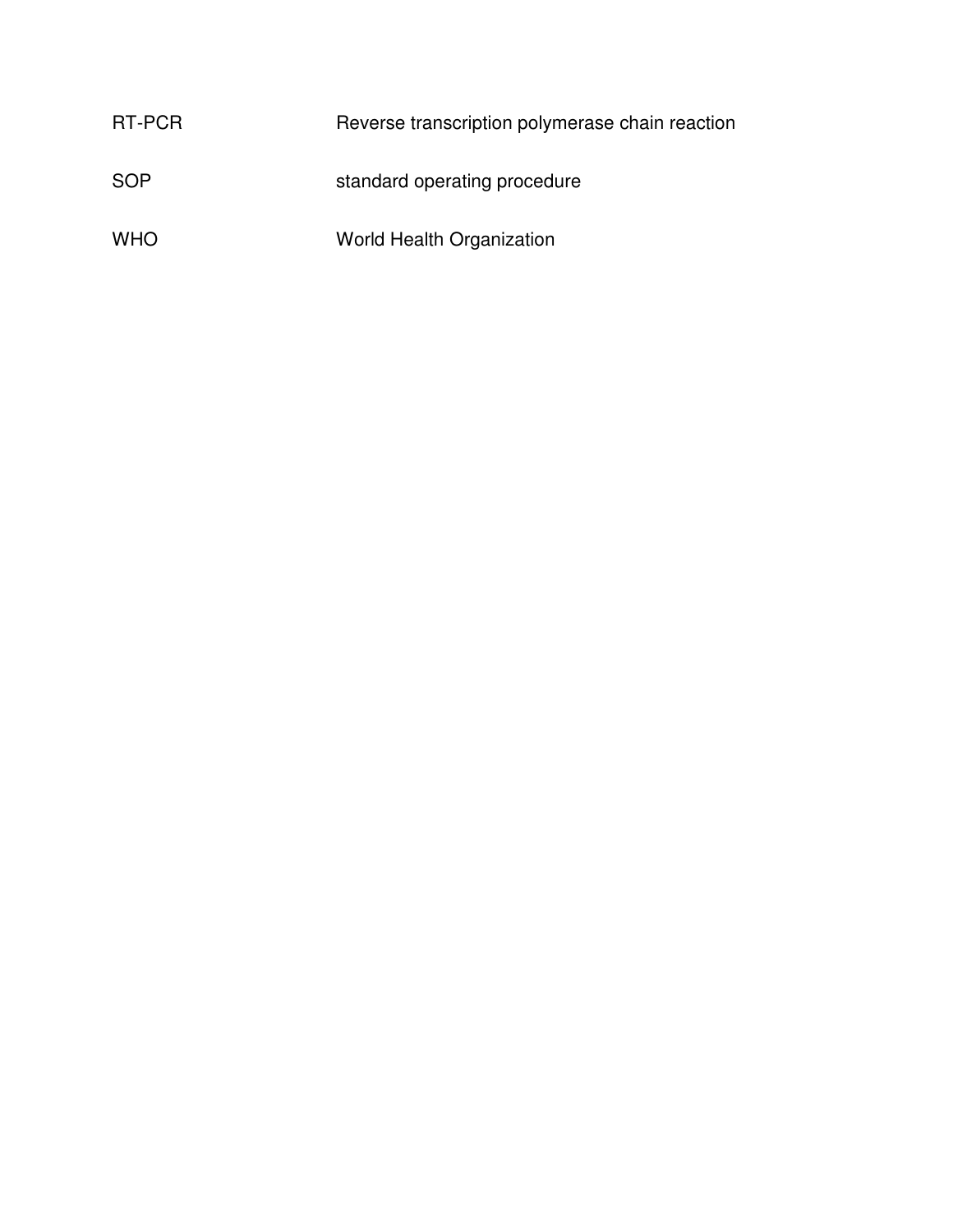## **Contents**

## PREFACE

## ACKNOWLEDGEMENTS

## PURPOSE OF GUIDELINES

- 1. INTRODUCTION
	- 1.1 Background
	- 1.2 Infectious agent
- 2. EPIDEMIOLOGY
	- 2.1 Epidemiology
	- 2.2 Reservoir
	- 2.3 Mode of transmission and incubation period
	- 2.4 Nipah virus in the South-East Asia Region
- 3. EPIDEMIOLOGICAL (DISEASE) SURVEILLANCE
	- 3.1 Objectives
	- 3.2 Setting up a surveillance system
	- 3.3 Standard case definition
- 4. OUTBREAK OR EMERGENCY PREPAREDNESS AND RESPONSE
	- 4.1 Preparedness
	- 4.2 Alert and outbreak investigation
	- 4.3 Additional considerations with respect to Nipah outbreaks
	- 4.4 Response
	- 4.5 Evaluation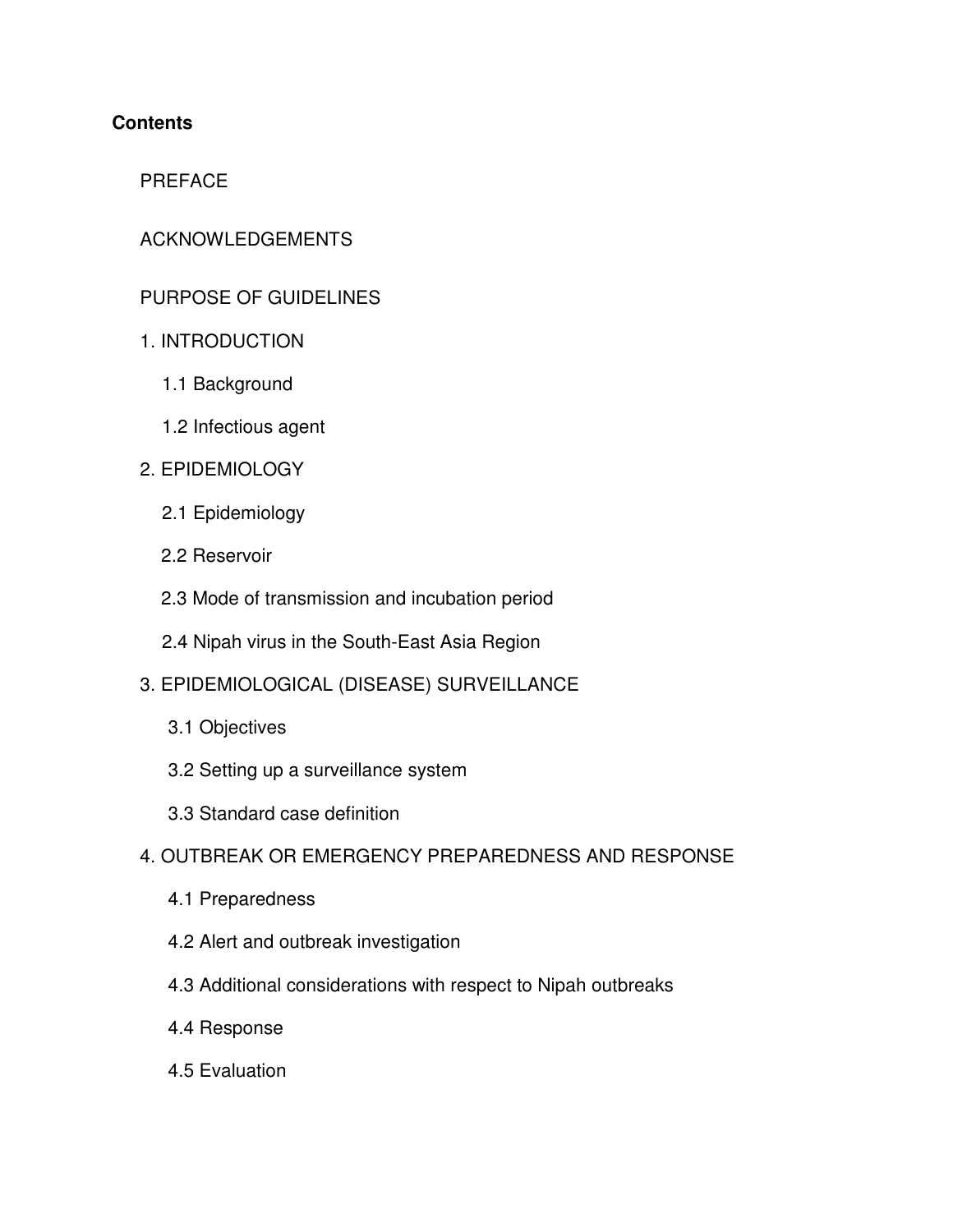### 5. CLINICAL MANIFESTATIONS

- 5.1 Clinical signs and symptoms
- 5.2 Differential diagnosis
- 5.3 Pathogenesis

### 6. CASE MANAGEMENT

- 6.1 General management
- 6.2 Specific management
- 7. INFECTION PREVENTION AND CONTROL
	- 7.1 General considerations
	- 7.2 Specific infection control precautions for NiV

### 8. LABORATORY DIAGNOSIS AND BIOSAFETY

- 8.1 Collection, storage and transportation of samples
- 8.2 Laboratory diagnosis of NiV infections
- 8.3 Safety in the laboratory

#### 9. PREVENTION

- 9.1 Vaccine development
- 9.2 Information, education and communication
- 9.3 Health education and community participation
- 9.4 Intersectoral coordination
- 10. LESSONS LEARNT FROM PREVIOUS NIPAH VIRUS OUTBREAKS
- 10.1 Nipah virus outbreaks in Malaysia and Singapore
- 10.2 Nipah virus outbreaks in India
- 10.3 Nipah virus outbreaks in Bangladesh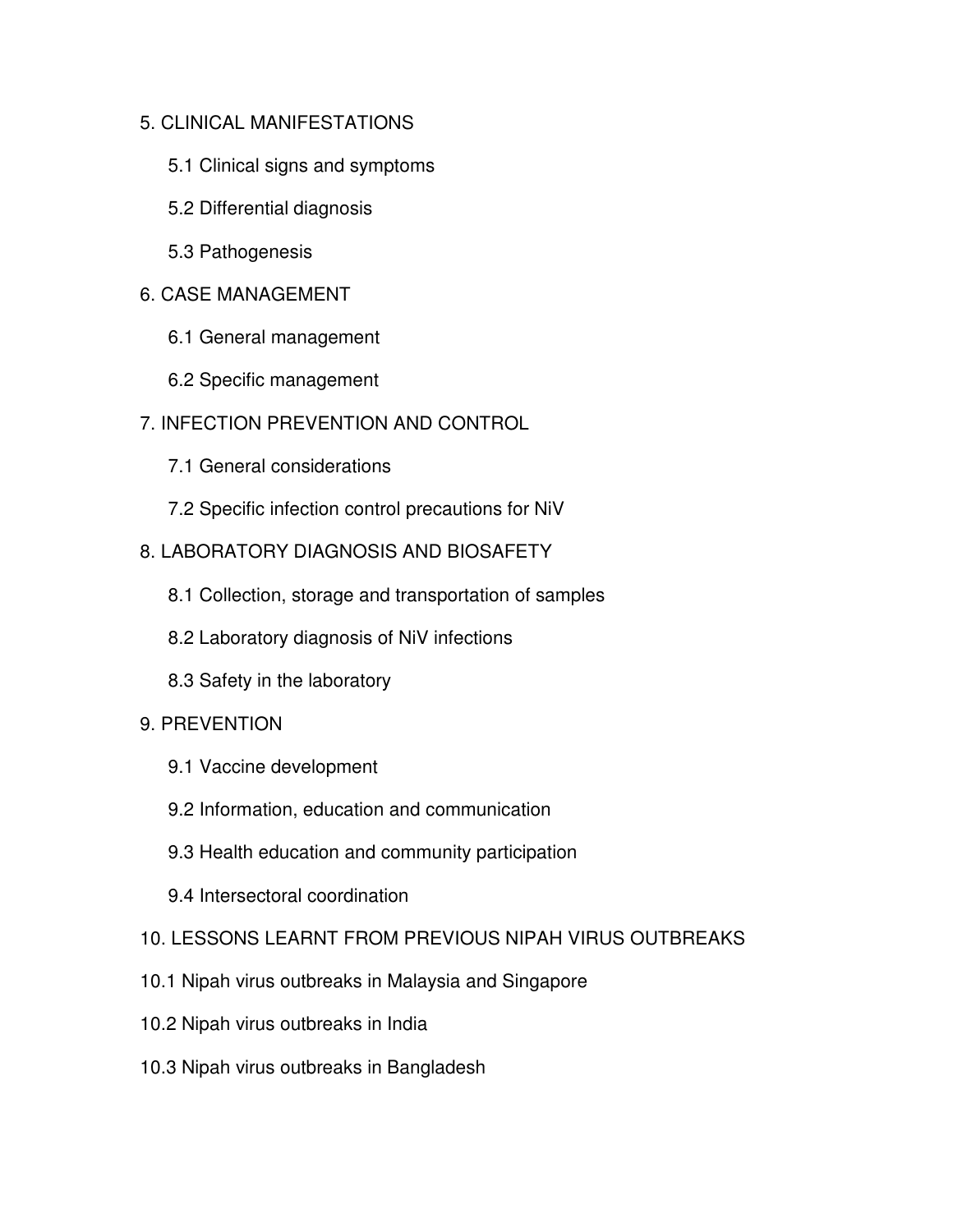#### 11. REFERENCES

#### 12. READING MATERIALS

#### 13. APPENDICES

APPENDIX 1: Definition of acute meningoencephalitis/acute encephalitis syndrome cases

APPENDIX 2: Cluster definition and identification

- APPENDIX 3: Differential diagnosis of Nipah virus disease, Japanese encephalitis and herpes simplex encephalitis
- APPENDIX 4: List of WHO Collaborating Centres and other institutions having facilities for laboratory confirmation of Nipah outbreaks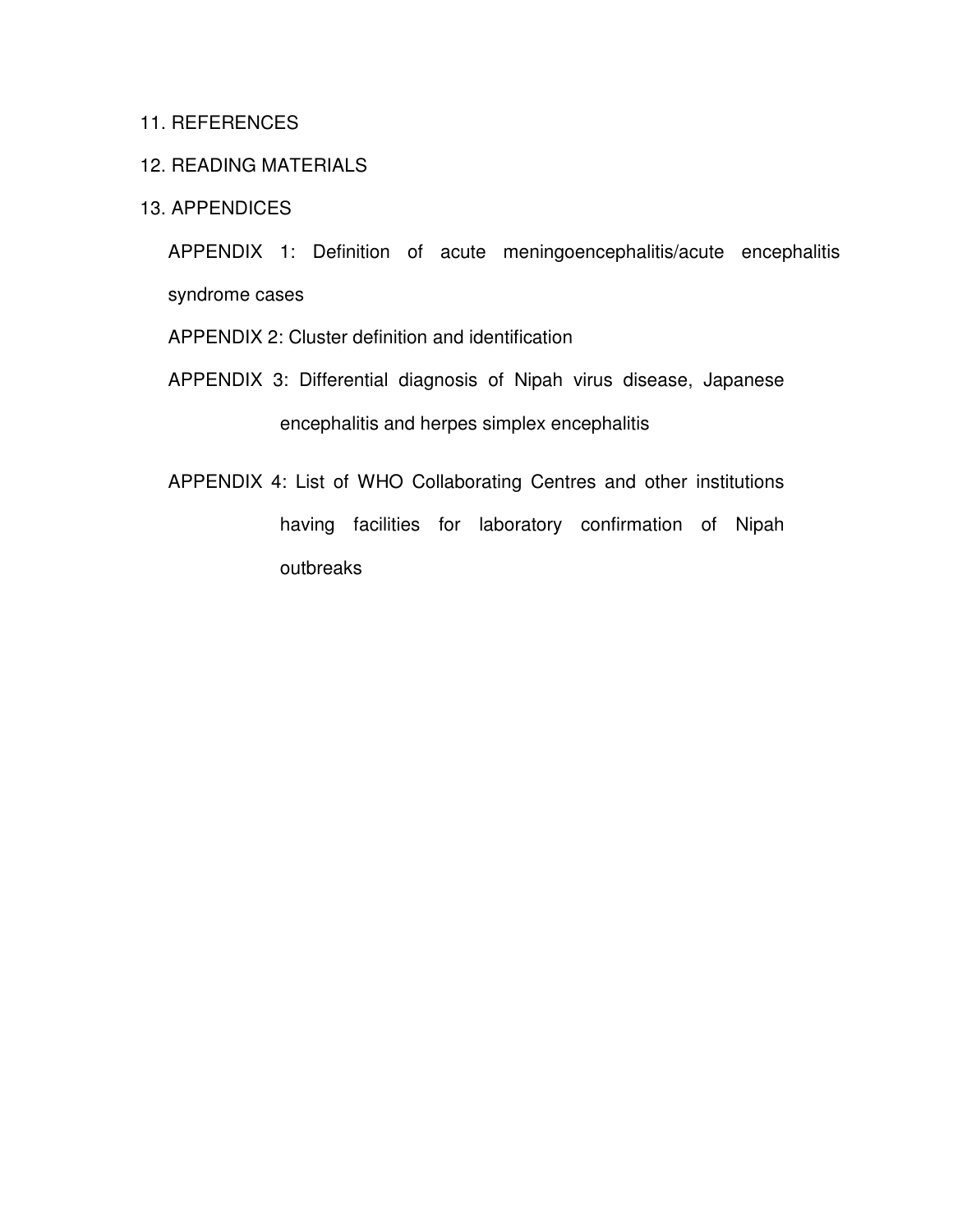#### **PREFACE**

Nipah virus encephalitis is an emerging zoonotic disease of public health significance that is caused by a highly pathogenic paramyxovirus. Nipah virus infection is an example of an emerging disease that appeared recently and recurrent outbreaks have been reported in some countries. In addition to being a serious public health problem, past Nipah virus outbreaks have shown that the disease can have strong detrimental economic effects. This is dependent upon the involvement of animal reservoirs, mode of transmission and human behaviour in the affected countries.

Although human cases have been reported from only a few countries (Bangladesh, India, Malaysia and Singapore), fruit bats, the main reservoir of Nipah virus, are present in many other countries of the South-East Asia Region. Nosocomial transmission, disruption of the health-care system and community disorder are wellknown features of these outbreaks in affected countries. Acute public health events cannot be easily prevented due to various factors such as increased human-animal interaction, sociocultural behaviour and food habits. However, the negative public health impact of Nipah virus can be mitigated through appropriate public health interventions.

Although it is an emerging disease, recurrent outbreaks are still limited to some countries, and the status of other countries is unknown. There is neither a specific treatment nor a vaccine for the prevention of Nipah virus infection. It has therefore become imperative to develop guidelines based on the limited experience in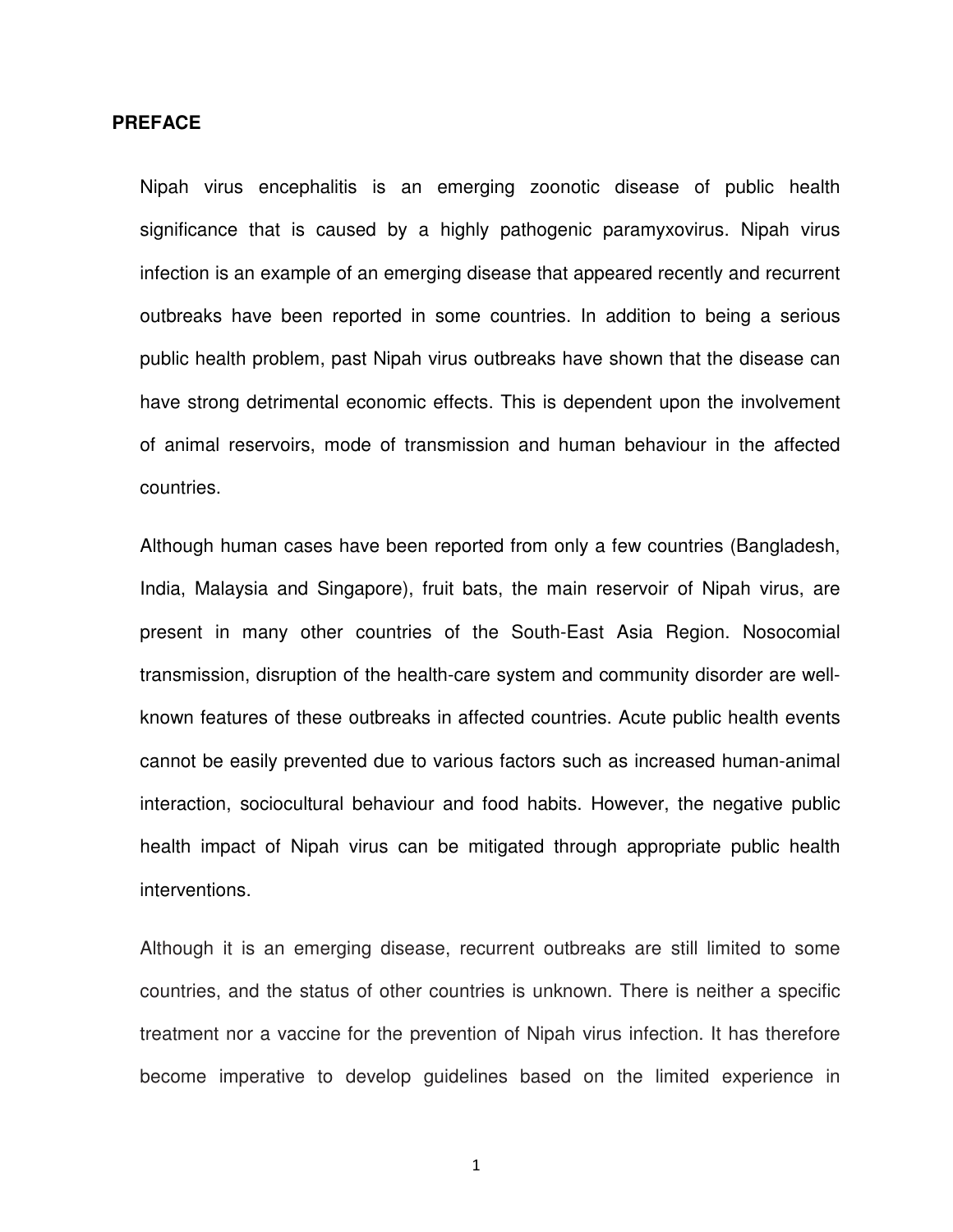outbreak investigation, laboratory diagnosis and case management of patients in health facilities. Experts engaged in outbreak investigation, laboratory diagnosis and case management of Nipah virus infection in the Region were brought together by the WHO Regional Office for South-East Asia to develop and finalize a practical handbook on surveillance, prevention and control of Nipah virus infection. This publication is the end result of that exercise, and is intended to assist field epidemiologists, clinicians, public health professionals and laboratory professionals in early detection and isolation of human cases and prevention of further human-tohuman transmission. Establishing appropriate surveillance systems and strengthening existing systems will be necessary in both affected and non-affected countries.

The publication of these guidelines is relevant, as emerging infectious diseases such as Ebola virus disease and Middle-East respiratory syndrome coronavirus are known to be of bat origin, and surveillance, prevention and control measures are similar. I hope that these guidelines will be helpful to Member States to establish and strengthen appropriate surveillance systems so that Nipah virus outbreaks can be detected quickly and appropriate control measures can be initiated.

Dr Poonam Khetrapal Singh Regional Director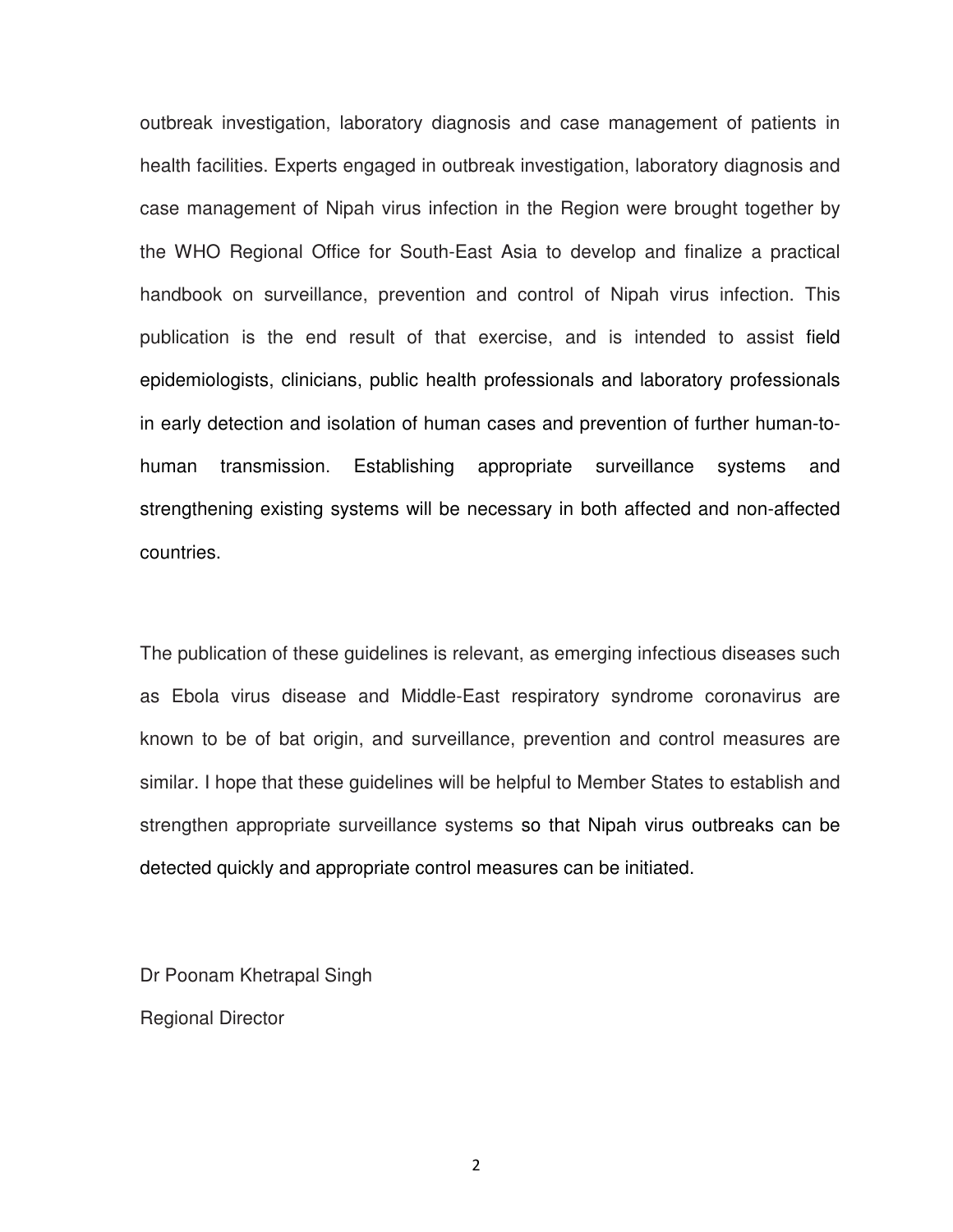#### **ACKNOWLEDGEMENTS**

The draft of the Practical Handbook on Surveillance, Prevention and Control of Nipah Virus Infection was developed by a team lead by Dr Gyanendra Nath Gongal, Scientist, International Health and Regulations unit under WHO Regional Office for South-East Asia in consultation with lead writers for each chapter. The lead writers were chosen because of their expertise in the field and their willingness to undertake the work. Literature searches were conducted by the writing teams and lists of references were added. All the chapters were discussed in detail at an informal expert consultation in Bangkok in June 2011.

This handbook would not have been possible without the support of the following experts who have practical experience of many years of working in outbreak investigation, surveillance, laboratory diagnosis, case management and control of Nipah virus infection.

Professor Mahmudur Rahman, Institute of Epidemiology Disease Control and Research (IEDCR), Dhaka (Bangladesh)

Dr Be-Nazir Ahmed, CDC, Directorate General of Health Services, IEDCR, Dhaka (Bangladesh)

Dr Steve Luby, International Centre for Diarrhoeal Disease Research (ICDDR), Dhaka (Bangladesh)

Dr Md. Jahangir Hossain, ICDDR, Dhaka (Bangladesh)

Dr A C Mishra, National Institute of Virology, Pune (India)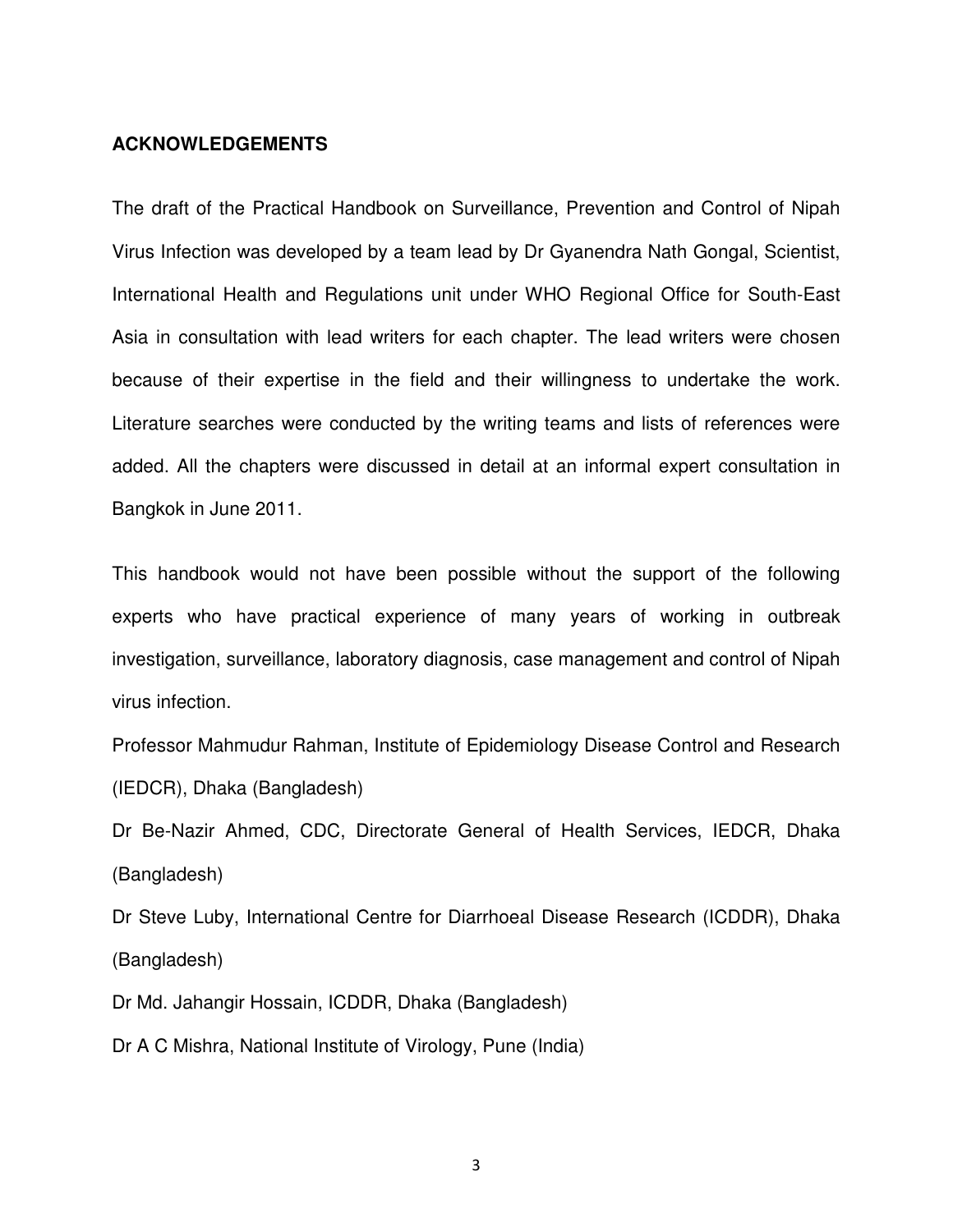Dr A K Harit, Directorate General of Health Services, Ministry of Health and Family Welfare, New Delhi (India)

Professor Thiravat Hemachuda, WHO Collaborating Centre for Research and Training on Viral Zoonoses, Chulalongkorn University Hospital, Bangkok (Thailand) Professor Henry Wilde, Chulalongkorn University Hospital, Bangkok (Thailand) Dr Supaporn Wacharapluesadee, Chulalongkorn University, Bangkok (Thailand) Dr Pierre Formenty, WHO Headquarters, Geneva (Switzerland)

We would like to thank Dr Rajesh Bhatia, Dr Kachen Wongsathapornchai (FAO), Dr Alexandre Bouchot (OIE), Dr Richard Brown, Dr Zobaidul and Dr Alice E Wright who contributed in discussion and finalization of these guidelines.

It was decided to revise the handbook in the context of emerging infectious diseases such as Crimean-Congo haemorrhagic fever and the potential threat of Middle East respiratory syndrome and Ebola virus disease so that it would be useful for epidemicprone diseases. The document was peer-reviewed by Dr Sirenda Vong and Dr Anuj Sharma.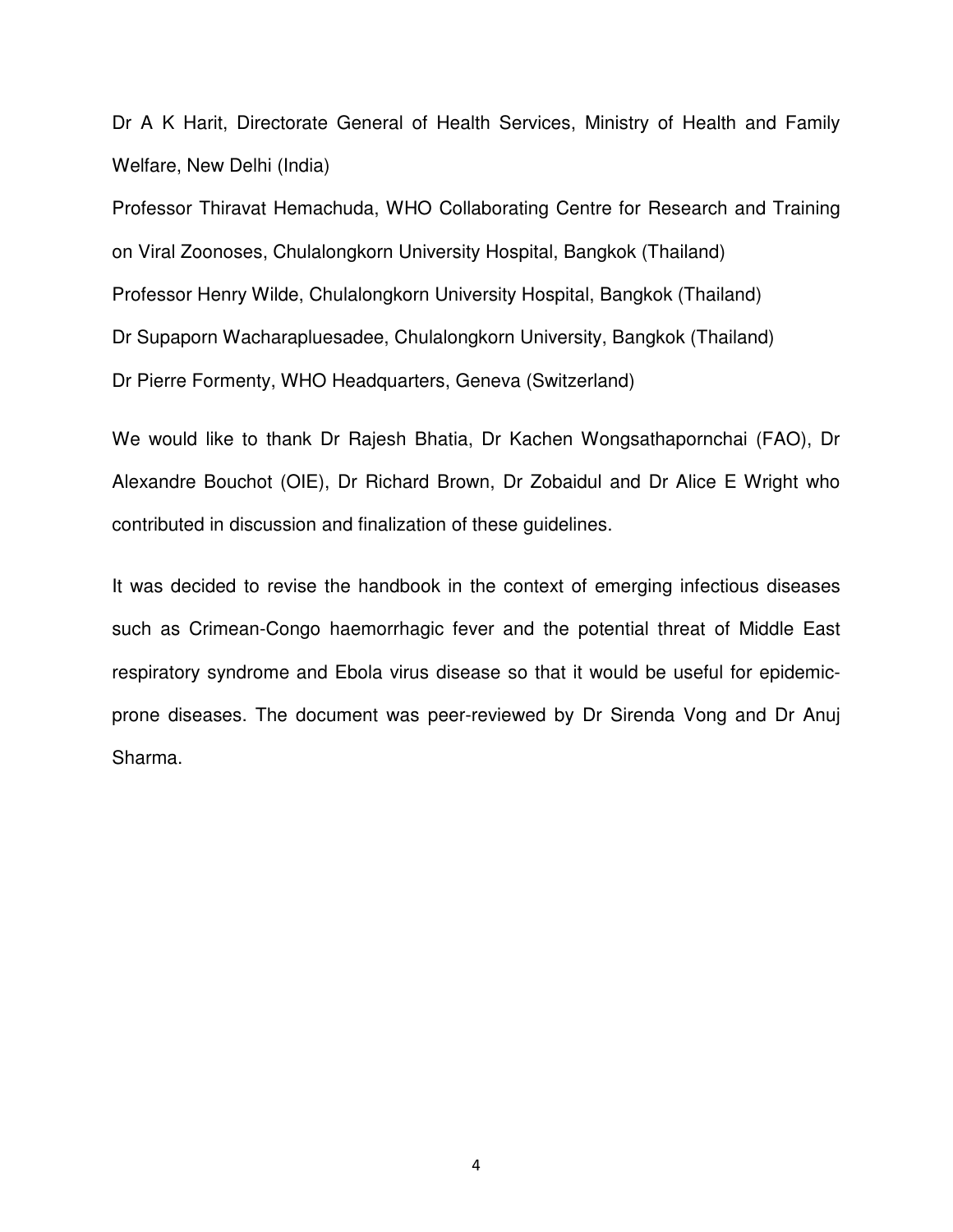#### **PURPOSE OF HANDBOOK**

The purpose of this handbook is to help health personnel and health authorities at all levels to:

- update current knowledge about Nipah virus infection;
- provide a standard case definition for surveillance and outbreak investigation of Nipah virus infection;
- provide comprehensive information on the epidemiology and techniques for diagnosis, case management, prevention and control of Nipah virus infection;
- provide guidance for outbreak investigation of Nipah virus infection based on past experiences; and
- strengthen the capacity of emergency response to outbreaks.

This handbook is intended as a technical support to field epidemiologists, clinicians, public health professionals and laboratory professionals. Nipah virus epidemiology and risk factors may differ from country to country, which will influence the nature of an outbreak investigation. These factors must be taken into consideration. These guidelines may be modified appropriately and utilized for the development of manuals for targeted groups by national health authorities. They should have the approval of appropriate authorities, conform to national policies and meet local needs.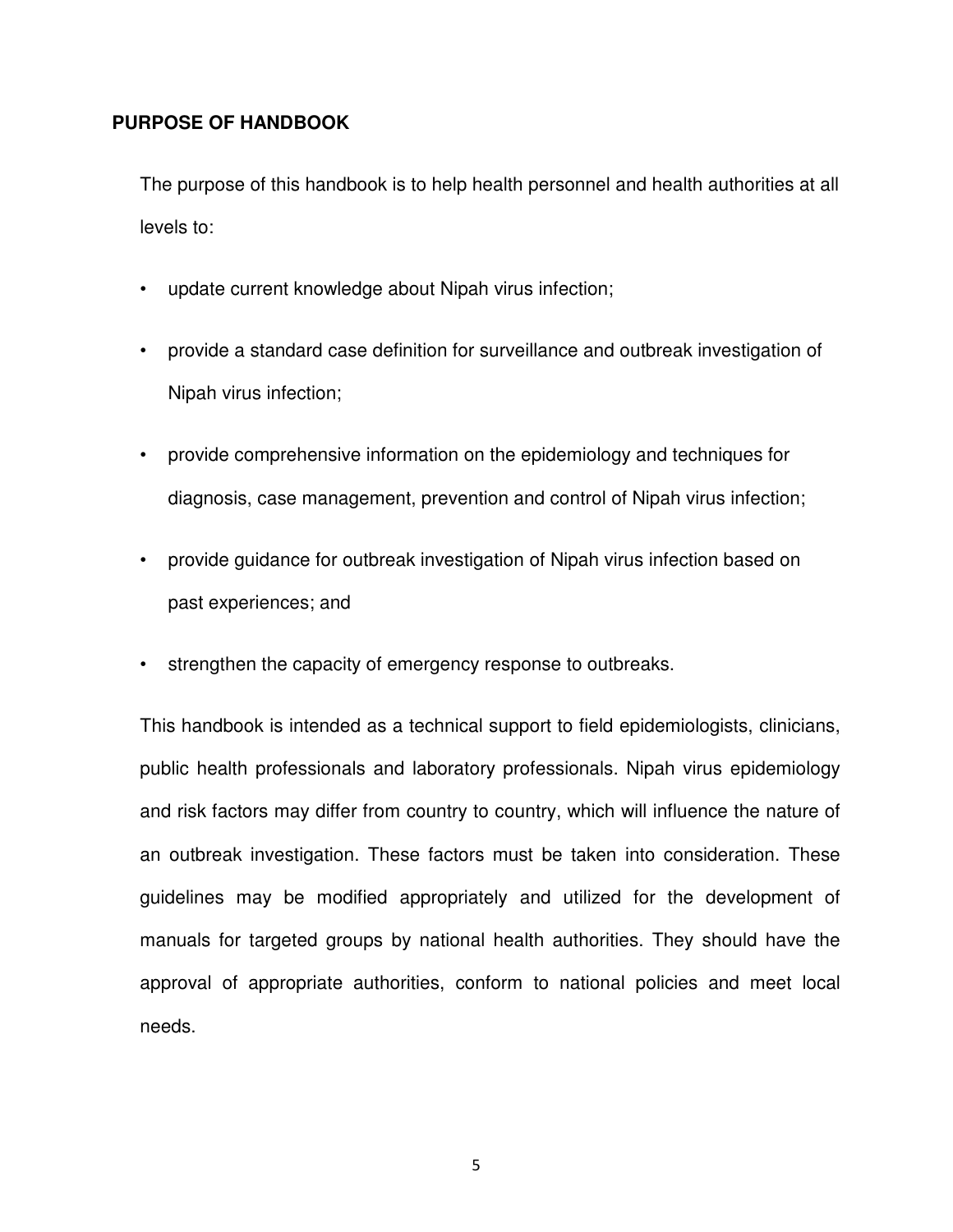Animal health concerns exist but these are not covered in this handbook. Health authorities should liaise with animal health and wildlife authorities to carry out Nipah virus surveillance in bats and domestic animals and develop national contingency plans accordingly.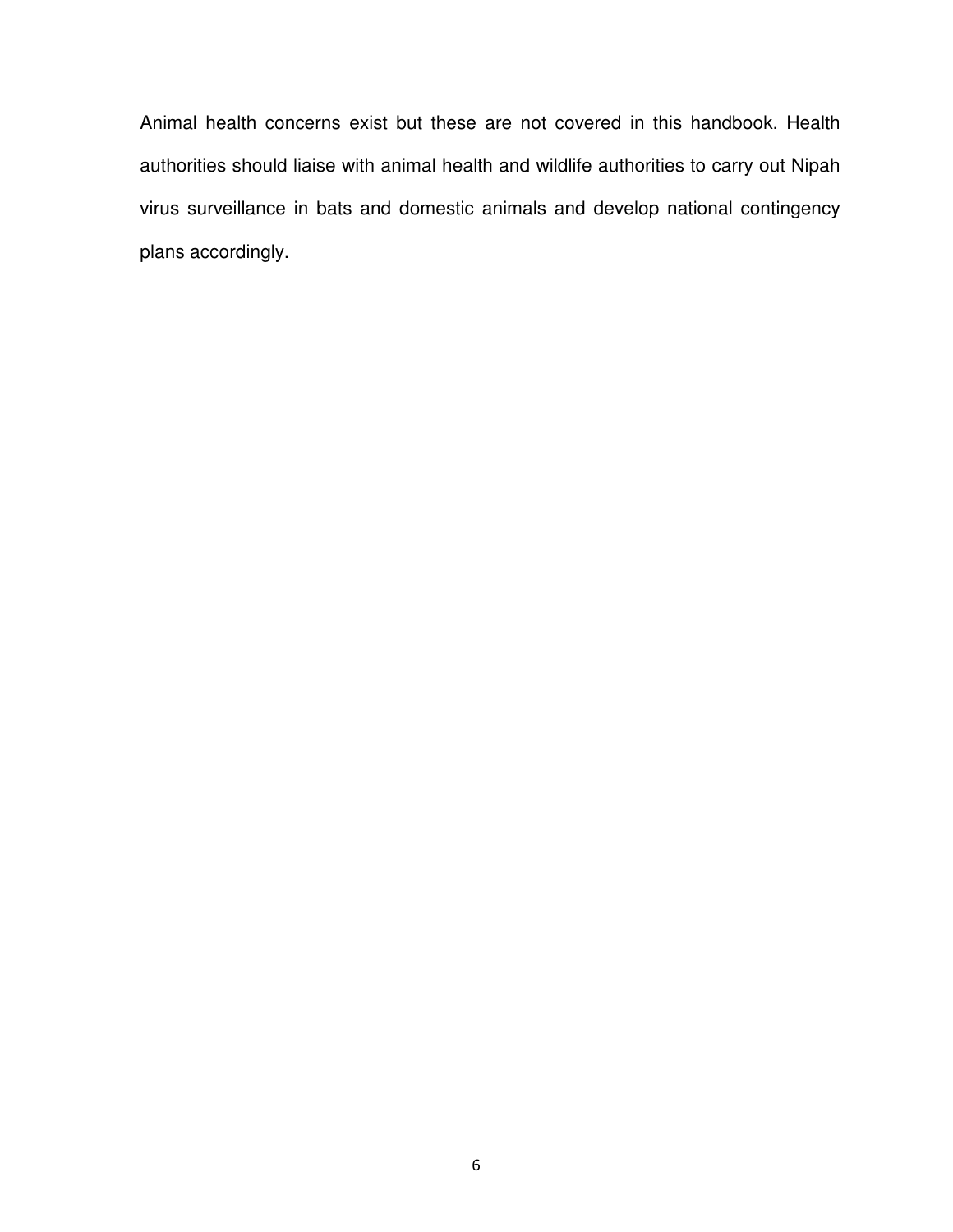#### **1. INTRODUCTION**

#### **1.1. Background**

Nipah virus (NiV) infection is a zoonosis that was first recognized in a large outbreak of 265 suspected cases and 105 deaths (40% case fatality) in peninsular Malaysia from September 1998 through April 1999 (1). Patients were diagnosed primarily with acute encephalitis after contact with sick pigs infected with NiV. The outbreak was initially thought to be due to Japanese encephalitis, but the causative agent was later identified as NiV. This outbreak caused widespread panic and fear in Malaysia leading to considerable social disruption and tremendous economic loss due to the mass culling of over one million pigs. In addition, 11 abattoir workers in Singapore developed NiV infection during March 1999 following close contact with pigs imported from Malaysia (2). However, no new outbreaks have been reported from these countries since May 1999.

Bangladesh and India have experienced outbreaks of NiV infection since 2001. Although the outbreaks in Bangladesh have been smaller, the case-fatality rates have been repeatedly higher (~75%) than those from the initial outbreak in Malaysia and Singapore (40%). However, the clinical case definition used in Bangladesh differs from that used during the Malaysia outbreak and focuses on severe neurologic signs and symptoms (1,3,4).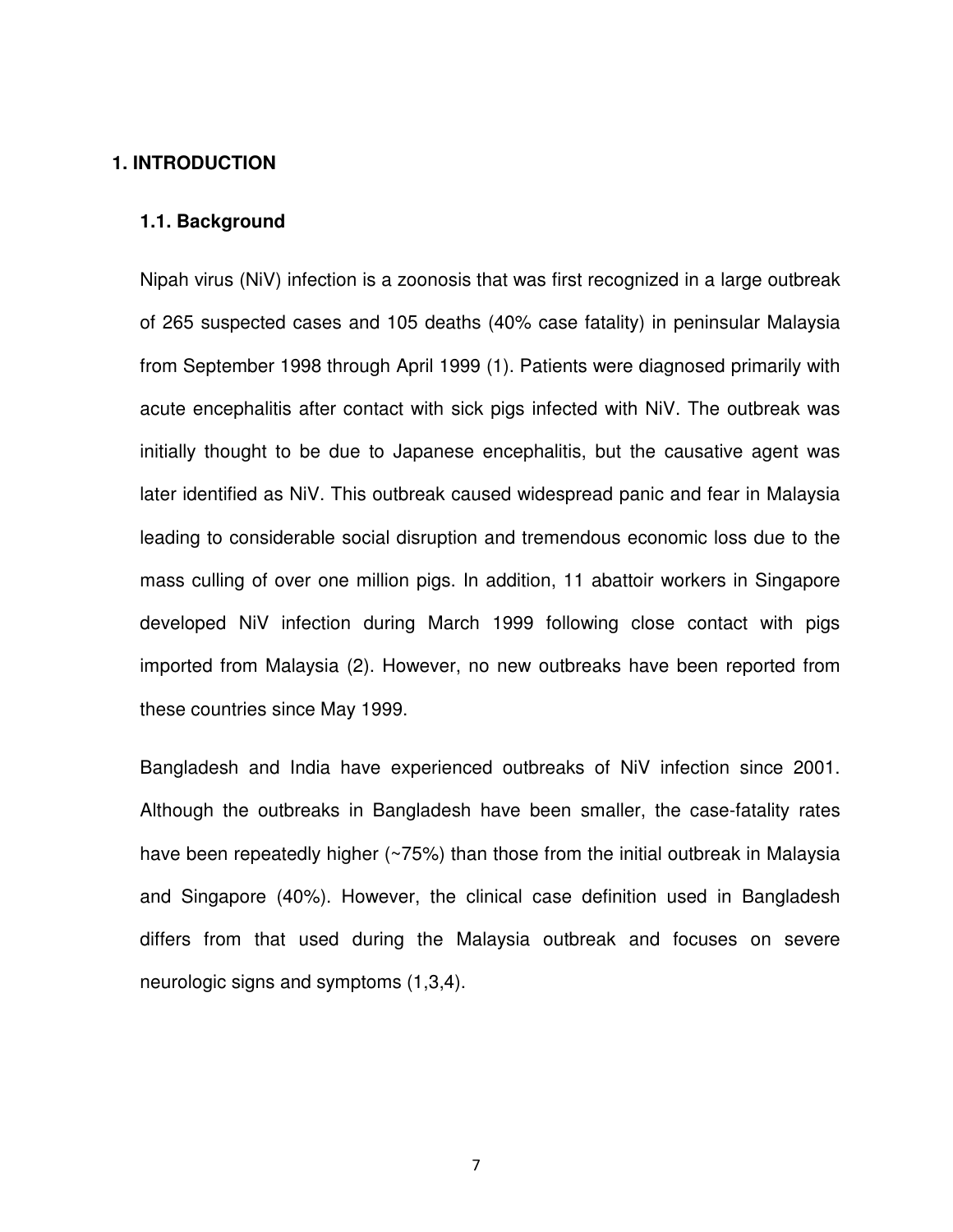Consumption of raw date palm sap contaminated by flying bats was the primary source of human NiV infection in the Bangladesh outbreaks (3,4). Strong evidence indicative of human-to-human transmission of NiV was found in Siliguri, India, in 2001 and in Bangladesh in 2004 (3,4). The role of pigs or other domestic animals in disease transmission in Bangladesh is unknown and subject to further investigation.

#### **1.2. Infectious agent**

NiV is named after the Malaysian village where it was first discovered (5). The virus is a highly pathogenic paramyxovirus and one of two virus species in the genus Henipavirus, the other being Hendra virus (6).

Sequence analysis of virus isolated from clinical samples obtained from persons affected by the outbreaks in Bangladesh and India were closely related compared with that in Malaysia, while indicating large nucleotide heterogeneity (3,7,8).

#### **2. EPIDEMIOLOGY**

#### **2.1. Introduction**

NiV is highly pathogenic in humans, with bats acting as a reservoir. In Malaysia, the virus was believed to be introduced into pig farms by fruit bats and spread easily among pigs; it was transmitted to humans who came in close contact with infected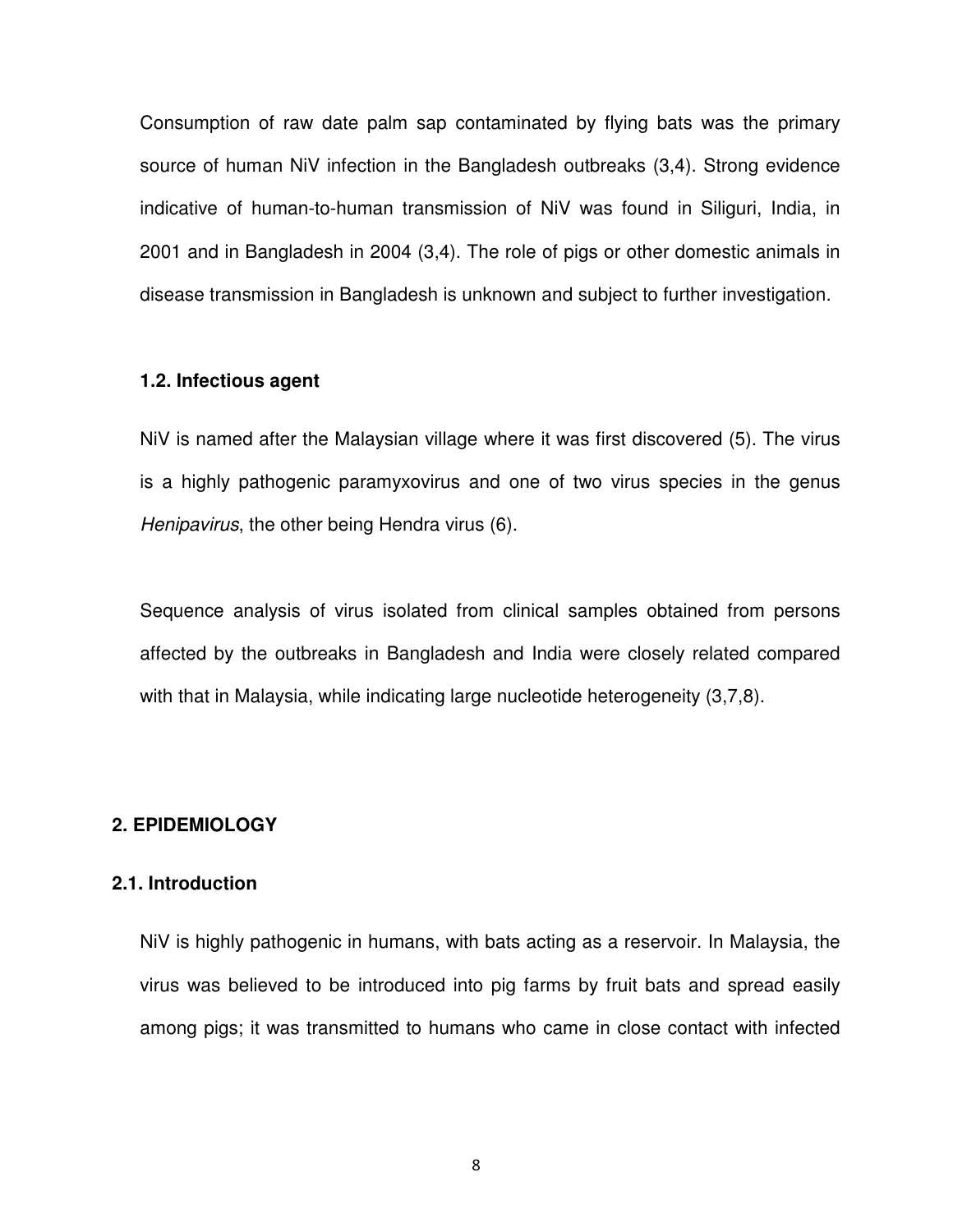animals (9). NiV antibodies were detected in dogs, cats, goats and horses; however, only in those that were exposed to infected pigs (10).

Outbreaks of NiV infection in South Asia have a strong seasonal pattern and a limited geographical range. All the outbreaks occurred during the months of winter and spring (December–May). This could be associated with several factors such as breeding season of the bats, increased shedding of virus by bats and the date palm sap harvesting season.

The evidence of seasonal preference of transmission in Pteropus lylei bats was recently demonstrated in a study in Thailand (11). The period April–June (peaking in

May) was the peak time when viral ribonucleic acid (RNA) could be detected in bat urine. This was associated with a fluctuation of population numbers that was observed only in May and correlated with young bats leaving the nest to fly.

The NiV cases tend to occur in a cluster or as an outbreak, although 18% of the cases in Bangladesh were isolated cases (4).

There is strong evidence that the emergence of bat-related viral infections communicable to humans and animals is associated with the loss of natural habitat of bats (12).

#### **2.2. Reservoir**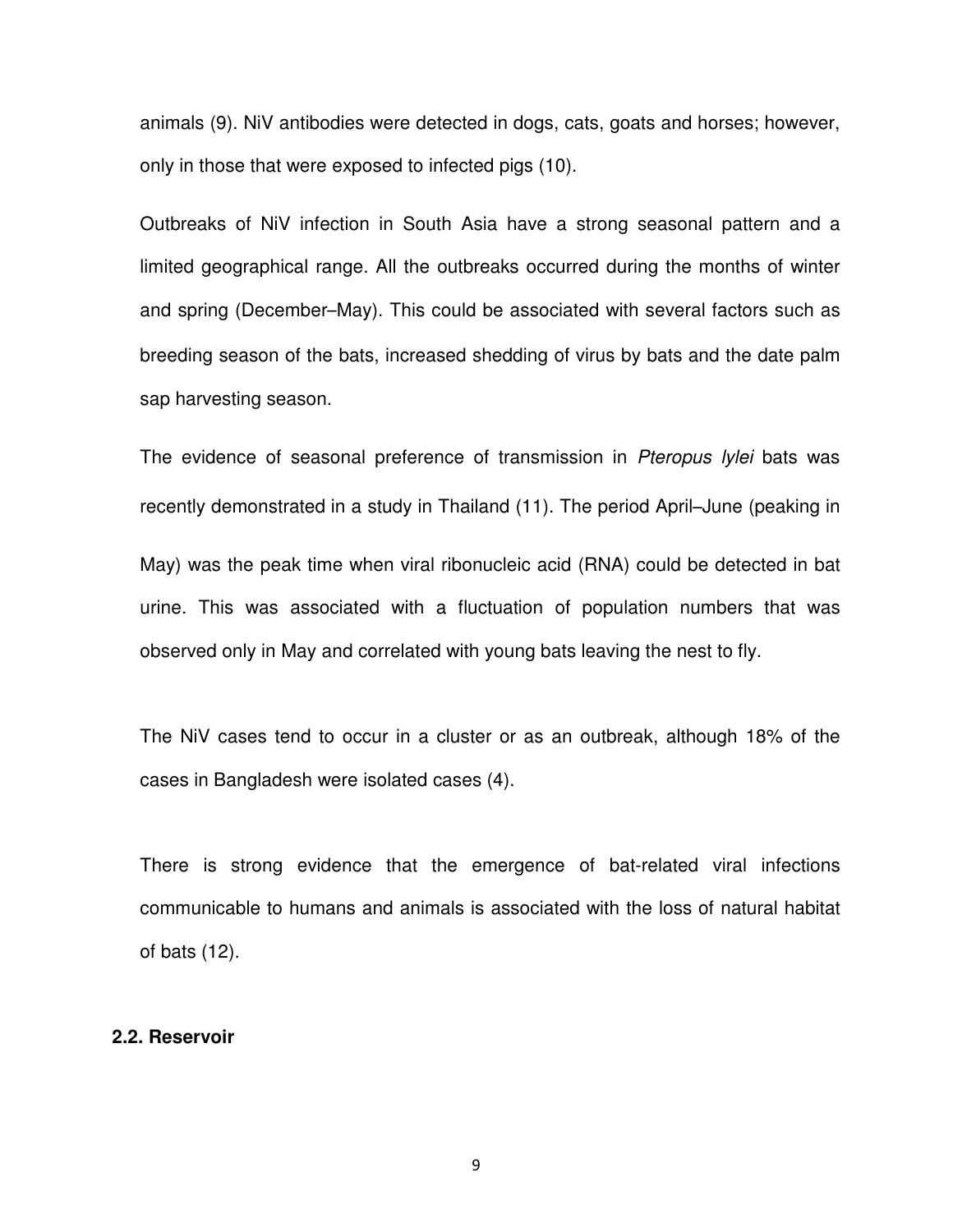Fruit bats (or also known as flying foxes) of the genus *Pteropus*, family Pteropidae, have been identified as a natural reservoir host of NiV(13). A seroprevalence study in Malaysia implicated four fruit bat species: Pteropus hypomelanus, P. vampyrus, Cynopterus brachyotis and Eonycteris spelaea (13). Subsequently, NiV was isolated from the urine of a free-living colony of P. hyomelanus in Malaysia (14).

The world distribution of *Pteropus* fruit bats extends from the west Indian Ocean islands of Mauritius, Madagascar and Comoros, through Pakistan, South and South-East Asia, to the Philippines, Indonesia, the Pacific Islands and Australia (15). These bats are migratory and known to travel over considerable distances within the Asia-Pacific Region. Evidence of NiV and/or their markers of infection has been reported in fruit bats in Bangladesh (16), India (17), Cambodia (18), China (56), Thailand (19), Indonesia and Timor-Leste (20, 55). The status of NiV infection in bats in other countries of the South-East Asia Region is not known.

#### **2.3. Mode of transmission and incubation period**

Infected bats shed the virus in their urine and potentially from other excretions and secretions such as faeces, saliva, urine and birthing fluids, but as host reservoir, they are asymptomatic carriers. NiV is highly contagious among pigs and is spread by infected droplets. Pigs acquire NiV and act as an intermediate and possibly amplifying host after contact with infected bats or their secretions. The mode of transmission of NiV infection can be direct as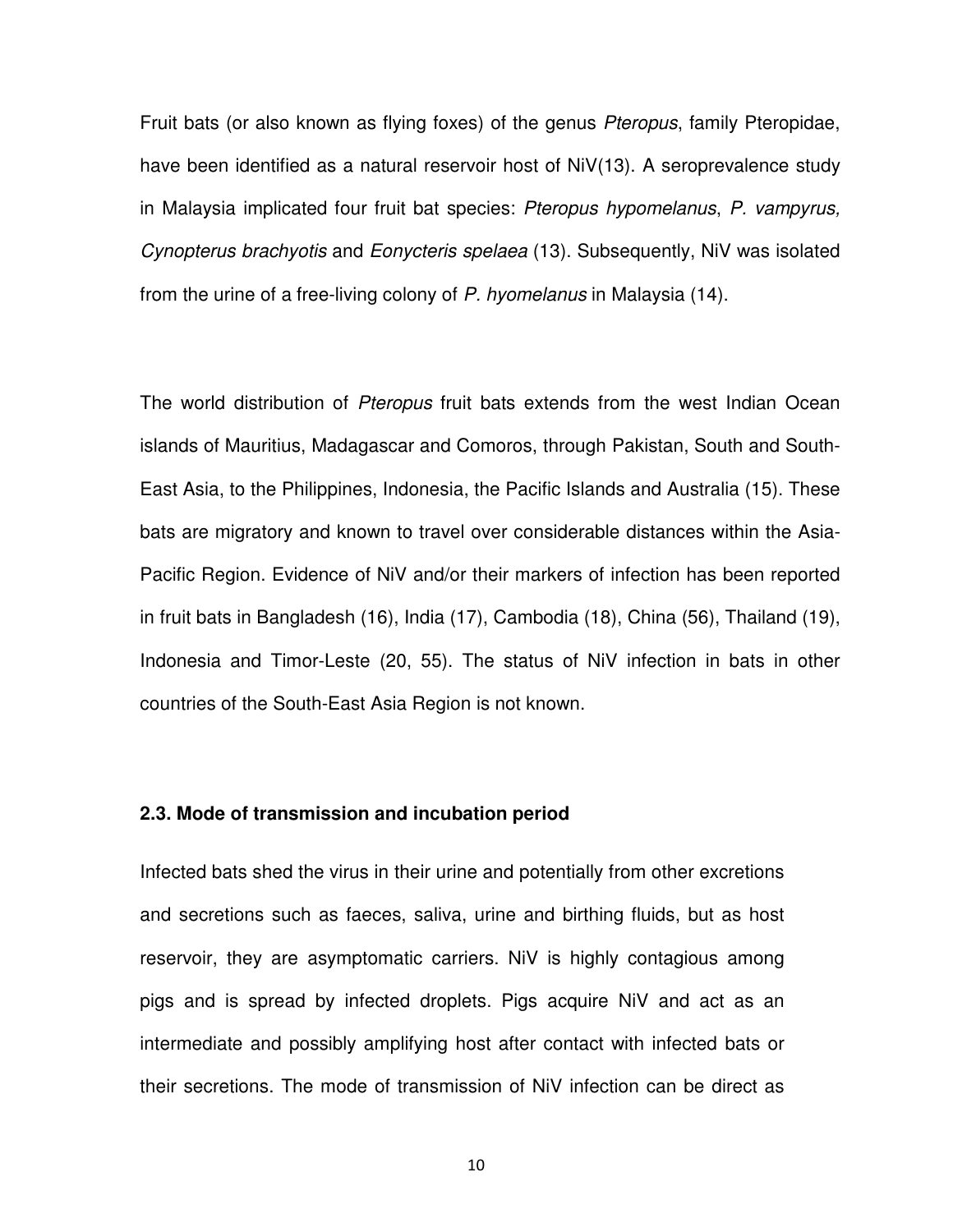well as indirect. In Malaysia, it is thought that a rapid spread through intensively reared pigs and between farms may be due to fomites, that is, carrying the virus on clothing, equipment, boots, vehicles, etc. (48).

#### **2.3.1. Direct transmission**

#### **2.3.1.1. Pig-to-human transmission**

Direct human contact with infected pigs was identified as the predominant mode of transmission in humans when it was first recognized in Malaysia (21). In the 1998–1999 outbreaks, 93% of infected people were pig farmers or abattoir workers.

#### **2.3.1.2. Human-to-human transmission**

There is circumstantial evidence of human-to-human transmission in India in 2001. During the outbreak in Siliguri, 33 health workers and hospital visitors became ill after exposure to patients hospitalized with NiV illness, suggesting nosocomial infection (3). Subsequent person-to-person transmission occurred from close physical contact, especially with body fluids. Strong evidence indicative of human-to-human transmission of NiV was also found in Bangladesh in 2004 (4).

The virus is readily identified in the saliva, urine of infected patients and in cerebrospinal fluid (CSF) of encephalitic patients (1,8). Respiratory secretions appear to be particularly important for person-to-person transmission of NiV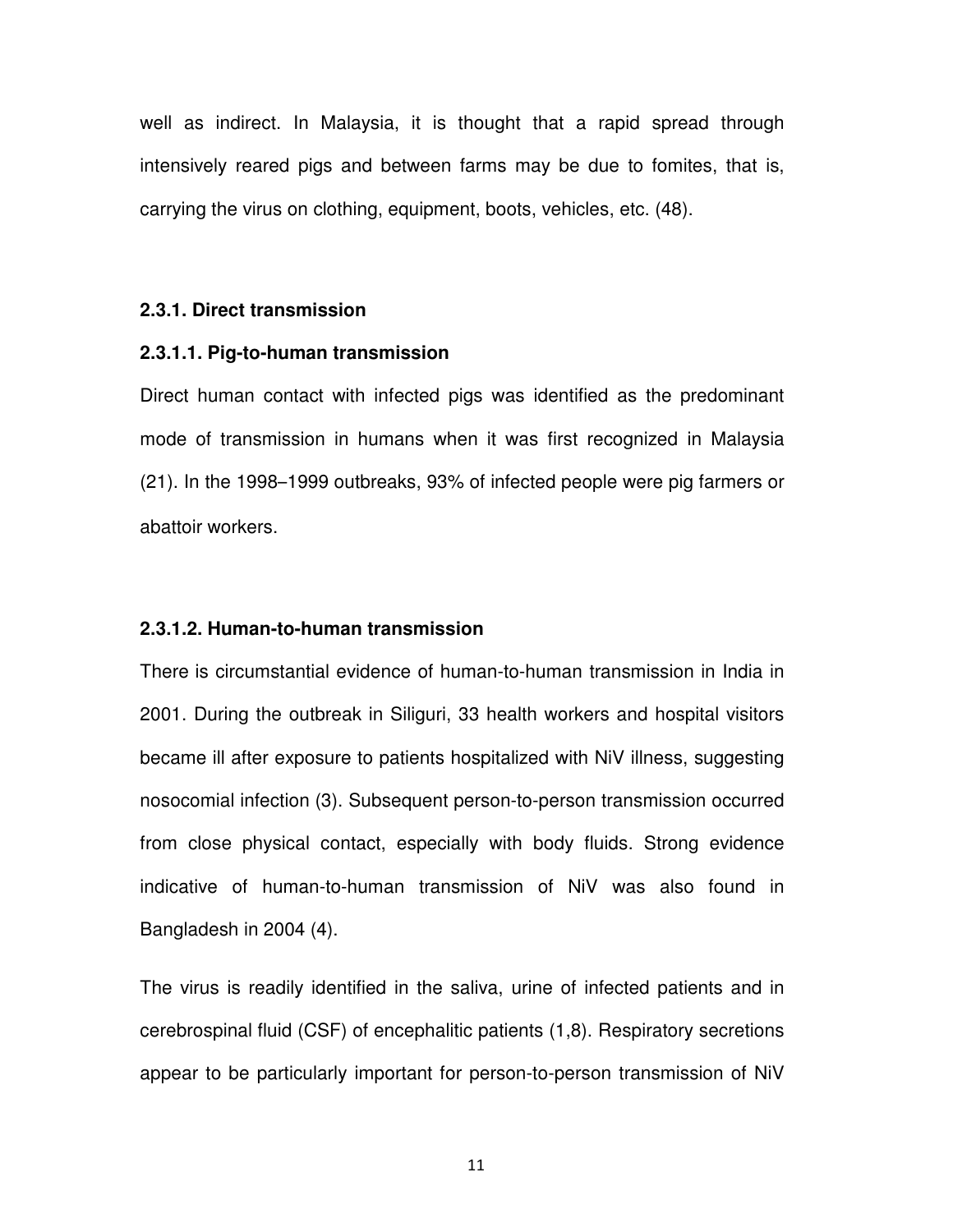(52). This underlines the importance of infection control precautions in a hospital setting and among family caregivers.

#### **2.3.1.3. Bat-to-human transmission**

During the Bangladesh outbreak, the virus is suggested to have been transmitted either directly or indirectly from infected bats to humans.

#### **2.3.2. Indirect transmission**

Drinking of fresh date palm sap, possibly contaminated by fruit bats (P. giganteus), may have been responsible for the transmission of NiV to humans in Bangladesh (22). The consumption of date palm sap is popular in a number of countries in South-East Asia including Bangladesh, India, Indonesia and Thailand as well as in Malaysia and Philippines. Fruit bats also consume date palm sap and can contaminate it with saliva, urine and faeces. This is the means by which NiV is thought to have been transmitted from infected fruit bats to humans (23).

#### **2.3.3. Incubation period**

The incubation period is from 4 to 18 days. In Bangladesh, the median incubation period was 8 days (24).

The period and duration of infectiousness of NiV infection are not known.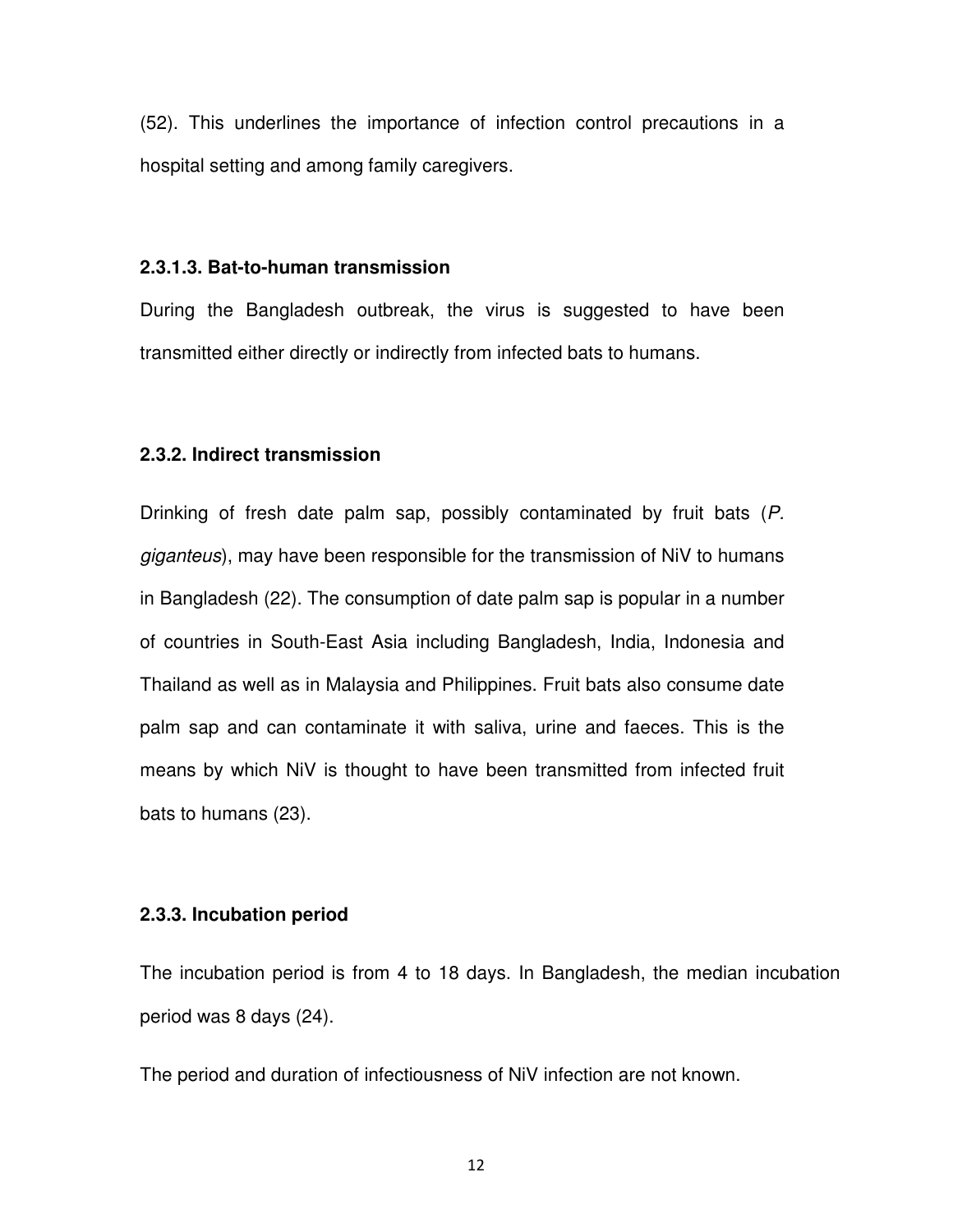#### **2.4. NiV in the South-East Asia Region**

Bangladesh and India have reported human cases of NiV infection. Indonesia, Thailand and Timor-Leste have identified antibodies against NiV in the bat population and the source of the virus has been identified (13,19, 55).

The first identification of NiV virus as a cause of an outbreak of encephalitis in the South-East Asia Region was reported in 2001 in the Meherpur district of Bangladesh (25). Since then, outbreaks of NiV encephalitis have been reported almost every year in Bangladesh, mostly from the western and north-western regions.

India reported outbreaks of NiV encephalitis in West Bengal State, in 2001 and 2007 (3), with 71 cases and 54 deaths. During January and February 2001, an outbreak of febrile illness associated with neurological features was observed in Siliguri, West Bengal (26). A second outbreak was reported in 2007 in the Nadia district of West Bengal. Thirty cases of fever with acute respiratory distress and/or neurological symptoms were reported, and five cases were fatal. The geographical distribution of NiV outbreaks in Bangladesh and India between 2001 and 2014 is shown in Fig. 1.

Fig.1. Geographical distribution of outbreaks of NiV infection in Bangladesh and India, 2001–2014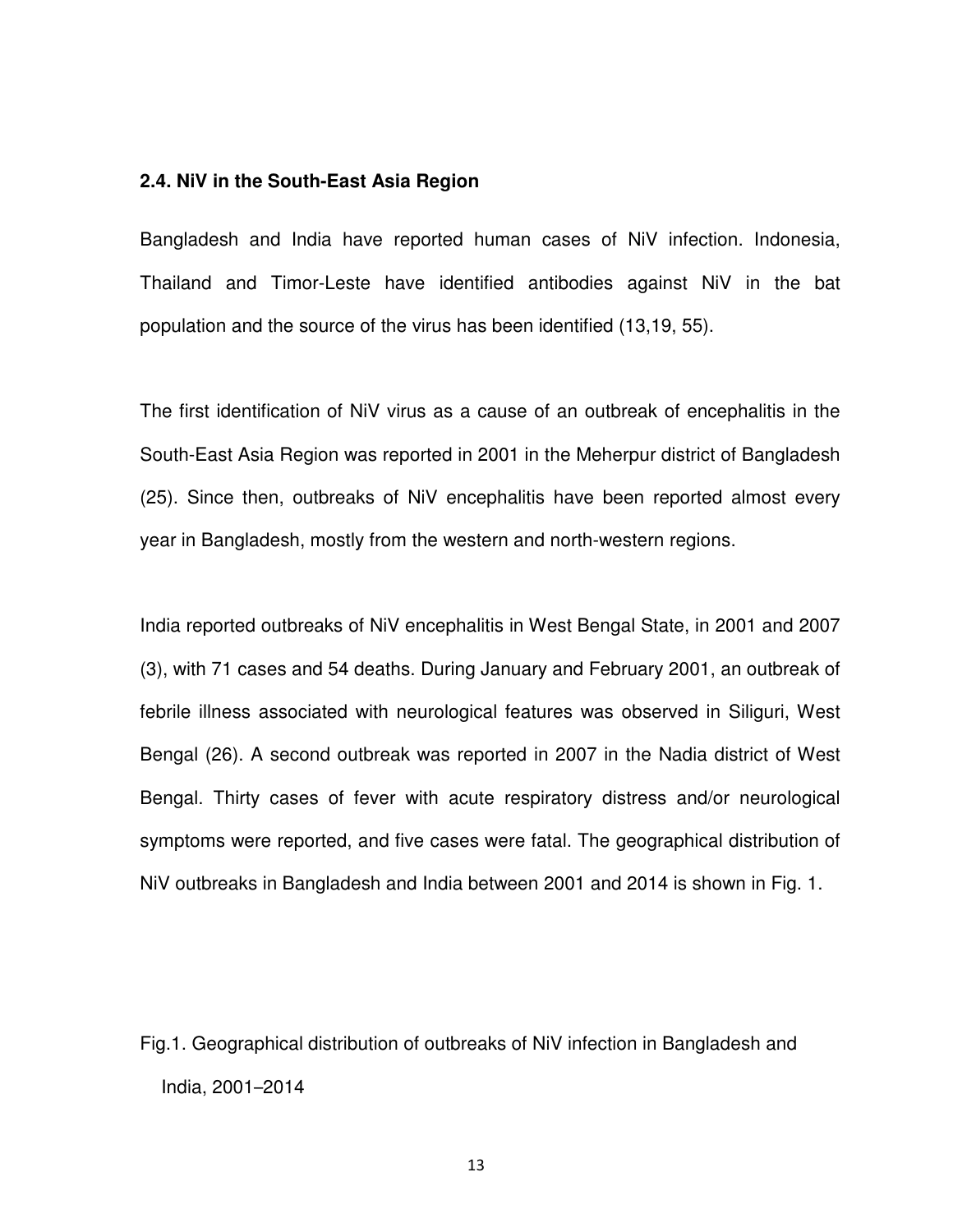

## **3. Epidemiological (disease) surveillance**

Epidemiological surveillance is the ongoing systematic collection, recording, analysis, interpretation and dissemination of data reflecting the current status of the community or population so that action may be taken to prevent or control a disease. In case of a rare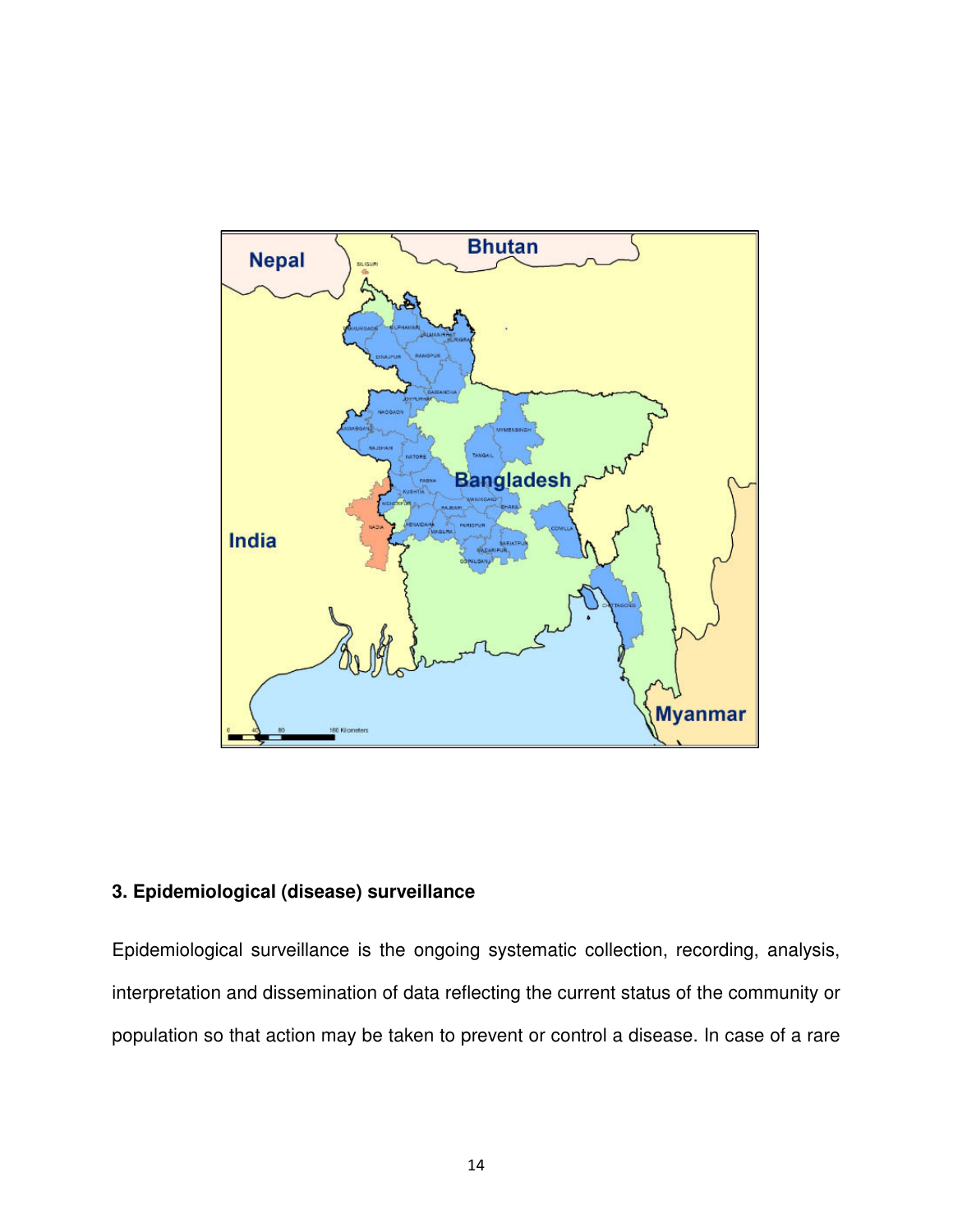disease with an epidemic potential (like NiV infection), surveillance can use both casebased (hospital-based) and event-based (community-based) surveillance systems.

#### **3.1. Objectives**

The main objective of NiV disease surveillance is to rapidly detect and potentially forecast epidemic activity. The objectives of surveillance that are most applicable to NiV infection include:

- detection of outbreaks quickly for control interventions;
- monitoring trends in the distribution and spread of the disease, over time and geographically;
- facilitating planning and resource allocation on the basis of lessons learnt from interventions and their impact;
- evaluation of the effectiveness of prevention and control measures.

#### **3.2. Setting up a surveillance system**

**Ideally, surveillance of NiV infection in humans should be performed in countries where there has been an outbreak or evidence of infection in bats**. Most importantly, the system must ensure that surveillance is linked to further investigation and response and the ability to control or mitigate the epidemics. The major attributes for such surveillance include sensitivity of detection and timeliness of reporting.

Effective surveillance must include laboratory support. Suspected patients should be tested using both serological and molecular techniques, i.e., enzyme-linked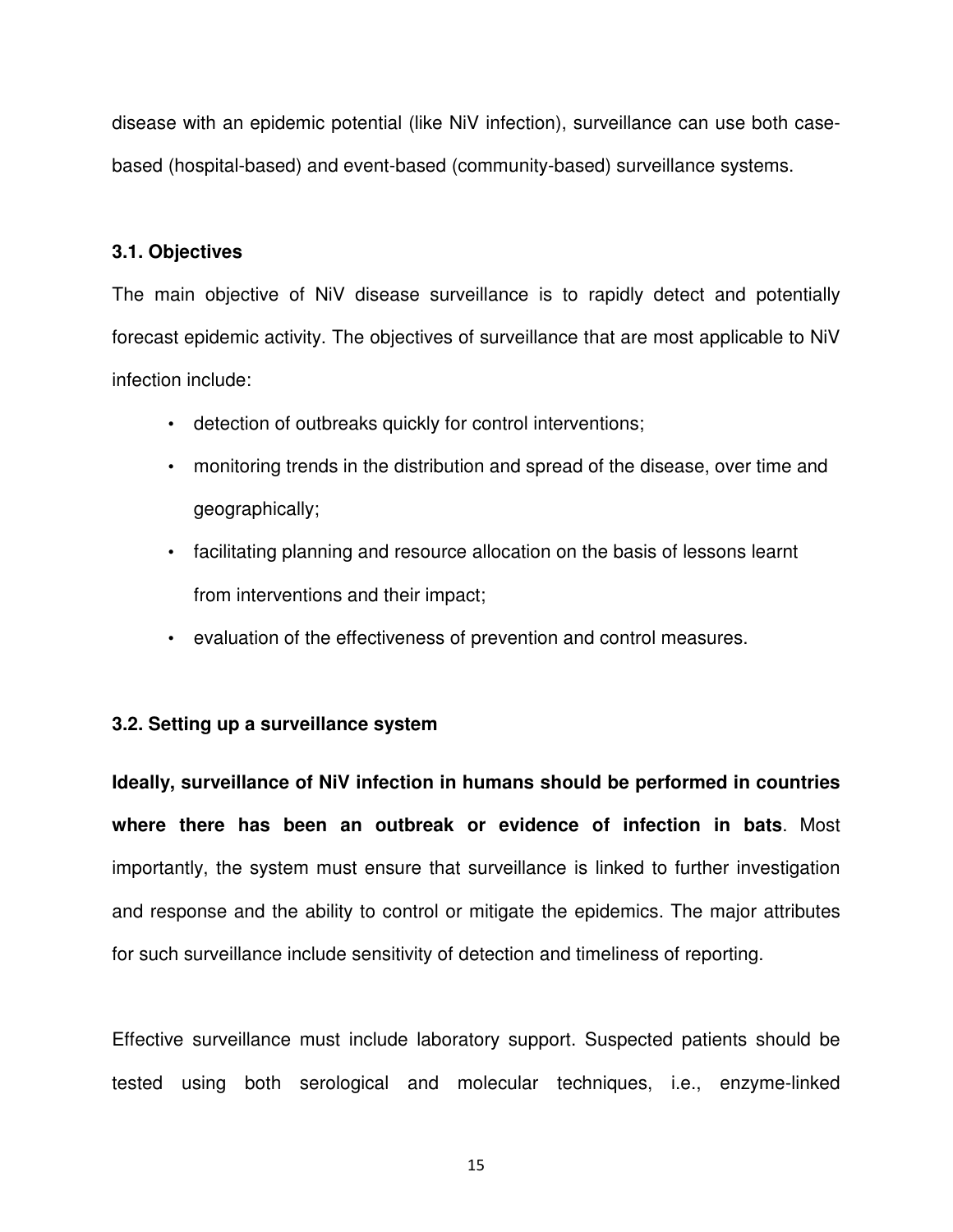immunosorbent assay (ELISA) and/or reverse transcription polymerase chain reaction (RT-PCR). Quality control for laboratory diagnostics should be provided by national or international reference laboratories. At a minimum, diagnostic laboratories should be able to perform immunoglobulin (Ig) M antibody ELISA as a frontline screening test.

Such laboratory testing for NiV should be done as soon as possible. If laboratory testing for NiV is not available at country level, appropriate arrangements should be made for transportation of samples to a facility capable of conducting the testing abroad.

#### **3.2.1. Event-based surveillance**

Cases of NiV infection commonly occur in clusters. Therefore, event-based surveillance is crucial to identify clusters of acute encephalitis syndrome (AES) or acute lower respiratory infection (ALRI) cases of unknown aetiology, which may help in early detection of NiV outbreaks. The definition of acute AES and pneumonia cases and a cluster are given in Appendices 1 and 2, respectively.

Clusters of cases can be identified in the community or in a health-care facility.

#### **3.2.2. Case-based (hospital-based) surveillance**

**The key component of the AES surveillance system** is the tertiary and district/provincial hospitals with laboratory capacity. Clinicians in selected hospitals should be trained in case detection, cluster identification and reporting. One to two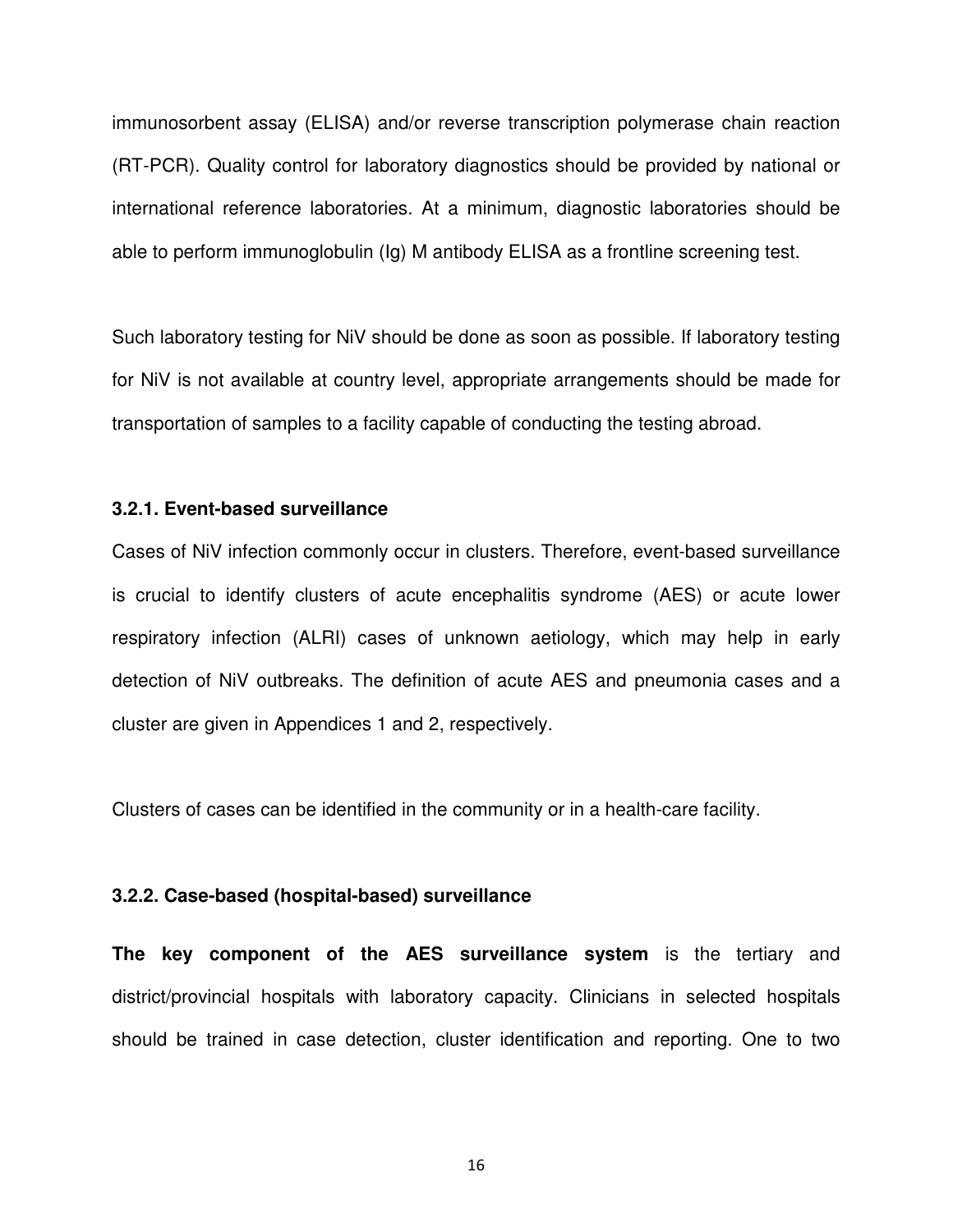medical officers should be specifically designated for surveillance in each hospital depending on the number of hospital beds.

#### **3.2.3. Surveillance in bats**

Surveillance of NiV in bat reservoirs by ELISA and/or RT-PCR in countries where no outbreak has been reported can provide important information about virus circulation and facilitate further strategic planning for control and prevention of NiV outbreaks in humans.

#### **3.3. Standard case definitions**

The cases are defined for clinical case identification or for surveillance activities. The suggested standard case definitions for Nipah cases are as follows:

1. Suspected (clinical) Nipah case: Patient with an epidemiological link or from a community affected by an outbreak who has:

i) fever with acute onset of altered mental status or seizure and/or

ii) fever with headache and/or

iii) fever with acute onset of cough with shortness of breath.

2. Probable Nipah case: Suspect cases, and/or who died before complete diagnostic specimens could be collected, including a serum antibody test 14 days after onset of illness.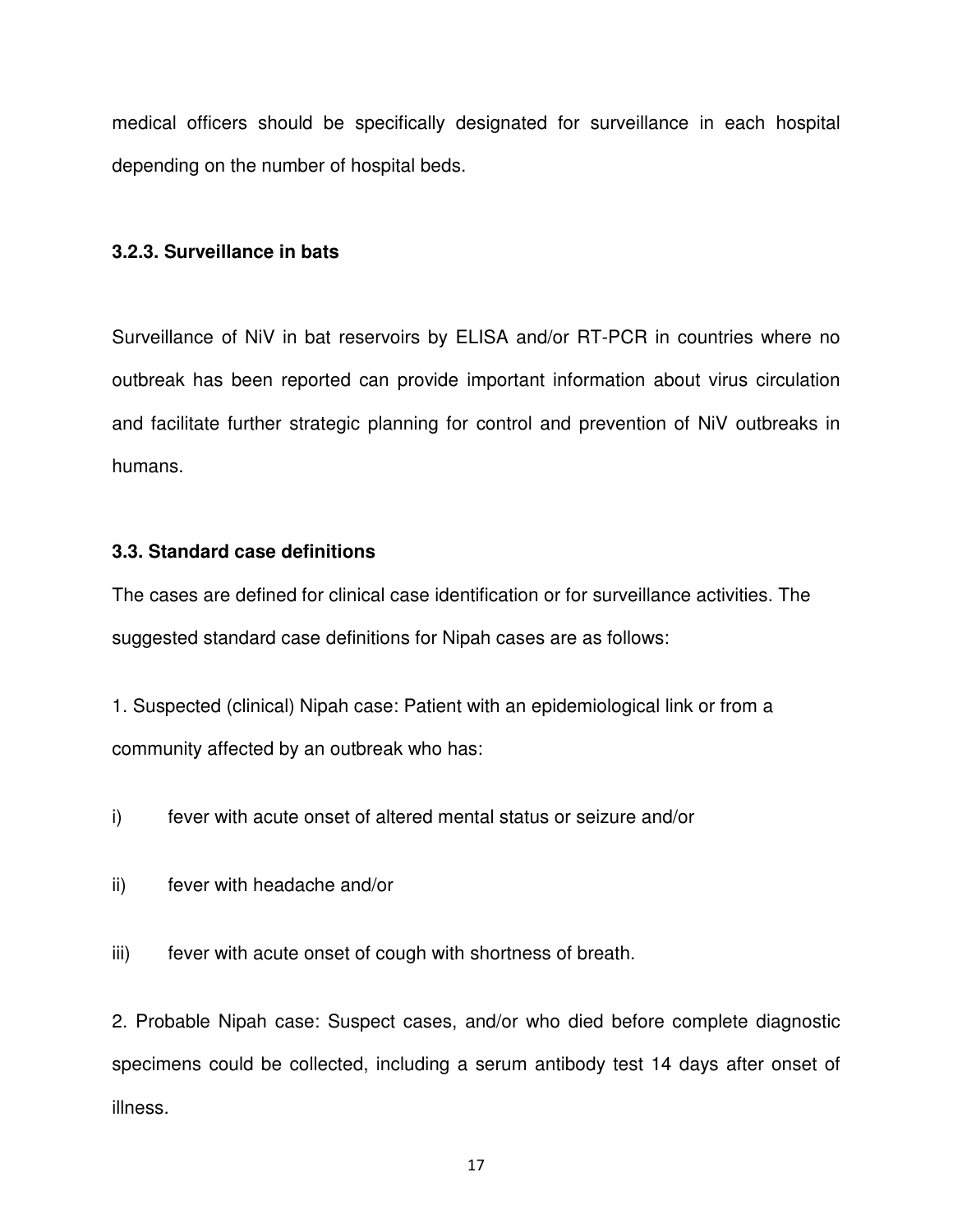3. Confirmed Nipah case: Suspected/probable case having, in addition, laboratory confirmation of NiV infection either by:

i) IgM antibody against NiV identified in serum or CSF, or

ii) NiV RNA identified by RT-PCR from respiratory secretions, urine or cerebrospinal fluid, or

iii) isolation of NiV from respiratory secretions, urine or cerebrospinal fluid or other tissue specimens.

## **4. OUTBREAK OR EMERGENCY PREPAREDNESS AND RESPONSE FOR NiV**

#### **4.1. Preparedness**

Preparedness in terms of technical and logistical management of a Nipah outbreak is essential in countries with recurrent outbreaks. The best response to a Nipah outbreak is being able to detect cases as early as possible and prevent further infections.

#### **4.1.1. Enhancing surveillance during the NiV transmission season**

Surveillance should be intensified during the Nipah season from January through May, when most Nipah outbreaks have been identified. This will increase the possibility of identifying NiV infection and understanding the characteristics of the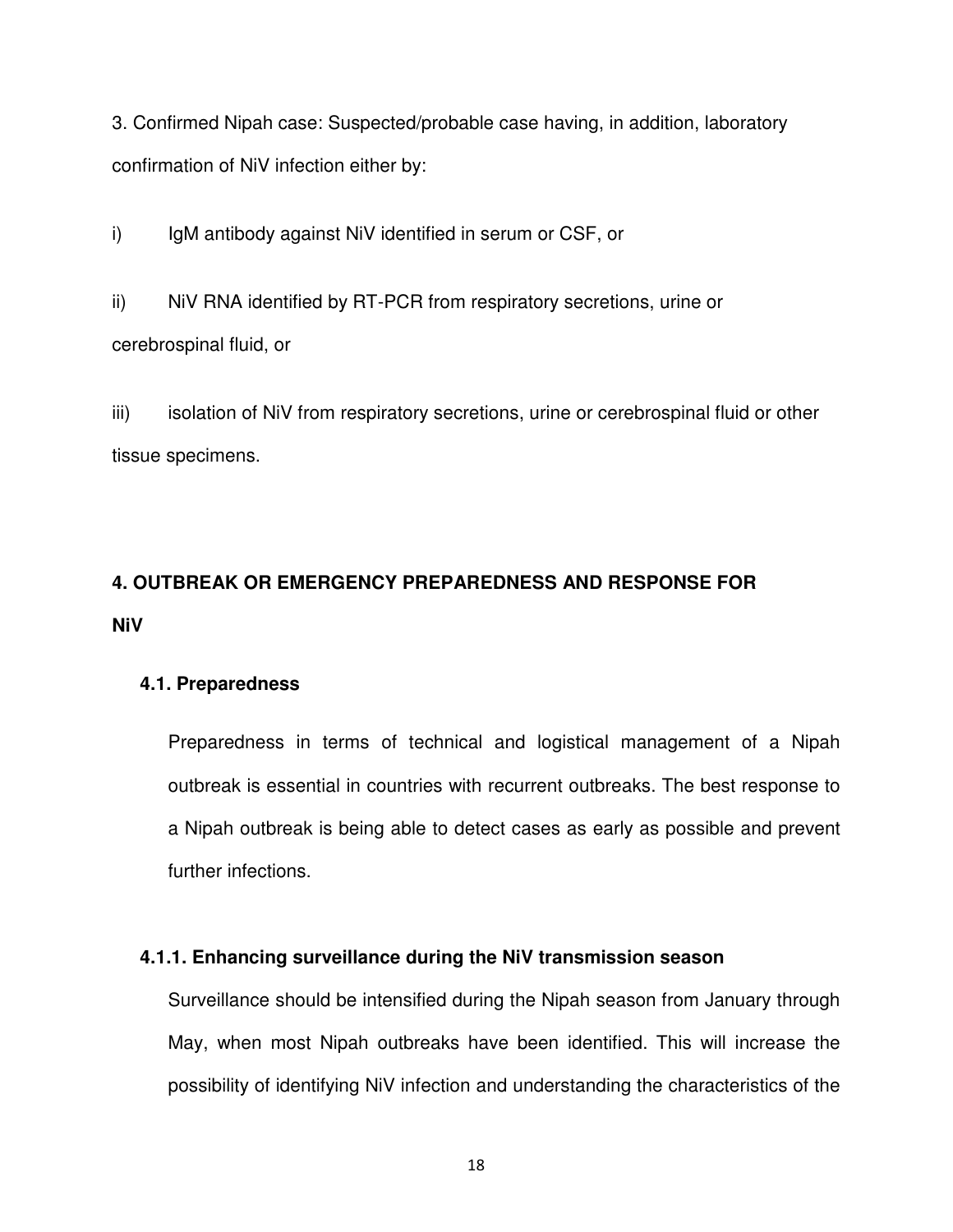virus. Blood, CSF, urine and throat swabs are collected from suspected patients and sent to the reference laboratories.

## **4.1.2. Awareness building in hospitals and raising community awareness**

- Encourage and train health-care workers to maintain standard infection control precautions, e.g., personal hygiene, use of personal protective equipment (PPE), and manage encephalitis or neurological patients appropriately.
- Disseminate information to communities through multimedia, leaflets, posters and meetings (group, community and market) encouraging people:
	- $\circ$  to stop consumption of raw date palm sap;
	- $\circ$  not to eat fruit partially eaten by bats;
	- $\circ$  cover the mouth and nose while caring for unconscious patients;
	- o wash hands with soap and water before and after feeding and taking care of patients.

## **4.1.3. Infection control in health-care settings should be in place**

- Implement standard infection control precautions.
- Acquire and maintain PPE stock and other equipment needed in epidemiological investigations and outbreak response.

## **4.1.4. Planning for outbreak response: some major components**

## **4.1.4.1. Formation of a multisectoral team**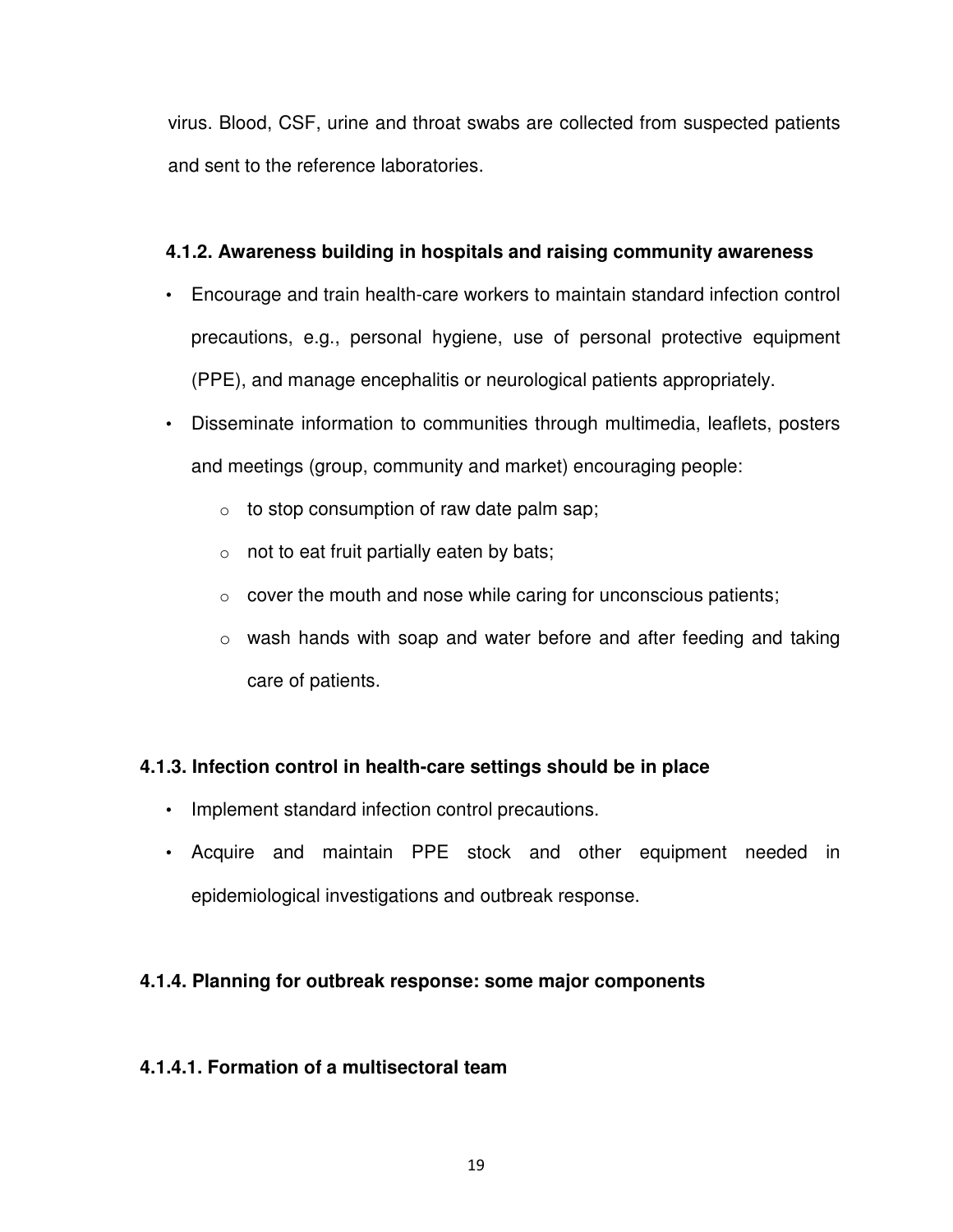Since NiV infection is a zoonosis and outbreaks may be associated with multiple factors such as animal reservoirs, sociocultural practices, food habits and possible human-to-human transmission, a multidisciplinary team is needed, and preparation should be done for pre-outbreak, outbreak and post-outbreak phases.

A multisectoral team should be built up at national and local levels for the monitoring, evaluation and response to unusual acute public health events and outbreak response, including Nipah outbreaks. The team should have a holistic, multidisciplinary approach consisting of public health personnel, clinicians and laboratory personnel. The multisectoral team may consist of the following professionals (depending on the evolving and country-specific situation) who would bring relevant expertise in outbreak investigation and response:

- epidemiologist
- microbiologist
- anthropologist and/or social scientist
- veterinarian
- ecologist.

**National or subnational level** – **Rapid Response Team (NRRT):** The NRRT should be assigned from institutes at the national/provincial level and partner institutes.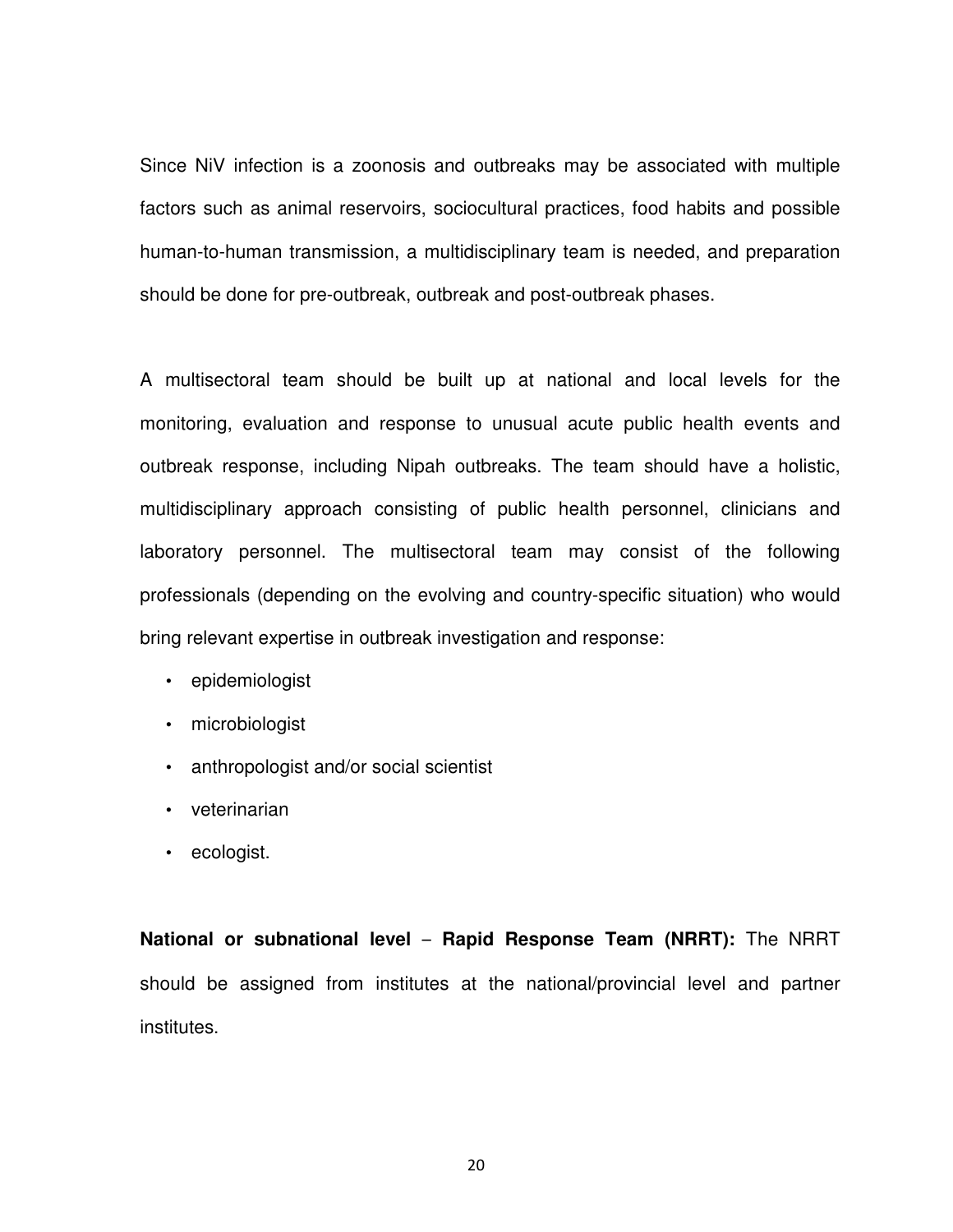**District/provincial level** – **District Rapid Response Team (DRRT):** The DRRT consists of the head of health services at the district/provincial level and clinical and laboratory expertise, and other expertise from the public health department.

## **4.1.4.2. Evaluate and ensure the supplies for sample collection, storage and shipment of samples:**

- Assess PPE in stock;
- Assess sample collection instruments;
- Assess sample storage capacity in the laboratory;
- Evaluate laboratory capacity for NiV testing (e.g., biosafety, quality, skills, human resources and consumables for NiV virus testing);
- Evaluate hospital capacities for isolation facilities and ability to treat Nipah patients in Nipah-prone areas.

## **4.2. Alert and outbreak investigation**

The outbreak investigation should lead to formulation of an appropriate public health intervention as soon as the source and mode of transmission are known. In the meantime, control measures mitigating known risk factors should be implemented as soon as NiV transmission is suspected.

## **4.2.1. Investigation of a suspected case or cluster of suspect cases:**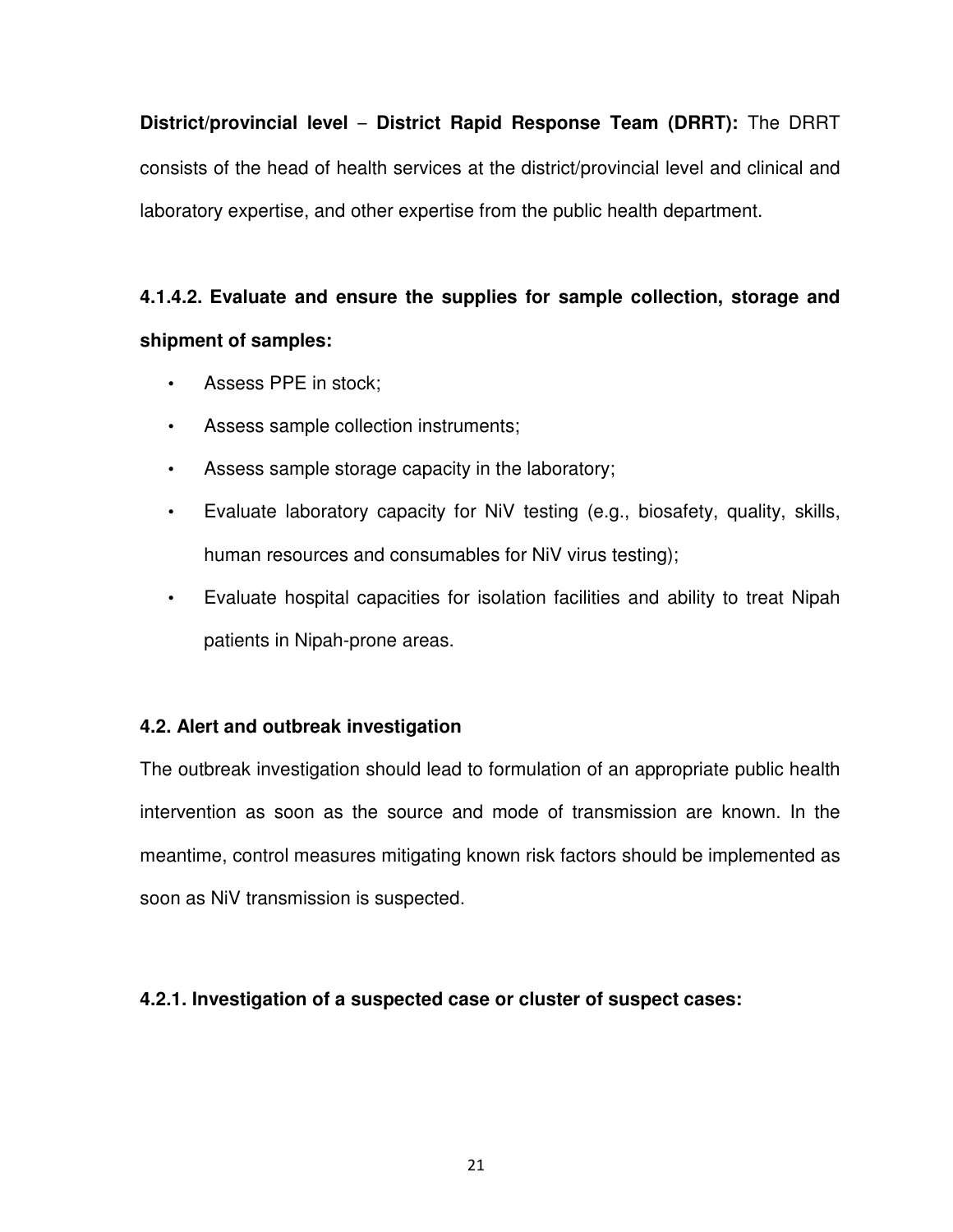**4.2.1.1.** Standard Operating Procedures (SOPs) for sample collection and transportation in place**:**

- Surveillance physician will take verbal consent from patient or patient's family member;
- Collect 5 ml venous blood;
- If possible, collect 3 ml extra-CSF when appropriate;
- Aliquot 1 ml serum and 1 ml CSF samples in 1.8 ml cryovial tube. Try to aliquot serum and CSF samples in three cryovial tubes;
- Label the cryovial tube with: type of samples (serum/CSF), patient name and identification number, and date of sample collection;
- Store the serum and CSF samples in liquid nitrogen if possible, or −20°C freezer for short-term storage if liquid nitrogen is not available;
- **•** Ship samples in liquid nitrogen tank or ice pack to assigned centre for laboratory diagnosis;
- **•** Store samples in −70°C freezer for longer-term storage;
- **•** A list of potential national or international reference laboratories should be preestablished. There can be several for different purposes: a frontline laboratory would be the WHO Collaborating Centre for laboratory diagnosis of viral diseases with BSL 3 or BSL 4 facilities (see list of WHO Collaborating Centres and other institutions for laboratory diagnosis, surveillance and response in Appendix 4).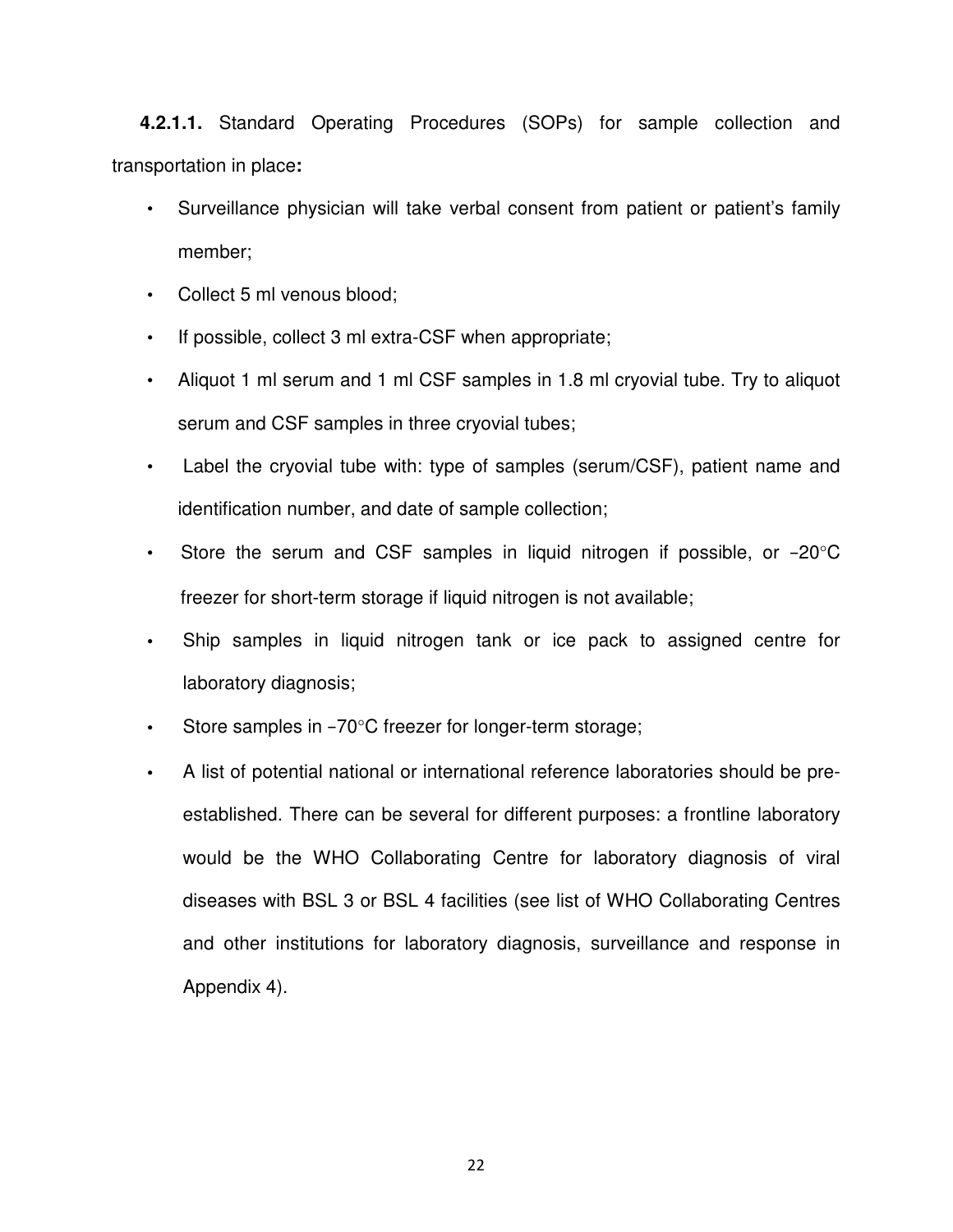## **4.2.1.2. Templates of data collection instruments pre-developed and in place for quick use**

These templates should include the following:

- line listing of all cases;
- case reporting form;
- questionnaire for case-control studies or other relevant studies;
- forms for sample collection.

## **4.2.1.3. SOP for activating and conducting outbreak investigation teams**

This SOP is commonly country-specific as the process relies on the administrative structures and capacity or resources of a given country. Therefore a country-based manual or protocol for outbreak investigations should be in place in at-risk countries for Nipah outbreaks. A more generalized national SOP manual for all emerging or reemerging infectious diseases of international concern could be developed focusing on a mechanism of response and roles and responsibilities of different parties.

The following are some of the key components to prepare a team for outbreak investigation:

## **1) National or Subnational Rapid Response Team (RRT)**

Should an outbreak of NiV virus disease be suspected and/or reported, the National RRT should be activated and should meet together to: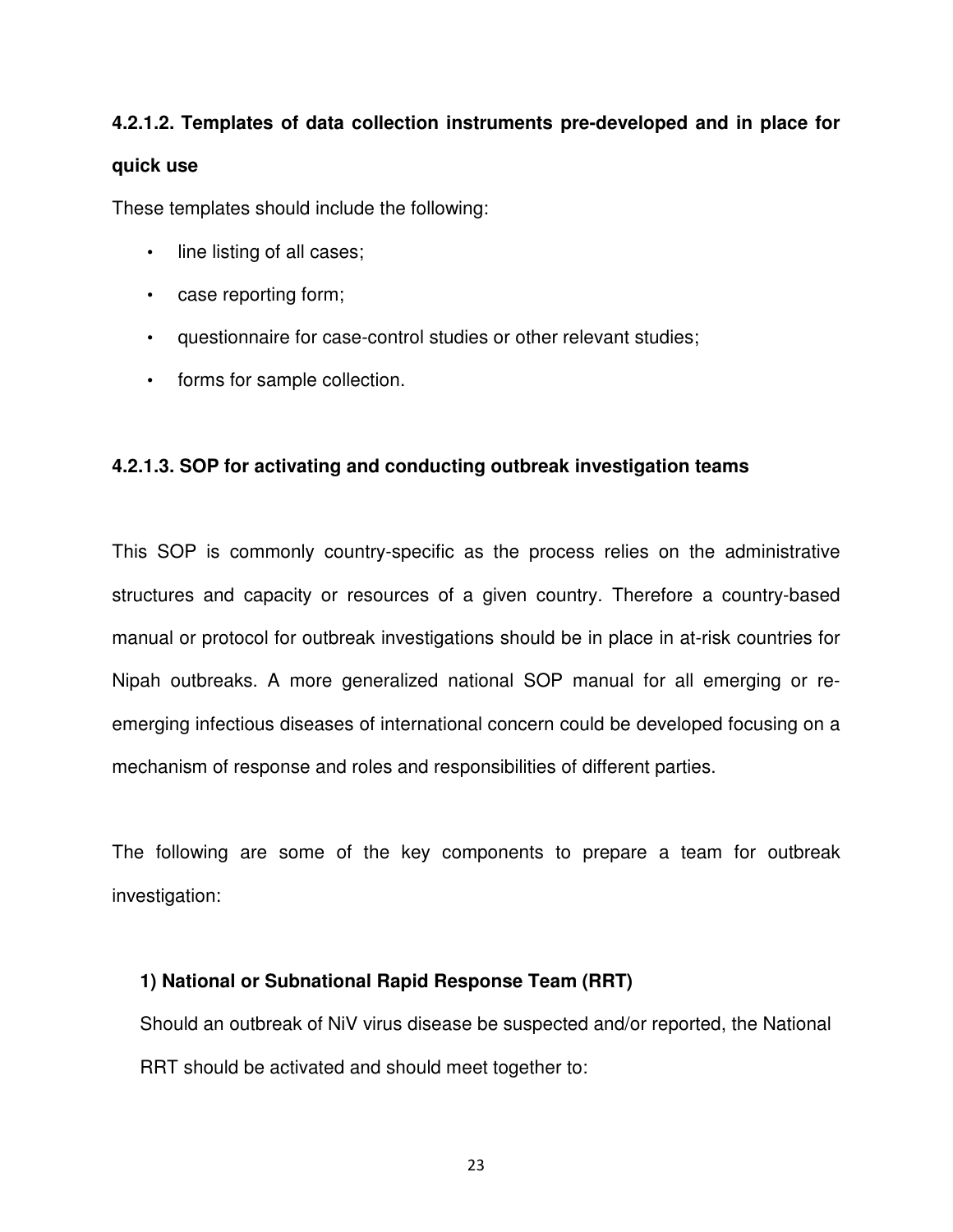(1) Plan and conduct the investigation;

(2) Request further technical support if needed (e.g., further analysis and interpretation, risk communication, initiate control).

## **2) Administrative SOP for field work in place: administrative clearance, organize supplies, travel arrangements:**

- **•** approval/permission from competent authority;
- **•** arrangement for accommodation;
- **•** arrangement for security, if needed;
- arrange vehicle;
- supplies:
	- o medicines
	- o sample collection instruments
	- o PPE
	- o disinfectants, hand sanitizer
	- o basic medical and investigation equipment, e.g., stethoscope, thermometer, GPS instrument, etc.

## **3) SOP for rapid mobilization of additional or experts teams**

If the NiV outbreak is confirmed, an experienced Nipah outbreak investigation team comprising an epidemiologist, clinician, veterinarian and anthropologist or social scientist can move to the field within 24 hours of outbreak reporting.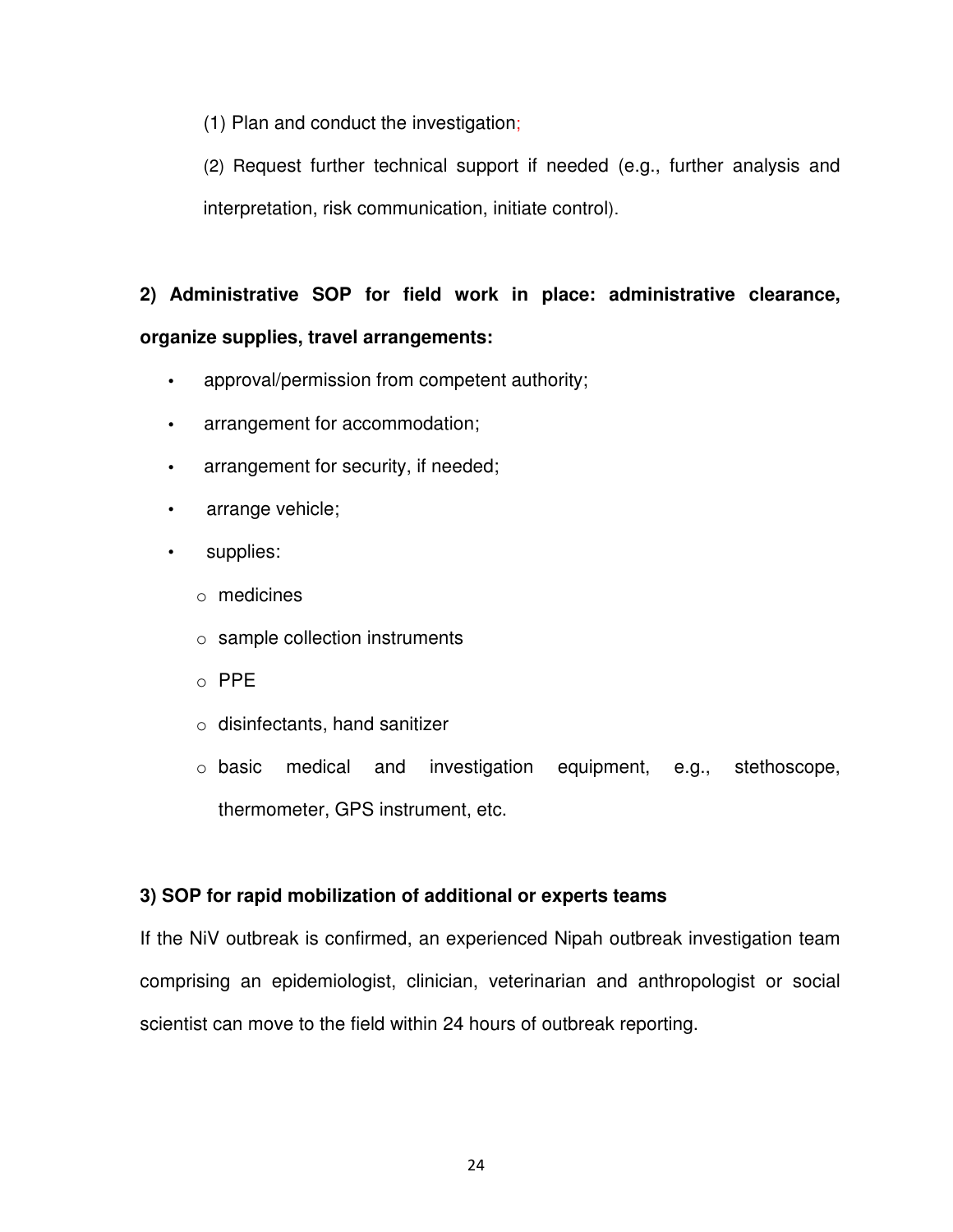#### **4.2. 1.4. Nipah outbreak investigation**

**The overall objective of investigating Nipah outbreaks is to** control the outbreak and prevent future outbreaks. Any Nipah (or suspicion of) outbreaks should be investigated as the disease is of public health concern with potentially devastating consequences.

The specific objectives include the following:

- to determine the extent of the outbreak;
- to characterize the populations at greatest risk and to identify specific risk factors;
- to provide practical recommendations to strengthen control and prevention measures.

#### **Key steps when conducting Nipah outbreak investigation**

**Step 1:** Activate preparation plan for outbreak investigation (details above).

**Step 2: Confirm the outbreak.** 

One of the first tasks of the initial investigation team is to verify that a suspected cluster of cases is indeed a real outbreak with common cause. Some will be unrelated cases of the same disease, and others will turn out to be real cases of AES or ALRI but of unrelated diseases. This step consists of confirming the diagnosis through visiting the outbreak affected areas to (1) examine the patients and/or review the medical charts to describe and understand the clinical presentation; (2) collect blood, CSF and throat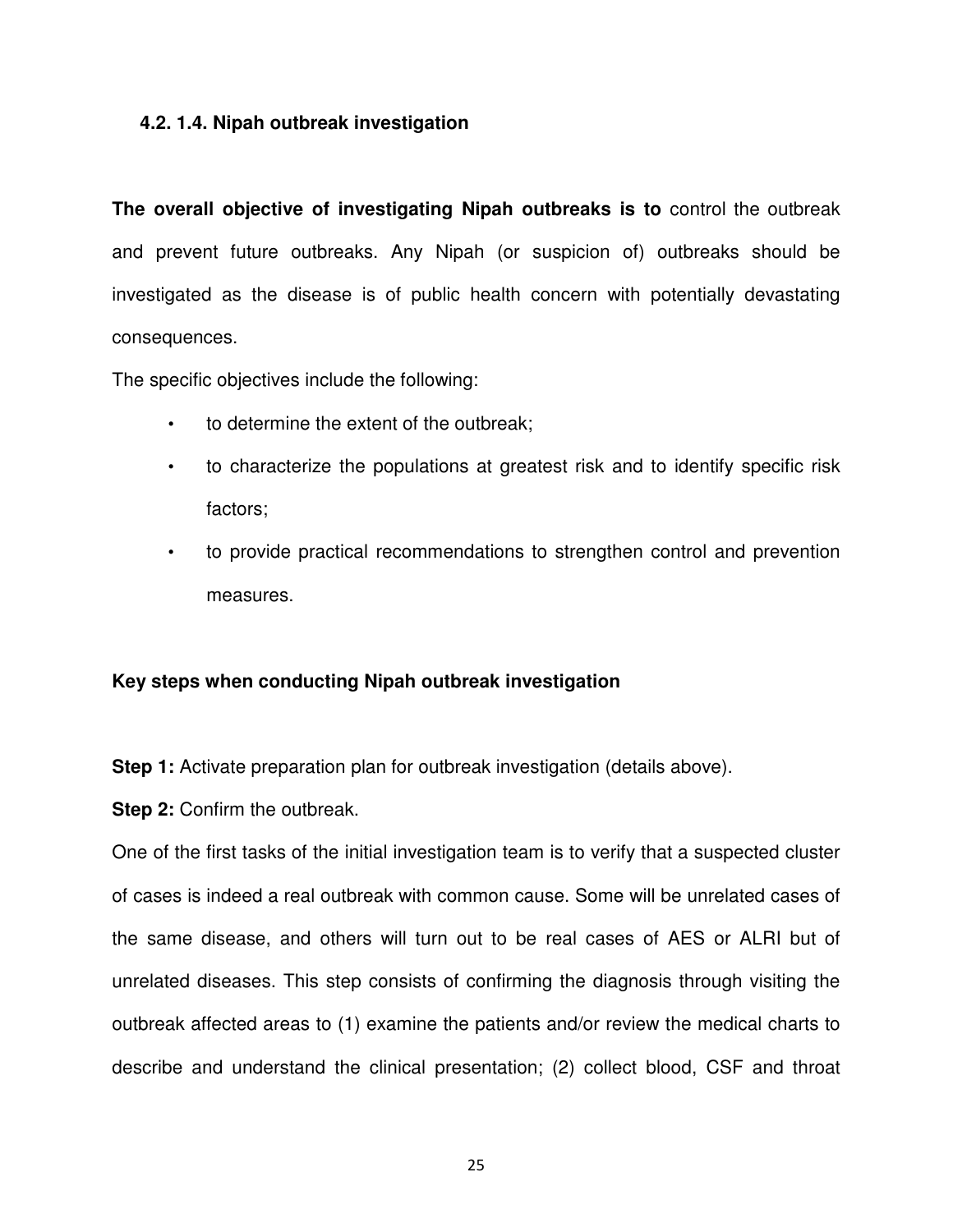swab samples at the time of admission/ first contact, and follow-up serum samples 2 weeks after the onset of illness for testing.

A Nipah outbreak is defined as the identification of at least one laboratory-confirmed case.

**Step 3**: Define and identify cases.

The investigators should develop or adapt standardized case definitions appropriate to the outbreak context (see details in standard case definitions). Testing for NiV infection should be performed when there are: (i) clusters of AES due to an unknown agent or (ii) patients with AES due to an unknown agent living in or near NiV zones.

Patients with AES should also be tested for NiV infection when they are exposed to a cluster of unexplained neurological/pulmonary illness in animals, such as horses and pigs.

#### **Step 4**: Case-finding

In many outbreaks, including Nipah outbreaks, the first cases that are recognized are usually a small proportion of the total number. Retrospective and prospective casefindings are crucial to determine the true magnitude and geographical extent of the outbreak.

Active case-finding should be conducted: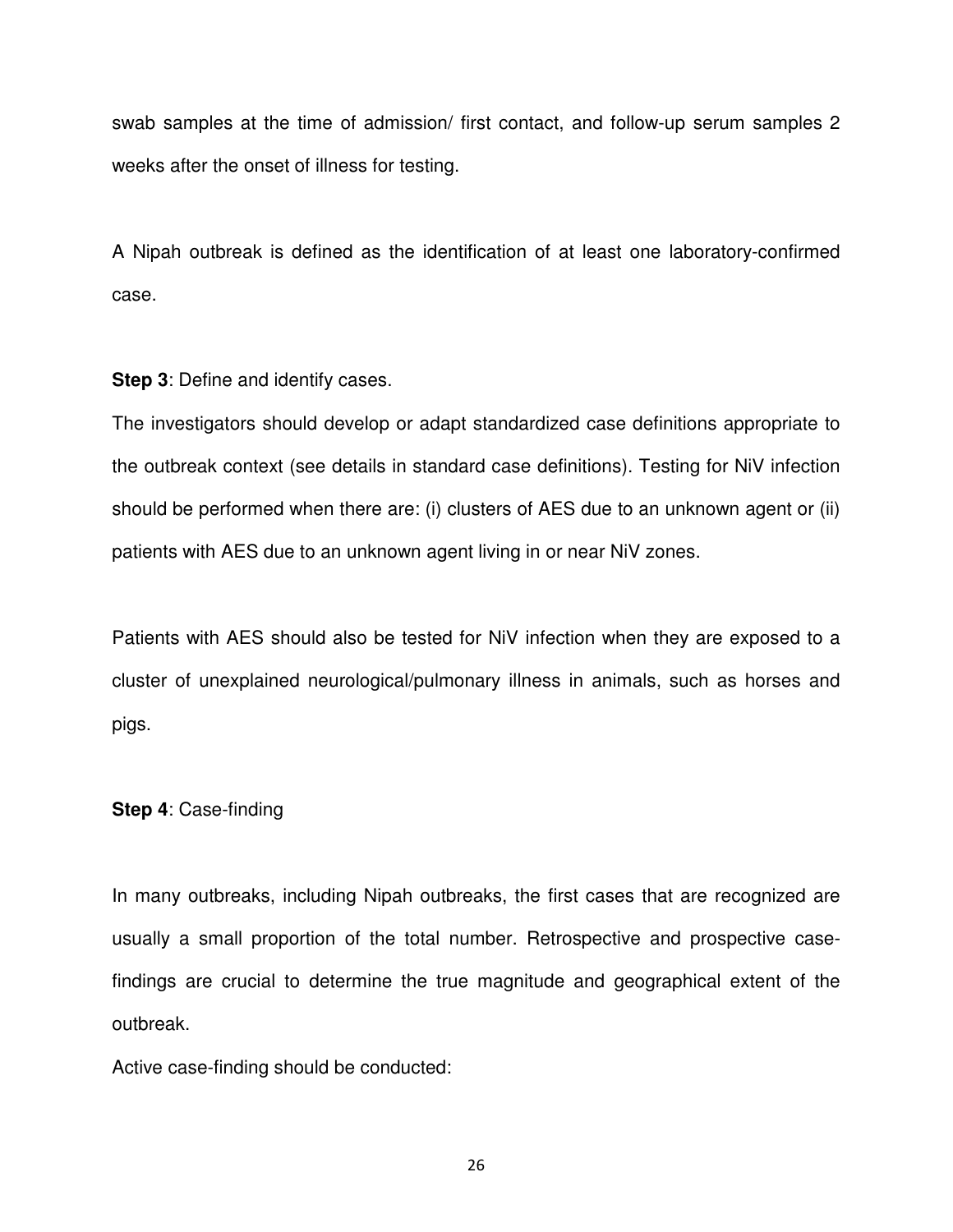## **Among close contacts:**

- A close contact is defined as "a patient or the person who came in contact with a Nipah case (confirmed or probable cases) AND stayed in the room or veranda or vehicle for at least 15 minutes".
- Record contacts for potential follow-up if need be. They are to be followed up in case of occurrence of illness (up to 18 days). Serum specimens should be collected in case of symptom onset
	- $\circ$  in high-risk groups or in groups exposed to the source
	- o through enhancing surveillance in the outbreak area and the at-risk areas for case-finding in the community

**Step 5:** Evaluate the outbreak in relation to '**time, place and person'**

- establish a line-list of current and previous cases;
- draw an epidemic curve;
- analyse and interpret the data to identify potential sources of transmission.

#### **Step 6: Develop and evaluate hypotheses**

Once step 5 has been done, investigators should have some hypotheses regarding the source and/or mode of transmission and the exposures that caused the disease. These hypotheses should be compared with established facts.

## **Step 7: Refine hypotheses and carry out additional studies**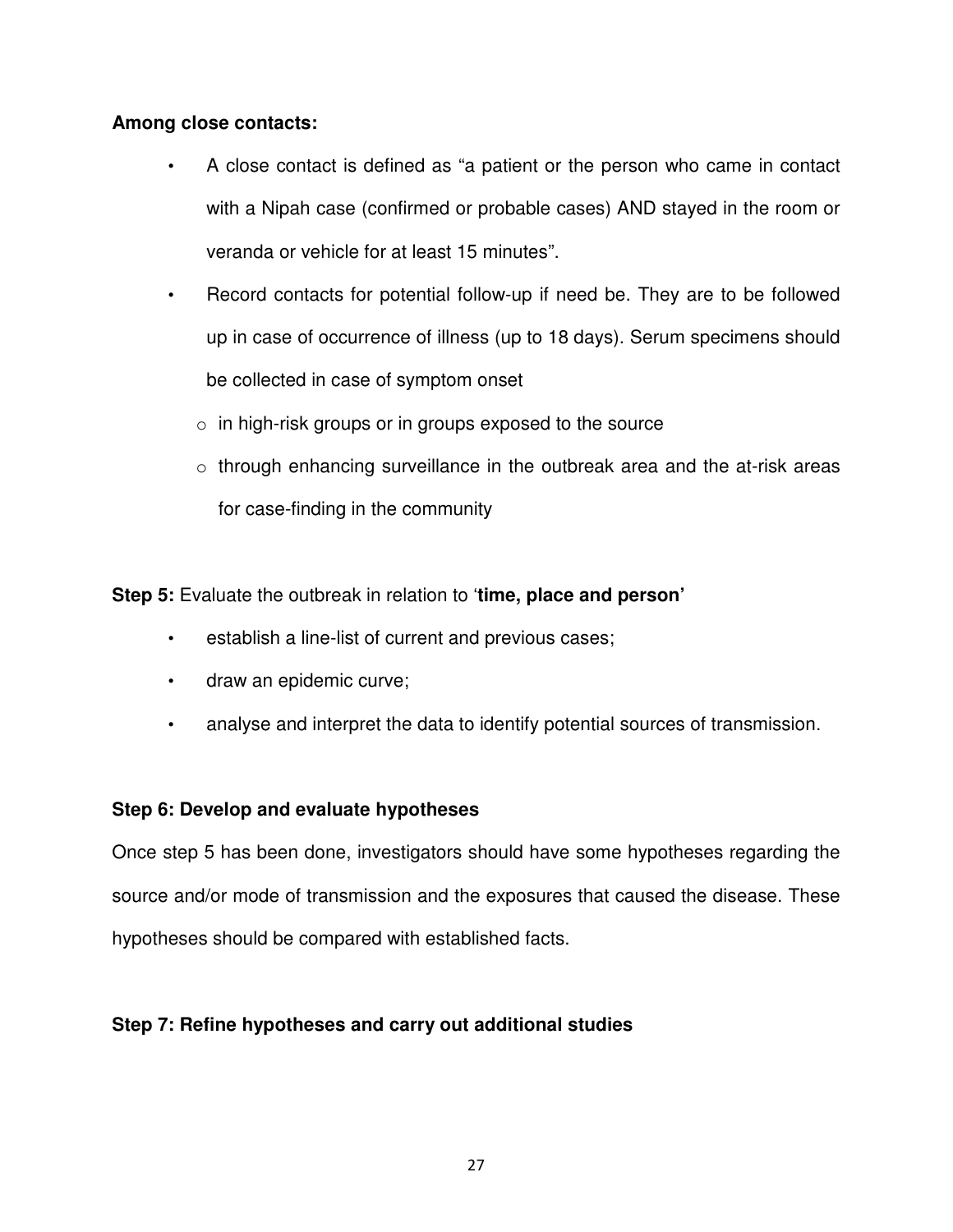If step 6 is not conclusive, these hypotheses can be refined to look for new modes or vehicles of transmission and be evaluated through conducting case–control studies.

## **Step 8: Implement control and prevention measures (see response section below)**

## **Step 9: Communicate findings and information about risks (i.e., outbreak report)**

- Develop an outbreak report and disseminate to concerned authorities.
- Learning from the outbreak includes detailing:
	- $\circ$  new findings
	- $\circ$  major limitations during outbreak investigation
- Resume the activities of pre-outbreak phase.

## **4.3. Additional considerations with respect to Nipah outbreaks**

When the Nipah outbreak is confirmed, the investigation team needs to:

- Immediately inform the local, regional and national authorities.
- Inform the partners/stakeholders (notably those involved at local level): treating hospitals, patients' relatives.
- Declare the Nipah outbreak to WHO under the International Health Regulation 2005 (IHR) via **National IHR focal points** (see detail below in the response section).

Notification and assessment of Nipah outbreak and/or cases to WHO should be based on the following four criteria described in Annex II of IHR 2005. A "yes" to any of the four criteria would lead to notifying WHO under Article 6 of the IHR.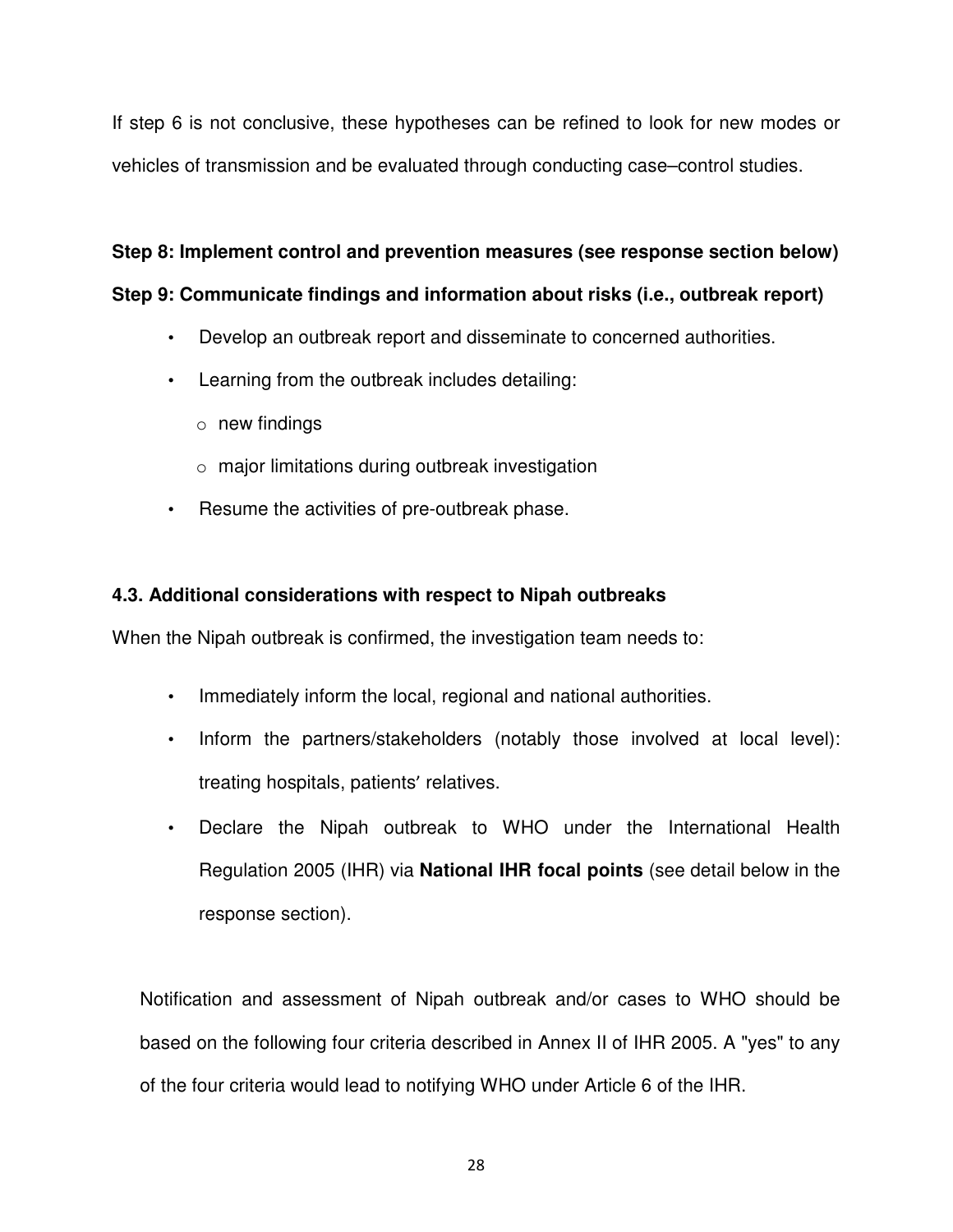- Is the public health impact of the Nipah outbreak and/or cases serious?
- Are the Nipah outbreak and/or cases unusual or unexpected?
- Is there a significant risk of international spread?
- Is there a significant risk of international travel or trade restrictions?

### **4.3.1. Conduct rapid risk assessment**

Some of the major risk assessment questions should include the following:

- What is the risk of occurrence of further cases from the detected outbreak?
- What is the risk of spread of the infection?
- What is the risk of major impact of the current outbreak on the health-care system?

#### **4.3.2. Evaluate the impact of control measures**

Each outbreak should be thoroughly investigated, and lessons learnt from each outbreak should be evaluated and documented so that control measures can be reviewed and modified as required.

#### **4.3. 3. Develop further research with the objective of identifying determinants of**

#### **infection or severity and determining modes and dynamics of infection**

The populations to be investigated would be those exposed to NiV:

#### **4.3.3.1. Health-care workers (HCWs)**

There is evidence of nosocomial transmission in India and Bangladesh, and one nurse was positive to Nipah IgM antibody in Malaysia (3, 4). HCWs are to be trained for infection control and prevention (see below). Surveillance should be in place to detect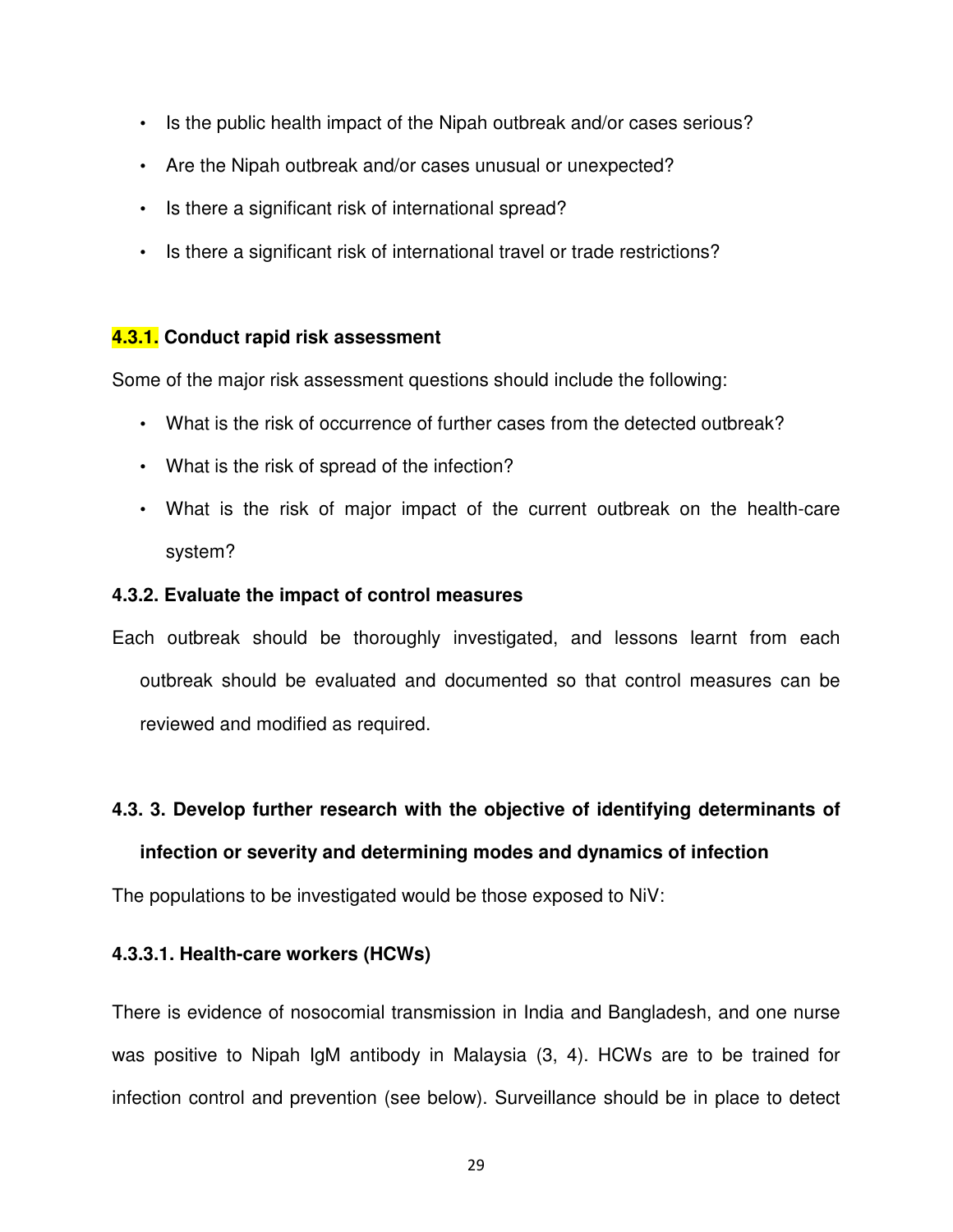any suspected cases among HCWs. In addition, a study should be conducted to identify asymptomatic cases among HCWs who provided service to Nipah patients. Among these, positive cases should be subsequently compared with negative ones to determine risk factors for infection and understand the dynamics of transmission. Some components of the study could include:

- Make a list of HCWs who provided care to Nipah patients.
- Take consent from HCWs.
- Interview at-risk HCWs using an exposure questionnaire, about 3 weeks after the last exposure to NiV-infected patients.
- Collect 5 ml of blood for serology testing about 3 weeks after the last exposure to NiV-infected patients.

#### **4.3.3.2. Communities potentially exposed to NiV**

The investigation should encourage involvement of multidisciplinary and multisectoral team using a one-health approach. For instance, investigators should have the support of microbiologists and their laboratories to conduct community-based seroprevalence surveys (detection of recent antibody response) to determine the extent of the outbreak via detecting subclinical and/or asymptomatic cases. Asymptomatic cases could be further compared with controls to identify risk factors for infection.

Anthropologists or other social scientists with extensive community-based experience could help propose additional behaviour risk factors to be tested in a case–control study. Anthropologists should work with communication/health promotion specialists to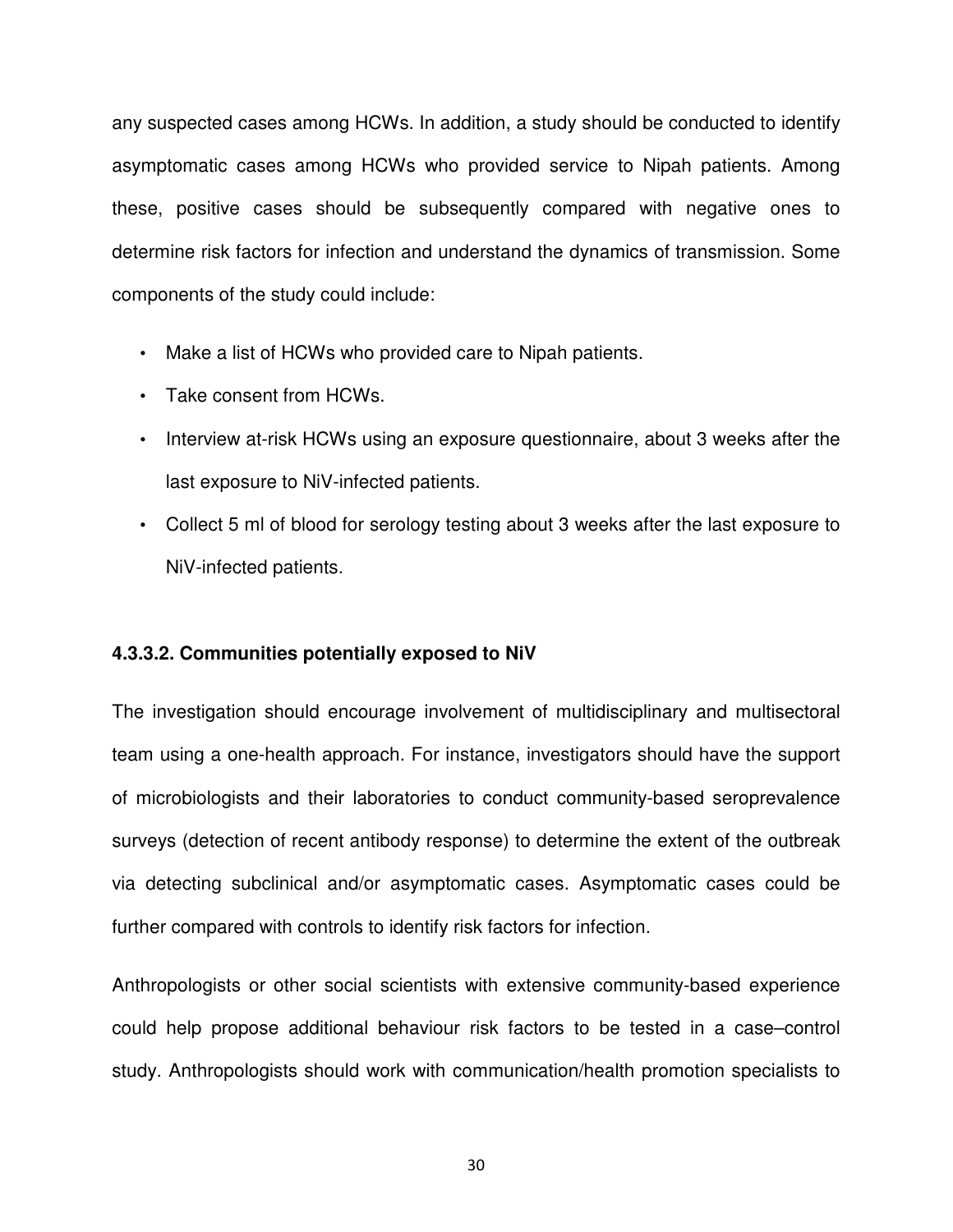develop communication messages combining both local explanatory models and biomedical models using local terms and languages, and deliver the message in such a way that it is meaningful to the community.

Veterinarians and eco-health specialists should join the investigation to conduct studies collecting specimens from animals and the environment in the outbreak settings. Zoonotic and environmental investigations during an NiV outbreak primarily aim to determine the primary reservoir, likely source of the virus, route of transmission and the extent of the spread of the virus in animals. Georeferenced positive specimens could be analysed with positive human cases to better understand the dynamics of transmission.

#### **4.4. Response**

As soon as a Nipah outbreak is confirmed, national authorities should implement control measures based on known risk factors. The interventions should be based on a multisectoral approach and include/understand the following strategic objectives:

1. Establishment of a coordination committee for outbreak prevention, and control activities and resources mobilization; the role of this committee is to ensure the general coordination of operations. It must clearly define the responsibilities of the various teams and the route of information during outbreak response operations.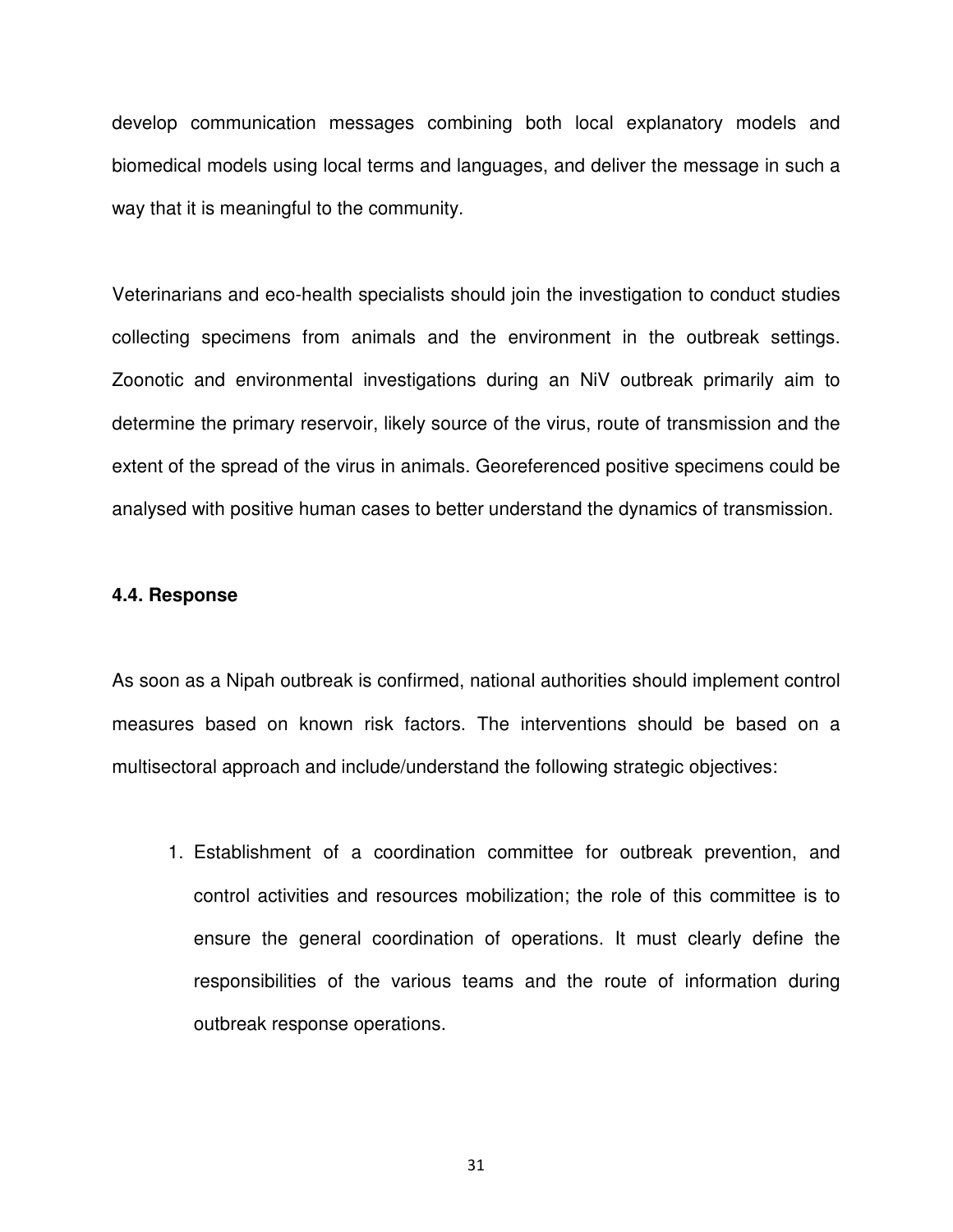- 2. Setting up partnerships with the media to ensure media monitoring and better risk communication.
- 3. Formation of a referral system with the principal objective of easing transfer of cases to the appropriate case-management health-care settings.
	- a. Active detection for new Nipah cases and their transfer to the casemanagement ward.
	- b. Follow up all contacts during 18 days after their last unprotected exposure to Nipah patient(s) or infected animal or tissue (e.g., laboratory) and their transfer to the case-management ward if they fall sick.
- 4. Set up a social mobilization and medical education programme whose principal role is to inform the public and promote practices that decrease community transmission of the disease.
- 5. At the foci zone, the medical team should ensure safe case management of Nipah patients by complying with the following guidelines:
	- a. Respect patients and their families' dignity and rights, in particular their right for information on disease and treatment,
	- b. Set up a specific Nipah case-management ward that ensures biosafety of in-patient care,
	- c. Set up infection prevention and control measures for safe patient care,
	- d. Organize the safe transport of patients from their residence to the ward,
	- e. The express consent of patients is necessary for any hospitalization. In the event of patient's refusal to be hospitalized, the medical team should organize, temporarily, a patient's care at home with his/her family support.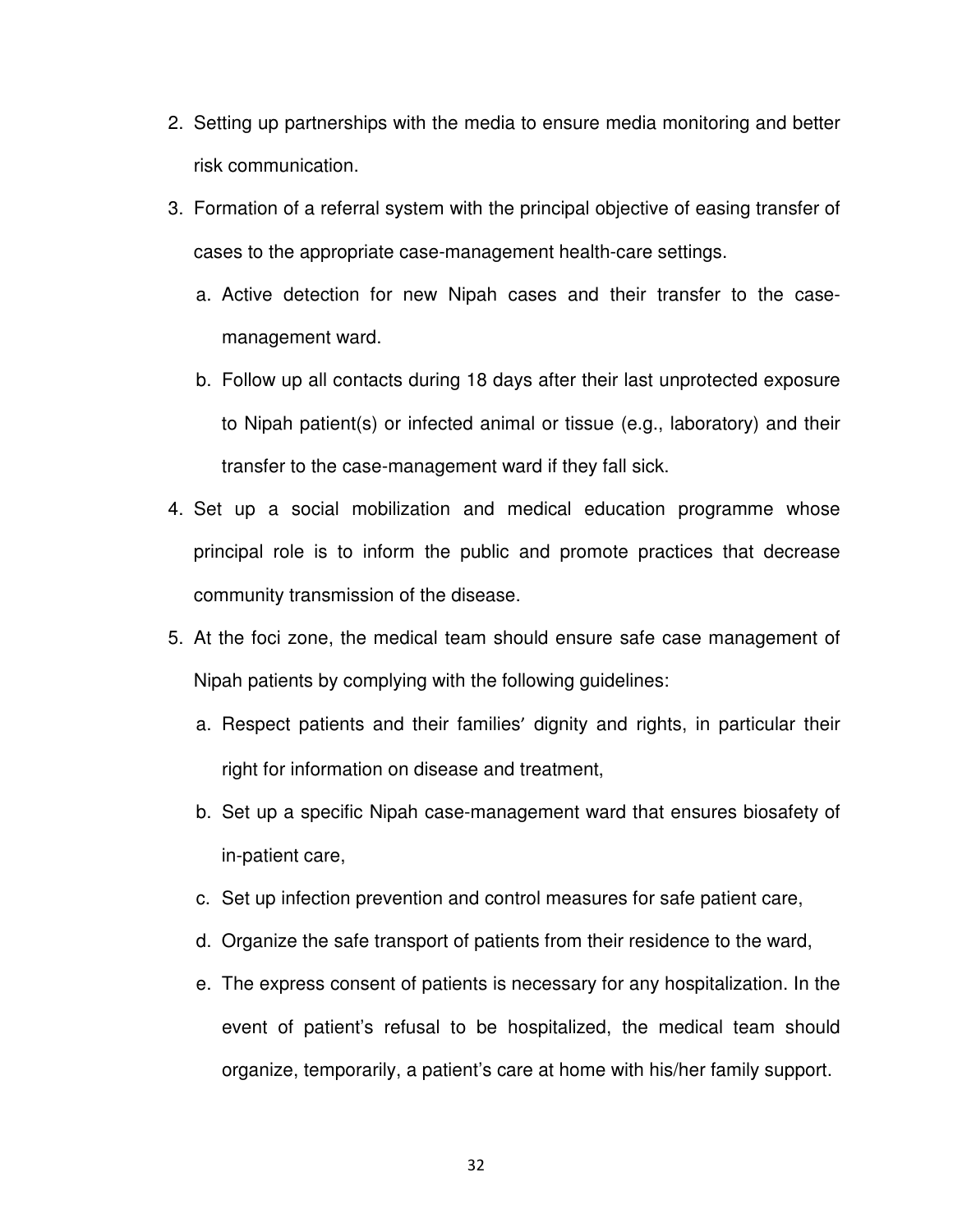- f. Organize safe burials while respecting the funeral ceremony,
- g. Set up psychosocial support (patients, family, HCWs).
- 6. Outside the foci zone, to prevent secondary foci, the medical team should reinforce standard infection prevention and control measures in health care in all health centres of the affected district and all hospitals catering to the outbreak zone.
- 7. Establishment of links with the animal health sector to:
	- a. Continue monitoring the cause of disease and death in domestic animals and wildlife.
	- b. Test samples and alert public health authorities as needed.
	- c. Control slaughtering/butchering activities of domestic animals and wildlife, at home, and in markets and slaughterhouses.
- 8. Media and communication
	- a. Designate a spokesperson in the outbreak team.
	- b. Designate a spokesperson at the national level who communicates with national media.
	- c. Regularly update reports to be sent to assigned authority.
	- d. Conduct regular meetings with press and community.
	- e. Distribute information, education and communication material.

## **4.5. In the aftermath of the outbreak (evaluation)**

#### **4.5.1. Declare the end of the outbreak**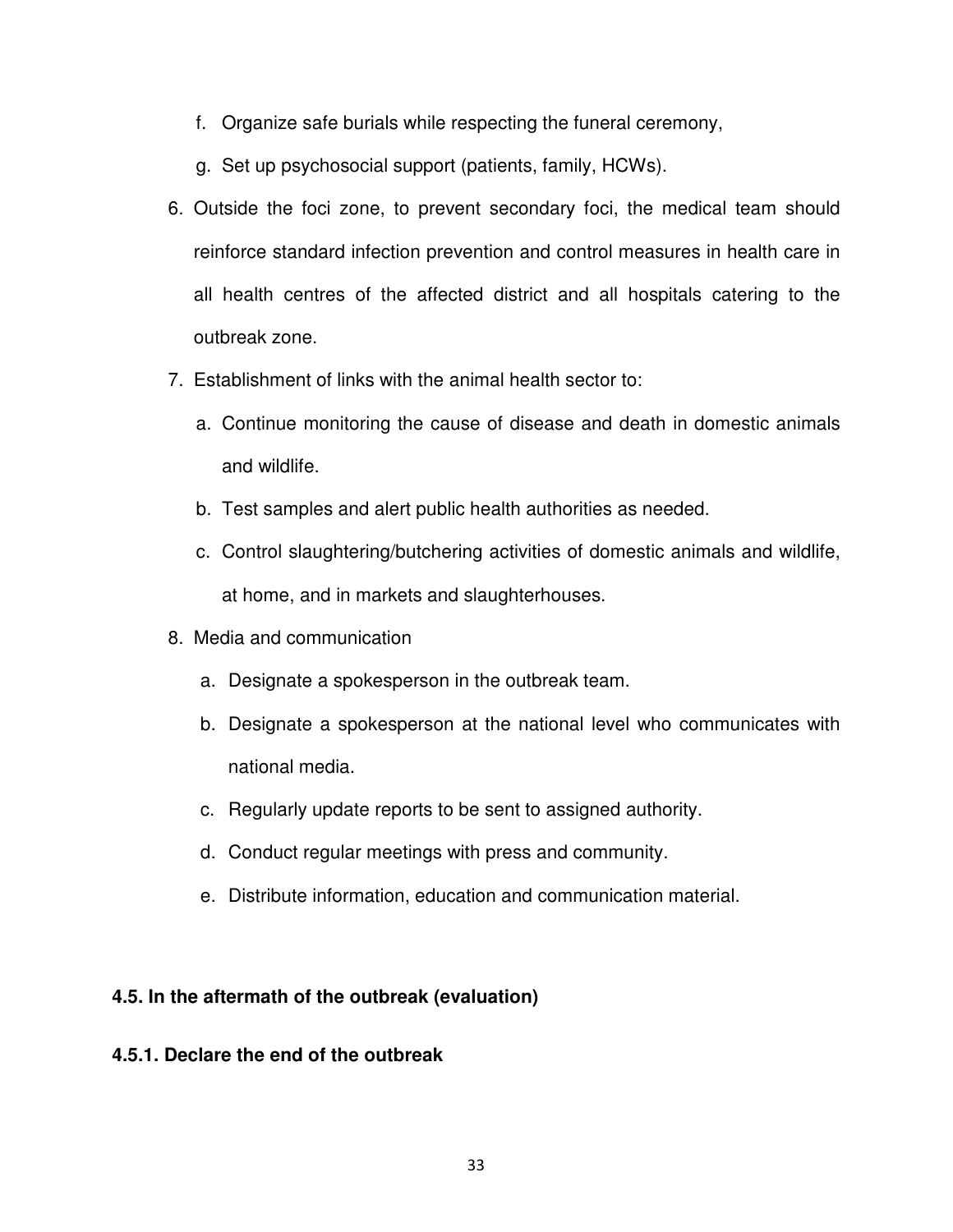The health ministry declares the end of the outbreak. The date of outbreak end is equal to twice the mean incubation period for Nipah counted from the last infectious contact with a confirmed or probable case.

The national authorities should use the announcement of the end of the outbreak to acknowledge national and international field teams as well as the media. They should also formally present their solidarity and their empathy to the victims, their families and the affected populations.

#### **4.5.2. Writing a final report of the outbreak control activities**

The report objective is to describe the activities undertaken during the epidemic as well as constraints and difficulties encountered. It should include technical aspects (final epidemiological analysis, clinical investigations, etc.), as well as administrative and financial aspects. The report should be published to achieve wider dissemination of findings and lessons learnt.

#### **4.5.3. Archive outbreak documents and files**

- Gather all the reports, files, photographs, videos and other documents related to the outbreak management.
- Store all the documents in a place accessible for their later use.

#### **4.5.4. Evaluate the management of the outbreak**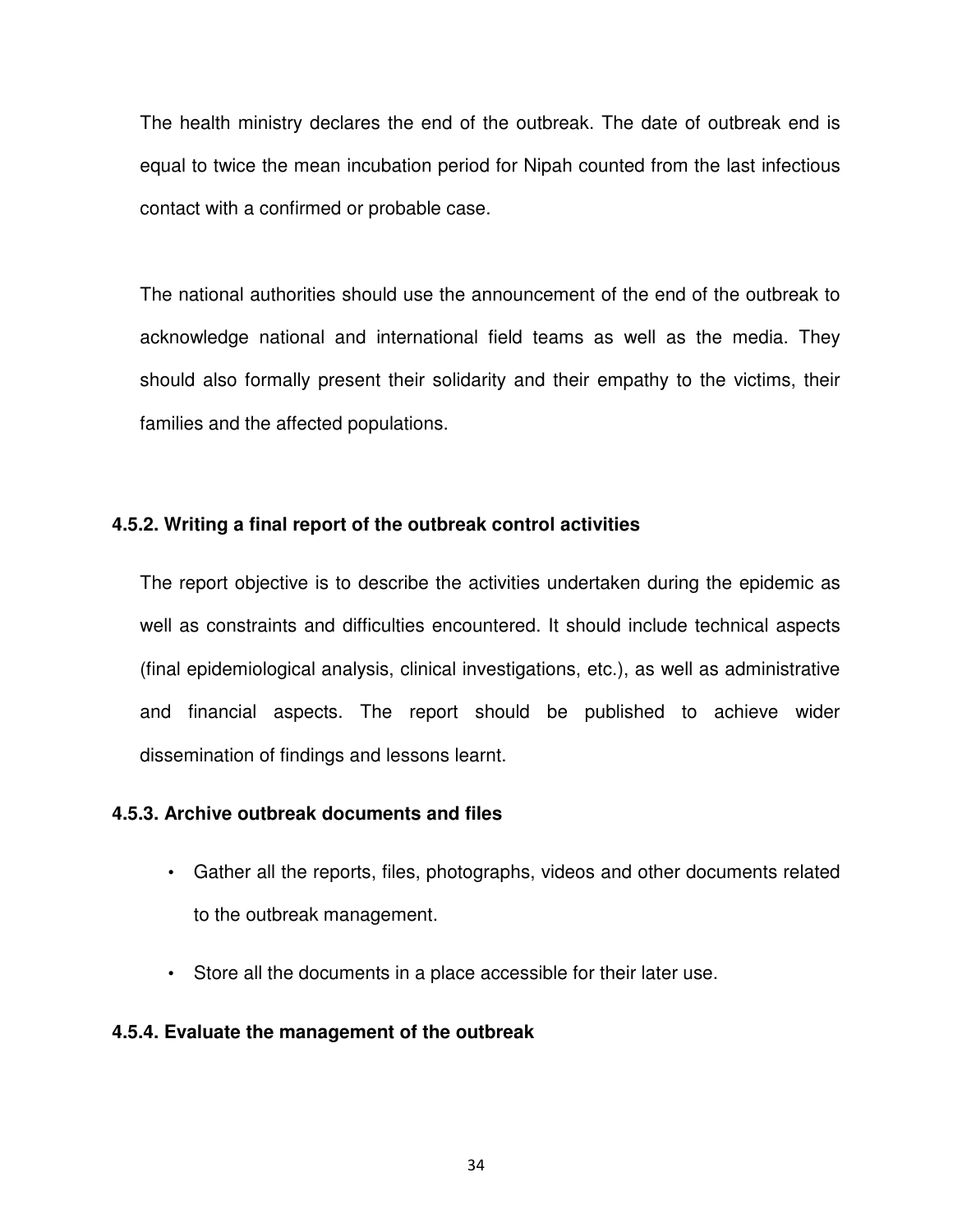The evaluation of the management of the outbreak response will review the performance of the various components of the strategy: coordination, relationship to the media, surveillance system, social mobilization programme, clinical management and logistics.

The aim of the evaluation is to determine lessons learnt to improve the future management of epidemics. This evaluation should be led by a team comprising national and technical partners.

## **4.5.5. To resume activities of the pre-outbreak period**

See Section 3: Epidemiological surveillance.

## **5. CLINICAL MANIFESTATIONS**

## **5.1. Clinical signs and symptoms**

NiV infection has been found to present in the following forms:

- 1. Asymptomatic and subclinical infection
- 2. Classical form of acute Nipah encephalitis
- 3. Relapsed encephalitis
- 4. Late-onset encephalitis

#### **5.1.1. Asymptomatic and subclinical infections**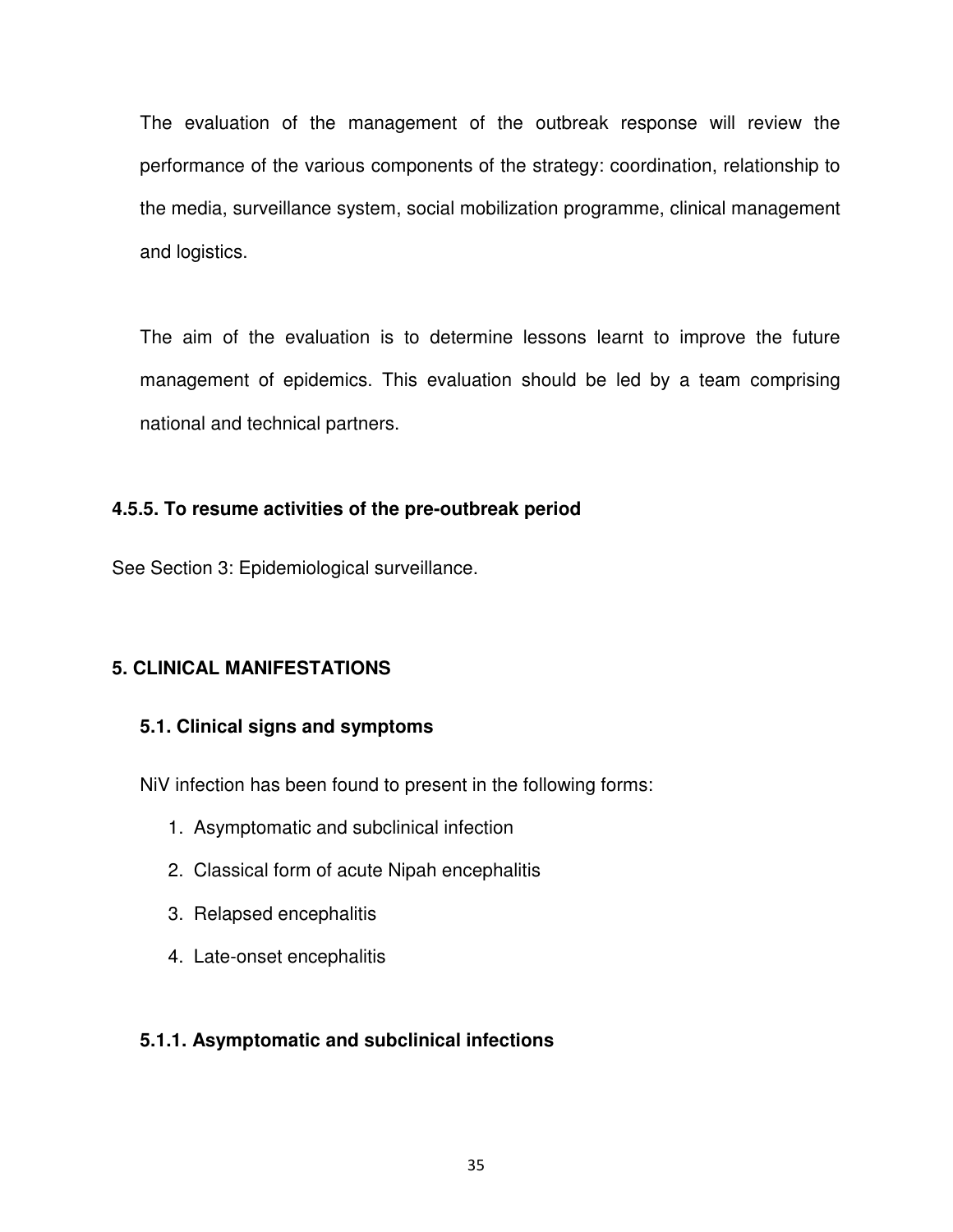Asymptomatic infection was reported in 8% of patients with laboratory-confirmed cases in Malaysia (28); however, there was no evidence of asymptomatic NiV infection in Bangladesh and India during outbreaks, although cases of mild and nonspecific features in the illness were identified (28). Subclinical and mild diseases were identified in Bangladesh and India; these mild symptoms were nonspecific, indistinguishable from flu-like symptoms and included slightly raised temperature, malaise and body aches (9, 21). However, information is limited to indicate the actual proportion of infection that falls in this category.

#### **5.1.2. Classical presentation of NiV infection:**

The classical form is an acute and rapidly progressive encephalitis with or without respiratory involvement in all age groups. The Nipah encephalitis presents with 3–14 days of fever and headache, followed by drowsiness, disorientation and mental confusion. The acute encephalitis progresses then to coma within 24–48 hours, with high mortality rate.

The respiratory involvement consists of non-productive cough during the early part of the disease, which can evolve later to severe acute lower respiratory disease, i.e., from breathing difficulties to acute respiratory distress syndrome (ARDS) with chest radiographs of some patients showing diffuse bilateral opacities covering the majority of lung fields, consistent with ARDS. These neurological and respiratory features suggest involvement of the brain stem (21).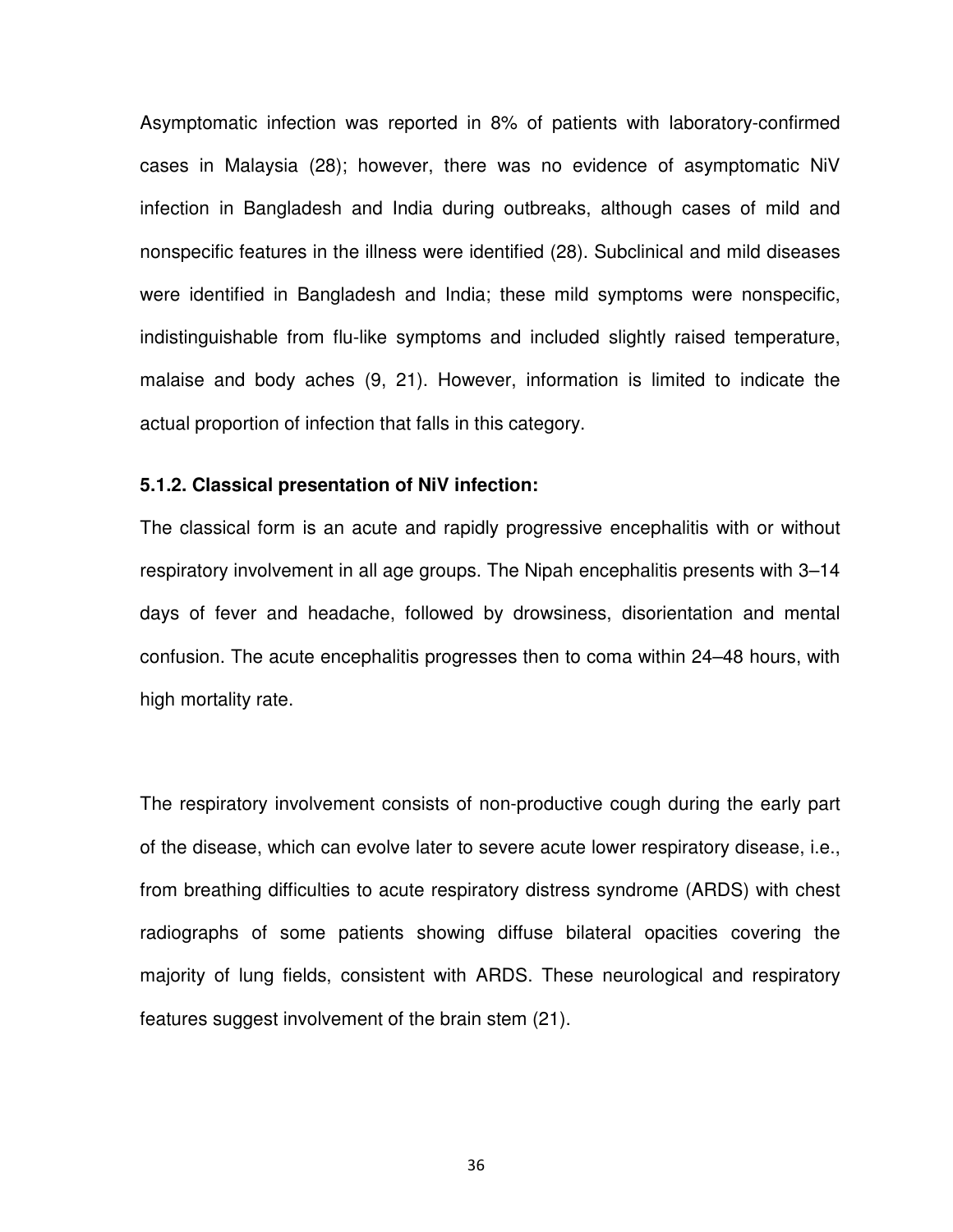The clinical presentation of NiV infection in Bangladesh and India differed from that in Malaysia and Singapore. In Bangladesh, severe respiratory disease was more common, with 62% of cases having cough and 69% developing severe respiratory symptoms. In the outbreak in Siliguri, India, respiratory symptoms were reported in 51% of patients. By contrast, in Malaysia, 14% of patients had a non-productive cough on presentation; only 6% of chest radiographs were abnormal and these abnormalities were mild and focal. However, in the Malaysia–Singapore outbreak, 2 out of 11 patients among abattoir workers in Singapore presented with pneumonia without encephalitis (21).

The other important difference in clinical manifestation is that the dramatic, persistent, segmental myoclonus seen in 32–54% of patients in the Malaysian outbreak was not observed in the patients from Bangladesh and India, even though generalized hyporeflexia, common in Malaysian patients, was also noted in the Bangladesh outbreaks (53).

The case fatality rate was higher in Bangladesh at 73% compared with 39% from Malaysia, but this difference could be explained by more sophisticated clinical care provided in Malaysia. Authors suggest that variation in viral genome and the relative lack of implementation of infection control practices may explain the predominance of respiratory involvement, and the importance of human-to-human spread in the Bangladesh and Indian outbreaks compared with that of Malaysia and Singapore (52).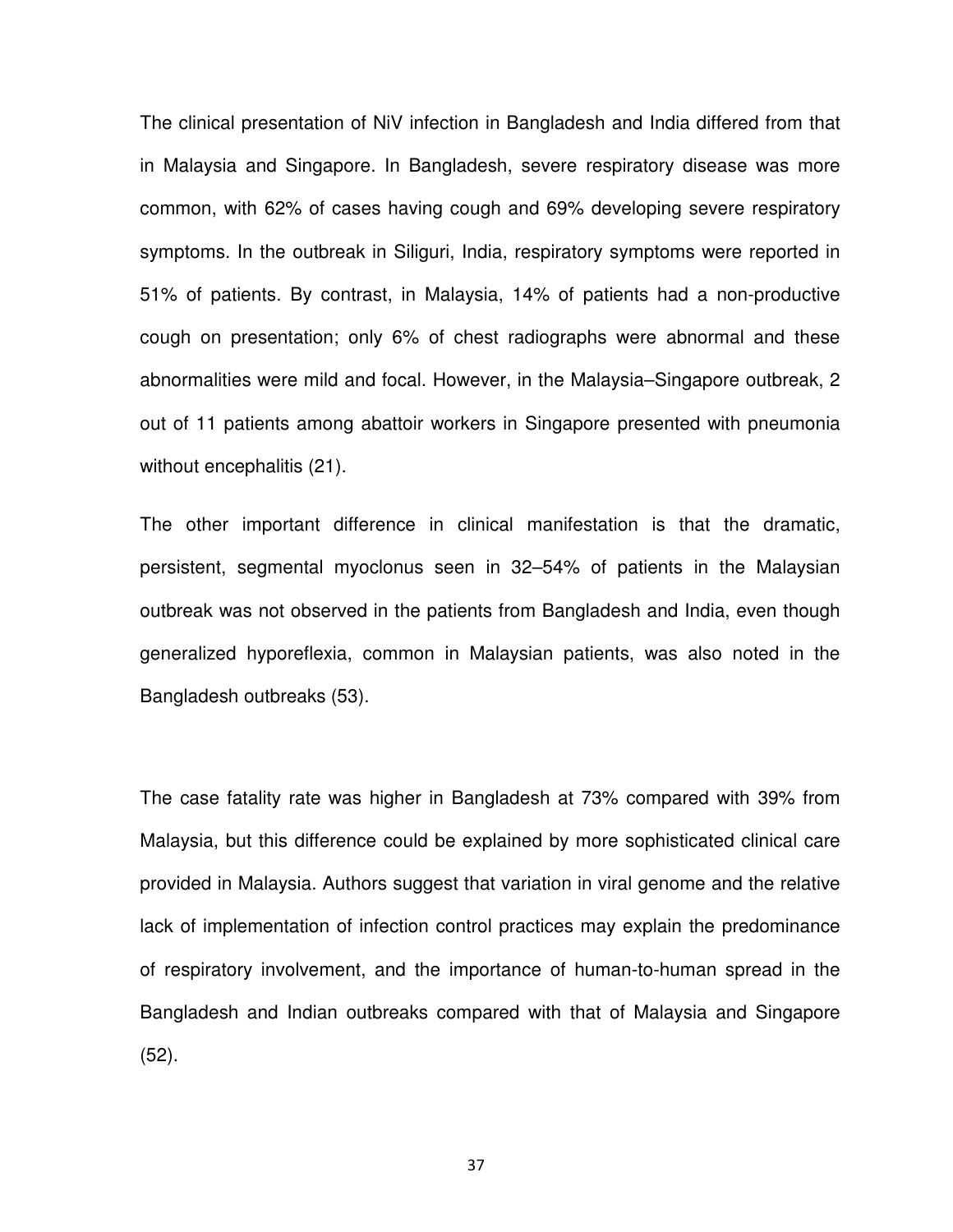Post-encephalitis sequelae have been commonly observed in NiV infection. One third of Nipah survivors in Bangladesh have moderate to severe objective neurological dysfunction 7–30 months after infection (52).

**5.1.3. Relapsed encephalitis:** A case is considered to be relapsed encephalitis if the neurological symptoms recur after recovery from encephalitis.

Relapsed encephalitis with acute onset of fever, headache, seizures and focal neurological signs occurring months to years after recovery from the initial acute encephalitis is another characteristic feature of Nipah encephalitis seen in about 10% of the Malaysian patients during follow-up (53). Although there was report of delayed onset neurological abnormalities seen in 4 out of 22 patients in a follow-up study in Bangladesh, manifesting in oculomotor palsy and cervical dystonia, none reported fever, seizures or headache during onset of the new neurological deficit as was seen in the Malaysian patients (53).

**5.1.4. Late-onset encephalitis:** If the neurological signs and symptoms of encephalitis develop after more than 10 weeks of the initial exposure, it is known as late-onset encephalitis.

#### **5.2. Differential diagnoses**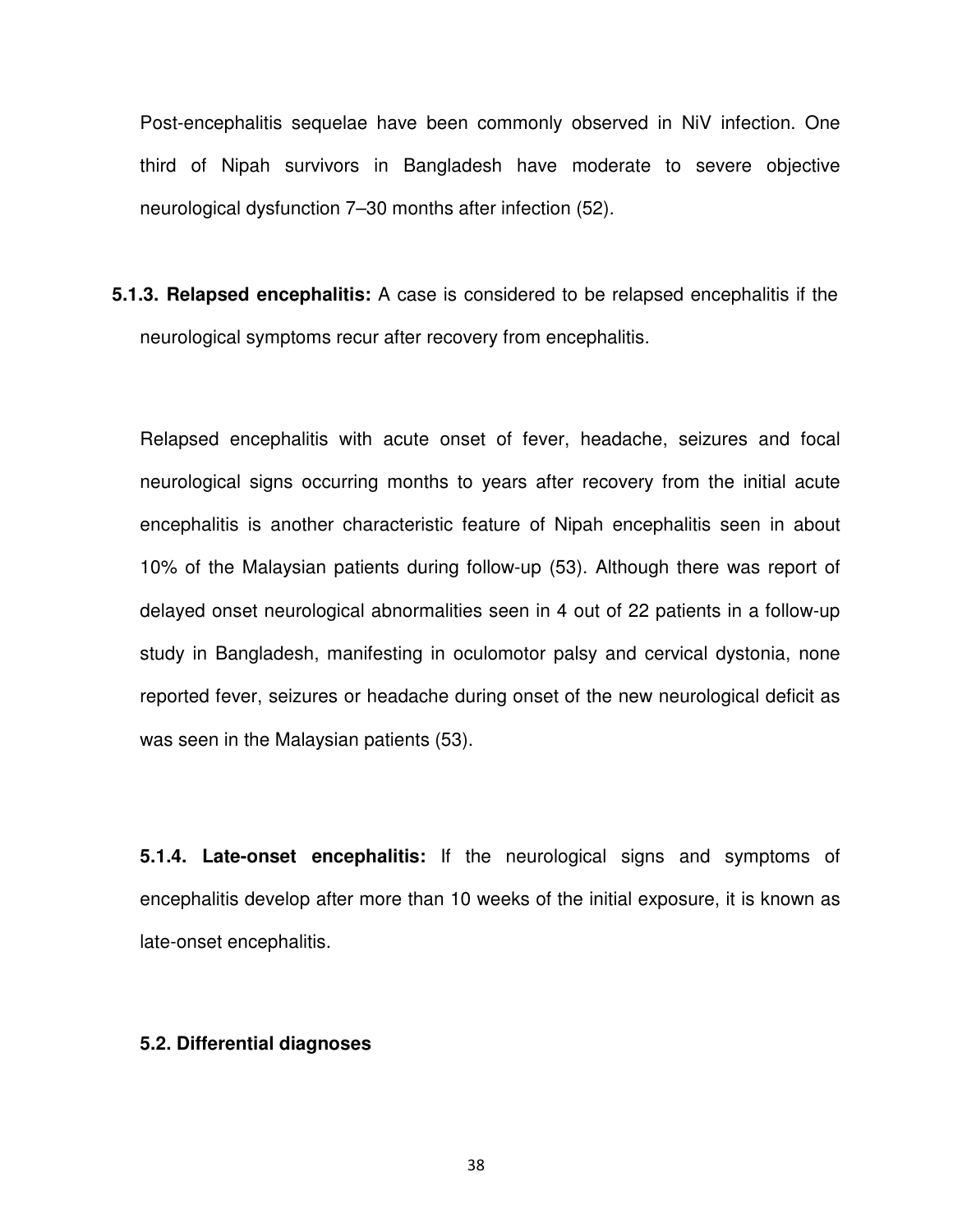Measles, Japanese encephalitis (JE), cerebral malaria, bacterial meningitis and herpes simplex encephalitis and other viral encephalitis (e.g., EV71-associated encephalitis) should be taken into consideration for differential diagnoses of NiV encephalitis. Initial confusion of NiV encephalitis with JE was probably due to the first noticeable outbreak of disease occurring in a pig population in Malaysia. JE is endemic in countries of the South-East Asia Region and pigs act as a reservoir of JE virus. Laboratory diagnosis may include investigations for JE virus since JE is one of the common causes of AES. NiV infection was confused with measles when nosocomial infection was reported among health workers in Siliguri in 2001. It was identified as Nipah-like virus and later confirmed as NiV virus encephalitis after one year.

Nipah cases tend to occur in clusters in outbreaks. This helps to distinguish between NiV and JE. Only one in every 200 persons infected with JE virus develops clinical illness (30). Therefore, it would be extremely unusual to have multiple cases of JE in the same family or in the same village within a few days of each other. Even if infection is widespread, the clinical attack rate from JE is simply too low. A comparison of the characteristics of NiV, JE and herpes simplex encephalitis is presented in Appendix 3.

#### **5.3. Pathogenesis**

Data on pathological changes in NiV infection in humans have been limited and so far solely based on Malaysian studies. Brain pathology of Nipah encephalitis cases showed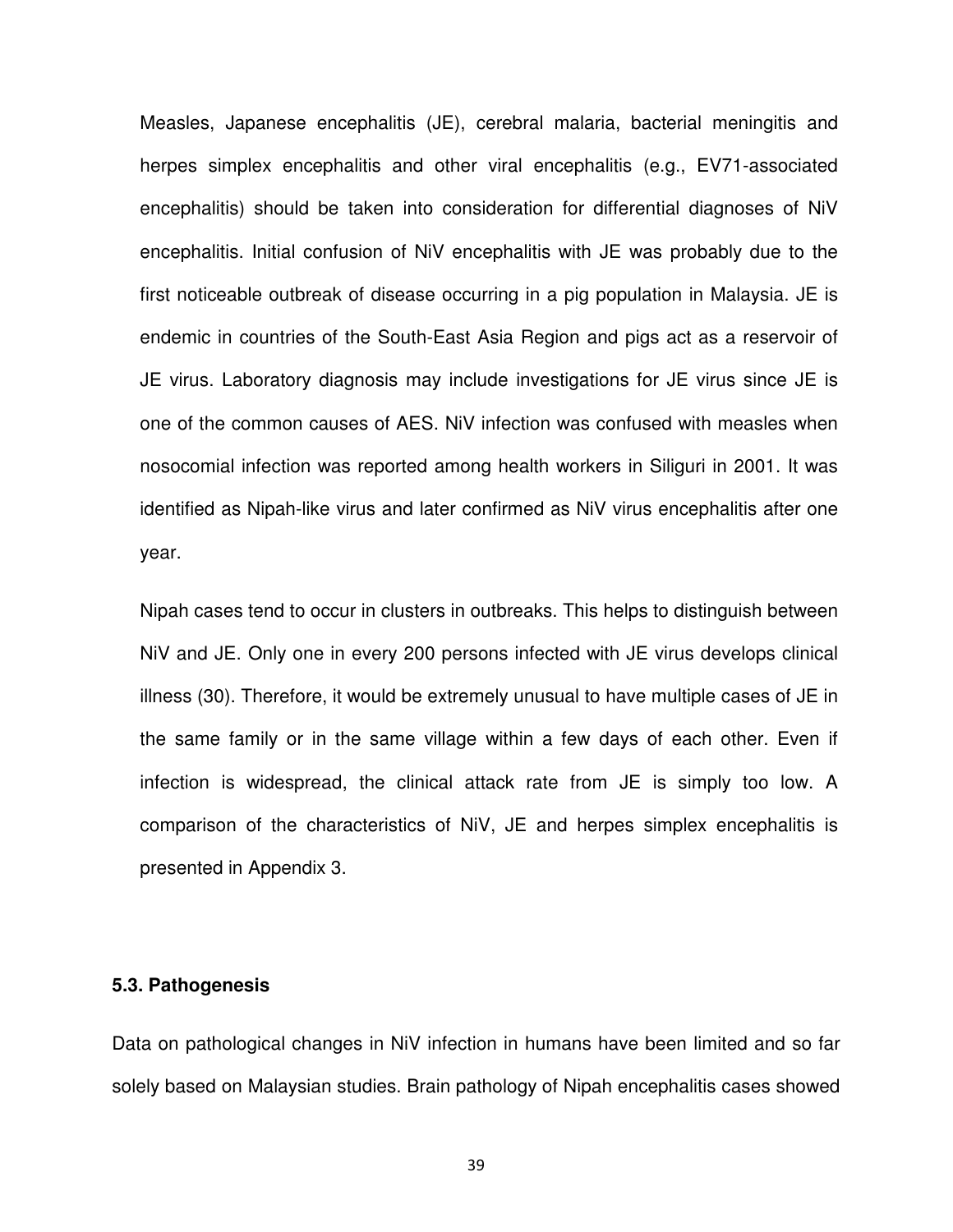evidence of necrotizing vasculitis. The main pathology appeared to be widespread ischaemia and infarction caused by vasculitis-induced thrombosis across multiple organs; however, direct neuronal invasion may also play a major role in the pathogenesis of the encephalitis.

Alveolar haemorrhage, pulmonary oedema and aspiration pneumonia were often encountered in the lungs (29). These may lead to pneumonia and ARDS ultimately.

#### **6. CASE MANAGEMENT**

There is no effective specific treatment for NiV infection. Treatment is symptomatic and supportive. Severely ill individuals need to be hospitalized and may require Intensive Care Unit (ICU) support.

Because NiV encephalitis can be transmitted person-to-person, standard infection control practices and proper barrier nursing techniques are important in preventing nosocomial infections.

#### **6.1. General management**

- 1. Symptomatic and supportive treatment should be started immediately in all clinically suspected cases.
- 2. Ensure patient isolation (preferably in a separate ward/room).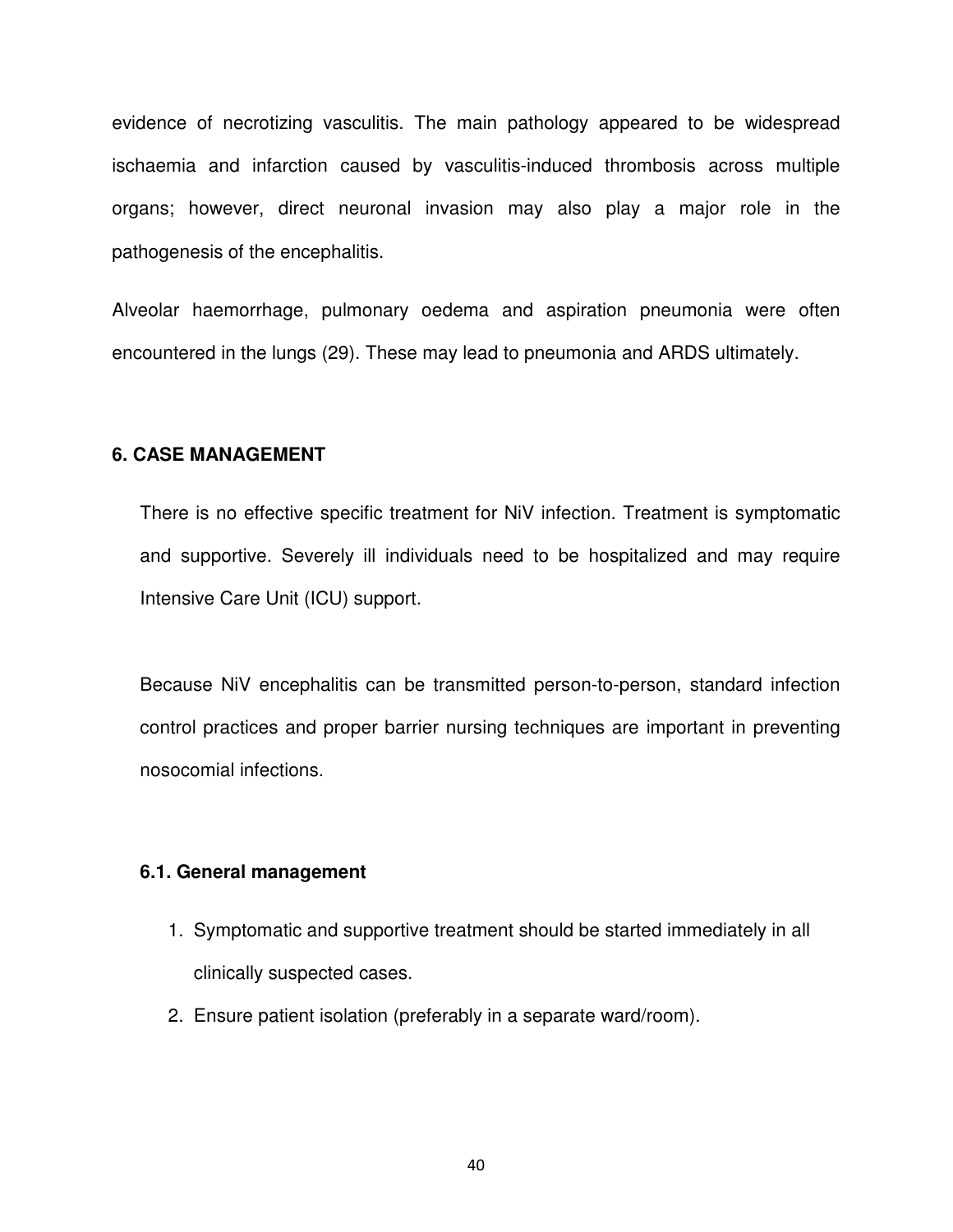- 3. Institute barrier nursing, e.g., personal protection using masks, gloves, gowns, shoe covers and hand-washing with soap and water before and after handling/visiting patients.
- 4. Provide symptomatic and supportive treatment:
	- a. Fluid maintenance and electrolyte balance.
	- b. Nutrition, e.g., nasogastric tube feeding/total parenteral nutrition if necessary.
	- c. Anticonvulsant, e.g., intravenous diazepam, phenytoin if necessary.
	- d. Oropharyngeal suction in closed circuit.
	- e. Oxygen inhalation using disposable cannulae.
	- f. Bronchodilators through large spacer devices.
	- g. Admission criteria for ICU care to be decided by national authority.
	- h. Referral criteria to be decided by national authority.

#### **6.2. Specific management**

There is no confirmed effective specific treatment for NiV infection in humans to date. However, ribavirin was used in an open-label trial in Malaysia (54). During the Malaysian Nipah outbreak, 140 patients treated with ribavirin were retrospectively compared with 52 control Nipah patients who did not receive ribavirin (54). As a result, fewer treated patients died (32% versus 54%, P<0.05). However, as treatment allocation was not randomized, it is possible that treated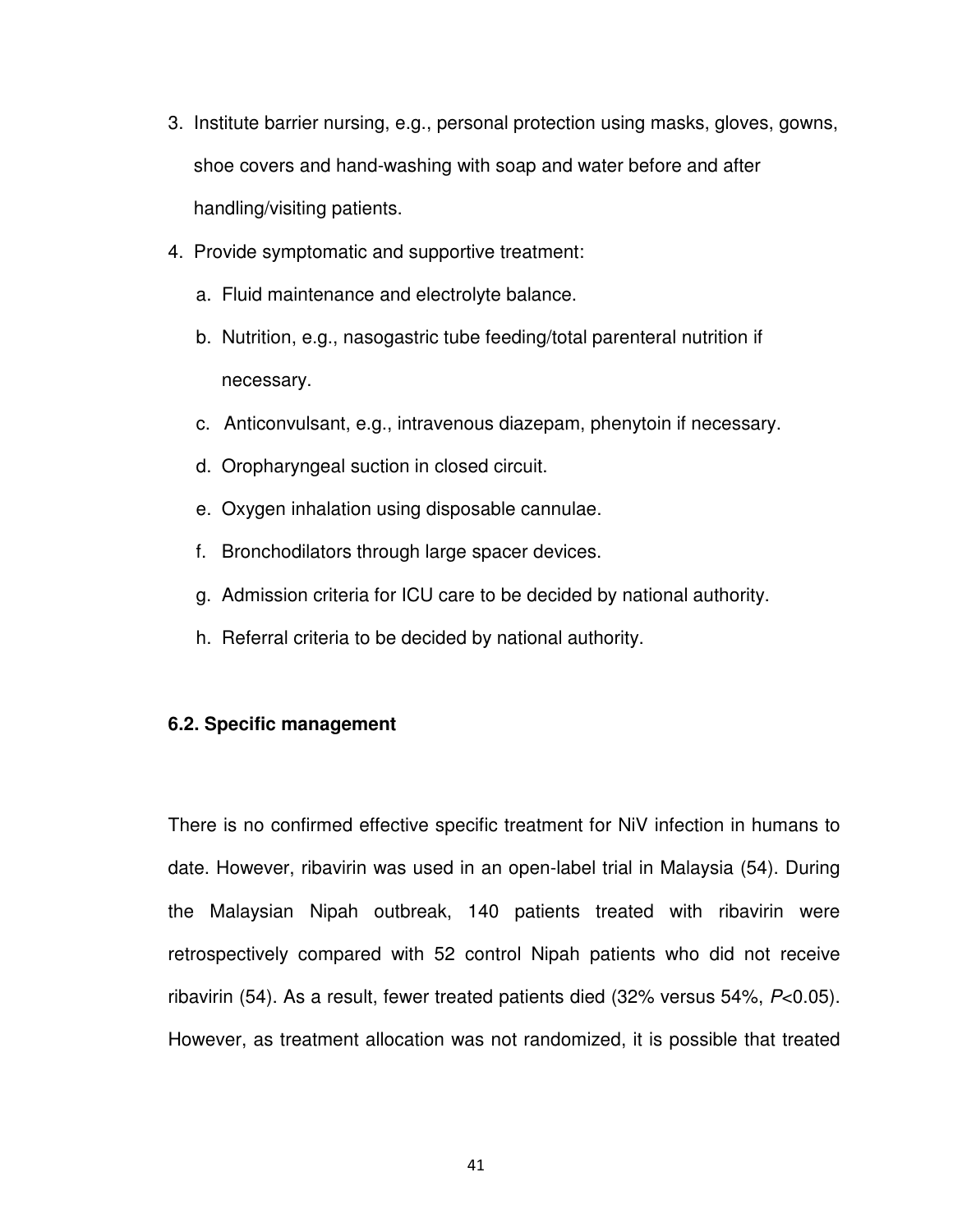patients had better clinical outcomes because they received better general medical care than the untreated patients.

As NiV is closely related to Hendra virus, experiences acquired for medical care management of Hendra virus cases may be useful for NiV cases.

In May 2010, in Queensland, Australia, an experimental drug (monoclonal antibodies neutralizing both Nipah and Hendra viruses) for Hendra virus was offered as a trial to a mother and a daughter who were exposed to the virus from their infected horse (31). This was the first time that the monoclonal antibody therapy was used in humans in post-exposure treatment. The mother and her daughter did not develop Hendra virus infection, although it is still not known whether treatment was effective or whether the patients were never infected. Monoclonal antibodies against Hendra and Nipah have been shown since 2009 to be highly effective for post-exposure protection of experimentally infected primates and ferrets (32, 33).

It is possible that availability of post-exposure treatment could be highly beneficial and feasible during responses to Nipah and Hendra outbreaks in the future, especially for local health workers who are mobilized for case management of infected patients. From an ethical perspective, it is legitimate to ask that efforts are made to make the post-exposure vaccine affordable, available and accessible for needy people in all affected countries.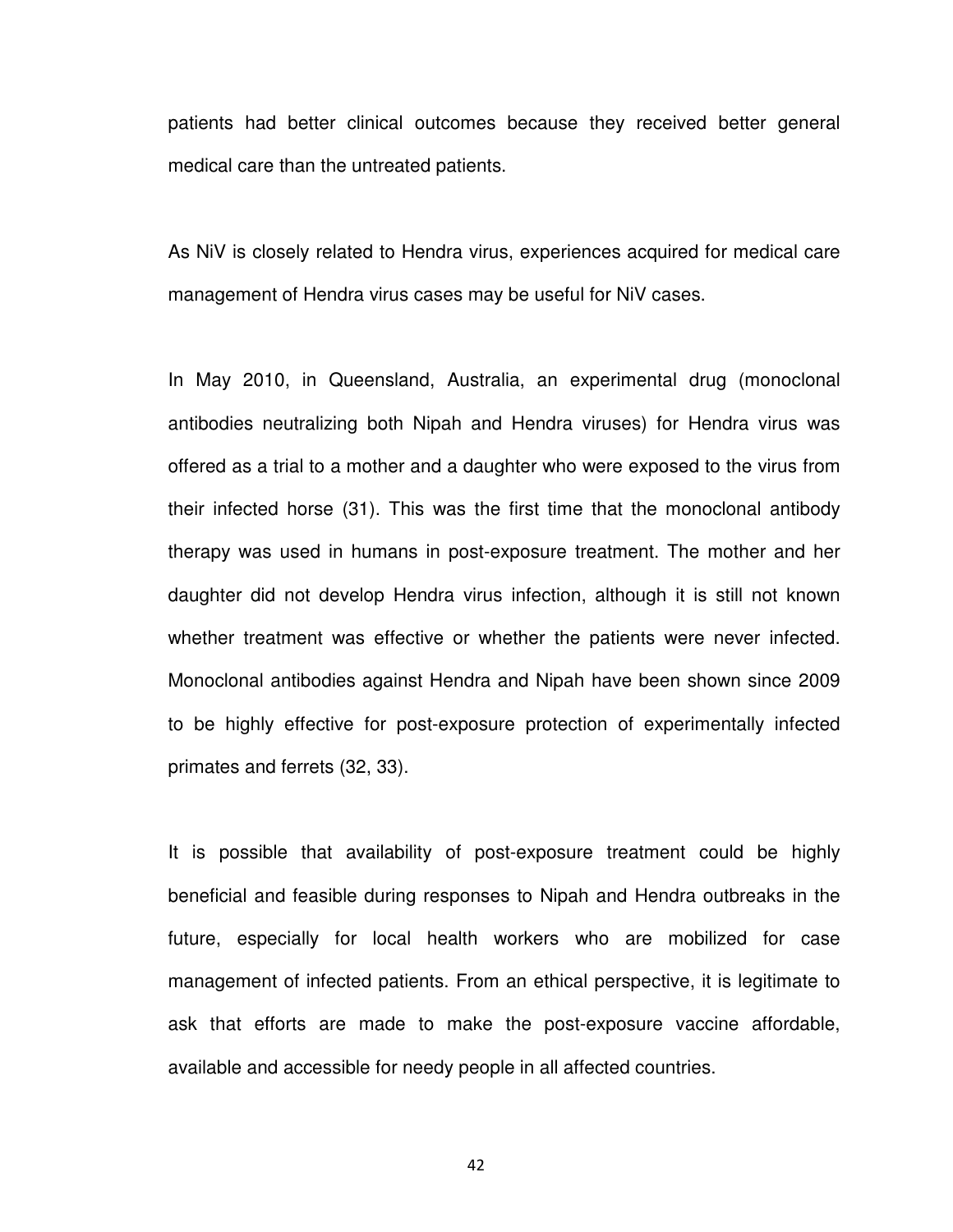#### **7. INFECTION PREVENTION AND CONTROL**

#### **7.1. General considerations**

All hospitals should adhere to standard infection control precautions for all patient-care activities and aerosol-generating procedures. Standard precautions assume that every person is potentially infected or colonized with a pathogen that could be transmitted in the health-care setting. These precautions have been developed by WHO in the form of guidelines.

There are 10 key elements that consist of guidance on hand hygiene, injection safety, facial protection, glove and gown wearing, waste disposal, linen cleaning, environmental cleaning, patient care equipment and respiratory hygiene.

In case of NiV infection in health-care settings, additional measures, such as droplet, contact and airborne precautions should be applied. Droplet precautions rely on isolation (one-patient isolation rooms or cohorting [i.e., grouping patients infected with the same infectious agents together to confine their care to one area and prevent contact with susceptible patients]) and keeping the patient with an existing roommate.

A patient that meets the criteria for a suspect Nipah case should immediately be isolated and infection control precautions instituted. In general, hospitals in at-risk areas need to be prepared for the management of Nipah cases via hospital screening,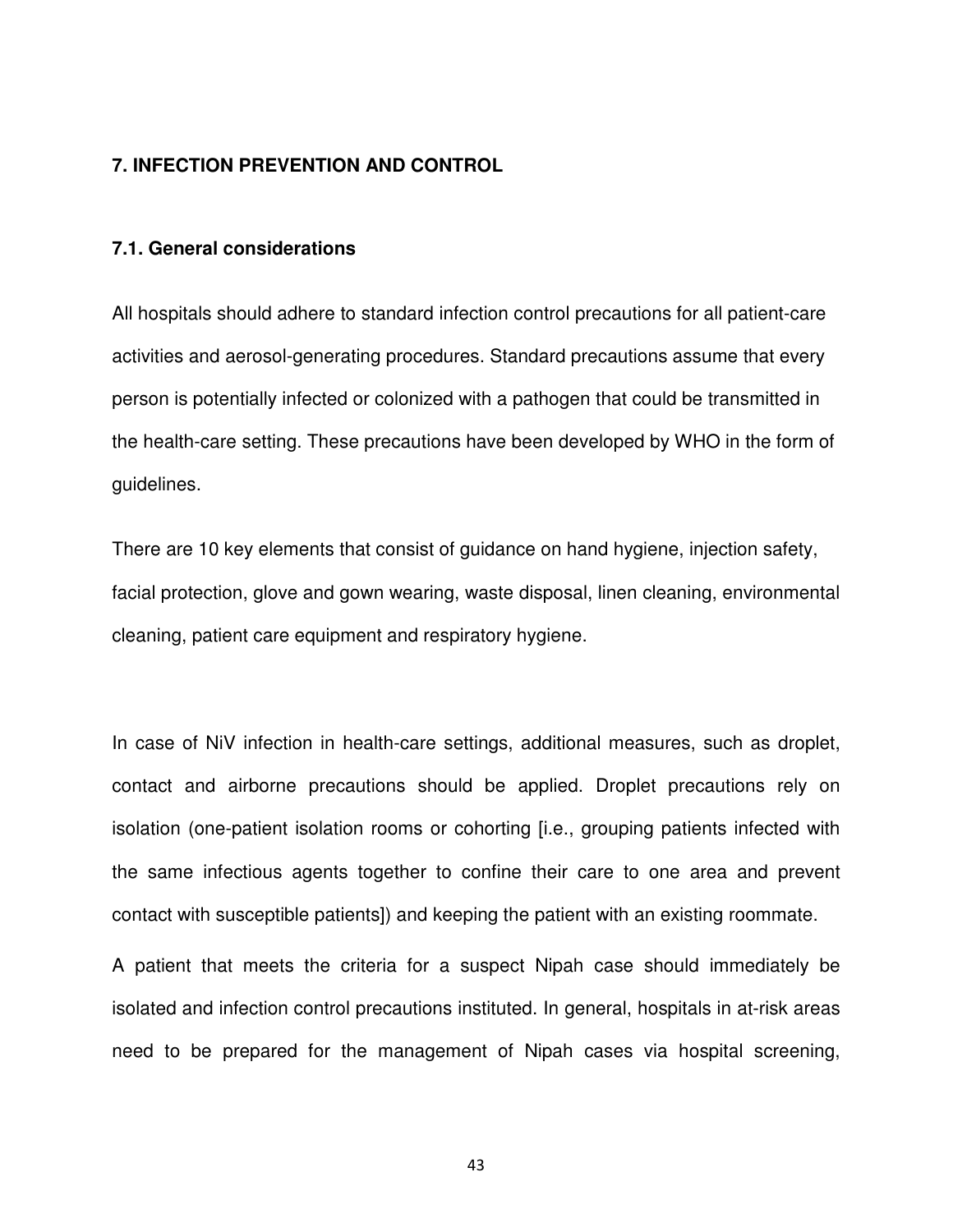admission procedures and triage, and the management of visitor access and movement should be in place to minimize potential exposures.

Health-care administrators should ensure that all health-care personnel (doctors, nurses, technologists, ward helpers, cleaners/sweepers and others), receive job- or task-specific education and training on infection control and prevention. In particular, attention should be given to settings where caregivers in hospitals also include family members. Training for infection control should also involve these caregivers.

## **Who should be trained for standard precaution**

- health personnel (doctors, nurses, technologists, ward helpers, cleaners/sweepers and others);
- patients;
- family caregivers.

## **When to apply standard precautions**

- handling patients (suspected or confirmed) during:
	- o assessment of the patient,
	- o transportation of the patient,
	- o management of the patient,
	- o handling contaminated equipment linen and waste,
	- o taking care of patients following discharge, and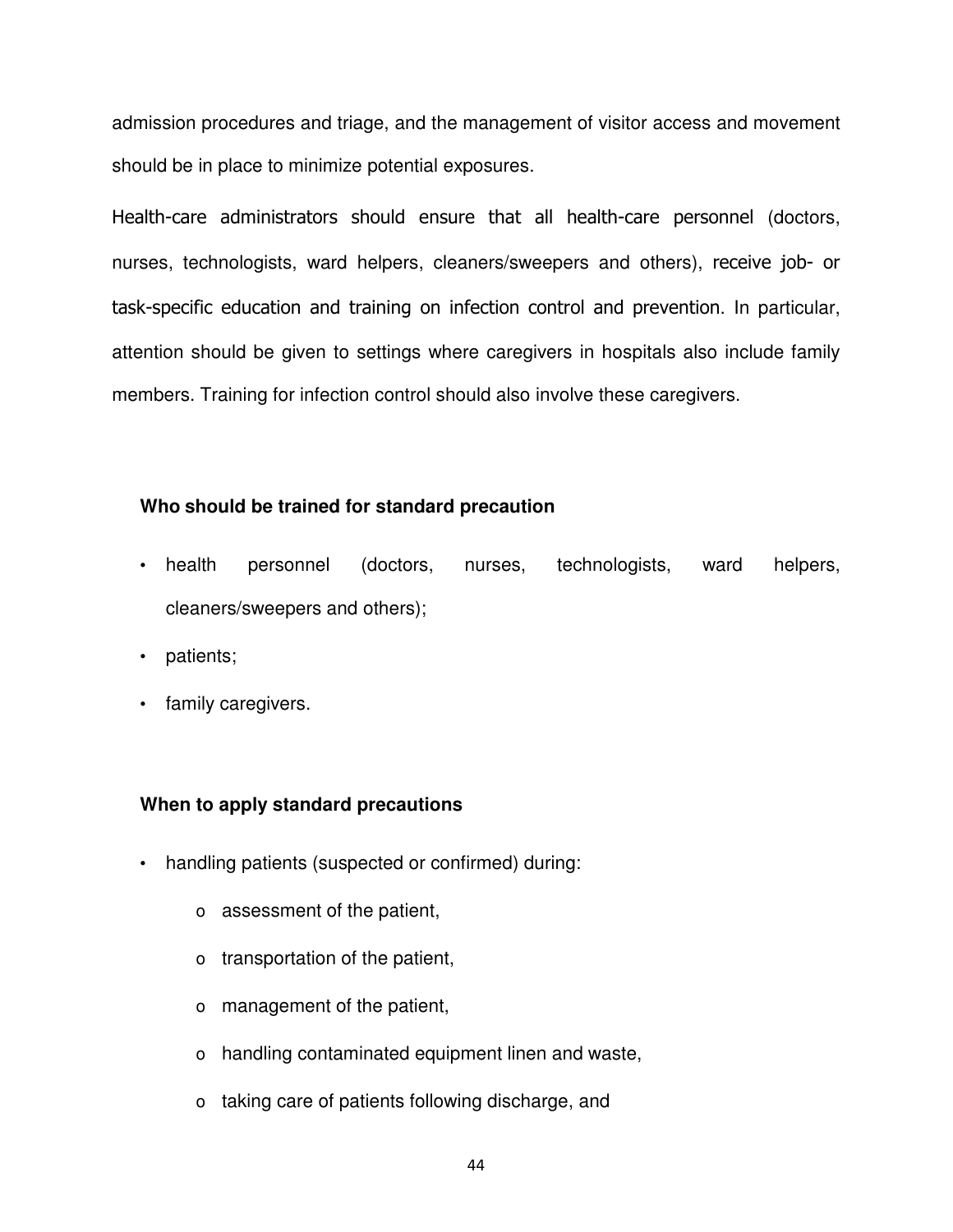- o handling the deceased.
- handling specimens: collection, processing, transportation, testing of specimen;
- cleaning floors, toilets, furniture, instruments, equipment;
- washing used linen, utensils;
- cleaning and decontamination of isolation unit/facilities;
- waste disposal.

#### **How and where**

#### **Infection control in hospital settings**

- Raise awareness of health-care workers about:
	- o use of personal protective equipment,
	- o nosocomial infection, isolation and treatment of Nipah patients.
- Administrative control:

triaging before admission,

- o maintaining respiratory hygiene and cough etiquette,
- o arrange isolation facilities,
- o waste decontamination,
- o waste disposal/incineration,
- o environmental cleaning (e.g., hospital bed, premises, washroom) and
- o adequate ventilation.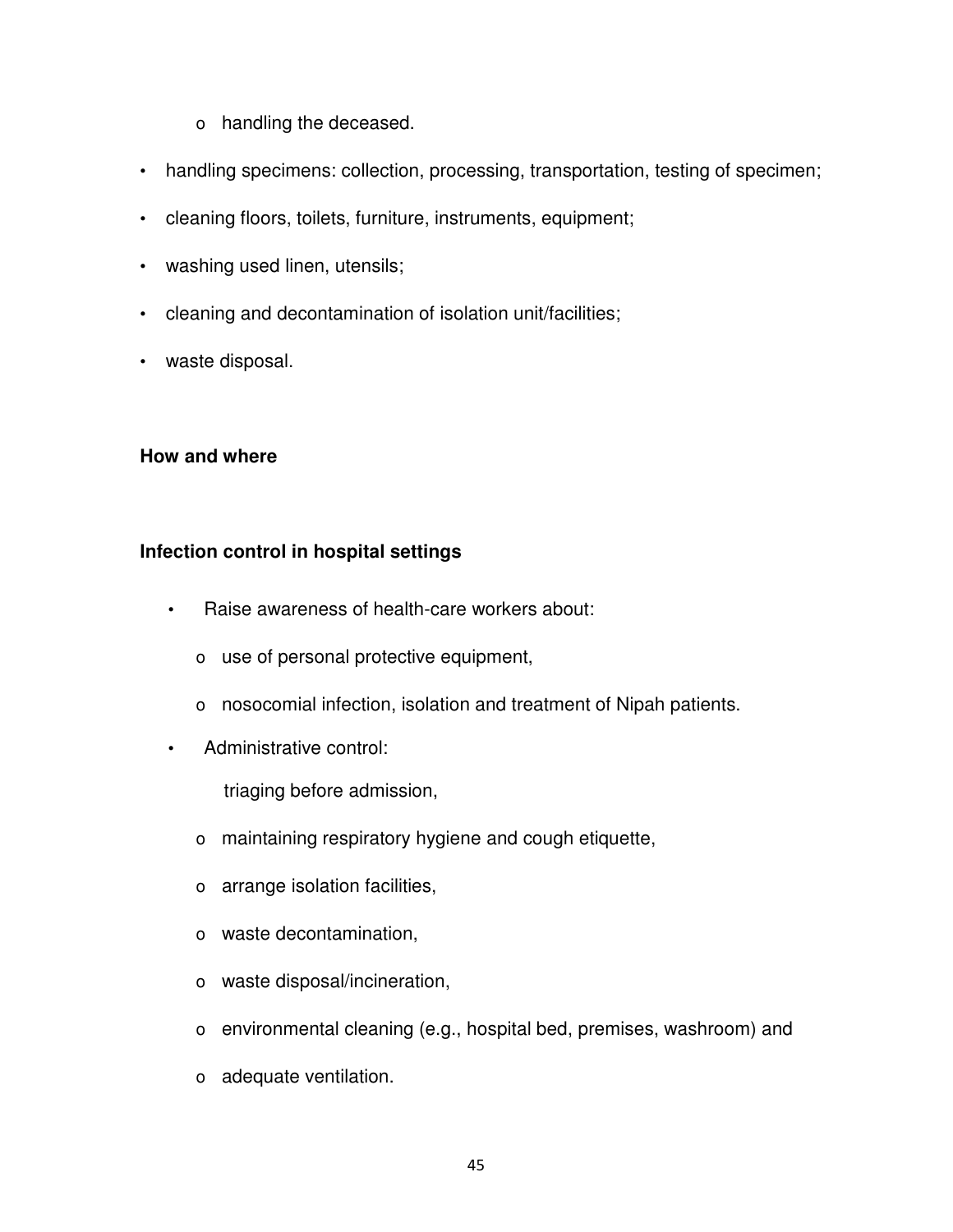- PPE
	- o Hand hygiene: Handwashing with soap and water or alcohol-based handrub before and after patient contact,
	- o Wearing of PPE when performing an aerosol generating procedure or a patient examination.

## **7.2. Specific infection control precautions for NiV**

# **7.2.1. Infection control during management of Nipah encephalitis in isolation unit/facilities**

## **7.2.1.1. Infection control during entry into isolation unit**

PPE is an important component of infection prevention in isolation facilities. The use of full barrier PPE is ideal before entering into an isolation unit. However, if full barrier PPE is not available, individuals must at least use a mask, gloves and gown/apron for their protection.

#### **Caregiver or attendants must:**

- **•** follow instructions made in the local language/dialect;
- practice full barrier precaution;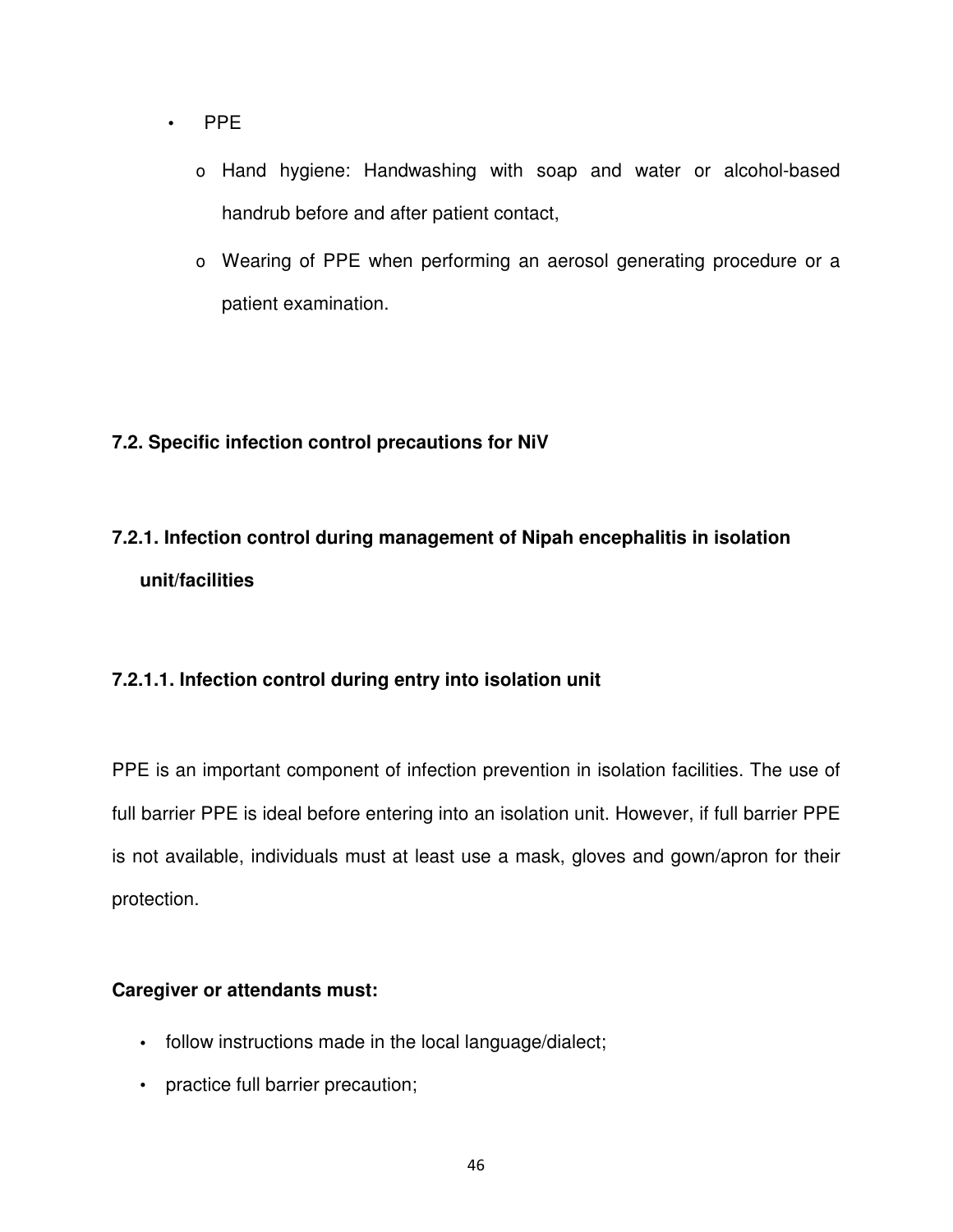- apply standard and droplet/contact precaution;
- ensure respiratory hygiene/cough etiquette for patients and others;
- check /activate negative pressure ventilation; if available;
- practice minimum and essential handling of patients and equipment;
- restrict all patient-care equipment to a single patient (if not possible; these must be cleaned and properly disinfected before reuse);
- clean and disinfect used patient-care equipment properly; and
- practice hand sanitation.

(Note: Instruct patients to avoid unnecessary touching of objects within the facility.)

## **Patients must:**

- put on appropriate PPEs;
- clean secretions and visible soiling with wet swabs frequently and discard in designated covered waste bins and sanitize hand;
- be educated on hygienic use of toilets and other facilities;
- instructed to avoid unnecessary touching of objects within the facility;
- decontaminate used clothes; utensils and other belongings according to protocol; and
- restrict movement within and outside the facility (if it is necessary for a patient to move outside of the isolation facility a mask must be worn).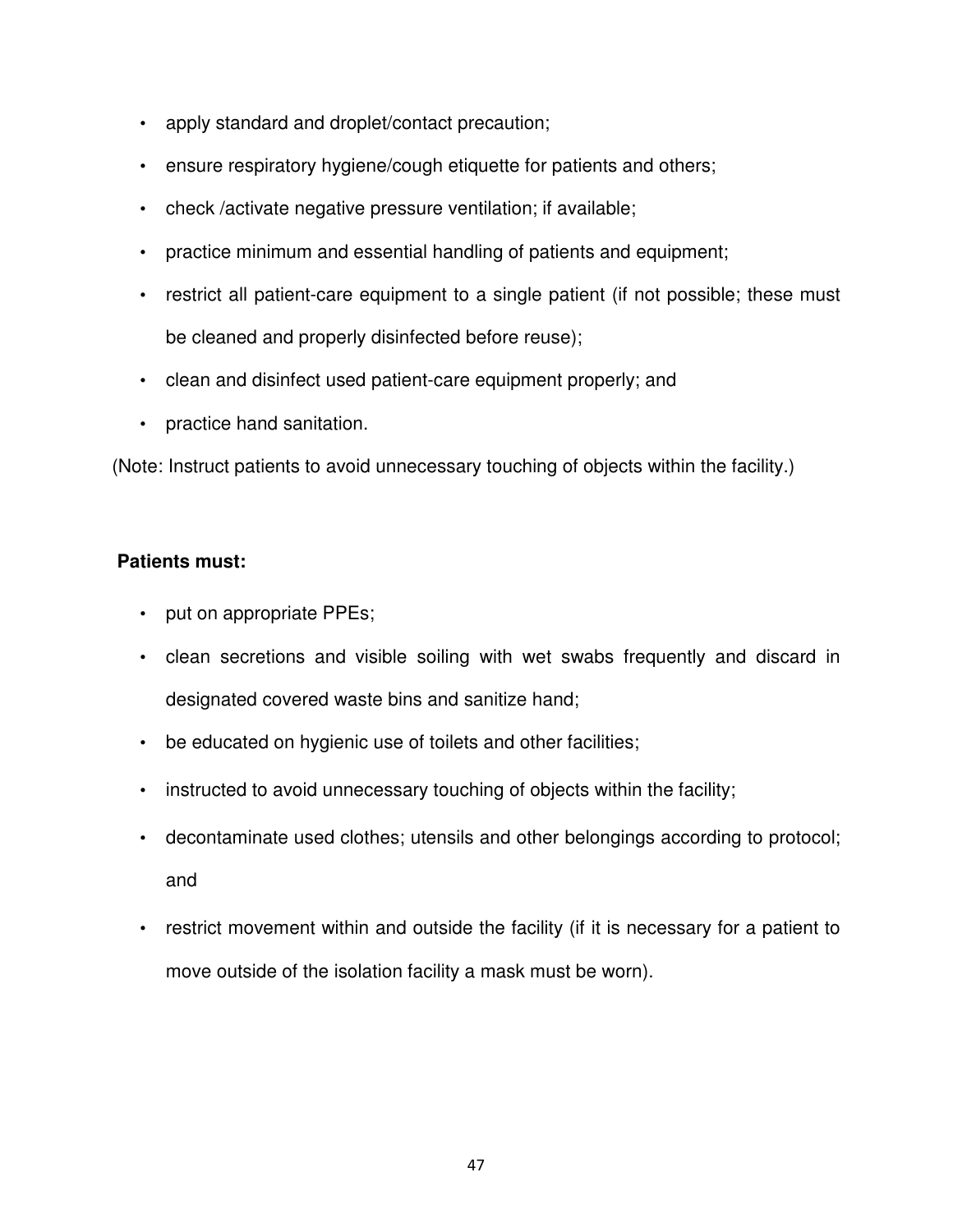# **Measures to be followed by health-care personnel and visitors (family members and friends) during exit from an isolation unit:**

- enter into anteroom/changing room;
- sterilize and decontaminate gloves with soap, water and 70% alcohol, spirit or other disinfectants before removing;
- remove PPEs carefully in order and avoid any aerosol generation;
- place used PPEs in appropriate container/biohazard bags for proper decontamination and disposal;
- wash hands and sanitize.

## **Measures to be followed by health personnel in general**

## **Before patient discharge:**

- provide instructions and materials to patient and caregivers on infection control;
- record patient's address and telephone number for follow-up.

## **After patient discharge:**

- dispose of or clean and disinfect patient equipment as per protocol;
- change and launder linen without shaking;
- clean surfaces as per protocol;
- dispose waste after decontamination.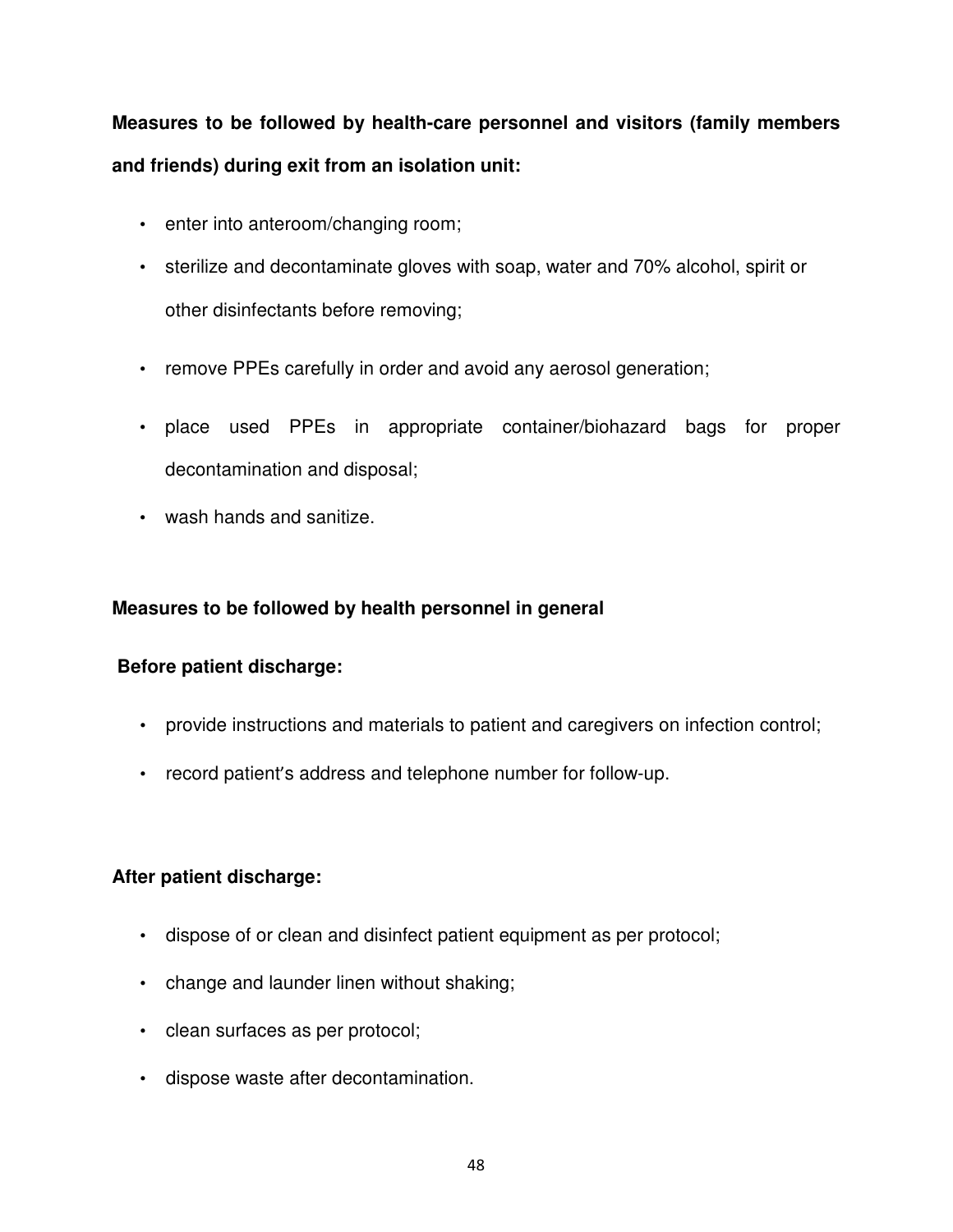## **Measures to be followed by patients during discharge/referral to other facility**

- **•** enter into anteroom or changing room;
- **•** remove PPE;
- put on mask and clean clothing;
- sanitize hands;
- issue instructions for infection control measures to be followed at home when necessary.

#### **7.2.2. Measures to be taken by health administrator for hospital management**

- Post a biohazard sign in front of isolation unit.
- Limit numbers of HCWs/family members/visitors.
- If necessary, additional beds should be placed at least one metre (three feet) apart from each other.
- Ensure continuous and adequate supply of PPE, hand sanitizers, disinfectants, detergents, equipment and other logistics.
- Clean and disinfect the patient's room at least once daily. Frequently touched surfaces (e.g. doors, table top, bed rails, etc.) should be cleaned more often.
- Designate an infection control official to be in charge of the isolation unit.
- Follow standard precautions for washing dishes/eating utensils and linen.
- Contaminated wastes must be decontaminated properly before disposal.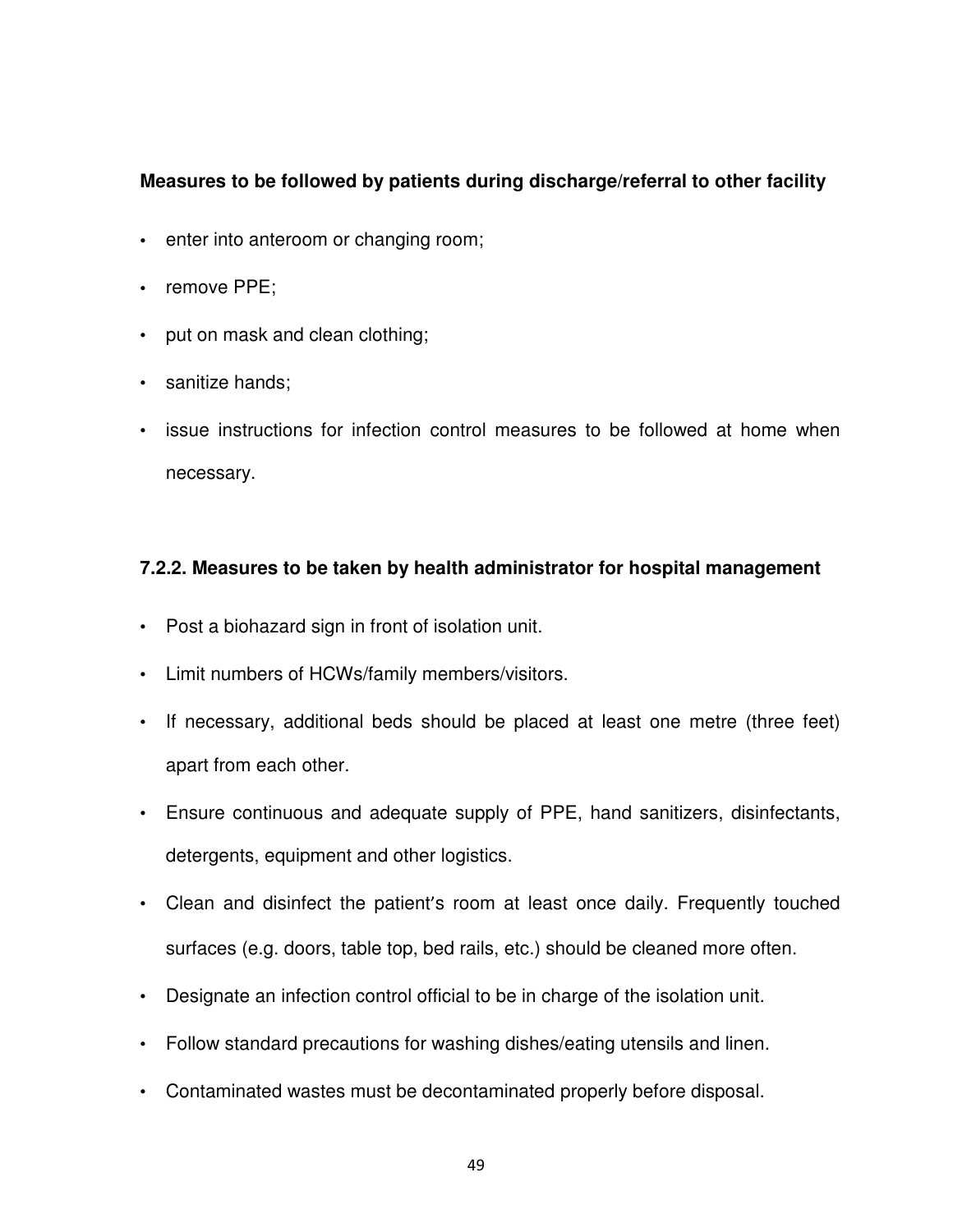- Monitor exposed HCWs for signs and symptoms (mainly in case of fever).
- Advise the transporting HCWs and the receiving facility staff about the necessary infection control precautions in case of transfer of patients.
- Clean and disinfect environmental surfaces in the patient examination room or other areas where the patient was located.
- Training and education for health-care personnel on infection control should be performed locally and refresher training is recommended.
- Conduct post-exposure prophylaxis, if necessary.
- Record patient address and telephone number for follow up.

## **Health-care facility managerial activities include:**

- education and awareness-building programmes;
- orientation and training;
- adequate staffing;
- adequate logistics, reagents and supplies.

## **7.2.3. Cleaning, decontamination, waste disposal for isolation unit facilities**

## **Cleaning and decontamination of environmental surfaces:**

• Wipe bed rails, furniture, walls and other contaminated items, and floor with a clean cloth soaked with disinfectant cleaning solution.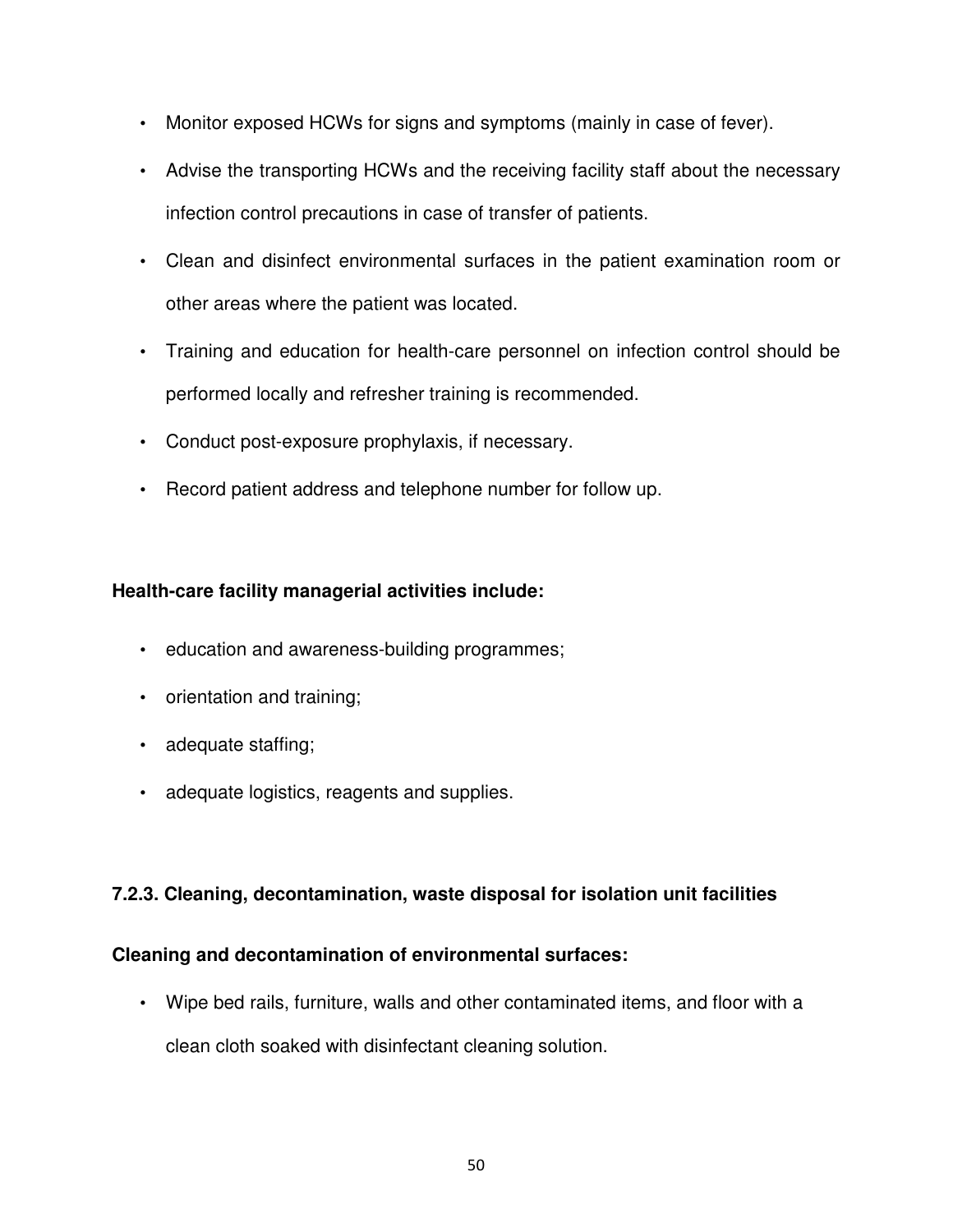## **7.2.4. Measures for decontamination of waste of isolation unit**

**Waste:** Keep in leak-proof bag within designated covered bin. This includes:

- blood/blood products, body fluids, used saline bag, used bandages and dressings**,**
- human tissue, body parts, placenta, etc.

## **7.2.5. Infection control in the mortuary**

Secretions and excretions from a deceased person due to infectious diseases like NiV infection are considered to be equally infectious as those from a living infected person. The following standard precautionary measures have to be taken during handling a body during transportation, washing and burial or cremation:

- Handwashing with soap and water should be done immediately after handling the corpse.
- During transport, deceased persons should be carried in an air-sealed bag; if not possible, by covering with clothes.
- During transport of a deceased body from hospital to home, avoid close contact with deceased's face, especially respiratory secretions.
- Avoid close contact with the deceased's face, especially respiratory secretions, during grieving situations.
- Mortuary staff should wear PPE (disposable surgical mask, gloves and gown) while handling the corpse.
- Cover face with a piece of cloth during washing/ritual bath of the deceased body.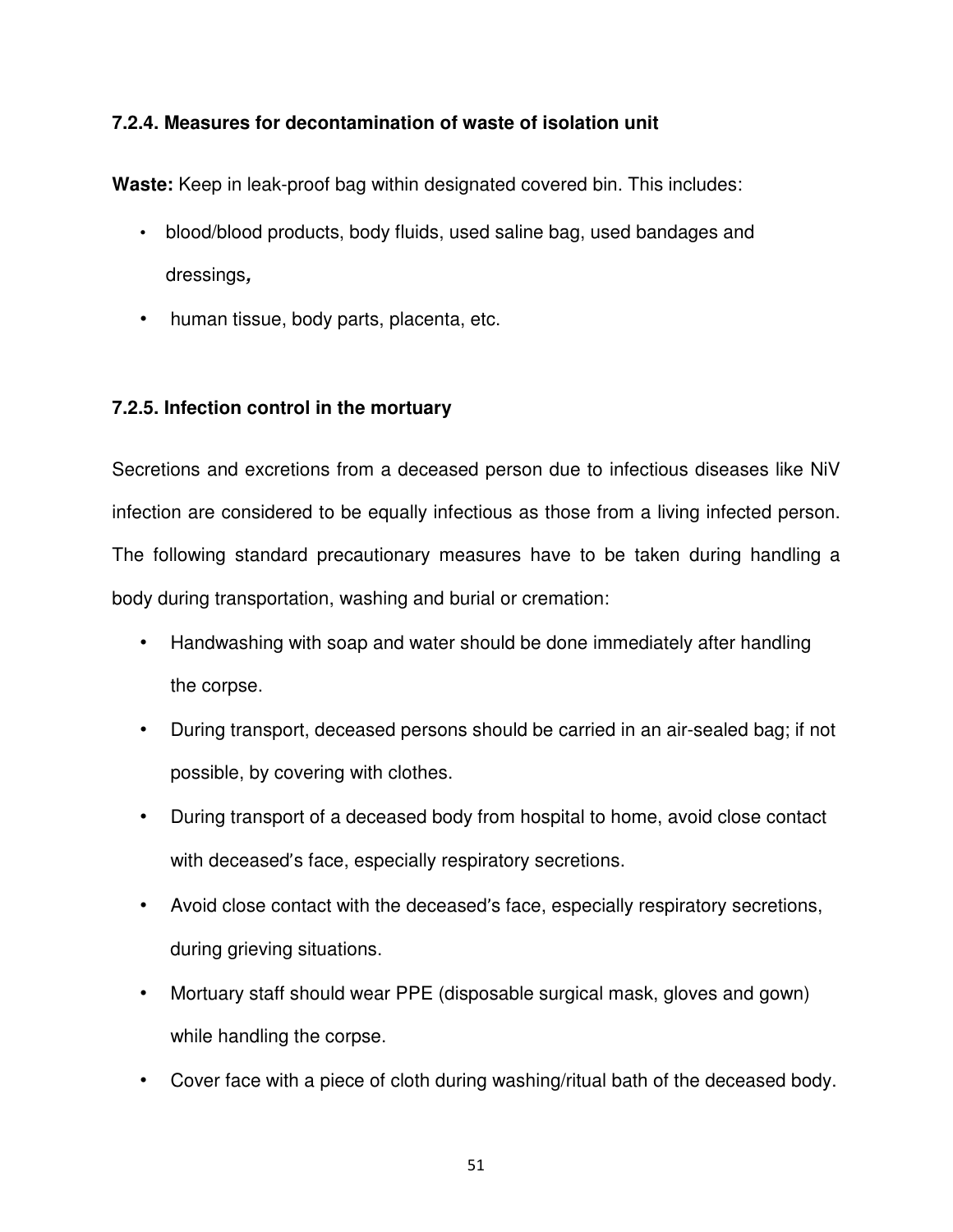- Wash hands with soap; if possible take bath with soap, immediately after performing ritual washing.
- Wash reusable items (cloths, utensils, etc.) with soap/detergent and clean mattress, quilt/comforter, pillow, etc., and dry under sunlight.

## **7.2.6. Infection control in the community**

- At national level: conduct mass media campaign and telecast of short documentary film on NiV transmission and prevention.
- Disseminate health messages at the community level (person-to-person, courtyard, group meeting, local market, local schools).
- Present Nipah transmission and prevention messages through the multimedia at the community level:
	- $\circ$  Try to avoid coming into close contact with the patient,
	- $\circ$  Cover nose and mouth when going near the patient,
	- $\circ$  Wash hands with soap and water after handling the patient,
	- o Wash hands before and after feeding the patient.

## **8. LABORATORY DIAGNOSIS AND BIOSAFETY**

NiV is a highly pathogenic organism and it is classified as a biosafety level (BSL) 4 agent. Therefore, it is important that samples from suspect patients (and animals) are handled carefully according to biosafety regulations. However, BSL 2 laboratory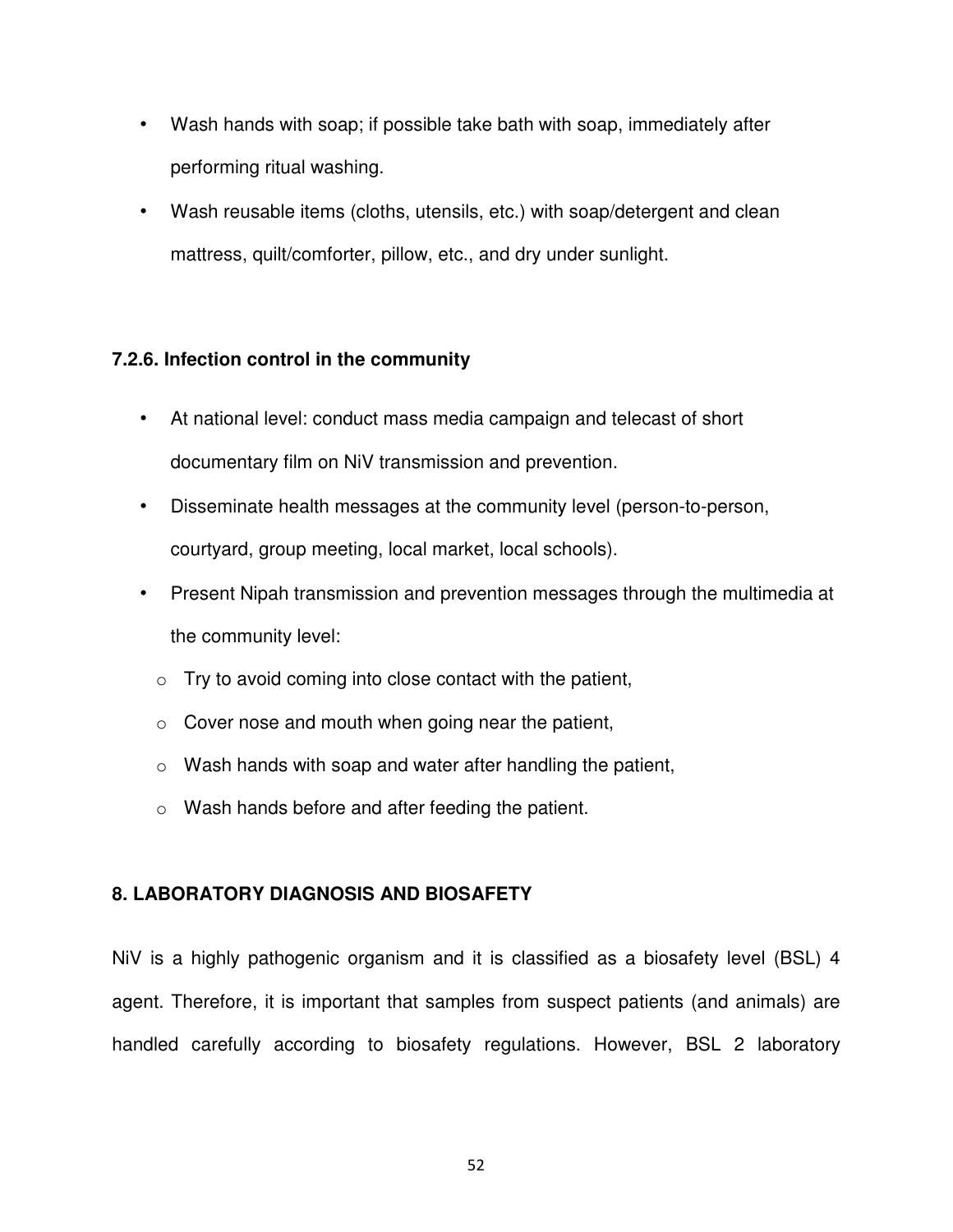facilities are sufficient for routine diagnosis if the virus is inactivated during specimen collection (4).

Most countries in the South-East Asia Region do not have adequate laboratory facilities for diagnosing infections caused by NiV. However, Bangladesh, India and Thailand have developed their laboratory capacity for diagnostic and research purposes.

Laboratory diagnosis of a patient with a clinical history of NiV can be made during the acute and convalescent phases of the disease by using a combination of tests.

During the early stage of illness – virus isolation and RT-PCR from throat and nasal swabs, CSF, urine, and blood is recommended.

During the convalescent phase, antibody detection by ELISA (IgG and IgM) from serum or CSF may be used.

Initial screening tests recommended are serology (ELISA) and immunohistochemistry, neither of which amplify infectious virus, and so are safer tests to carry out in the laboratory. Especially in fatal cases, immunohistochemistry on tissues collected during autopsy may sometimes be the only way to confirm a diagnosis.

#### **8.1. Collection, storage and transportation of samples**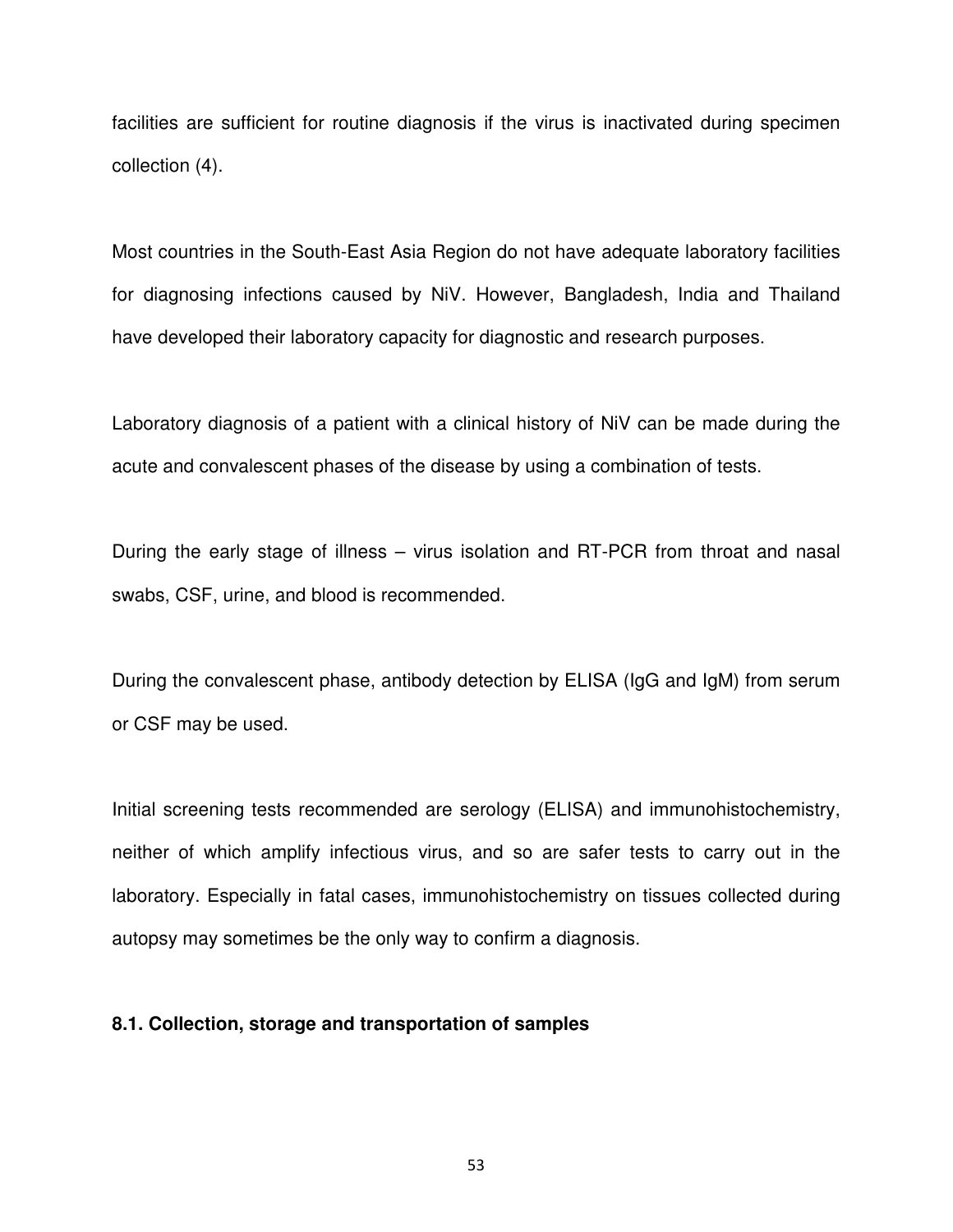The samples that may be collected include blood (serum), CSF, tissues from various organs, urine and throat/nasal swabs (28). Serum should be separated from the clotted blood samples as soon as possible (but within 24 hours, to avoid haemolysis) and prior to freezing and storage at –70 °C.

Specimens for virus isolation and molecular detection of virus should be fresh tissues (from brain, lung, kidney, spleen and heart), CSF, urine or throat/nasal swabs. Samples for viral isolation should be collected in viral transport medium. Specimens for RT-PCR can be collected in guanidine thiocyanate buffer, which inactivates the virus.

Clinical samples should be submitted to designated laboratories in specially designed containers, with packing and shipping as per the International Air Transport Association (IATA), Dangerous Goods Regulations for shipping specimens from a suspected zoonotic disease. The clinical samples should be packed for air transport to the laboratory by a trained person in accordance with the IATA Packing Instructions 602 and 650. The recipient country will require a valid import permit, hence prior consultation with the reference laboratory is imperative.

Samples should be transported at  $4^{\circ}C$  if they can arrive at the laboratory within 48 hours; if shipping time will be over 48 hours, the samples should be sent frozen on dry ice or liquid nitrogen. Samples should not be held at −20°C for long periods.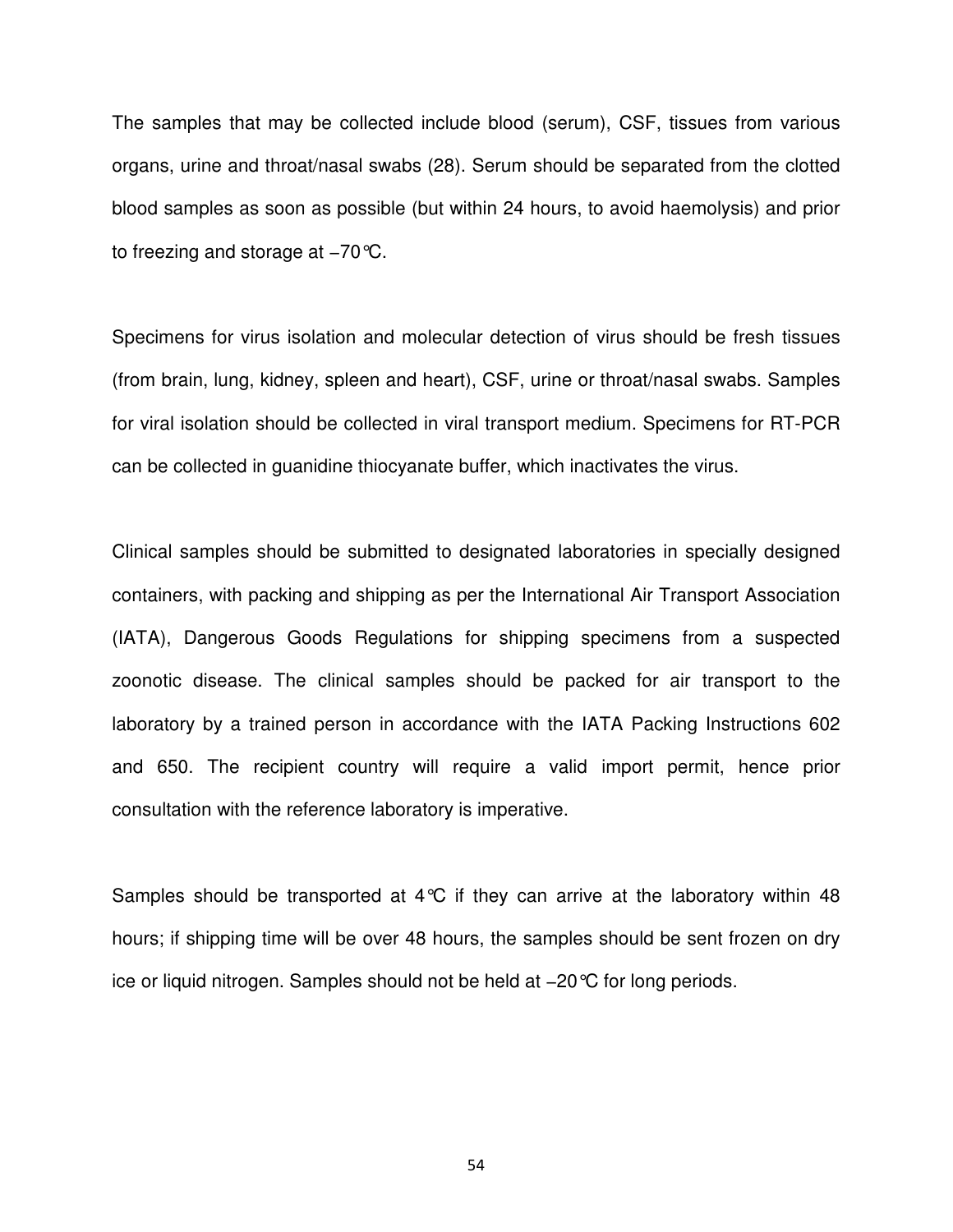NiV surveillance in bats can be performed on pooled bat urine samples for isolation or RT-PCR testing. These are collected from beneath trees where bats roost. This method should replace techniques of mist-netting or shooting of bats.

#### **8.2. Laboratory diagnosis of NiV infections**

The following laboratory techniques may be used (51): virus isolation histopathology and immunohistochemistry serology serum neutralization test RT-PCR electron microscopy

#### **8.2.1. Virus isolation**

Ideally, virus isolation should be attempted to confirm any new NiV outbreak. However, NiV being a BSL-4 level agent, biosafety considerations require a BSL-4 laboratory facility (52).

NiV can be grown in a range of cultured cells in the laboratory. It grows well in Vero cells, with development of characteristic syncytia with the nuclei arranged around the periphery of the multinucleated cell. Identification of virus isolates may be done by immune staining of fixed, infected cells, neutralization with specific antisera, RT-PCR of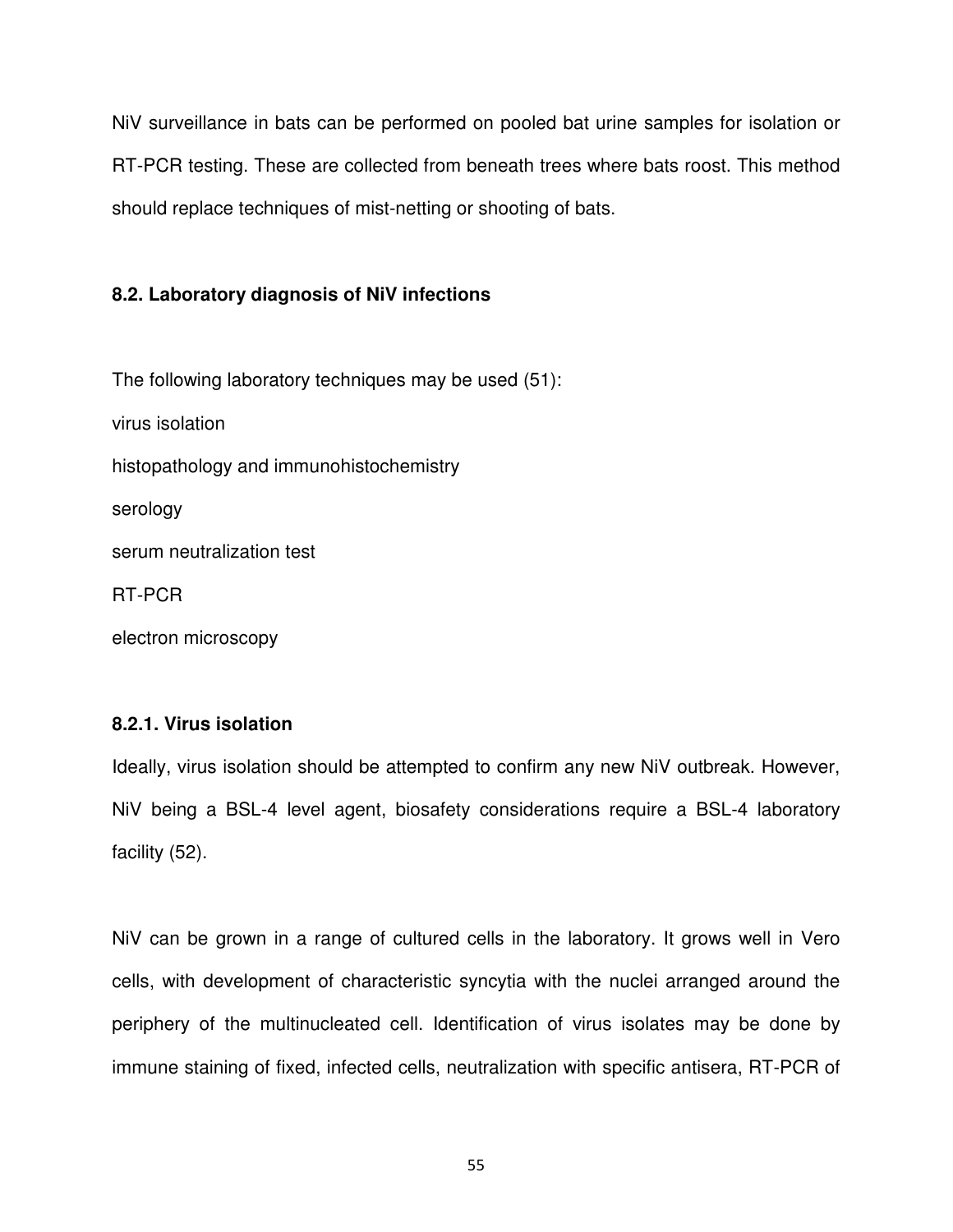culture supernatants and electron microscopy. Isolation of NiV from the CSF has been strongly associated with mortality (35).

#### **8.2.2. Histopathology and immunohistochemistry**

Immunohistochemistry is highly recommended for initial NiV virus diagnosis. It is one of the safest tests as it is performed on formalin-fixed tissues. Since the primary pathology occurs in the vascular endothelium, viral antigen can be detected in a range of tissues. The sensitivity and specificity is not very high, but sensitivity can be improved by sampling an adequate number of animals at necropsy, perhaps over a period of a few days if the disease is progressing on a farm. Also, an adequate range of tissues should be sampled (35, 43, 49).

#### **8.2.3. Serology**

Indirect ELISA may be used for detecting IgG and capture ELISA for IgM antibodies against NiV, and can be conducted from inactivated serum in BSL-2 facilities. The IgG ELISA test is used for serosurveillance in humans, swine, bats and peridomestic and domestic animals. Since NiV is closely related to Hendra virus, ELISAs using Hendra virus or NiV antigen may cross-react and could be used detect antibodies to both viruses (14, 36, 37, 38).

#### **8.2.4. Serum neutralization test**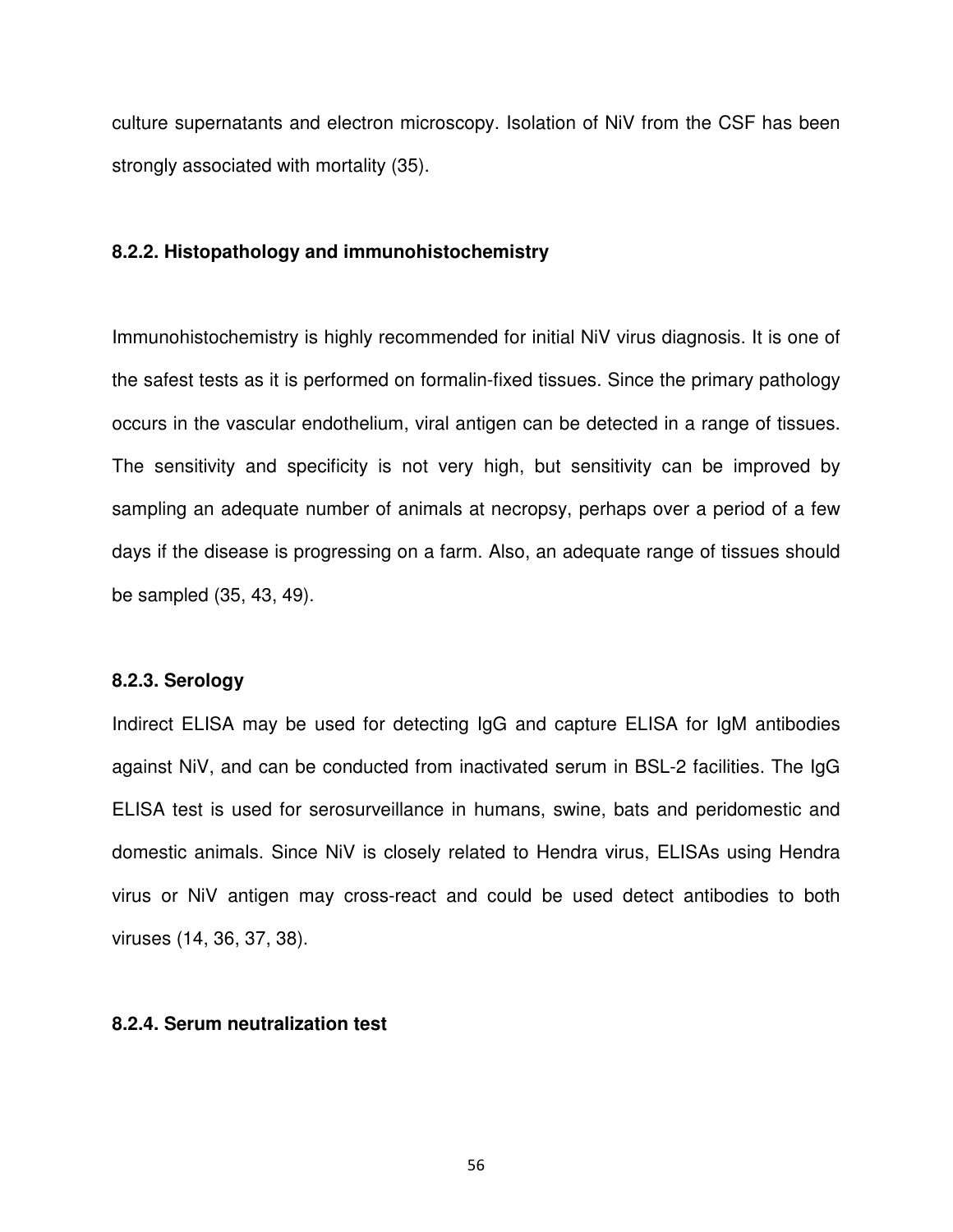The serum neutralization test is the accepted reference serological test, but because NiV is a BSL-4 level agent, biosafety considerations require that this work be carried out in a BSL-4 facility (35, 42).

#### **8.2.5. RT-PCR**

There is a range of PCR techniques described to detect RNA from NiV including conventional RT-PCR, nested conventional RT-PCR, and real-time RT-PCR. Detection of viral RNA and its quantitation using real-time RT-PCR can be done in serum, CSF, throat swabs, urine and viral cultures from the CSF, throat swabs or tissues (49, 52).

RT-PCR is the most practical test in countries where either BSL-4 laboratory or ELISA reagents are not available. BSL-2 facilities are sufficient for conducting molecular tests if the samples can be first inactivated during specimen collection. RT-PCRs can be used for detection of viral sequences in fixed or fresh tissue or CSF specimens (36, 39, 40, 41).

#### **8.2.6. Electron microscopy**

Negative contrast electron microscopy and immuno-electron microscopy of culture media provides information on structure and antigenic activity of viruses in cell culture (49, 50, 52).

#### **8.2.7. Other clinical laboratory tests**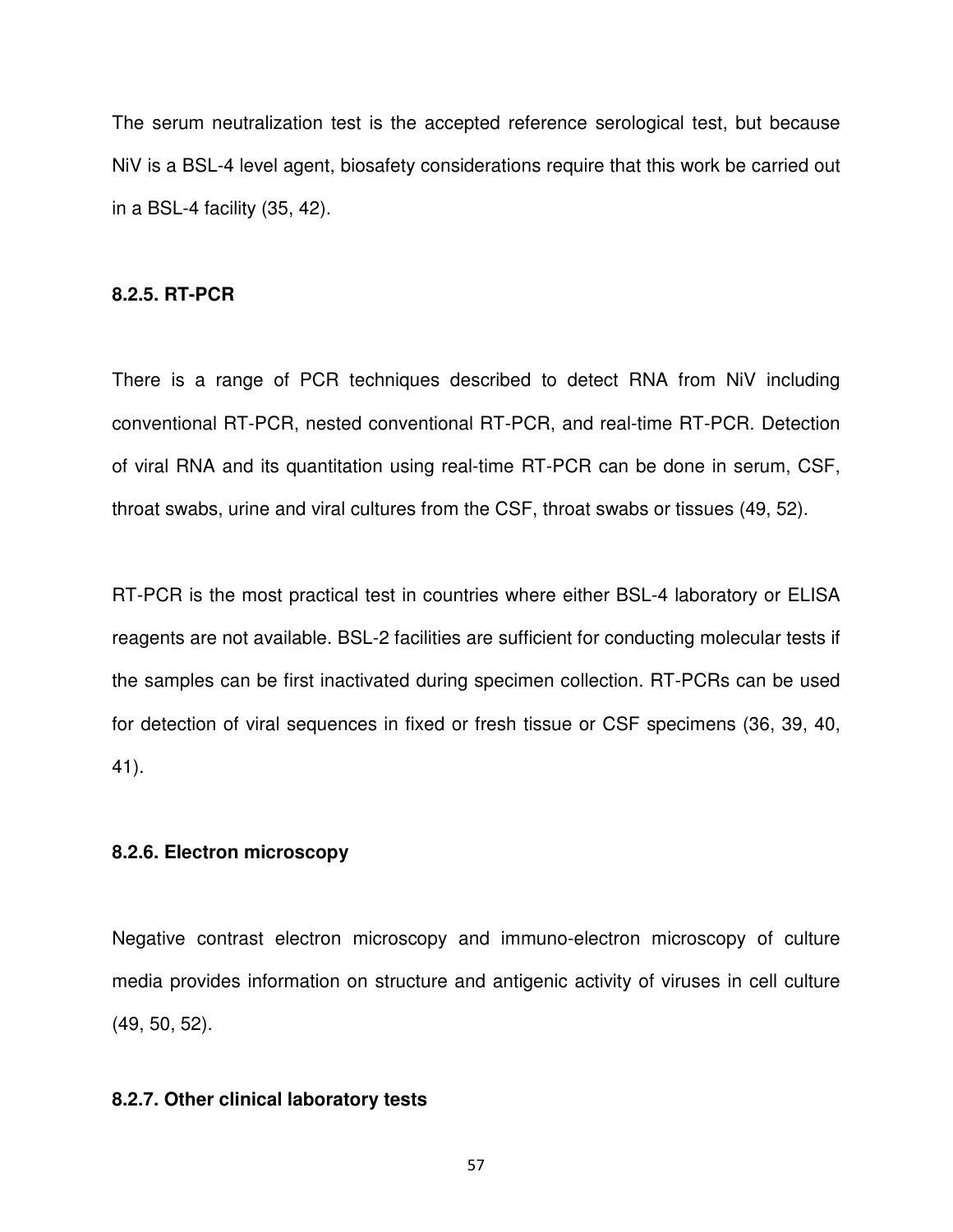Common haematologic abnormalities in NiV infection include thrombocytopenia (30%) and leucopenia (11%). Elevated liver enzymes have been seen in 40% of patients, and hyponatraemia is sometimes found. Haemoglobin, renal indices and electrolytes other than sodium are usually normal. CSF white count and proteins are elevated in about 75% of cases, although normal CSF white counts were reported in all cases in one outbreak (3). However, CSF glucose remains within normal limits.

#### **8.3. Safety in the laboratory**

In laboratories doing serological testing, particularly in outbreak situations, several strategies have been adopted to reduce the risk of exposure of laboratory personnel to Hendra virus and NiV. Sera may be gamma-irradiated (6 kiloGreys) or heat-inactivated at 56°C for 30 minutes (49).

Since NiV is a highly infectious and dangerous pathogen, it is safer to use ELISA and RT-PCR than serum neutralization or virus isolation.

Propagation of viruses should only be done under BSL-4 conditions. Virus isolation for diagnostic purpose from an unknown suspected NiV infected case could be conducted under BSL-3 conditions. However, when a paramyxovirus-like cytopathic effect is observed, the culture has to be transferred to a BSL-4 condition or inactivated immediately prior to other laboratory assays (35).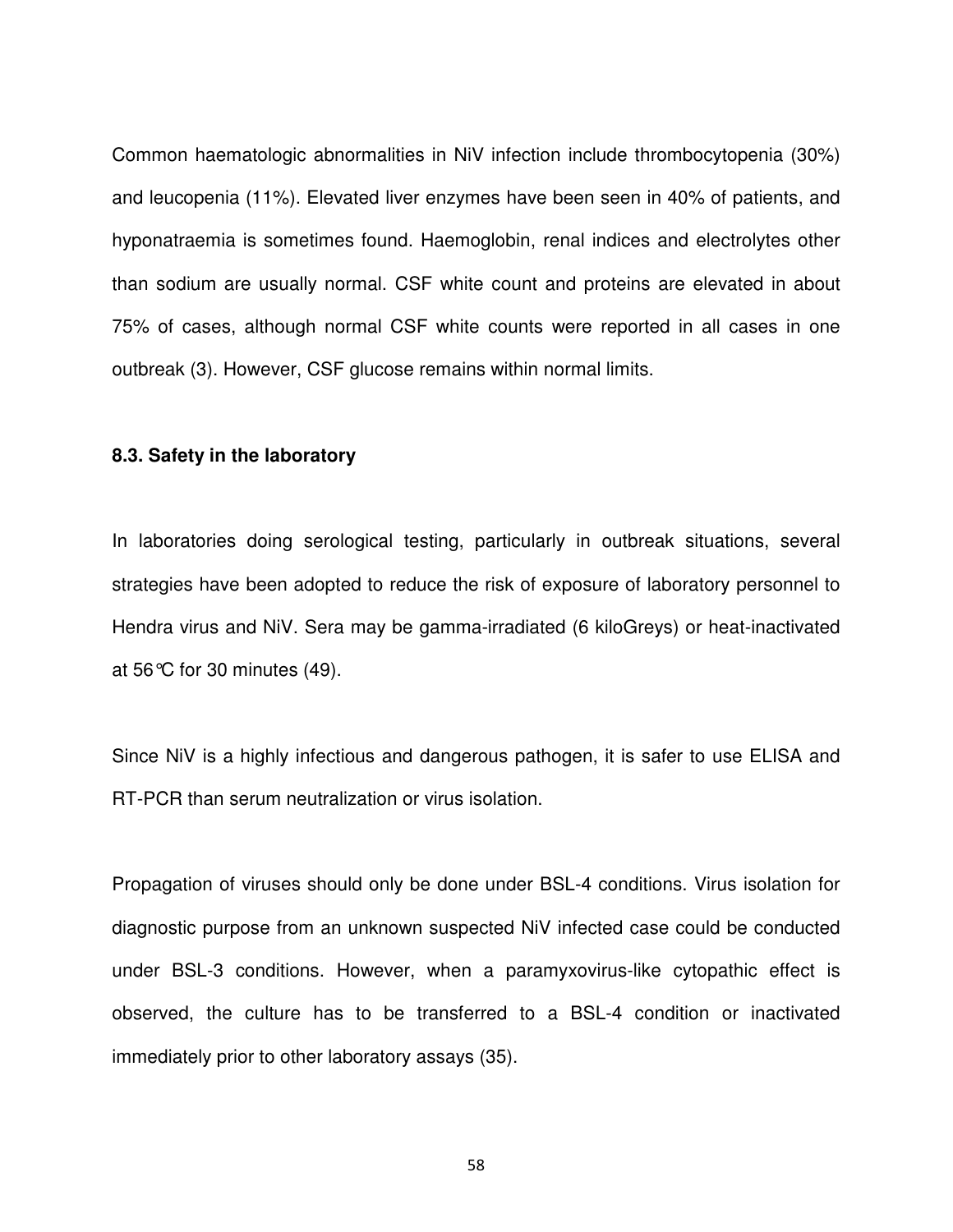It is important to strictly adhere to standard precautions, including contact precautions while handling laboratory samples. Aerosol and droplet precautions may be required for some procedures.

PPE such as protective clothes/apron, gloves, mask, cap, etc., should also be used depending on the risk of the test procedure.

Laboratory waste management should also be in place with segregation of waste at source. Hand hygiene through handwashing and hand rubs would also be important precautions to avoid transmission of the infection in the laboratory.

#### **9. PREVENTION**

The epidemiology of NiV infection may differ from country to country. Preventive action should be based on identified risk factors, mode of transmission and sociocultural behaviour facilitating the transmission of NiV.

#### **9.1. Vaccine development**

A vaccine for animals is under development. A recombinant subunit vaccine formulation protects against lethal NiV challenge in cats (44). ALVAC canary pox vectored Nipah F and G vaccine appears to be a promising vaccine for swine and has potential as a vaccine for humans (45).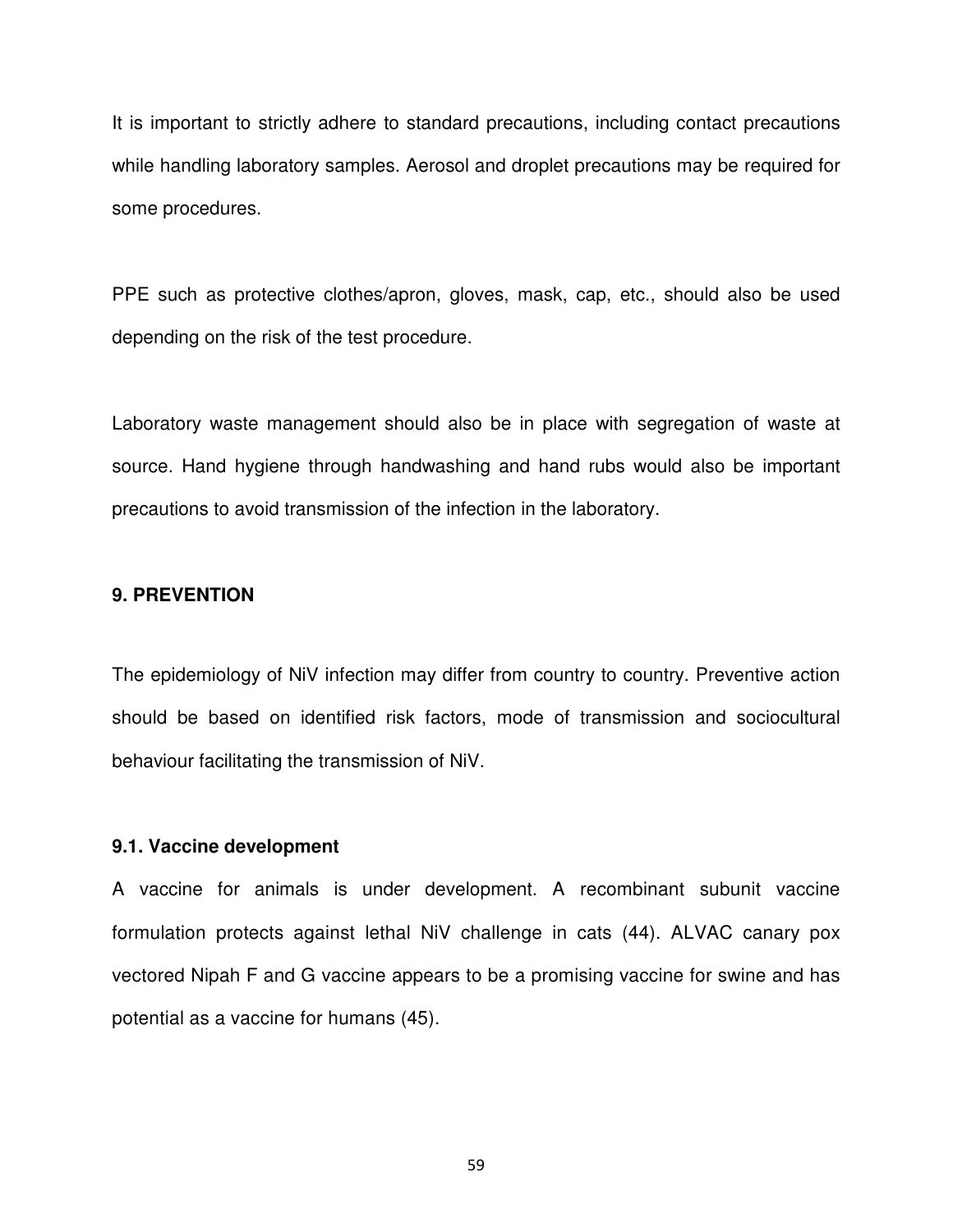#### **9.2. Information, education and communication**

The preventive measures are designed to prevent transmission of the virus from reservoir animals (bats, pigs) to humans and stop transmission of NiV from human to human. To prevent animal-to-human transmission, the exposure of the public to NiV through bat-contaminated fresh date palm sap (as in Bangladesh) or contact with infected pigs (as in Malaysia) must be minimized. Human-to-human transmission is prevented by reducing the exposure of care workers to the secretions of seriously ill person keeping in mind the social and health-care context in the country.

Health promotion activities should be planned and implemented on the basis of established modes of transmission, sociocultural background and available resources.

#### **9.2.1. Target audiences for health promotion are:**

# **1) Opinion leaders (administration, traditional society, community, women**

## **groups, religious communities, sports bodies)**

- to identify at the national, regional and local level;
- to mobilize:
- to use for social interventions and mediation.

#### **2) The community in general**

- to provide information on disease and prevention measures;
- to assess their understanding of the disease and mode of transmission;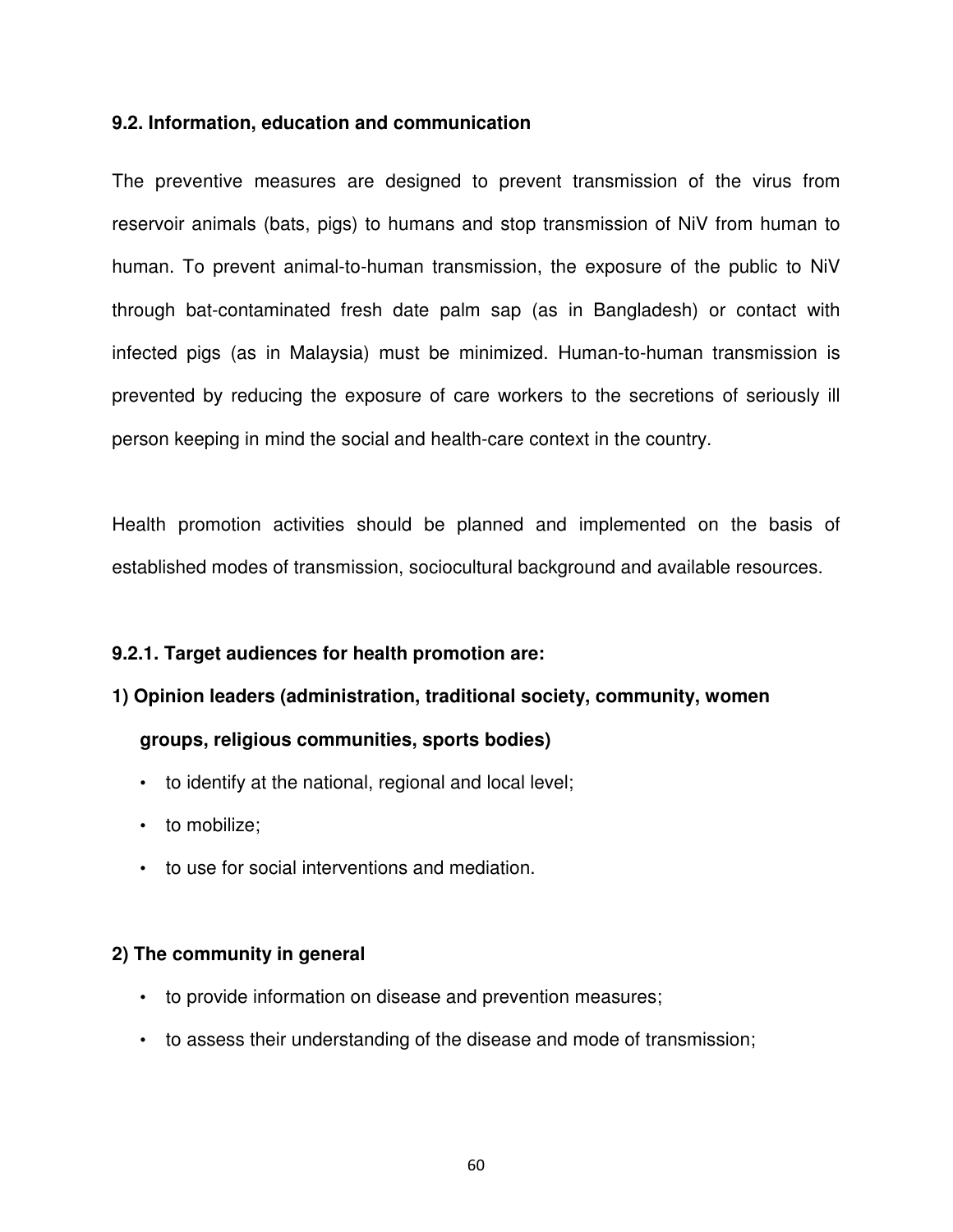- to inform at-risk populations (palm date juice collector, traditional healers, etc.) on the specific risks;
- to inform community networks (women);
- to prepare the community to accept control measures;
- to encourage behaviour changes that decrease NiV transmission;
- to encourage the community to report quickly new suspect cases to surveillance teams.

## **3) Patient care providers (family, friends and others)**

- to participate in public awareness campaigns for Nipah prevention and control before the outbreak season (if it is known);
- to share practical experience in safe handling and care of patients at the community level.

It is important to understand the anthropology of the disease to know the sociocultural background of the community.

## **9.2.2. Media and risk communication**

- Develop a joint communication plan with all ministries involved (ministries of health, agriculture, environment), which has to be trust-based, transparent, quick and respectful of the population/community's legitimate doubts and fears.
- Identify and target the most effective media and press vehicles.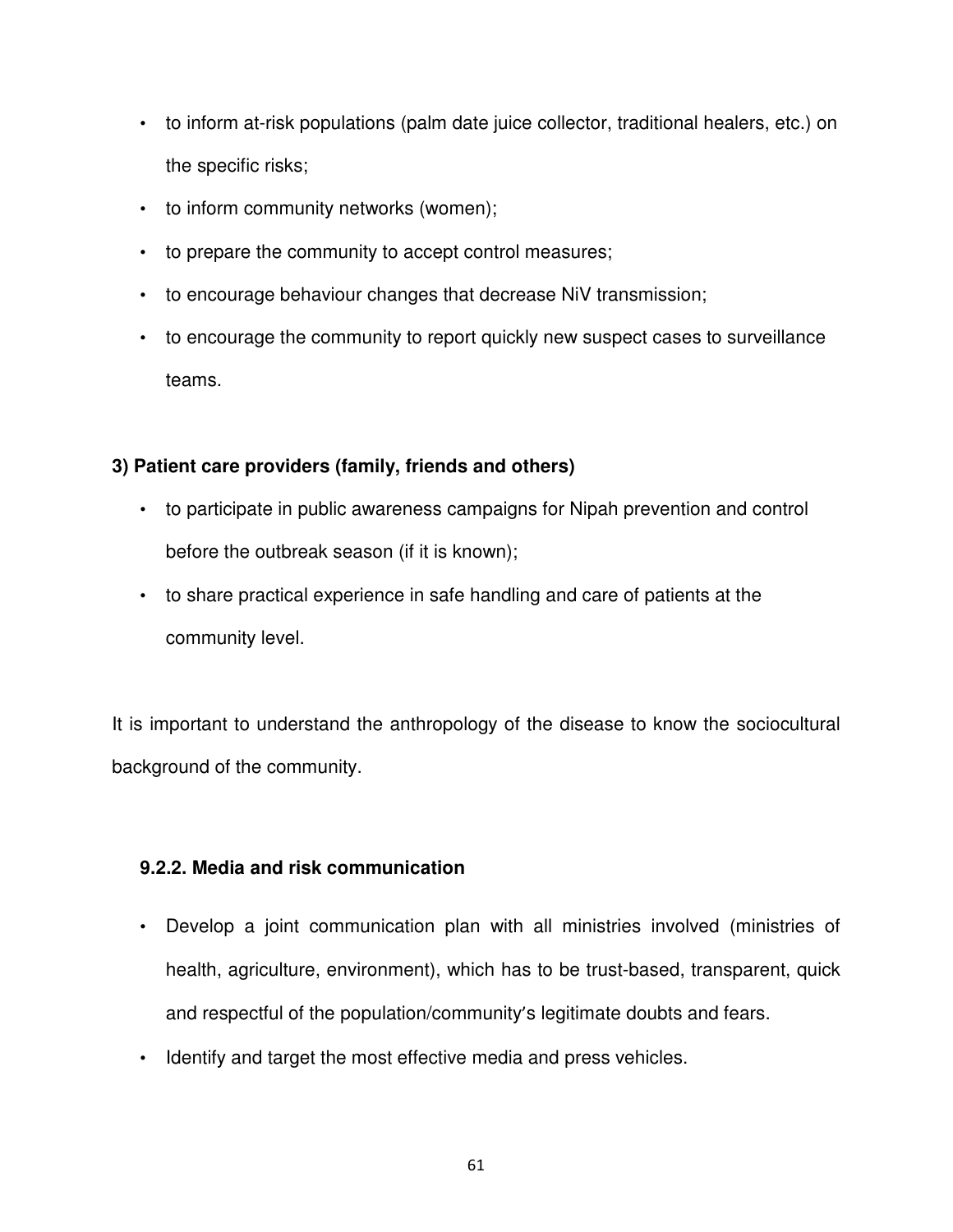• Communicate with journalists on a regular basis and sensitize them on the key issues.

## **Box 1. Key elements the prevention of NiV transmission**

- ❑ Early case detection based on rapidly developed case definitions and prompt alert of local health personnel.
- ❑ Early management in isolation and care in the hospital or in the home.
- ❑ Adequate and precise infection control measures:
	- o in the community
	- o in the hospital
	- o in isolation facilities
	- o among family caregivers
- ❑ Accurate reporting
- ❑ Successful awareness programmes

The following action could be taken at different levels:

## **9.2.3. At community level:**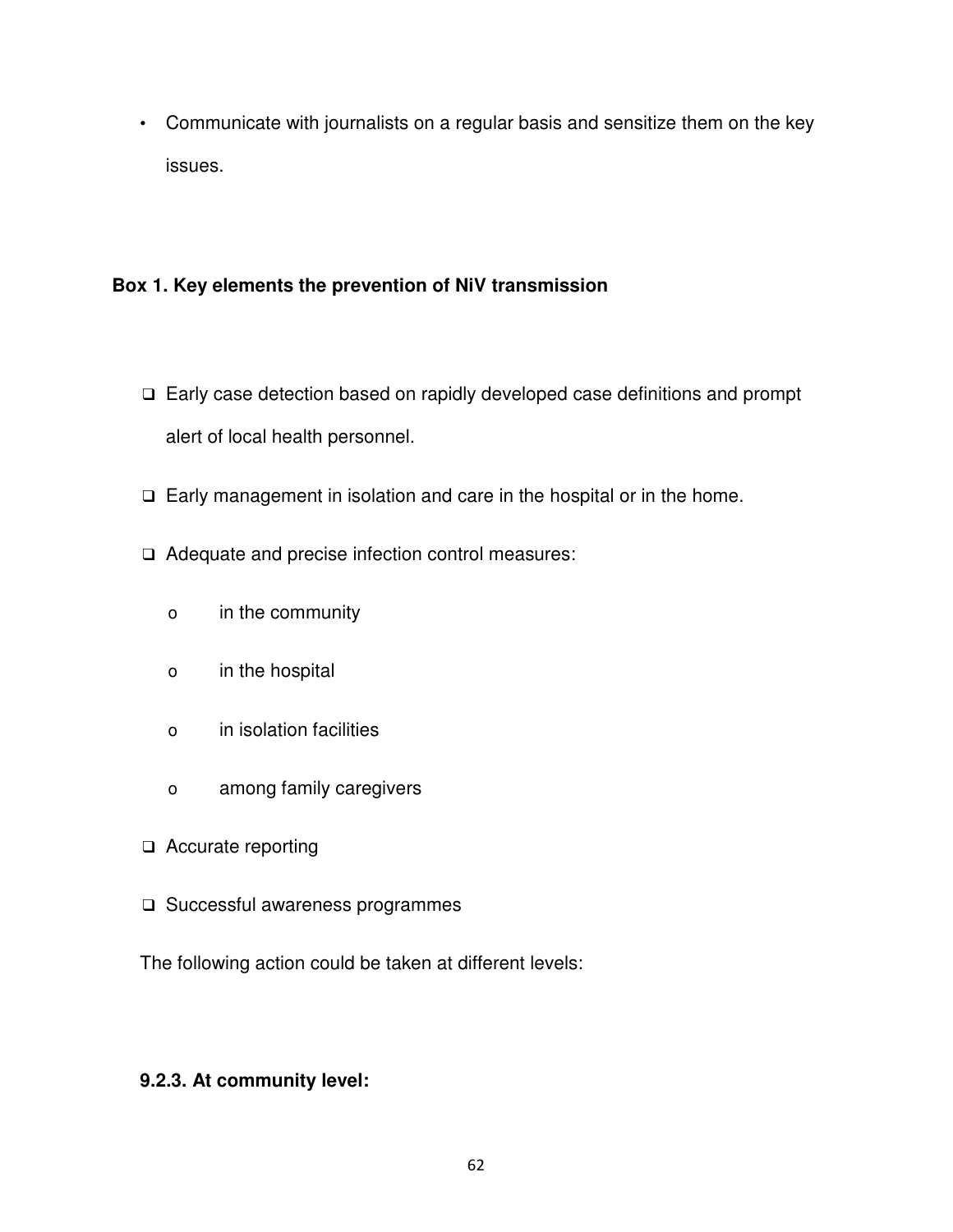#### **Stop entry of virus from reservoir to host:**

- Motivate people to stop drinking raw date palm juice.
- **•** The date palm cultivators (known in Bangladesh as gachis) may be requested to use some barriers such as bana, a locally produced jute-sheet widely used in rural Bangladesh, to prevent bats from drinking the date juice from the plants. Training programmes for the gachis and others to use bana and not to sell or drink raw date juice must be held**.**
- **•** In case of a Nipah outbreak where the source is infected pig or other animals, pig farmers and local livestock officials should be alerted about the possibility of infection and precautions to be taken (personal hygiene and good farming practices).

## **9.2.4. For patients:**

- Report sickness or fever to local health personnel after consuming raw date palm juice.
- Practice frequent handwashing with soap.
- Cover mouth and nose with a napkin, piece of cloth or mask (if possible) while talking.
- Hygienic use of toilet and other facilities.
- Avoid unnecessary touching of objects.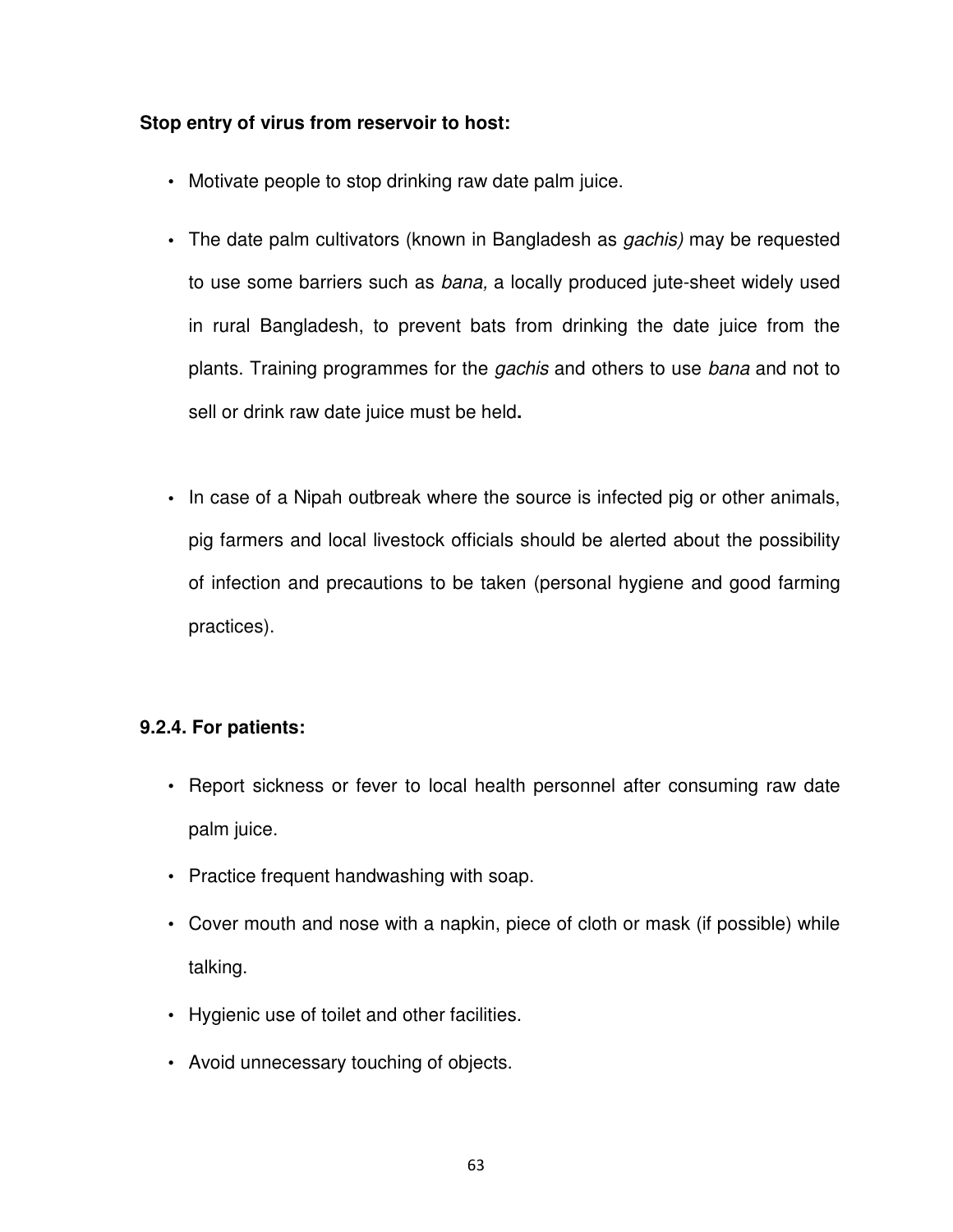- Decontaminate used clothes, utensils and other belongings with soap and water.
- Limit social contact of visitors and family members.

#### **9.2.5. For caregivers:**

- Home isolation: keep the patient in a separate room. If not possible, they should be maintained in a partitioned area.
- Do not eat leftover food from the patient.
- Sleep in a separate bed or in the opposite direction, maintaining more than hand distance (ideally at least two hands) from patient's face while giving care face-to-face.
- Practice frequent handwashing with soap and water when exposed to a patient or contaminated objects.
- Cover mouth and nose with a napkin, piece of cloth or mask (if possible) while talking.
- Practice hygienic use of toilet and other facilities.
- Avoid unnecessary touching of objects.
- Decontaminate used clothes, utensils and other belongings with soap and water.

**9.2.6. Activities for local health authorities to change behaviour of drinking raw juice:**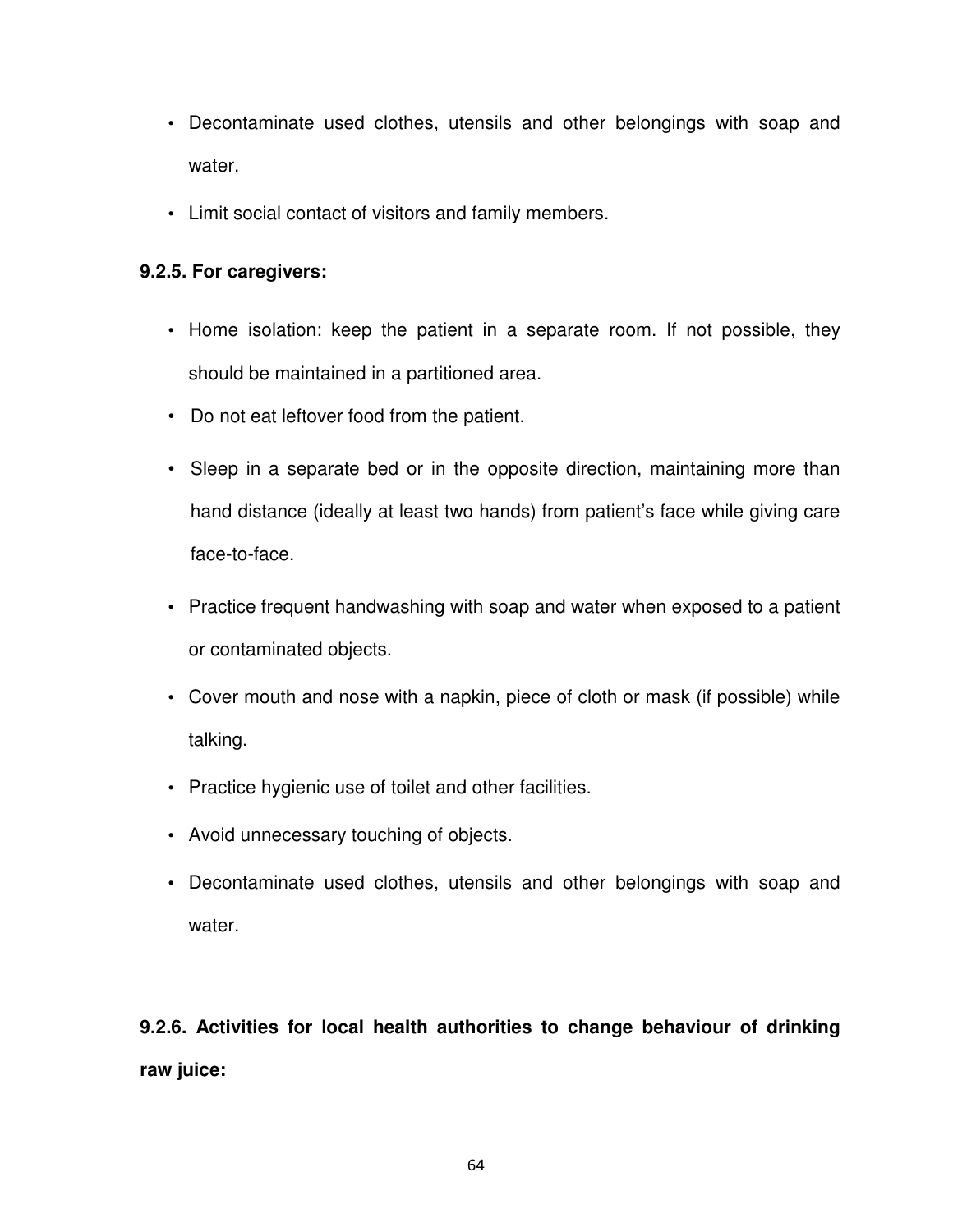- Conduct awareness raising programme at the community level.
- Create mass public awareness to change behaviour by health messages such as leaflets, posters, banners, campaigns, loud-hailers, local focal group discussions, street dramas, local folklore, video film shows, etc.
- Deliver health messages before the outbreak season, if there is an established season.
- Conduct advocacy meetings with local leaders, religious leaders (imams, temple heads, bishops, etc.), school teachers and popular figures on early detection of suspected cases, the severity of NiV infection, and the measures for prevention and control.
- **•** At the subdistrict and district levels during the Nipah season, strategies to combat NiV may be discussed during monthly meetings held at the subdistrict and district administration offices and in the presence of representatives of major political parties and members of the local councils (municipalities, unions, etc.).

#### **9.3. Health education and community participation**

Past experience shows that NiV encephalitis has a sociocultural and economic impact on the community. Since there is no specific treatment or vaccine available for the prevention of human infection, HCWs are often victims of NiV infection. Possible outbreaks create havoc among family members and health workers. Any health communication message should be socially acceptable and it should be focused on the following issues: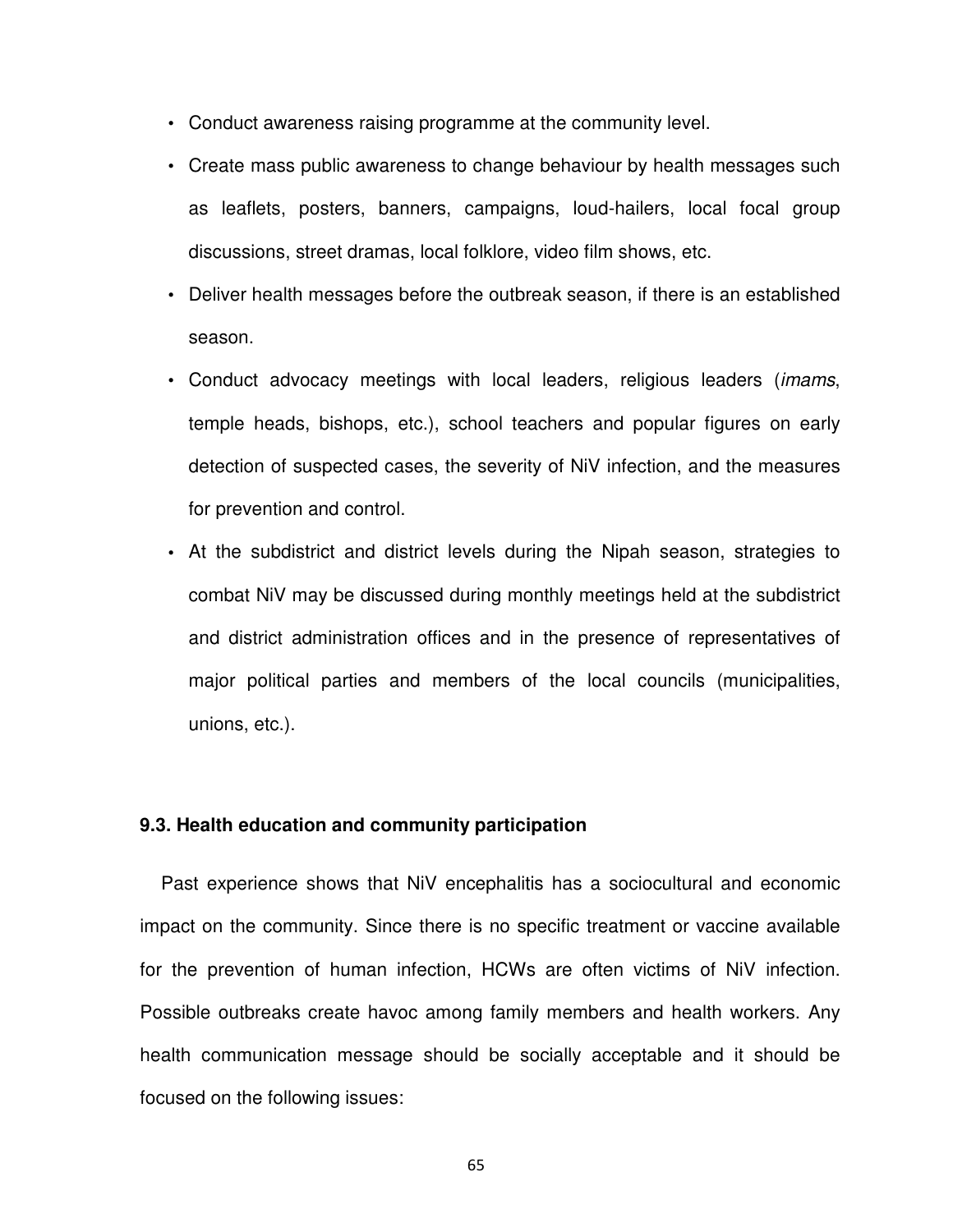- 1. How to recognize the disease and whom to contact if there is a suspected case.
- 2. How to prevent bat-to-food-to-human and bat-to-domestic animal-to-human disease transmission.
- 3. How to prevent human-to-human transmission.

#### **Simple key health messages used in Bangladesh**

- Wash hands with soap before eating and after cleaning and feeding patients.
- Do NOT eat patient's leftover food.
- Sleep in separate bed, or in opposite direction to patient.
- Maintain more than one hand distance (ideally one metre) from patient's face while giving care face-to-face.

In the absence of a vaccine and effective treatment, the only way to reduce infection in people is by raising awareness of the risk factors and educating people about the measures they can take to reduce exposure to the virus.

For each epidemic, the main mode of transmission must be identified by the investigation teams, and key messages must be selected by health promotion experts according to the local context and priority interventions.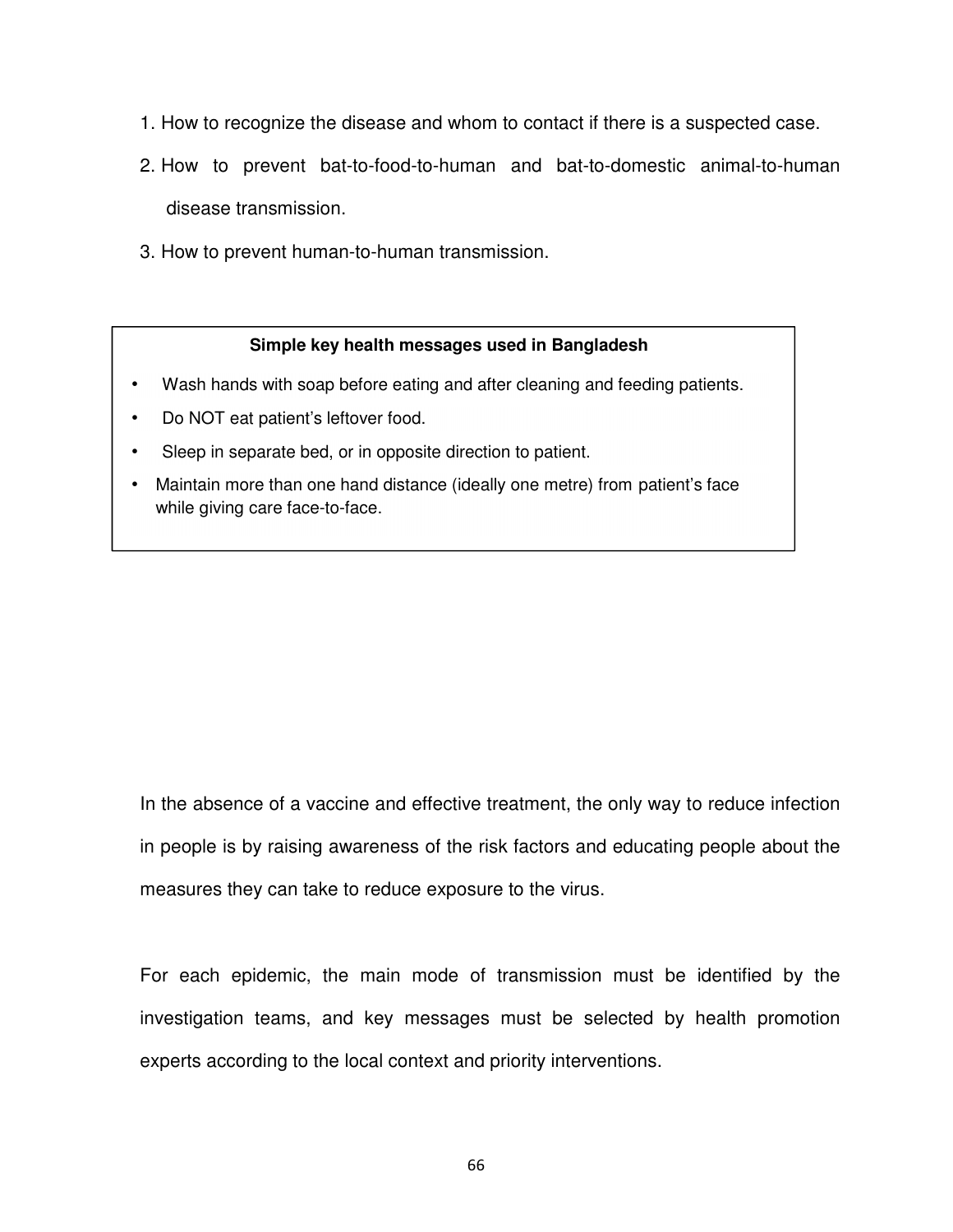Public health educational messages should focus on the following:

## • **Reducing the risk of bat-to-human transmission**

Efforts to prevent transmission should first focus on decreasing bat access to date palm sap. Freshly collected date palm juice should also be boiled and fruits should be thoroughly washed and peeled before consumption.

# • **Reducing the risk of human-to-human transmission**

Close physical contact with NiV-infected people should be avoided. Gloves and protective equipment should be worn when taking care of ill people. Regular handwashing should be carried out after caring for or visiting sick people.

# • **Reducing the risk of domestic-animal-to-human transmission**

Gloves and other protective clothing should be worn while handling sick animals or their tissues, and during slaughtering and culling procedures.

# **Key messages for prevention of corpse-to-person transmission:**

Avoid contact with corpse's face, especially respiratory secretion, during transportation of corpse from hospital to home.

# **9.4. Intersectoral coordination**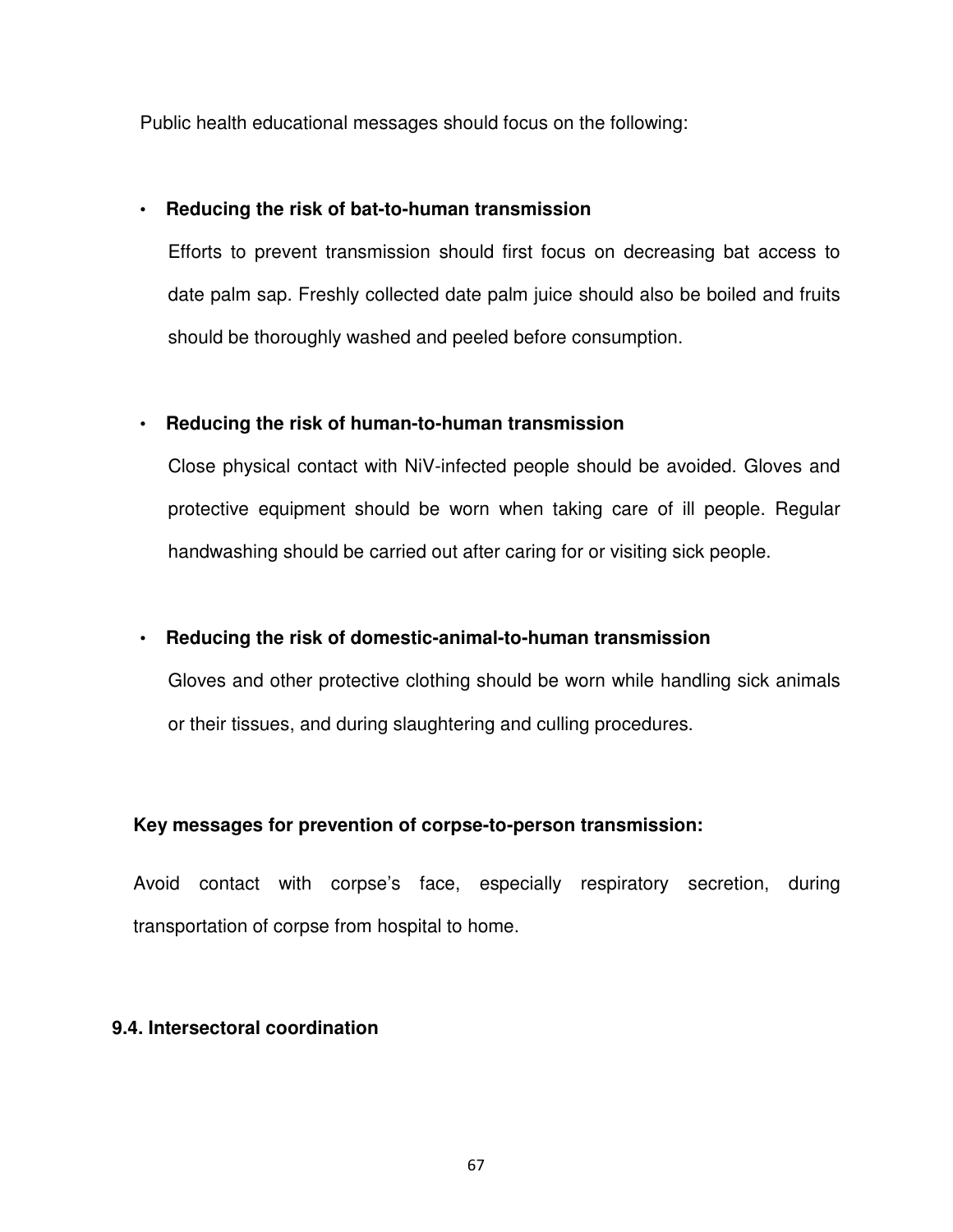NiV encephalitis is a zoonotic disease that also affects domestic animals, primarily pigs. Intersectoral coordination is very important in the control and prevention of NiV outbreaks as the disease is related to agriculture, farming and sociobehavioural practices at the community level. The involvement of agriculture, animal husbandry and food ministries, and the local administration is crucial for decision-making and the implementation of appropriate public health interventions. Coordinated epidemiological and field investigations and cross-checking of samples at both human and animal laboratories may be considered.

Journalists, electronic media personnel, social activists, community leaders and nongovernment organizations all play an active role in early case reporting, social mobilization and raising public awareness, which is essential in the rapid control of any outbreak. Discussions with media people during the preoutbreak time will help develop a common understanding with and constructive role for the media during outbreaks.

The district and subdistrict administration should be involved in discussions on Nipah virus. Such discussions should occur not only during outbreaks, but also prior to the season to highlight the possibility of an outbreak. Possible prevention measures can be discussed at routine intersectoral monthly meetings chaired by district or subdistrict administrators and involving elected people's representatives. These would be crucial for better coordination and cooperation at the community level.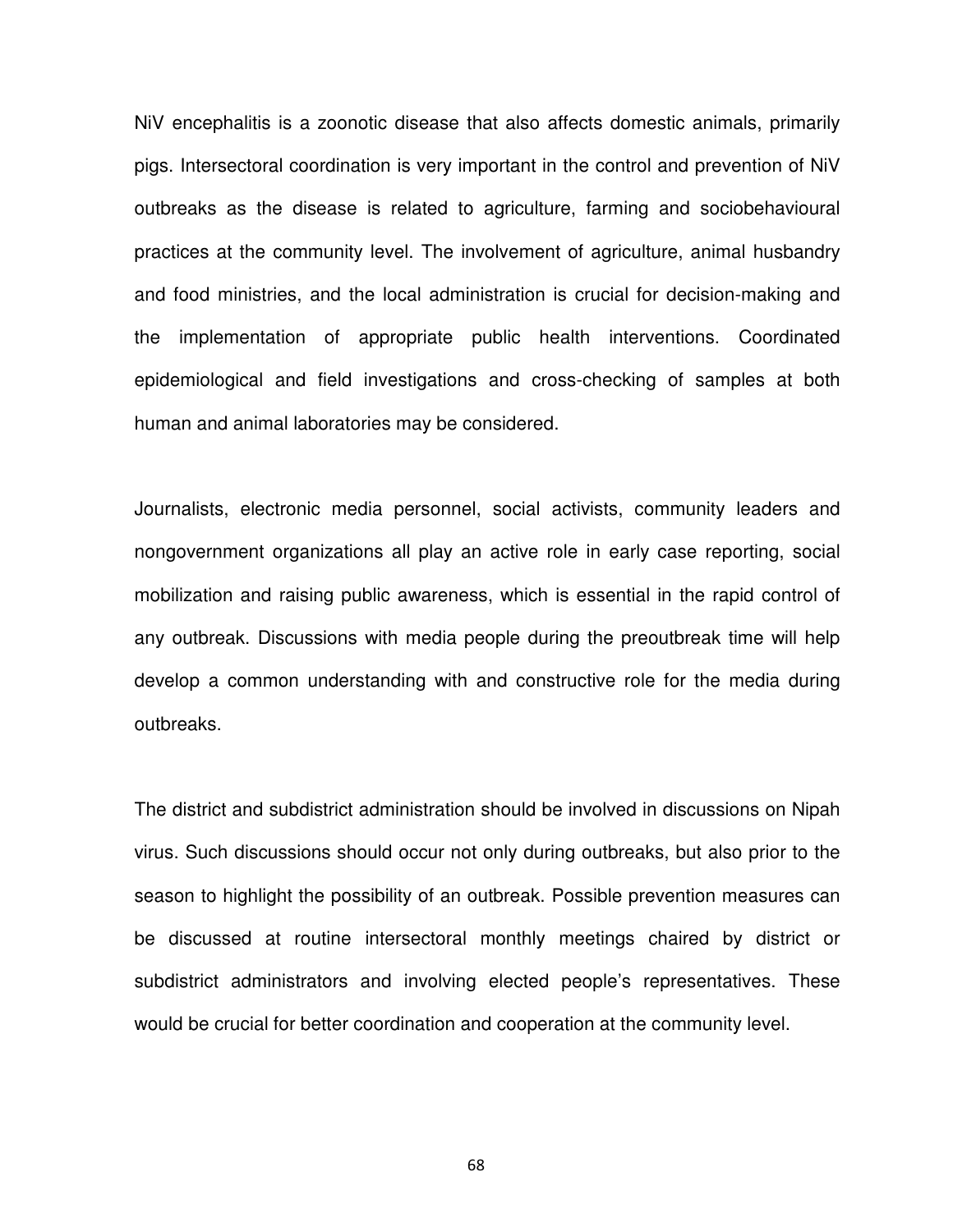Local community leaders such as members of the local councils, village heads, religious leaders, school teachers, doctors, pharmacists and primary health-care providers can all act in their own capacity, and it is therefore important that they are kept up-to-date with planned awareness-building processes.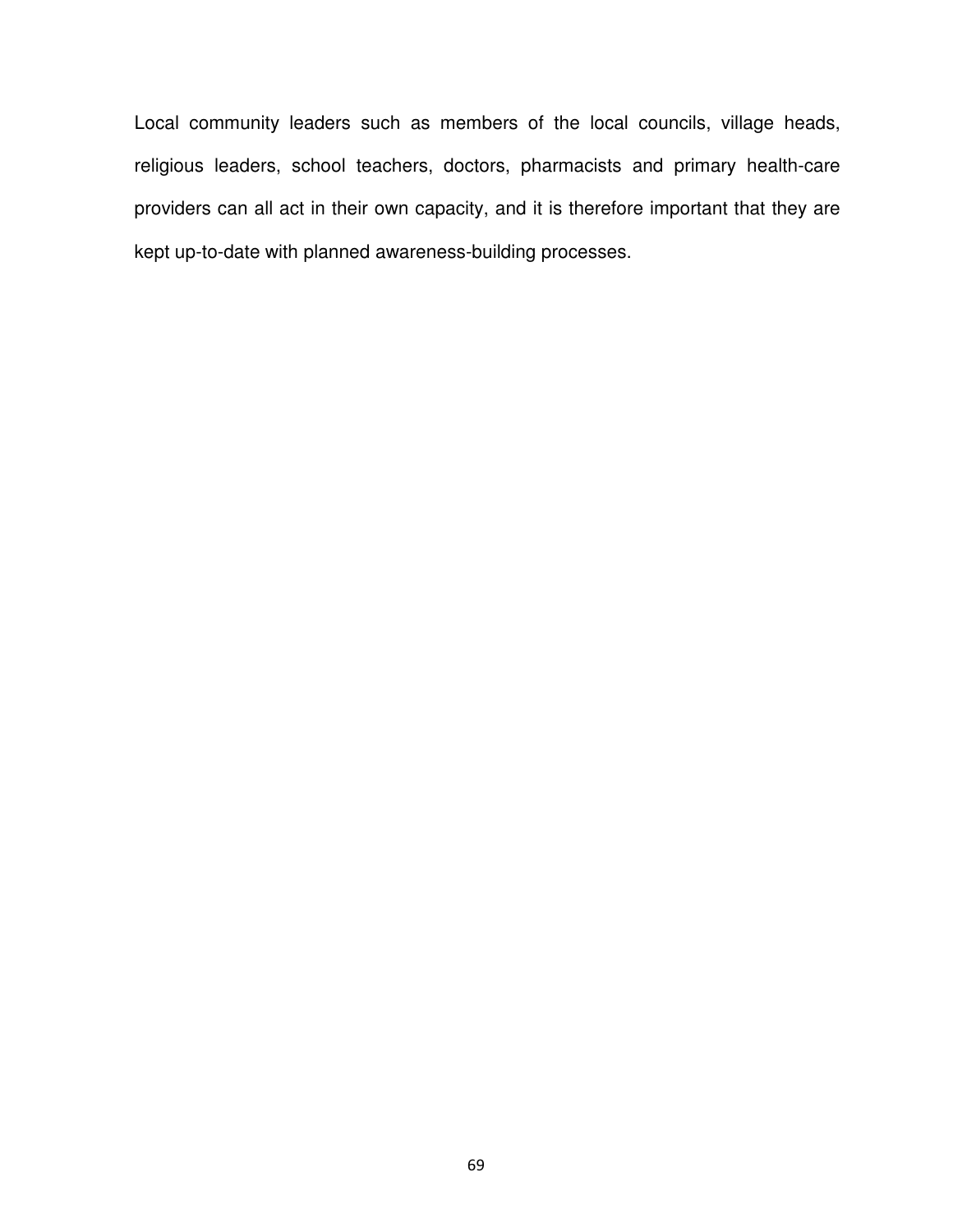#### **10. LESSONS LEARNT FROM PREVIOUS NIPAH VIRUS OUTBREAKS**

#### **10.1. NiV outbreaks in Malaysia and Singapore**

The NiV outbreak in Malaysia and its subsequent spread to Singapore caught both countries relatively unprepared, and the main lessons that were learnt from it are as follows:

#### **Think out of the box!**

A new disease may resemble and thus be mistaken for, a familiar one. The danger of preconceived ideas, and of fitting a disease into an existing mould, was well illustrated by the early phase of NiV outbreak.

#### **Openness and partnership is essential**

Free sharing of information and cooperation among scientists and medical doctors, both locally and internationally, was one of the most positive aspects of the outbreak.

#### **Proper diagnosis is key**

The discovery of the novel NiV was a significant turning point in the control of the outbreak. The initial supposition that the JE virus was the cause of disease was incorrect, and much time and effort were wasted in the control of vectors associated with and vaccination against JE virus (46). It is noteworthy that the outbreak, which had raged for 6 months, was controlled 2 months after the discovery of the virus.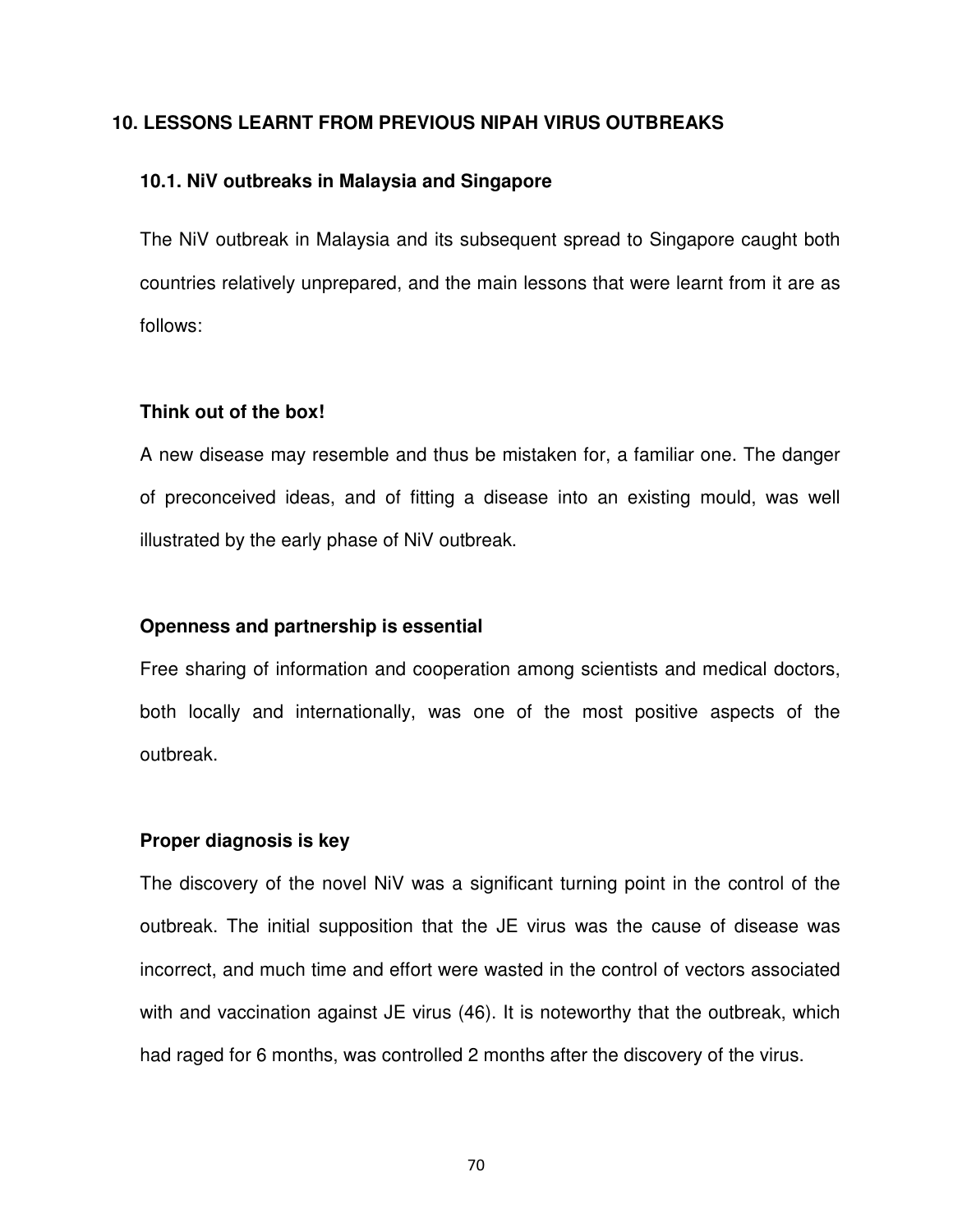#### **Compensation is crucial for better surveillance and disease control**

The proactive decision by the Government of Malaysia to compensate pig farmers for the loss of pigs was crucial in stopping the surreptitious smuggling of pigs out of outbreak areas, and in bringing about an acceptance of massive pig-culling in all affected communities.

The Malaysian NiV outbreak emphasized the need for sharing information on any unusual illnesses in animals and humans, an open-minded approach, and intense collaboration and coordination between the medical profession, veterinarians and wildlife specialists in the investigation of such illnesses.

Environmental mismanagement (such as deforestation and forest firing or burning) has far-reaching effects, including the encroachment of wildlife into human habitats and the subsequent introduction of zoonotic infections into domestic animals and humans (47).

#### **10.2. NiV outbreaks in India**

The first outbreak of NiV in Siliguri, eastern India, triggered a big scare among the public because of the clustering of deaths in space and time. Cases and deaths among doctors and health-care providers, and rumours of it being pneumonic plague or some unknown disease with no clue to diagnosis and treatment resulted in a panic situation with scores of people fleeing the town.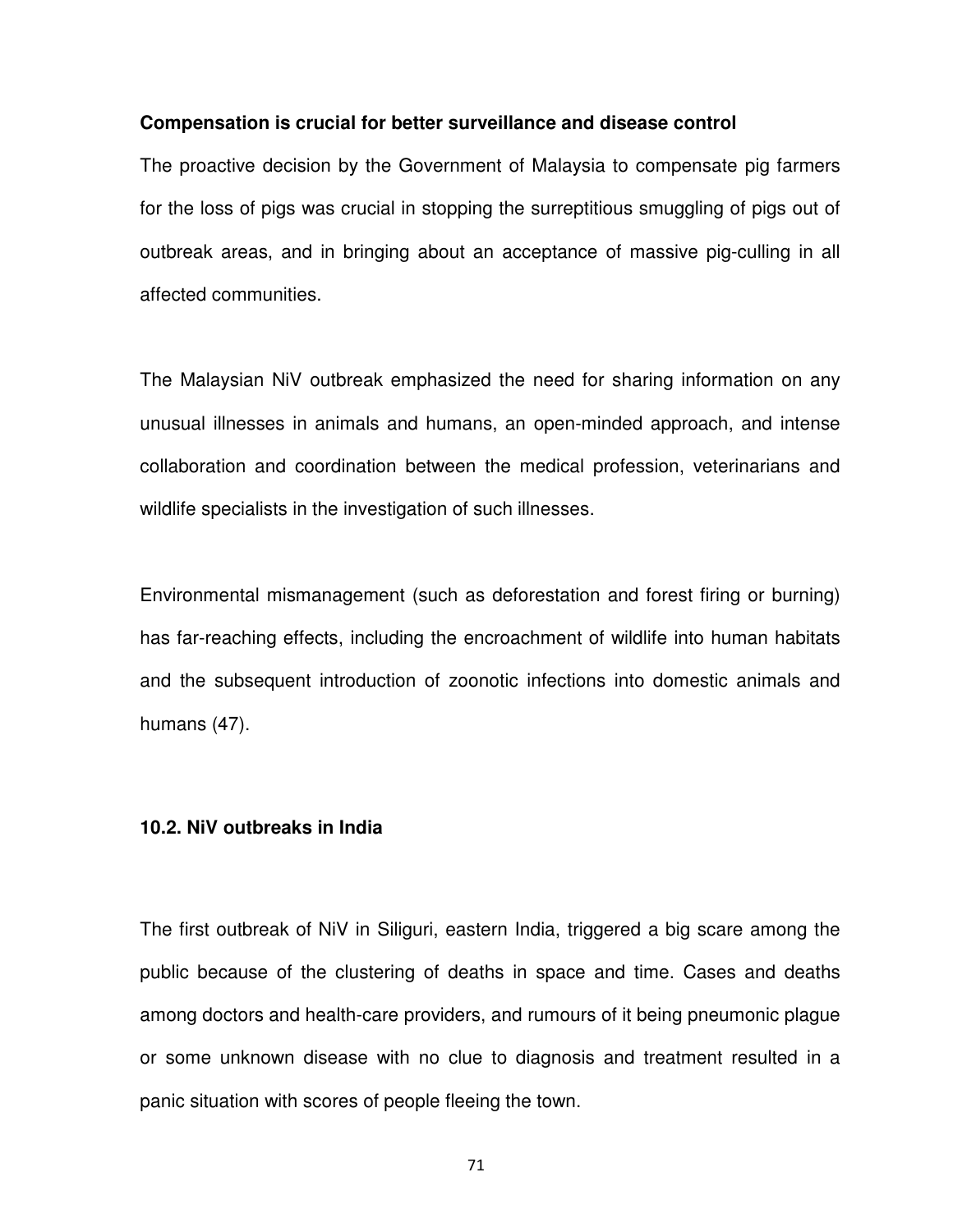Person-to-person transmission, including nosocomial transmission, which was not reported in earlier NiV outbreaks in Malaysia and Singapore, was apparent in the Siliguri outbreak. For this reason, NiV was not considered in the differential diagnosis.

The lesson learnt is that in an outbreak of unknown aetiology, we need to be careful before we exclude newer pathogens as possible aetiological agents. Also, laboratory confirmation may not be forthcoming early in such outbreaks. Therefore, there is an urgent need to strengthen epidemiological investigation capabilities so that possible mode(s) of transmission and the reservoir of infection can be identified and appropriate control measures instituted in a timely manner.

The Siliguri outbreak highlighted the importance and urgency of establishing a strong surveillance system supported by a network of state-of-the-art laboratories.

#### **10.3. NiV outbreaks in Bangladesh**

NiV infection is an emerging epidemic-prone disease with potentially severe consequences related to high case-fatality rates. Knowledge about the disease is limited. The international public health community is still learning from the two distinct types of outbreaks that have emerged to date: pig-related outbreaks in Singapore and Malaysia and date palm sap-related outbreaks that were also propagated through human-to-human transmission in Bangladesh and India. The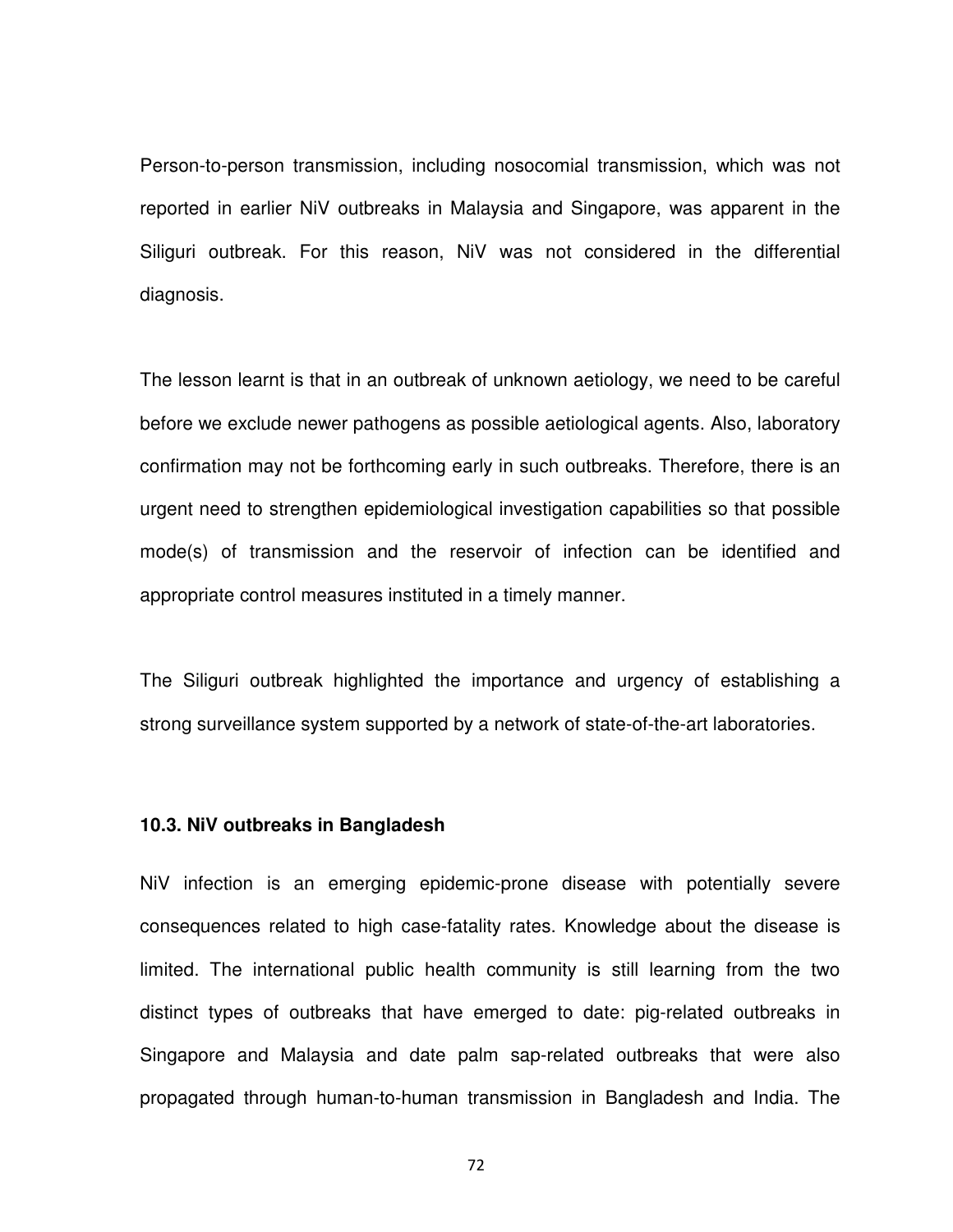lessons learnt from the outbreak investigation in Bangladesh can be summarized as follows:

#### **Multiple pathways of transmission**

The primary lessons learnt in the investigation of Nipah outbreaks concern the epidemiology of human NiV infection, which has been detailed in an earlier section. Some of these particular characteristics of Nipah epidemiology impact how an effective outbreak investigation is conducted. There are two potential phases in the transmission of NiV to humans. This multistage transmission pathway complicates the outbreak investigation because individuals are infected by NiV at different times and by different pathways.

Since these are not always point source outbreaks with a single exposure, there may be reduced statistical power to identify the multiple pathways of transmission. To address this characteristic of Nipah transmission, investigators should explore potential multiple pathways of transmission for each case. In addition, early efforts at prevention should focus on interrupting transmission at multiple points. In Bangladesh, for example, outbreaks that began as point common source outbreaks from exposure to date palm sap later became outbreaks sustained by person-toperson transmission.

Person-to-person transmission of Nipah does not occur in every outbreak, but there is always some risk of this, and some of the most important steps to save lives involve encouraging family caregivers and health-care personnel to take prudent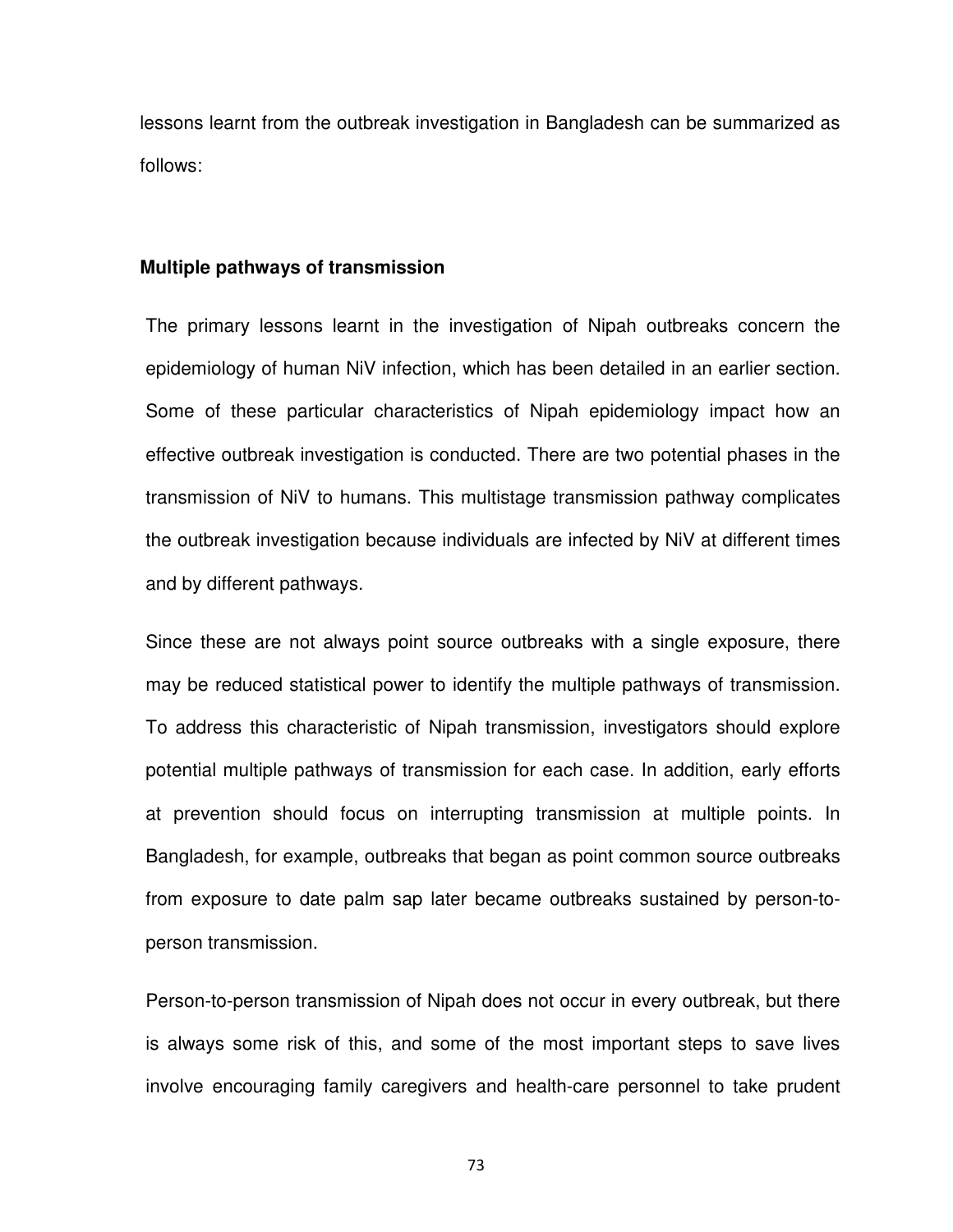steps to prevent transmission. In Bangladesh, only 7% of persons infected with NiV transmitted the virus to other people (24). These Nipah transmitters all died and it appears that persons who came in contact with them during the final day or two of their lives were at highest risk of contracting Nipah infection.

#### **Fear and panic during Nipah outbreak**

Nipah outbreaks are community crises. In a typical outbreak, several previously healthy people became sick and died within a matter of a few days or weeks. There was considerable fear and anxiety and often panic in the affected communities. Outbreaks are also crisis periods for the health-care system. Early in the outbreak, families brought sick patients to hospital, but most of these people, who were previously healthy, died. Communities then often lost faith in hospitals, and even accused hospital staff of neglecting their sick family members or administering incorrect medication that hastened their death.

During such outbreaks health-care providers are also under stress and may be reluctant to treat patients. They see themselves at risk of contracting infection, and often feel they can do little to help their patients. They often do not have the infection control training, facilities or supplies required to protect themselves and other patients.

Strong leadership by the health system is crucial for effective response to the panic generated by these outbreaks. Rapid diagnosis of the cause of the outbreak and providing accurate essential information to the local health and political authorities as well as the communities themselves can both reduce panic and spur the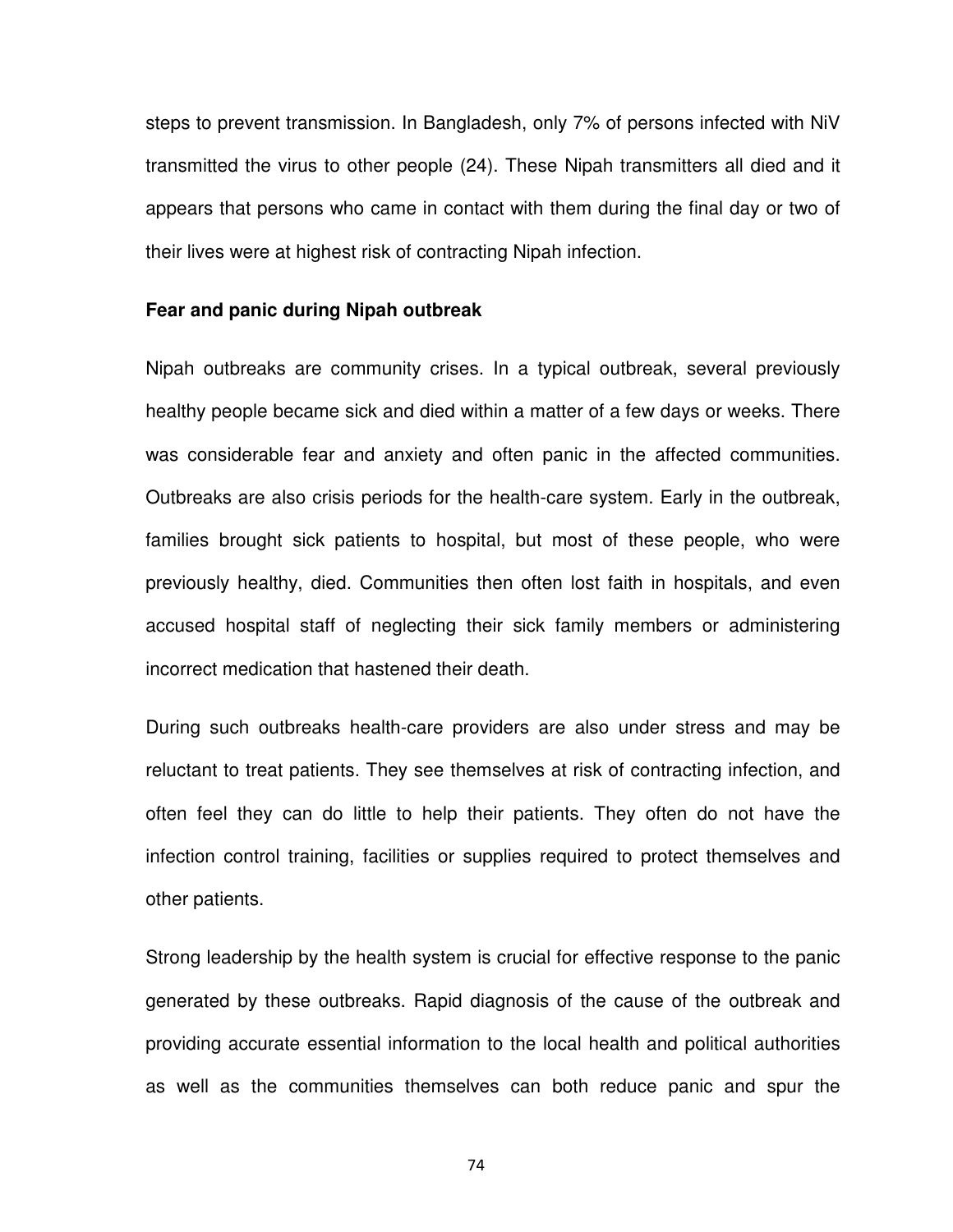adoption of appropriate behaviour to prevent ongoing transmission. Anthropologists or others with expertise in understanding community concerns and communicating in a crisis are key participants in an outbreak response team, both to reduce community anxiety and to deliver prevention messages.

#### **Multidisciplinary investigations**

We learn the most from outbreaks and manage them best with a multidisciplinary team. Epidemiologists can efficiently organize and oversee an outbreak investigation. They are in the best position to identify risk factors and assess the extent of the outbreak. Physicians can provide clinical information to local physicians on the diagnosis and management of Nipah patients and appropriate strategies to implement infection control. Indeed, it is important to select physicians who will have credibility among health-care providers in the affected community and who have a good understanding of how to apply infection control practices within the resource constraints that prevail in an outbreak setting.

Microbiologists are essential to confirm the diagnosis of Nipah infection. Veterinarians assess if domestic animals are affected and if they may be involved in the transmission of NiV to people. Anthropologists or other social scientists with extensive community-based experience are able to listen to the community's concerns and communicate these to the broader investigation team. They also help to frame and deliver prevention messages in terms that are meaningful to the community.

#### **Nipah clusters**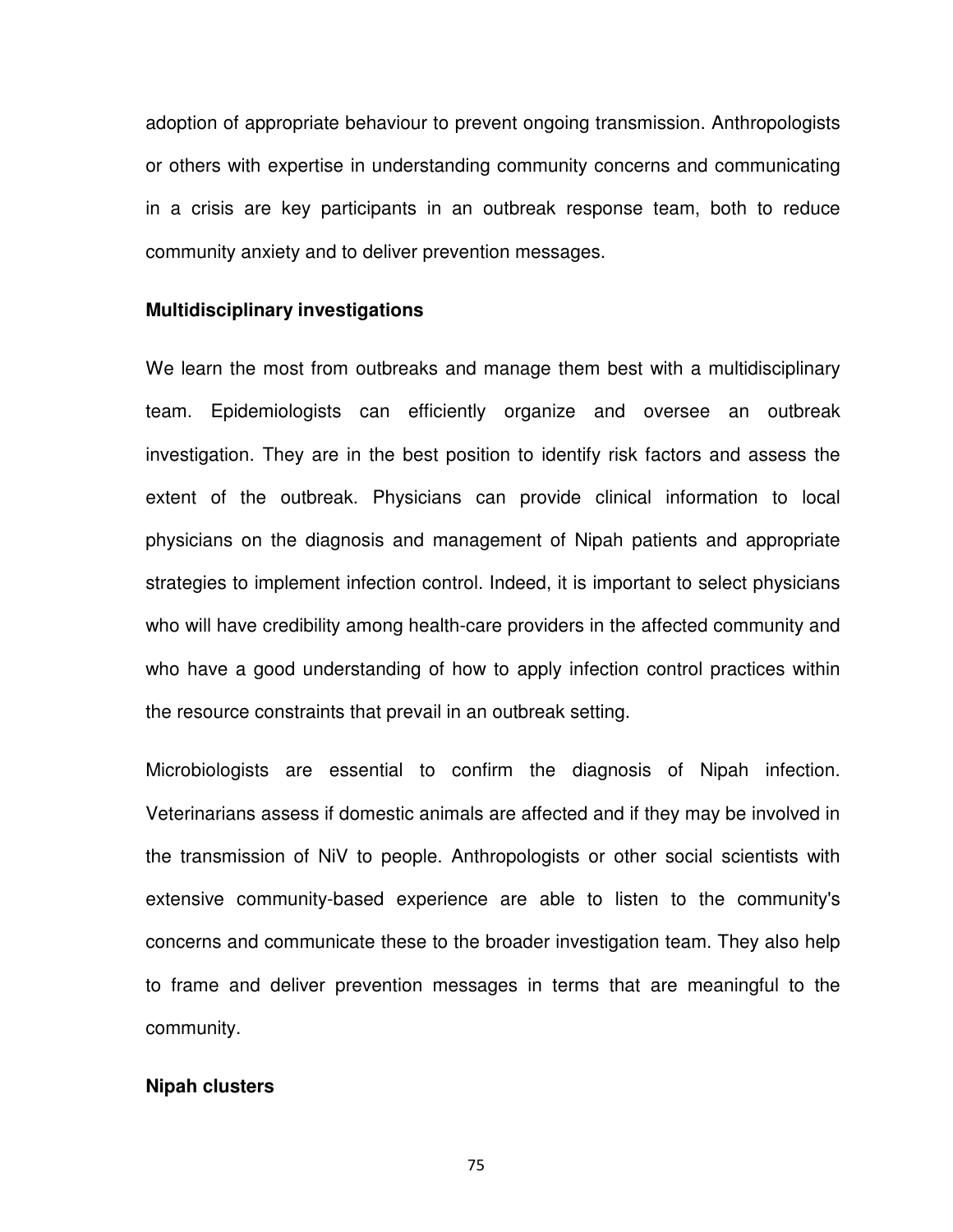Nipah outbreaks tend to occur in clusters. Sporadic cases do occur, but unlike most other causes of encephalitis, multiple people within the same geographical area tend to become infected with Nipah during the same time-frame. Thus, if HCWs recognize one or two Nipah cases, it is prudent to look for more. Sick neighbours may have used a different hospital, or not visited a health centre at all, or sought care from a traditional healer. Rapidly investigating smaller clusters enables earlier recognition of larger outbreaks, and earlier opportunities to stem panic and implement prevention.

This tendency for Nipah cases to cluster is a characteristic that can also be exploited to both recognize outbreaks and focus surveillance. In Bangladesh, less than 1% of patients who present with symptoms of meningoencephalitis have NiV infection. However, among patients who are part of a cluster of two or more persons meeting the case definition and who live within a 30-minute walk from each other and develop symptoms within three weeks of each other, 32% can develop Nipah infection. Thus a surveillance system that focuses on scarce diagnostic resources on clusters of cases is much more likely to recognize Nipah than a surveillance approach that attempts to assess every patient or a random subset of patients.

#### **Major highlights: Lessons learnt from Nipah outbreak in Bangladesh**

1. NiV infection has a high mortality rate of up to 80% in settings without ICU support, which can be reduced to 40% when appropriate ICU services can be administered in a timely fashion. However, the fatality rate is still very high and so prevention rather than cure is more appropriate and cost-effective.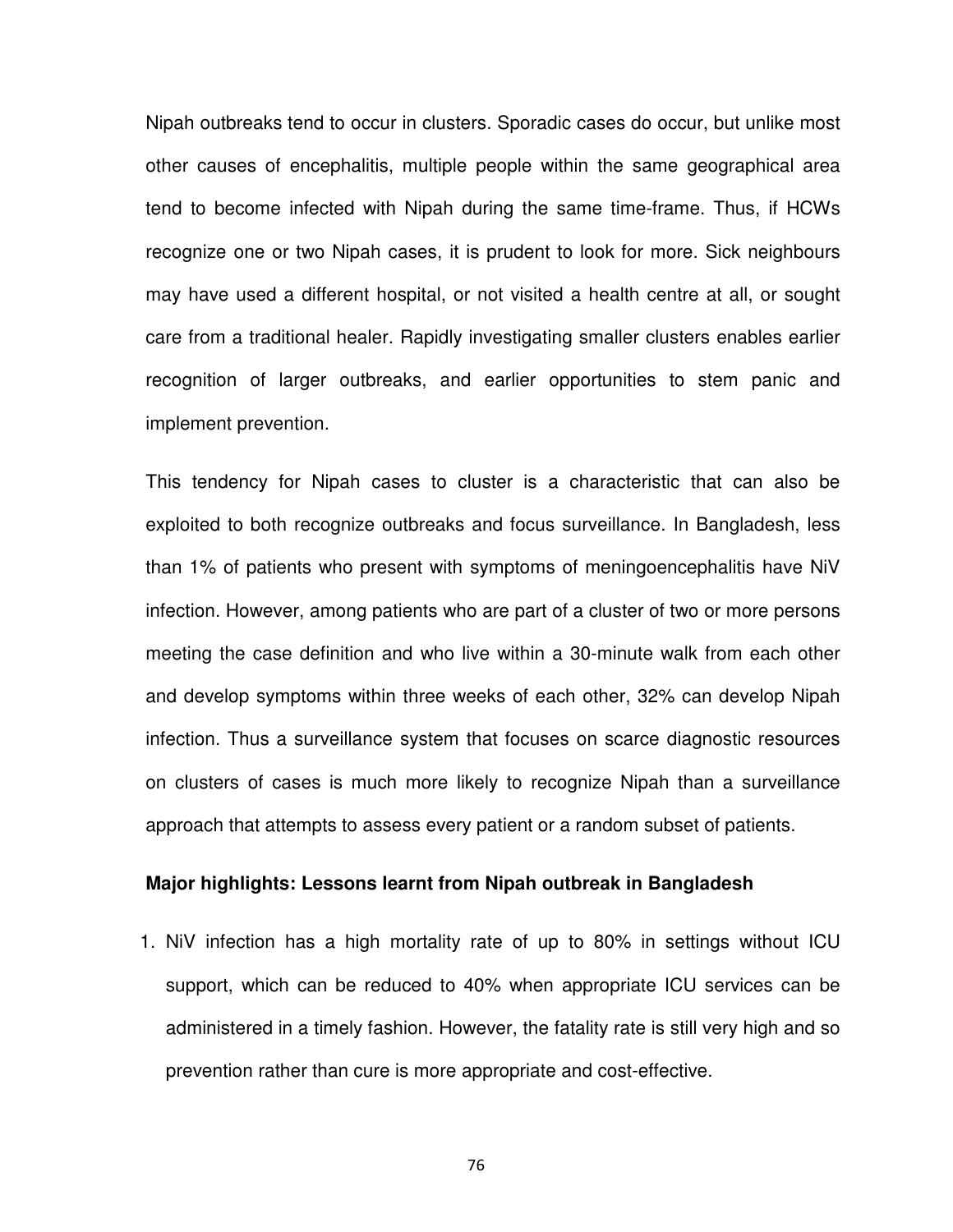- 2. The key to controlling the outbreak and reducing mortalities is early detection of the outbreak and installing preventive measures as soon as possible.
- 3. Proper and prompt field investigations with risk assessments were found to be very useful in the early detection of the outbreaks. Facility-based infection control measures were employed, including standard case management, and increasing levels of intersectoral coordination raised community awareness.
- 4. Preventive measures work very well not only for outbreak control but also when routinely used prior to the proven Nipah season.
- 5. The principles of outbreak detection, response and control used in Nipah outbreaks could be successfully used in similar settings in case of other outbreaks with known or unknown agents.
- 6. Intersectoral coordination in dealing with any disease outbreaks or public health events of concern, as shown in Nipah outbreaks, can play a major role for the rapid control of outbreaks or unwanted impacts, including preventing morbidities and mortalities.
- 7. The media can play a very positive and proactive role in outbreak control when they are kept well informed and trusted as partners.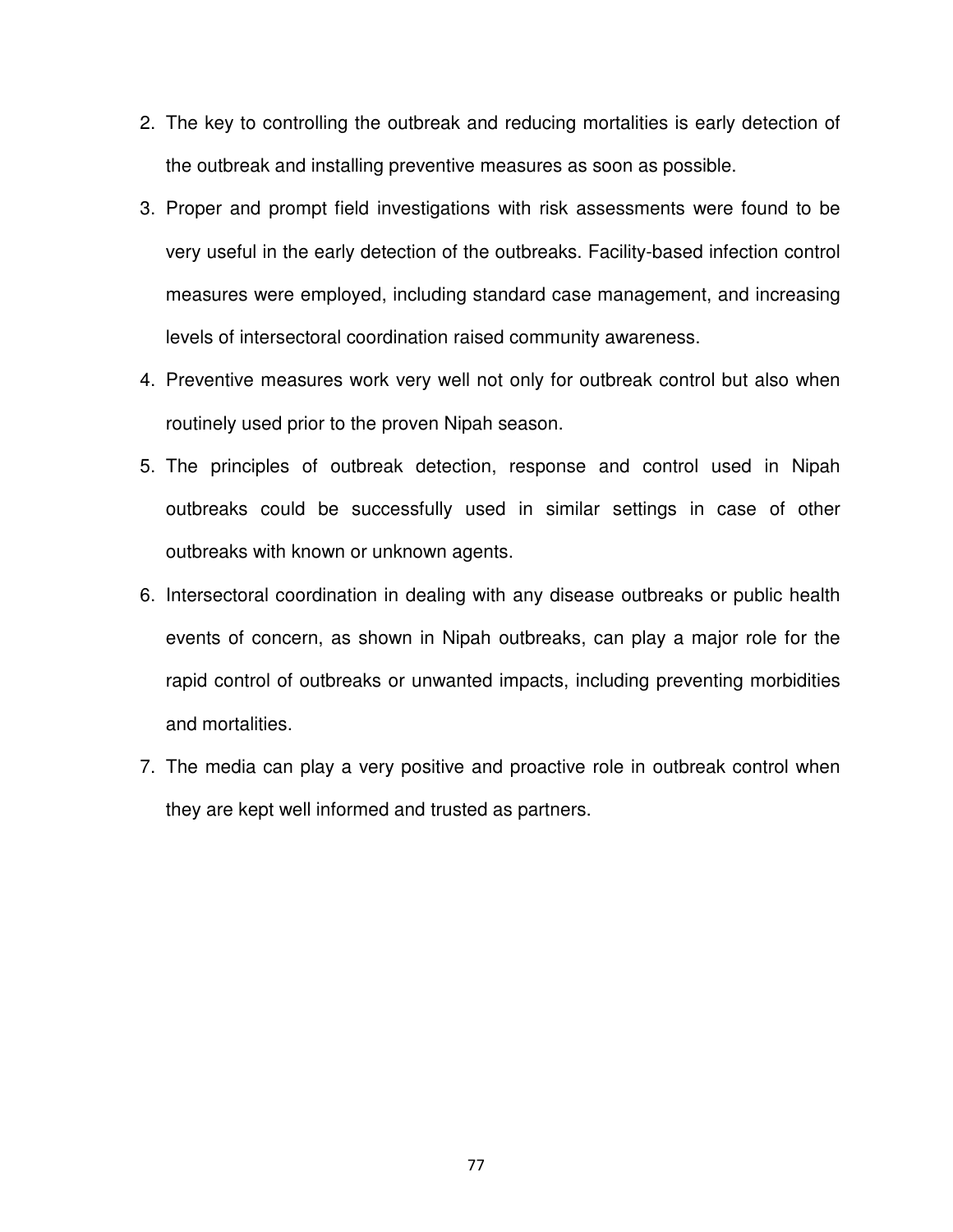#### **11. REFERENCES**

- 1. Chua KB. Nipah virus outbreak in Malaysia. J Clin Virol. 2003;26:265–75.
- 2. Looi LM, Chua KB. Lessons from the Nipah virus outbreak in Malaysia. Malaysian J Pathol. 2007;29:63–7.
- 3. Chadha MS, Comer JA, Lowe L, Rota PA, Rollin PE, Bellini WJ, et al. Nipah virusassociated encephalitis outbreak, Siliguri, India. Emerg Infect Dis. 2006;12:235– 40.
- 4. Gurley E, Montgomery JM, Hossain MJ, Bell M, Azad AK, Islam MR, et al. Person-to-person transmission of Nipah virus in a Bangladeshi community. Emerg Infect Dis. 2007;13:1031–7.
- 5. Morb Mort Weekly Rep..Outbreak of Hendra-like virus Malaysia and Singapore, 1998–99. Morb Mort Weekly Rep. 1999;48:265–269.
- 6. International Committee on Taxonomy of Viruses. http://www.ncbi.nlm.nih.gov/ICTVdb/Ictv/index.htm - accessed 4 April 2016.
- 7. Abu Bakar S, Chang LY, Ali AR, Sharifah SH, Yusoff K, Zamrod Z. Isolation and molecular identification of Nipah virus from pigs. Emerg Infect Dis. 2005;11:1949– 51.
- 8. Harcourt BH, Lowe L, Tamin A, Liu X, Bankamp B, Bowden N, et al. Genetic characterization of Nipah virus, Bangladesh. 2004. Emerg Infect Dis. 2005;11:1594–7.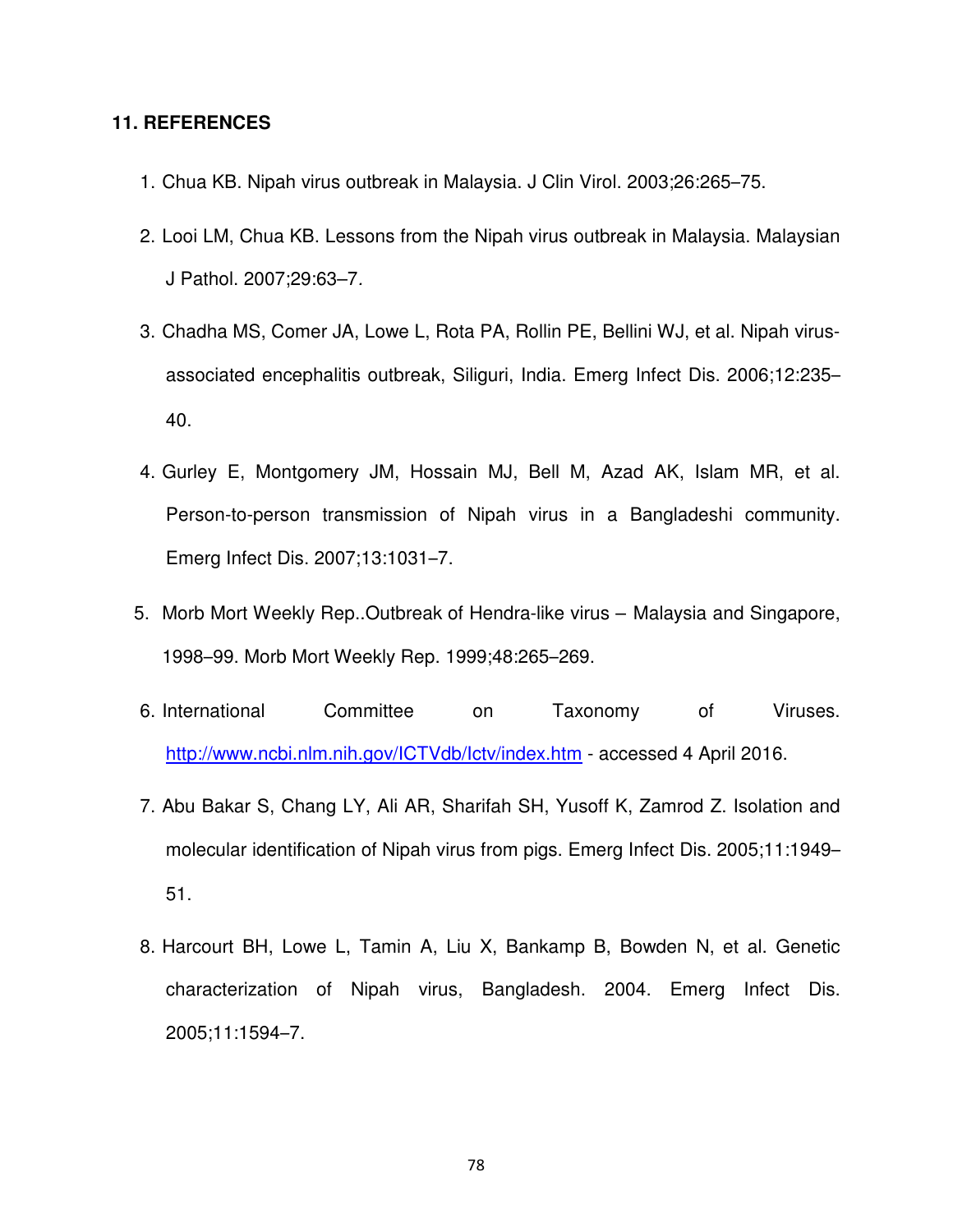- 9. Lam S.-K. Nipah virus a potential agent of bioterrorism? Antiviral Res. 2003;57:113–119.
- 10. Mohd Nor MN, Gan CH, Ong BL. Nipah virus infection of pigs in peninsular Malaysia. Rev Sci Tech. 2000;19:160–5.
- 11. Wacharapluesadee S, Boongird K, Wanghongsa S, Ratanasetyuth N, Supavonwong P, Saengsen D, et al. A longitudinal study of the prevalence of Nipah virus in Pteropus lylei bats in Thailand: evidence for seasonal preference in disease transmission. Vector Borne Zoonotic Dis. 2010;10:183–90.
- 12. World Health Organization. Nipah virus encephalitis. www.searo.who.int/entity/emerging\_diseases/links/nipah\_virus/en/ - accessed 4 April 2016.
- 13. Johara M, Field H, Rashdi A, Morrissy C, van der Heide B, Rota P, et al. Nipah virus infection in bats (order Chiroptera) in peninsular Malaysia. Emerg Infect Dis. 2001;7:439–441.
- 14. Chua KB, Bellini WJ, Rota PA, Harcourt BH, Tamin A, Lam SK, et al. Nipah virus: a recently emergent deadly paramyxovirus. Science. 2000;288:1432–5.
- 15. Eaton BT, Broder CC, Middleton D, Wang LF. Hendra and Nipah viruses: different and dangerous. Nat Rev Microbiol. 2006;4:23–35.
- 16. Hsu, VP, Hossain, MJ, Parashar UD, Ali MM, Ksiazek TG, Kuzmin I, et al. Nipah virus encephalitis reemergence, Bangladesh. Emerg Infect Dis. 2004;10:2082–7.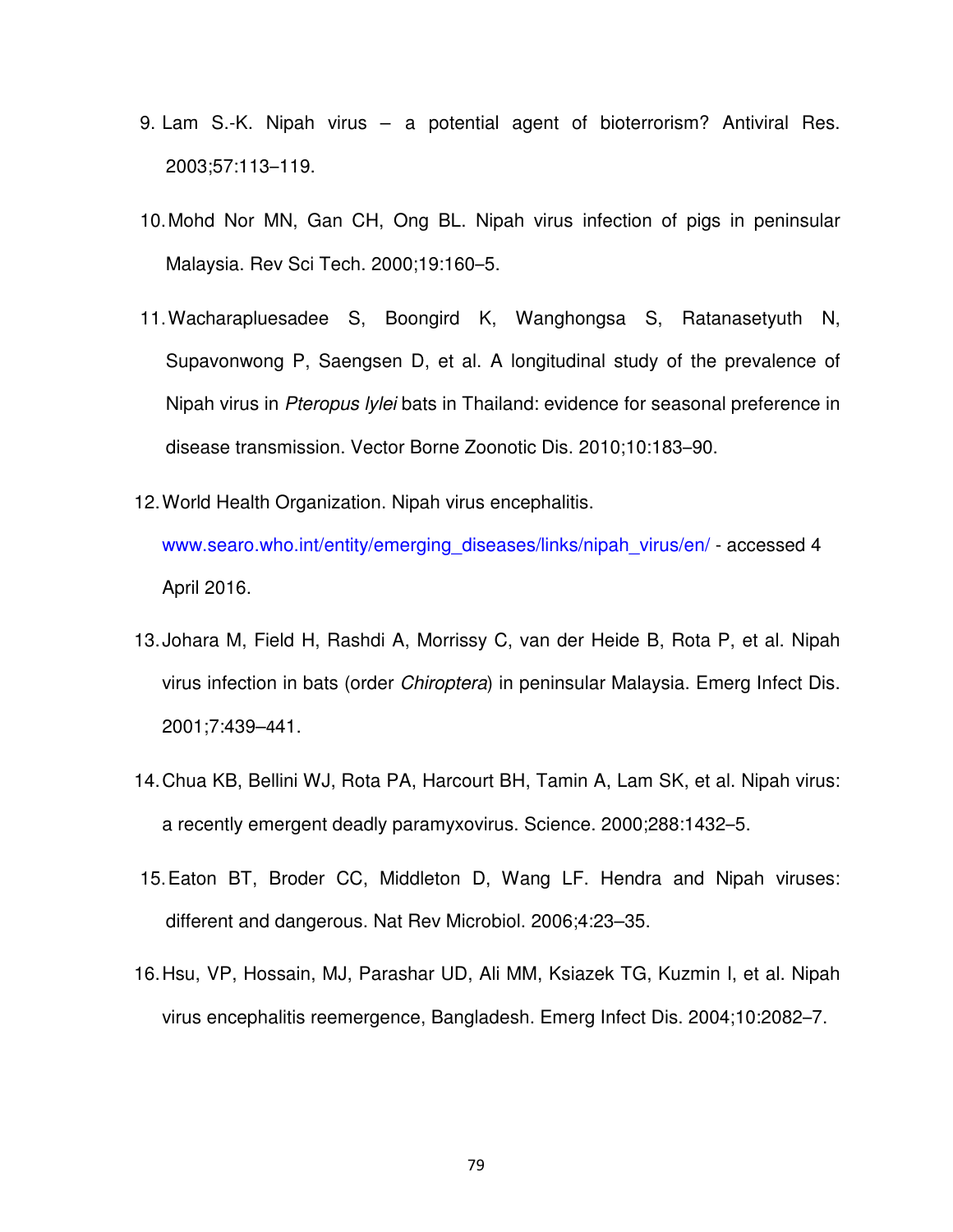- 17. Epstein JH, Prakash V, Smith CS, Daszak P, McLaughlin, Meehan G, et al. Henipavirus infection in fruit bats (Pteropus giganteus), India. Emerg Infect Dis. 2008;14:1309–11.
- 18. Reynes JM, Counor D, Ong S, Faure C, Seng V, Molia S, et al. Nipah virus in Lyle's flying foxes, Cambodia. Emerg Infect Dis. 2005;11:1042–7.
- 19. Wacharapluesadee S, Lumlertdacha B, Boongird K, Wanghongsa S, Chanhome L, Rollin P, et al. Bat Nipah virus, Thailand. Emerg Infect Dis. 2005;11:1949-51.
- 20. Sendow I, Ratnawati A, Taylor T, Abdul Adjid RM, Saepulloh M, Barr J, et al. Nipah virus in the fruit bat Pteropus vampyrus in Sumatera, Indonesia. PLoS One. 2013; 8:e69544.
- 21. Goh KJ, Tan CT, Chew NK, Tan PSK, Kamarulzaman A, Sarji SA, et al. Clinical features of Nipah virus encephalitis among pig farmers in Malaysia. N Engl J Med. 2000;342:1229–35.
- 22. Luby, SP, Rahman, M, Hossain, MJ, Blum, LS, Husain MM, Gurley E, et al. Foodborne transmission of Nipah virus, Bangladesh. Emerg Infect Dis. 2006; 12:1888–94.
- 23. Nahar N, Sultana R, Gurley ES, Hossain MJ, Luby SP. Date palm sap collection: exploring opportunities to prevent Nipah transmission. Ecohealth. 2010;7:196– 203.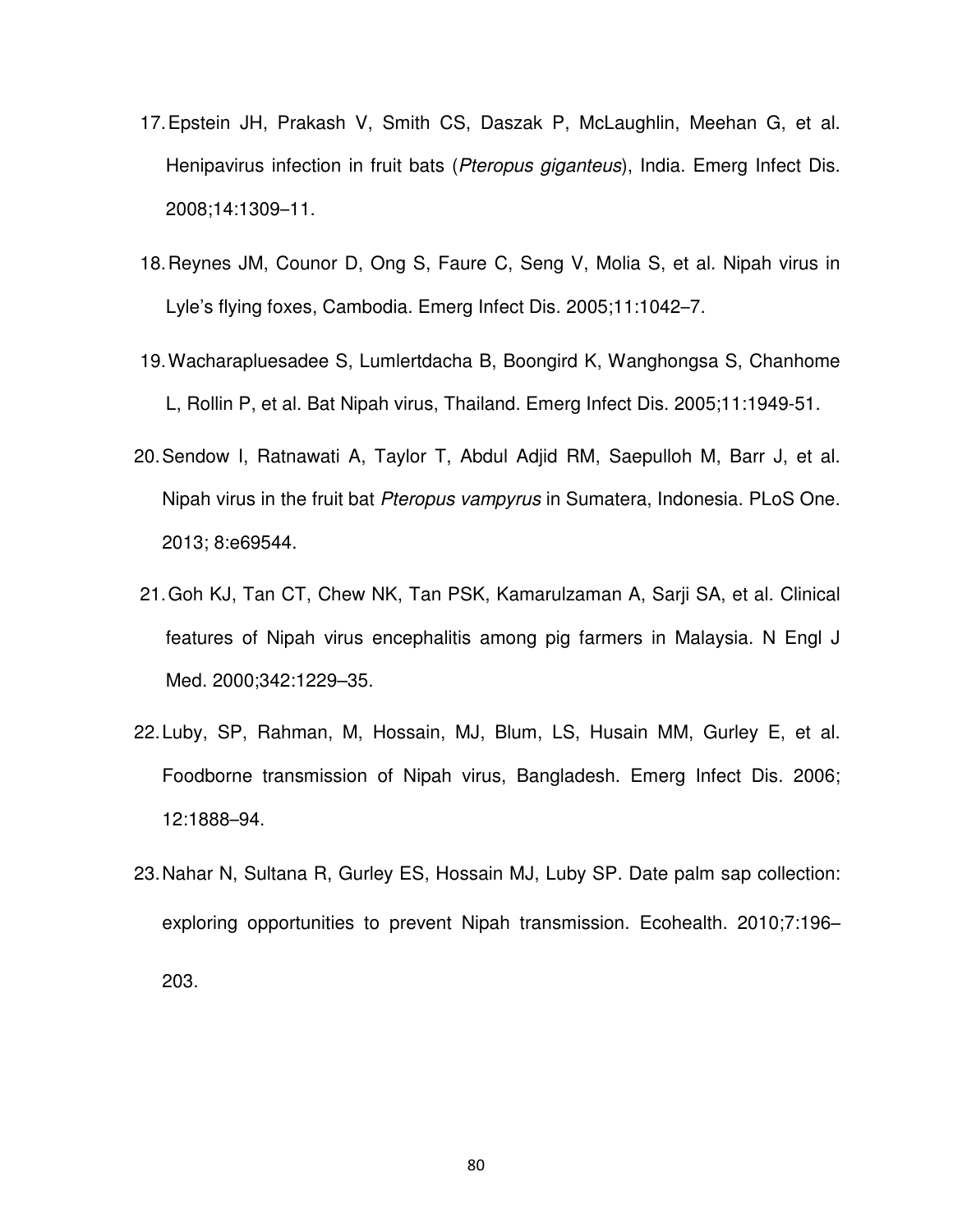- 24. Luby SP, Hossain MJ, Gurley ES, Ahmed BN, Banu S, Khan SU, et al. Recurrent zoonotic transmission of Nipah virus into humans, Bangladesh, 2001–2007. Emerg Infect Dis. 2009;15:1229–35.
- 25. Hsu VP, Hossain MJ, Parashar UD, Ali MM, Ksiazek TG, Kuzmin I, et al. Nipah virus encephalitis reemergence, Bangladesh. Emerg Infect Dis. 2004;10:2082–7.
- 26. Harit AK, Ichhpujani RL, Gupta S, Gill KS, Lal S, Ganguly NK, et al. Nipah/Hendra virus outbreak in Siliguri, West Bengal, India in 2001. Indian J Med Res. 2006;123:553–60.
- 27. Chua KB. Epidemiology, surveillance and control of Nipah virus infections in Malaysia. Malays J Pathol. 2010;32:69–73.
- 28. Hossain MJ, Gurley ES, Montgomery JM, Bell M, Carroll DS, Hsu VP, et al. Clinical presentation of Nipah virus infection in Bangladesh. Clin Infect Dis. 2008;46:977–84.
- 29. Wong KT, Shieh WJ, Kumar S, Norain K, Abdullah W, Guarner J, et al. Nipah virus infection: pathology and pathogenesis of an emerging paramyxoviral zoonosis. Am J Pathol. 2002;161:2153–67.
- 30. Burke DS, Lorsomrudee W, Leake CJ, Hoke CH, Nisalak A, Chongswasdi V, et al. Fatal outcome in Japanese encephalitis.Am J Trop Med Hyg. 1985;34:1203– 1210.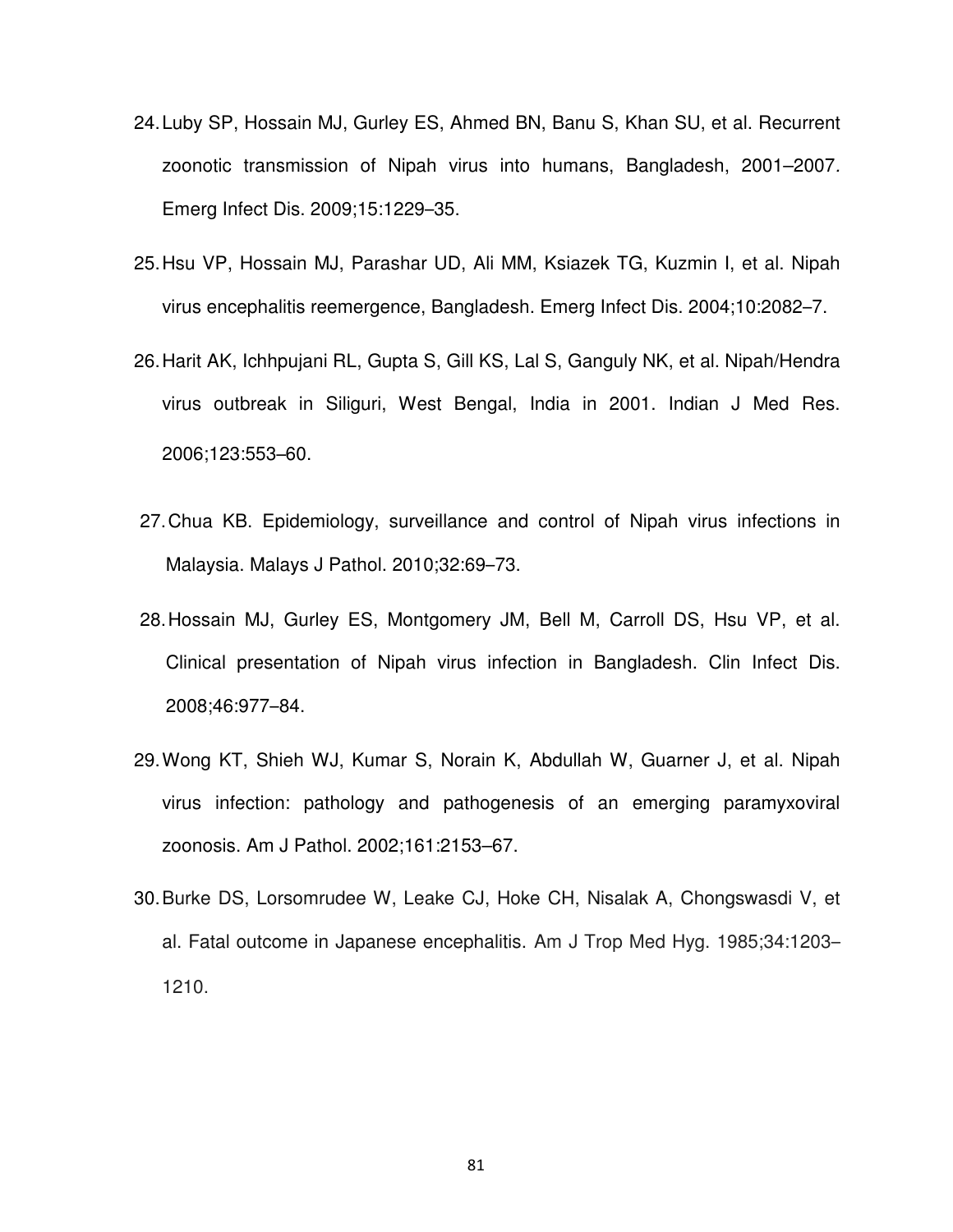- 31. Mother,daughter offered experimental hendra virus treatment. http://www.abc.net.au/news/2010-05-27/mother-daughter-offered-experimentalhendra-virus/842944 - accessed 4 April 2016.
- 32. Bossart A, Zhu Z, Middleton D, Klippel J, Crameri G, Bingham J, et al. A neutralizing human monoclonal antibody protects against lethal disease in a new ferret model of acute Nipah virus infection. PLoS Pathog. 2009;5:e1000642.
- 33. Broder, CC. Therapeutics and vaccines against hendra and nipah viruses. In: Levine M, ed. New generation vaccines, 4th Edn. 2009.
- 34. WHO. Standard Precautions in Health Care. Geneva. www.who.int/csr/resources/publications/standardprecautions/en/index.html accessed 4 April 2016.
- 35. Daniels P, Ksiazek TG, Eaton BT. Laboratory diagnosis of Nipah virus and Hendra infections. Microbes Infect. 2001;3:289–95.
- 36. Field H, Young P, Yob JM, Mills J, Hall L, Mackenzie J. The natural history of Hendra and Nipah viruses. Microbes Infect. 2001;3:307–14.
- 37. Daniels P, Ong B, Jamaluddin A. Nipah virus diagnosis and control in swine herds. In: Trends in Emerging Viral Infections of Swine. Ames: Iowa State Press; 2001.
- 38. Kaku Y, Noguchi A, Marsh GA, McEachern JA, Okutani A, Hotta K, et al. A neutralization test for specific detection of Nipah virus antibodies using pseudotyped vesicular stomatitis virus expressing green fluorescent protein. J Virol Methods. 2009;160:7–13.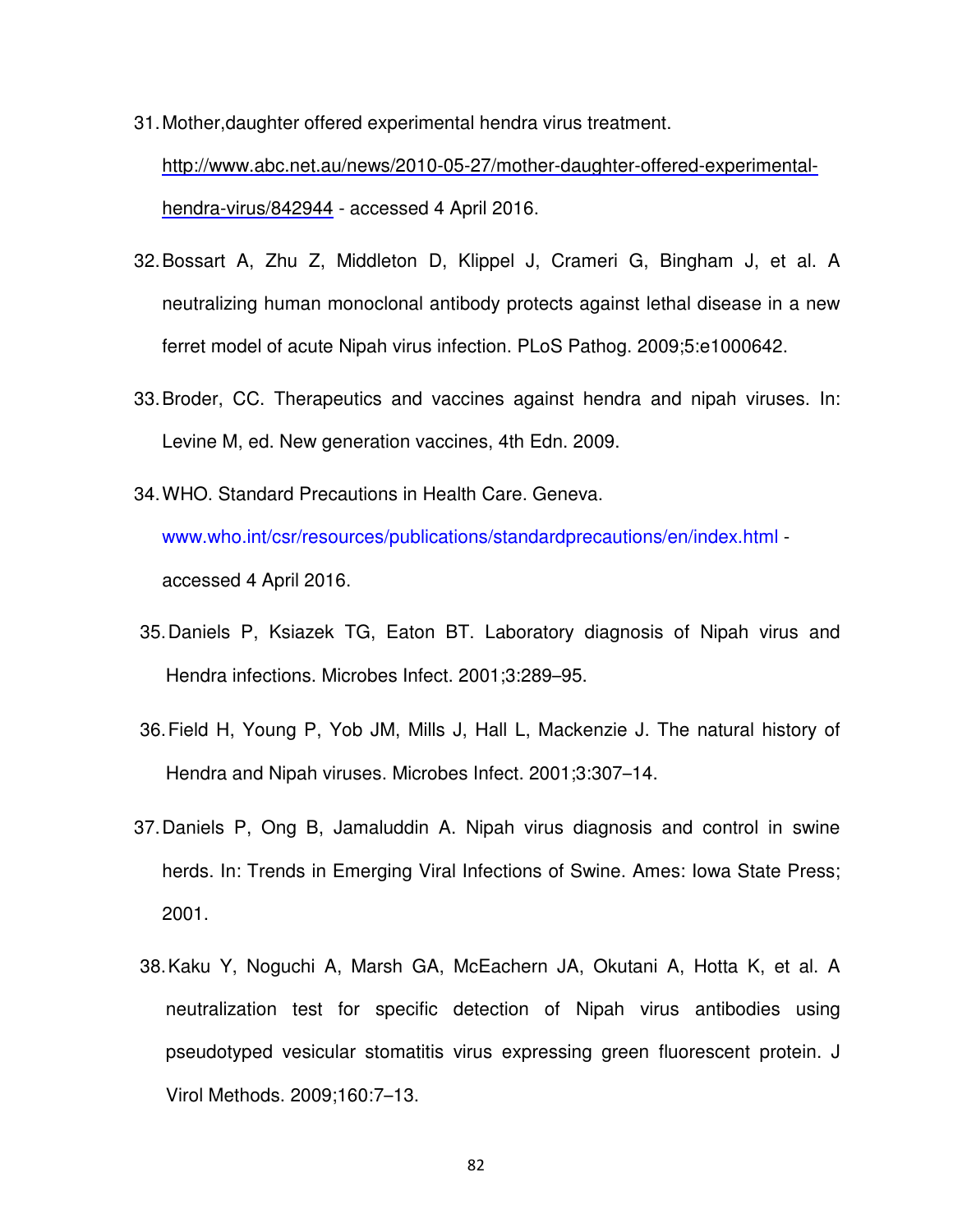- 39. Hooper P, Zaki S, Daniels P, Middleton D. Comparative pathology of the diseases caused by Hendra and Nipah viruses. Microbes Infect. 2001; 3:315–22.
- 40. Wacharapluesadee S, Hemachudha T. Duplex nested RT-PCR for detection of Nipah virus RNA from urine specimens of bats. J Virol Methods. 2007;141:97– 101.
- 41. Bossart KN, Bingham J, Middleton D. Targeted strategies for henipavirus therapeutics. Open Virol J. 2007;1:14–25.
- 42. Guillaume V, Lefeuvre A, Faure C, Marianneau P, Buckland R, Lam S, et al. Specific detection of Nipah virus using real-time RT-PCR (Taq Man). J Virol Method. 2004;120:229–37.
- 43. Harcourt BH, Tamin A, Ksiazek TG, Rollin PE, Anderson LJ, Bellini WJ, et al. Molecular characterization of Nipah virus, a newly emergent paramyxovirus. Virology. 2000;271:334-349.
- 44. McEachern JA, Bingham J, Crameri G, Green DJ, Hancock TJ, Middleton D, et al. A recombinant subunit vaccine formulation protects against lethal Nipah virus challenge in cats. Vaccine. 2008;26:3842–52.
- 45. Weingartl HM, Berhane Y, Caswell JL, Loosmore S, Audonnet JC, Roth JA, et al. Recombinant Nipah virus vaccines protect pigs against challenge. J Virol. 2006;80:7929–38.
- 46. Lam SK, Chua KB. Nipah virus encephalitis outbreak in Malaysia. Clin Infect Dis. 2002;34(Suppl 2): S48–S51.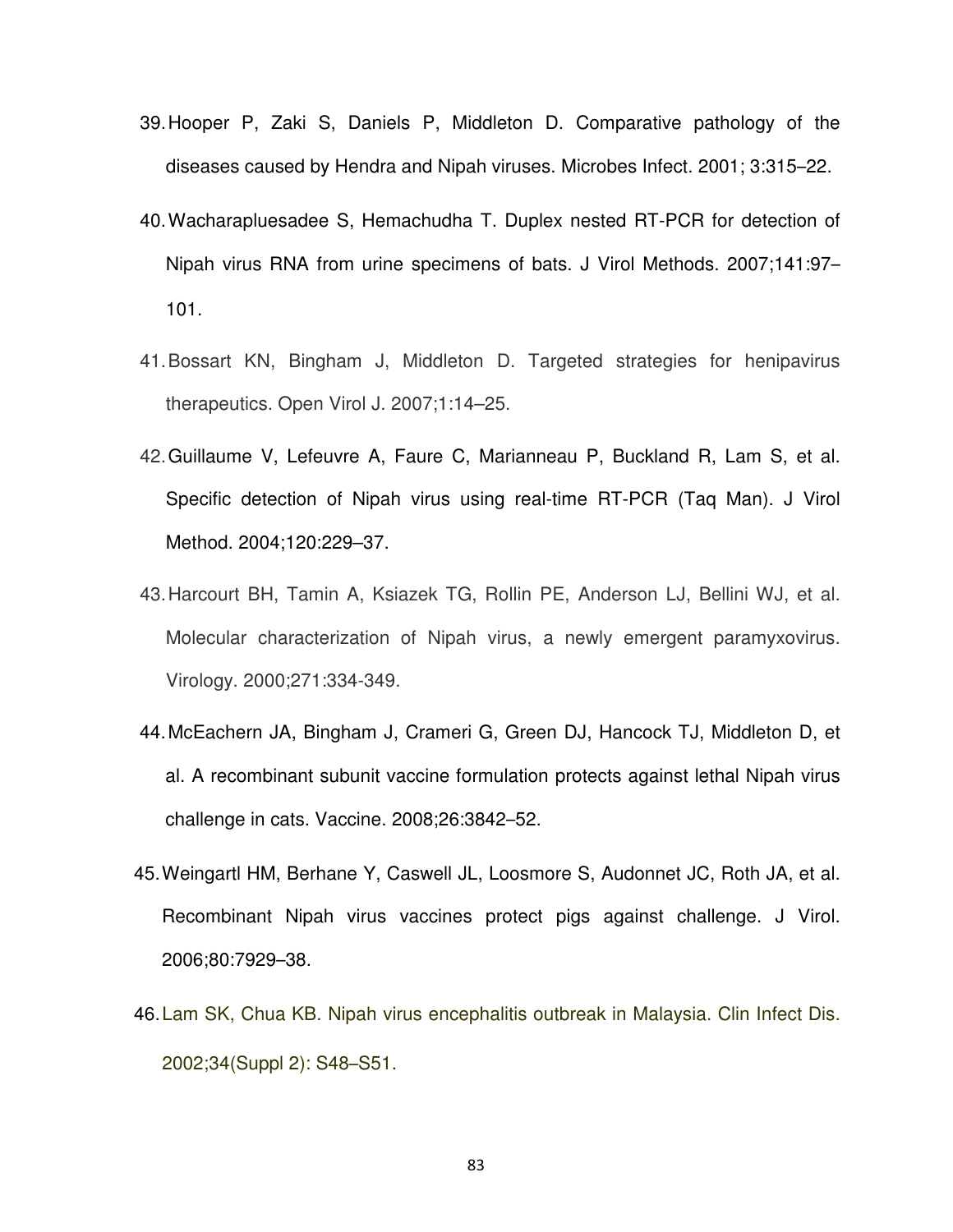- 47. Looi LM, Chua KB. Lessons from the Nipah virus outbreak in Malaysia. Malays J Pathol. 2007;29:63–7.
- 48. OIE. Nipah virus.

http://www.oie.int/fileadmin/home/eng/media\_center/docs/pdf/disease\_cards/nipa h-en.pdf - accessed 4 April 2016.

49. Food and Agriculture Organization of the United Nations Regional Office for Asia and the Pacific and Animal Production and Health Commission for Asia and the Pacific (APHCA). Manual on the diagnosis of Nipah virus infection in animals RAP publication no. 2002/01. January 2002

http://www.fao.org/docrep/005/ac449e/ac449e07.htm#bm07 - accessed 4 April 2016.

- 50. Thorner AR, Dolin R. Zoonotic paramyxoviruses: nipah, hendra, and menangle viruses. In: Bennett JE, Dolin R, Blaser M, eds. Mandell, Douglas, and Bennett's principles and practice of infectious diseases. 8th edition. Elsevier, 2014:1974–80.
- 51. Danielsa P, Ksiazekb T, Eaton BT. Laboratory diagnosis of Nipah and Hendra virus infections. Microbes Infect. 2001;3:289−95.
- 52. Luby SP, Gurley ES, Hossain MJ. Transmission of human infection with Nipah Virus. Clin Infect Dis. 2009;49:1743–48.
- 53. Chong HT, Hossain MJ, Tan CT. Differences in epidemiologic and clinical features of Nipah virus encephalitis between the Malaysian and Bangladesh outbreaks. Neurol Asia. 2008;13:23–26.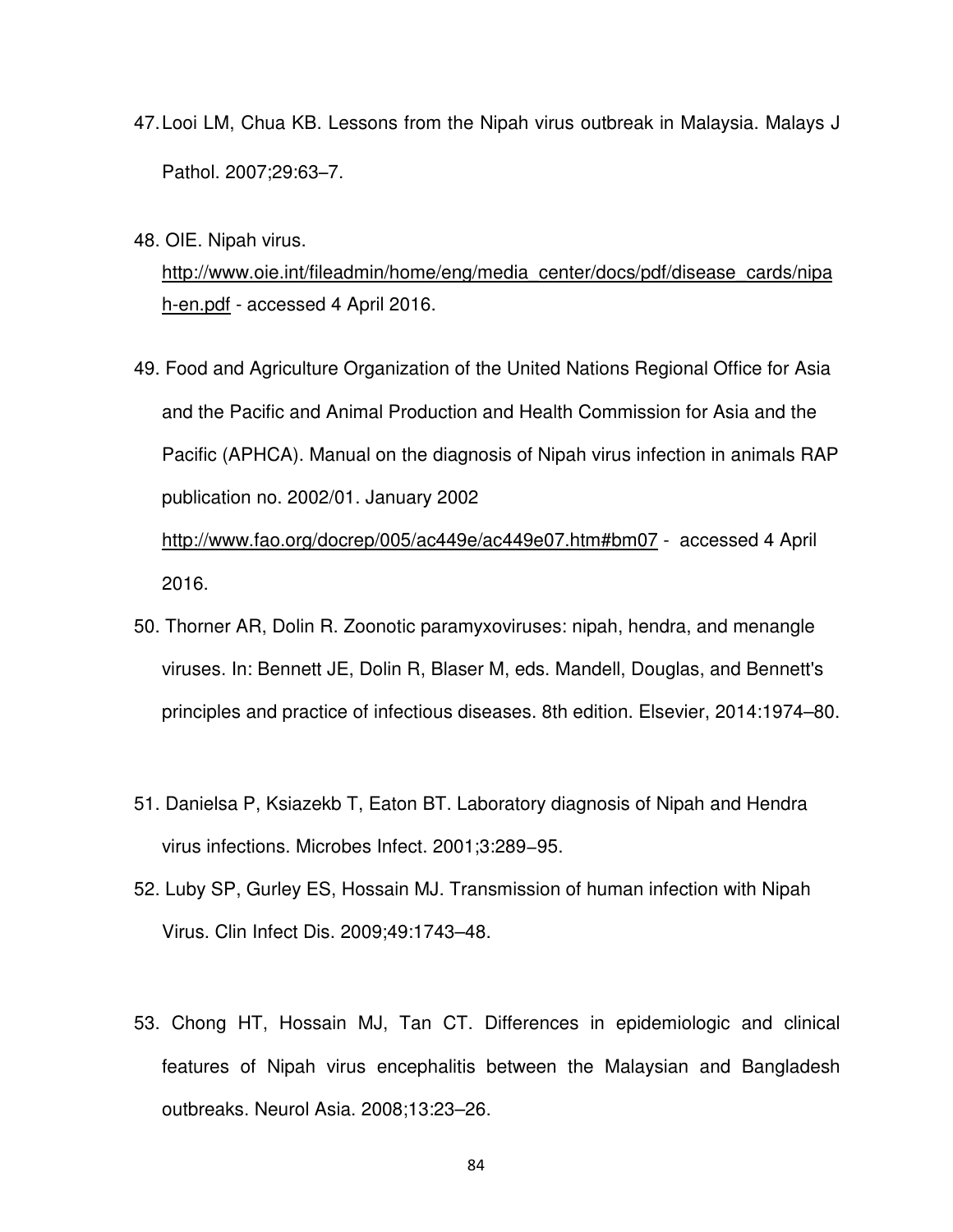- 54. Chong HT, Kamarulzaman A, Tan CT, Goh KJ, Thayaparan T, Kunja-pan SR, et al. Treatment of acute Nipah encephalitis with ribavirin. Ann Neurol. 2001,49:810– 13.
- 55. Breed AC, Field HE, Smith CS, Edmonston J, Meers J. Bats Without borders: long-distance movements and implications for disease risk management. EcoHealth. 2010;7:204–12.
- 56. Li Y, Wang J, Hickey AC, Zhang Y, Li Y, Wu Y, et al. Antibodies to Nipah or Nipah-like viruses in bats, China. Emerg Infect Dis. 2008;14:1974–76.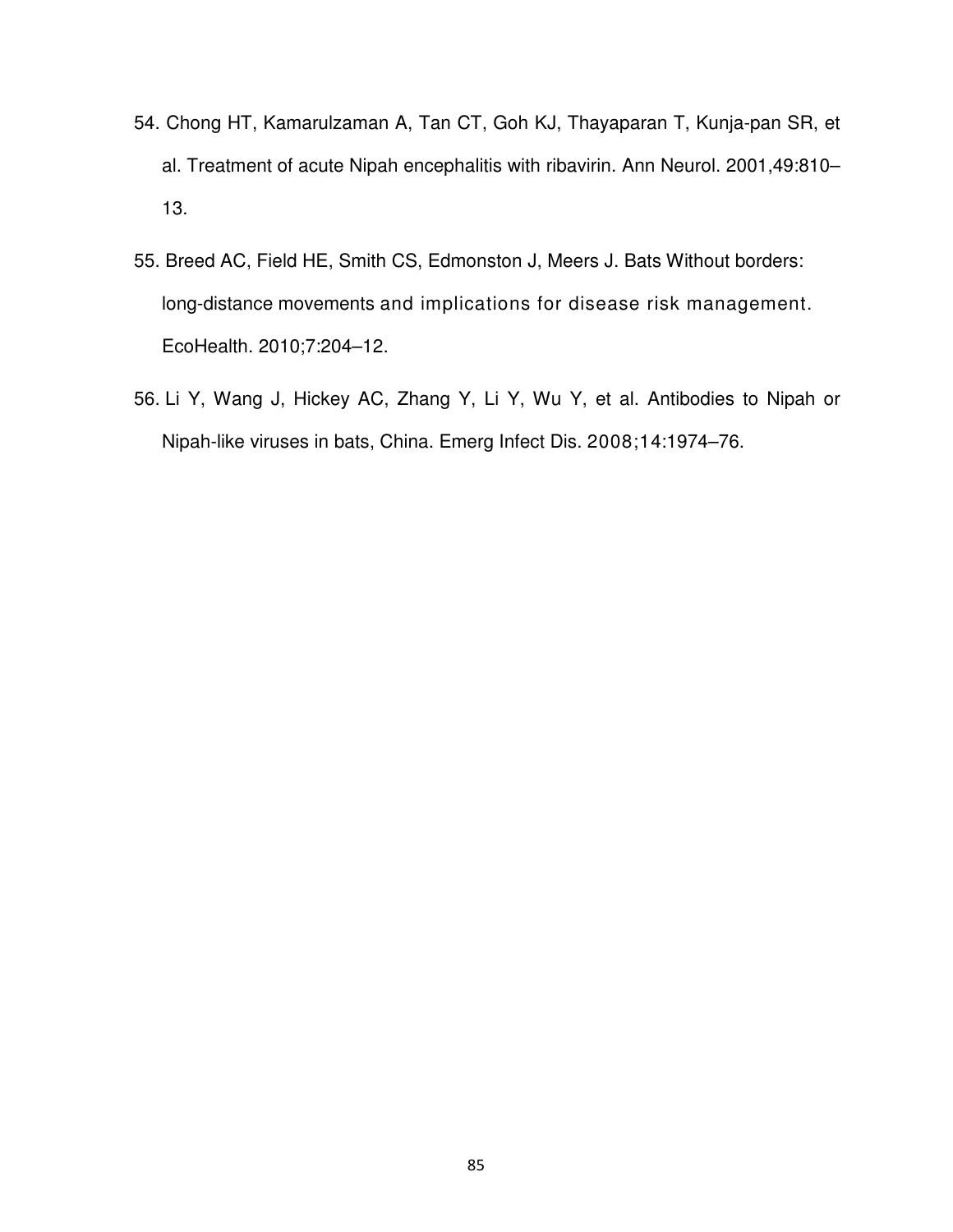## **12. READING MATERIALS**

Manual on the Diagnosis of Nipah Virus Infection in Animals is available at: www.fao.org/docrep/005/ac449e/ac449e05.htm#bm05.1

International requirements for transport of infectious materials is available at: www.iata.org

Detailed information on surveillance of NiV in animals can be found in following links:

www.fao.org/docrep/010/ah690e/ah690e00.htm

www.oie.int/en/international-standard-setting/terrestrial-manual/access-online/

Guidance to set-up event-based surveillance can be found at:

www.wpro.who.int/emerging\_diseases/documents/docs/eventbasedsurv.pdf

A WHO guideline on the rapid risk assessment process for public health events can be found at:

http://whqlibdoc.who.int/hq/2012/WHO\_HSE\_GAR\_ARO\_2012.1\_eng.pdf

Guidance for contact and air-borne precautions can be found at:

www.who.int/csr/resources/publications/EPR\_AM3\_E3.pdf?ua=1

Epidemic- and pandemic-prone acute respiratory diseases – Infection prevention and control in healthcare. Aide memoire WHO, 2008.

Guidance for Standard Precautions in Health Care can be found at: www.who.int/csr/resources/publications/standardprecautions/en/index.html

More information on International Health Regulations (2005) can be found at: www.who.int/csr/ihr/en/.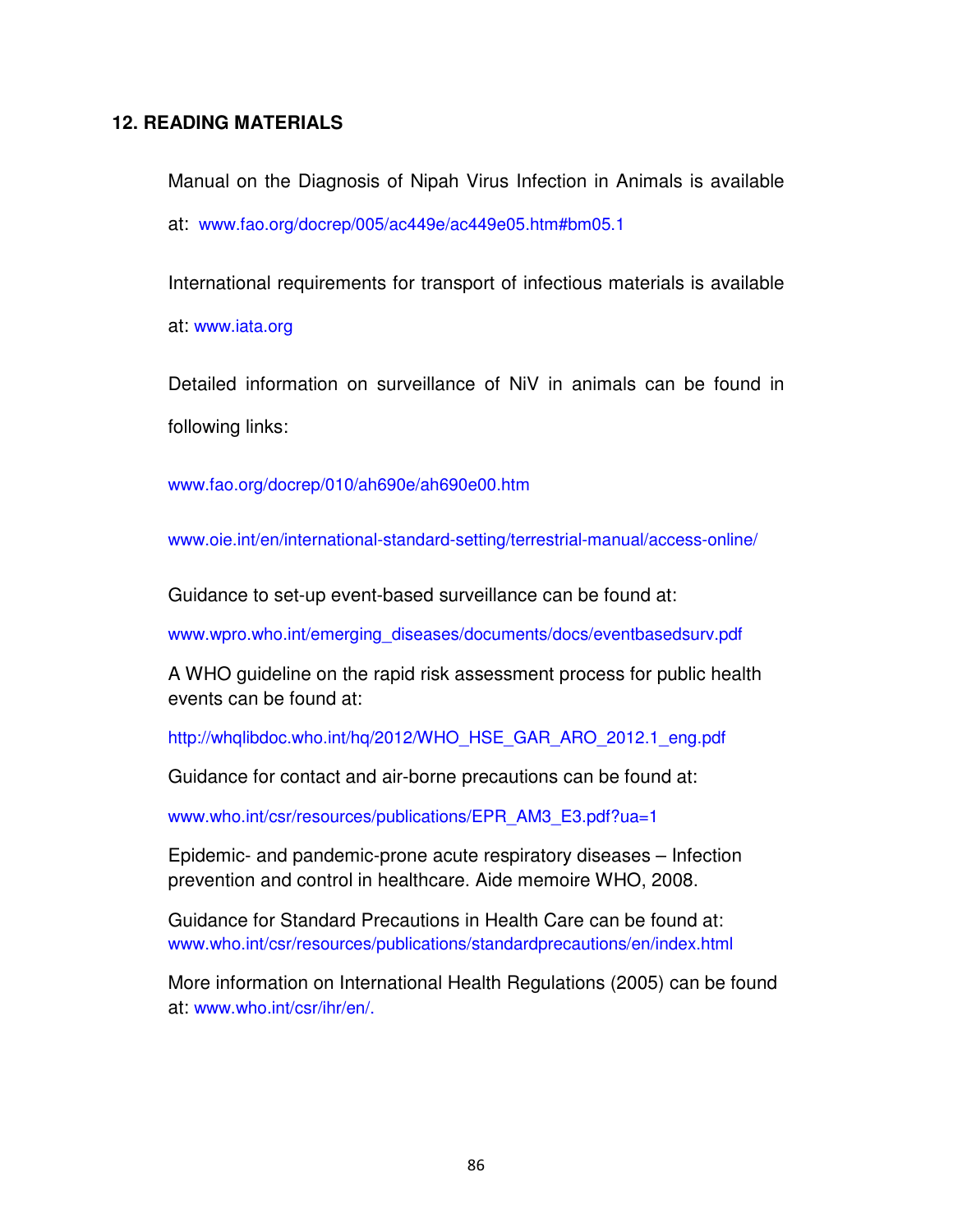# **Suspected acute meningoencephalitis cases**

- Acute meningoencephalitis syndrome case definition
	- **—** History of fever or documented fever (axillary temperature >38.5°C
		- [101.3 °F]) with any of the following brain pathology:
			- o altered mental status or
			- o new onset seizures\* (excluding simple febrile seizure\*)
			- o new neurological deficit either diffuse or localized\*\* to the brain).

# **OR**

- Pulmonary presentation
	- Illness < 7 days duration **and**
	- **—** Fever (axillary temperature >38.5°C) **and**
	- **—** Severe shortness of breath (i.e. dyspnoea prevents patient from walking unassisted for 10 steps) **and**
	- Chest radiograph consistent with diffuse acute respiratory distress syndrome.

\*Child 6 months to 6 years old whose only finding is a fever and single generalized seizure lasting <15 minutes with recovery of consciousness within 60 minutes.

**\*\***Focal neurological deficit**:** aphasia, ataxia, hemiparesis, cranial nerve deficits, dysphagia, unilateral sensory or motor dysfunction, partial/focal/general seizures.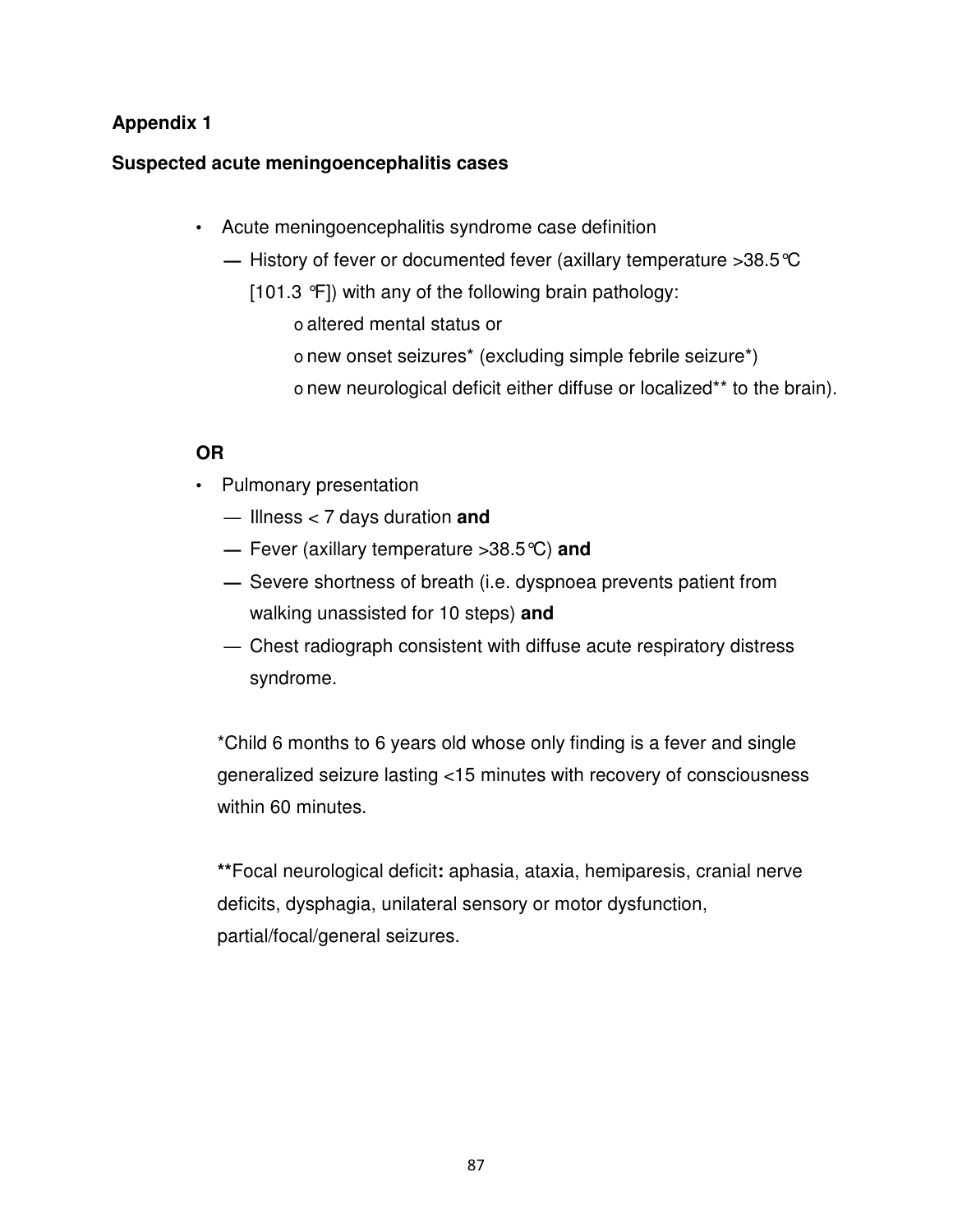## **Cluster definition and identification**

### • **Cluster definition**

**—** A cluster is defined as two or more patients meeting the case definition who occurring within 21 days of each other or who live within walking distance of 30 minutes of each other or have had contact with another patient with similar illness.

## **• Cluster identification**

- **—**With each new case that is added to the list, the surveillance physician will check the address of the line-listed cases in the previous three weeks. If they are from the same village or ward, they will probably fit the cluster definition.
- **—**The surveillance physician will also ask the case whether anyone they know has had a recent onset of a similar illness in their family, relatives, village or ward who were either hospitalized or did not visit a hospital. If the answer is yes, they will be likely form a cluster.
- **—** If they are from the same subdistrict but different wards or villages, the latest line-listed case can be asked about the address of the previous case and distance from it. Be sure to keep other information from the line listing confidential. If they are within 2 km or 30 minutes from each other, they likely form a cluster.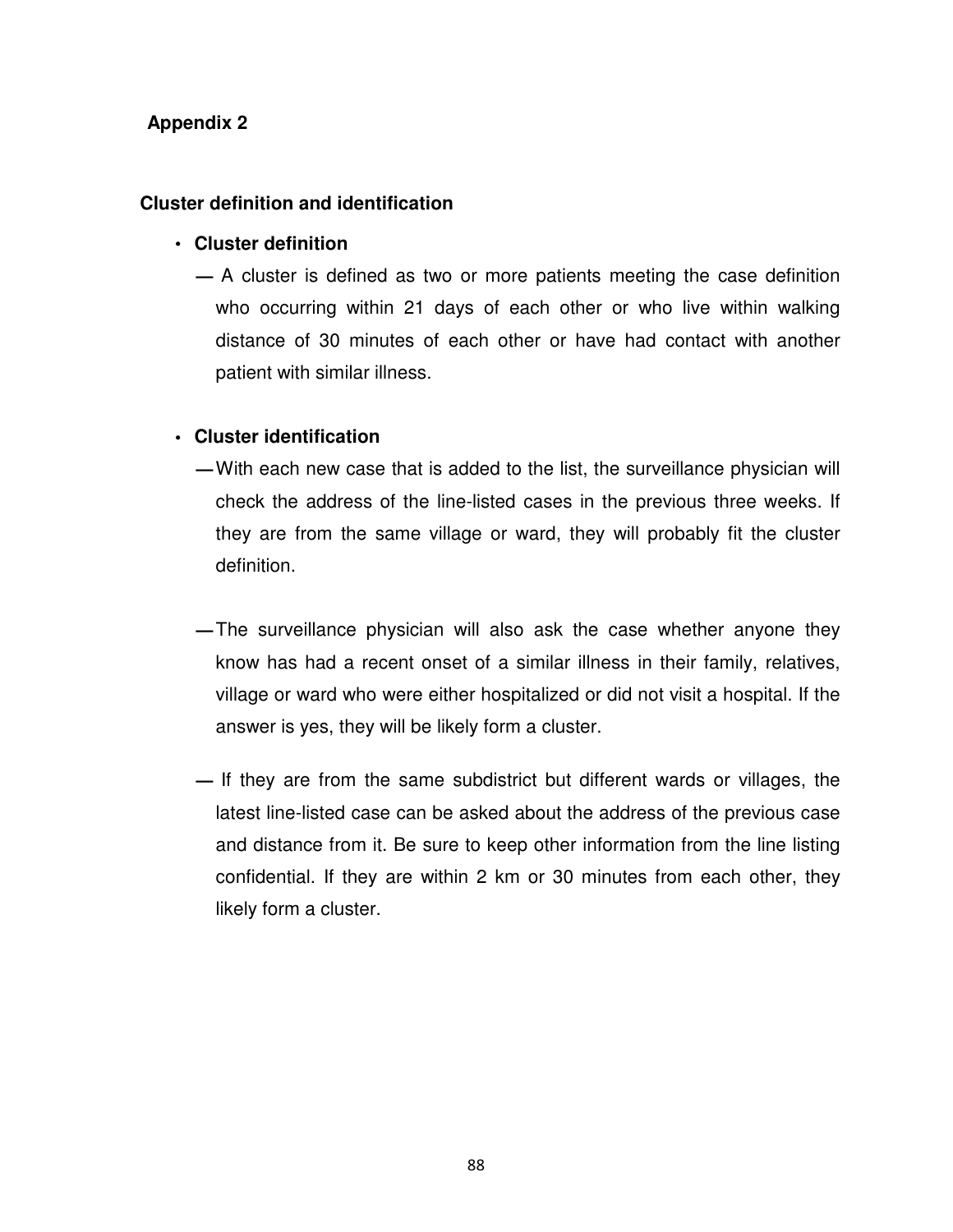# **Differential diagnosis of Nipah virus, Japanese encephalitis (JE) and herpes simplex (HS) encephalitis**

| <b>Characteristics</b> | <b>Nipah virus</b>                                                                                                         | Japanese<br>encephalitis                                            | <b>Herpes simplex</b><br>encephalitis   |
|------------------------|----------------------------------------------------------------------------------------------------------------------------|---------------------------------------------------------------------|-----------------------------------------|
| Agent                  | Nipah virus<br>(Paramyxovirus family)                                                                                      | JBE virus (RNA,<br>Flavivirus)                                      | <b>HS virus</b>                         |
| Incubation period      | Median 10 days<br>$(range: 2-21 days)$                                                                                     | $5-14$ days                                                         | Mean 4 days (range: 2-12<br>days)       |
| Transmission           | Drinking raw date palm<br>juice, human-to-<br>human (close physical<br>contact with Nipah<br>case), animal (pig) to<br>man | Culex mosquito<br>(vector); human-<br>to-human not<br>reported      | Human-to-human, respiratory,<br>droplet |
| Site of involvement    | Corticosubcortical<br>areas of<br>cerebrum/cerebellum,<br>brain stem                                                       | Thalamus,<br>cortex,<br>cerebellum,<br>anterior horn<br>cells (AHC) | Frontotemporal area                     |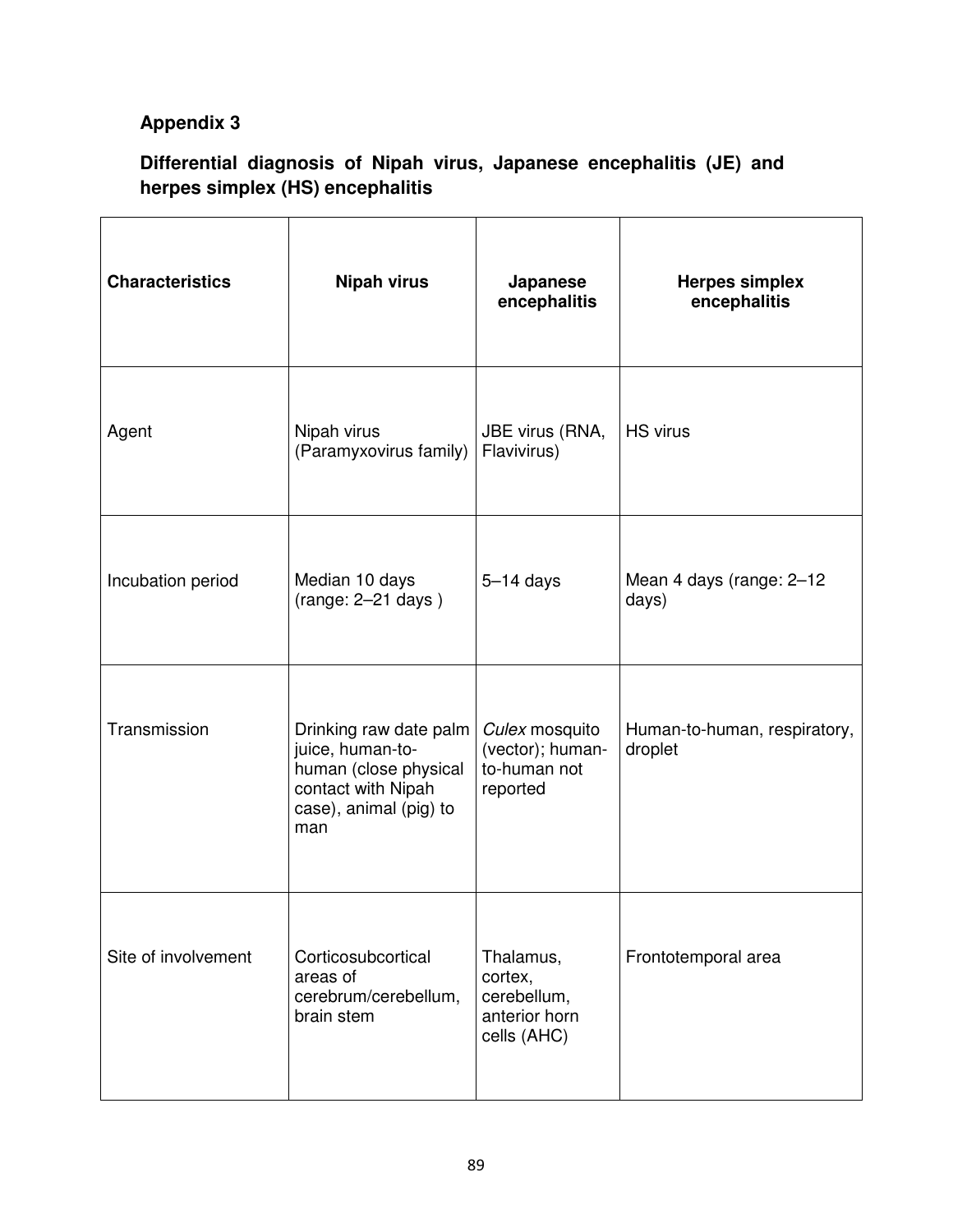| <b>Clinical features</b> | Fever, headache,<br>altered sensorium but<br>specially associated<br>with segmental<br>myoclonus and<br>respiratory<br>involvement                      | Fever,<br>headache,<br>altered<br>sensorium<br>(100%) followed<br>by convulsions<br>and meningeal<br>sign, abnormal<br>movements | Same as JE but typically<br>associated with a<br>constellation of frontotemporal<br>features with aphasia or<br>mutism, personality change,<br>and focal or generalized<br>seizures          |
|--------------------------|---------------------------------------------------------------------------------------------------------------------------------------------------------|----------------------------------------------------------------------------------------------------------------------------------|----------------------------------------------------------------------------------------------------------------------------------------------------------------------------------------------|
| Serology / PCR           | IgM /IgG (ELISA),<br><b>PCR</b>                                                                                                                         | Antigen or<br>antibody in blood<br>/CSF                                                                                          | CSF PCR for HSV DNA is<br>diagnostic                                                                                                                                                         |
| <b>CSF</b>               | Pleocytosis (10-60<br>cells/mm <sup>3</sup> ), ↑,protein<br>$(30-60$ mg/L), normal<br>glucose                                                           | Pleocytosis (10-<br>$9800cy^6/L$ , L)prot<br>ein (900 mg/L),<br>normal glucose                                                   | Lymphocytic pleiocytosis<br>(typically 10typiccells/mm <sup>3</sup> ),<br>normal glucose, and<br>increased protein (0.6 to 6<br>g/l). Red blood cells and<br>xanthochromia may be<br>present |
| EEG <sup>a</sup>         | The main EEG<br>findings are<br>continuous diffuse<br>slowing with focal<br>predominance and<br>discharges mainly at<br>temporal and frontal<br>regions | Diffuse slow<br>waves<br>(theta/delta),<br>burst<br>suppression                                                                  | High voltage periodic<br>lateralizing epileptiform<br>discharges                                                                                                                             |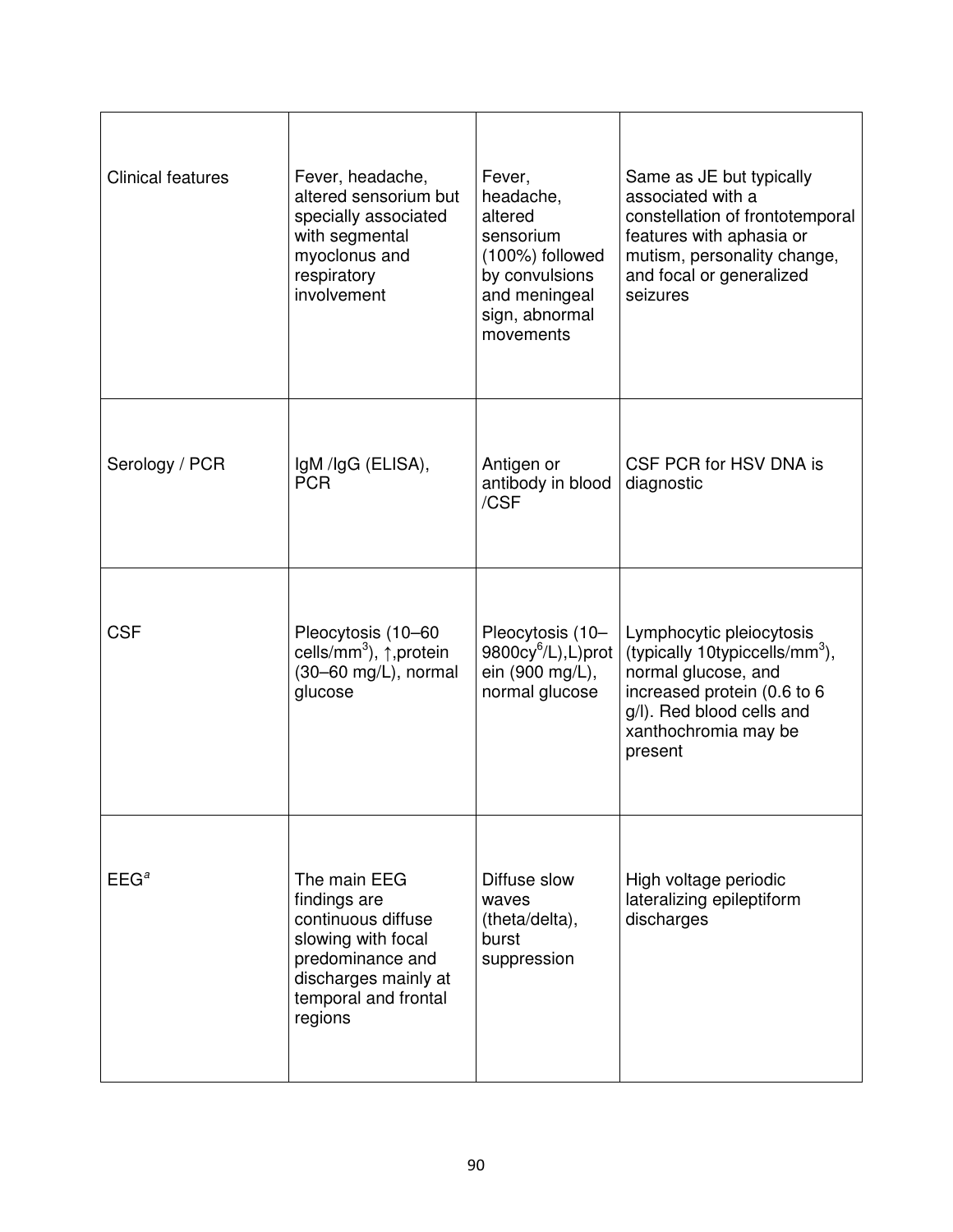| Computed tomography           | Extensive low density<br>areas in both cerebral<br>hemispheres                                                | Non-enhancing,<br>low density<br>lesions in<br>thalamus, basal<br>ganglia, brain<br>stem                  | Hypodense lesion in one or<br>both frontal or temporal lobes<br>and sometimes areas of<br>hyperintensity representing<br>small haemorrhages |
|-------------------------------|---------------------------------------------------------------------------------------------------------------|-----------------------------------------------------------------------------------------------------------|---------------------------------------------------------------------------------------------------------------------------------------------|
| Magnetic resonance<br>imaging | Confluent areas of<br>signal changes in<br>corticosubcortical<br>region of both<br>cerebrum and<br>cerebellum | T2-weighted<br>images,<br>extensive<br>hyperintense<br>lesions in<br>thalamus,<br>cerebrum,<br>cerebellum | T1 hypointense and<br>T2/FLAIR/BWI image showing<br>hyperintensity lesions in<br>frontotemporal lobe <sup>b</sup>                           |
| Prognosis                     | 40% CFR with ICU<br>care, 75% CFR<br>without adequate care <sup>c</sup>                                       | Mortality 8.5-<br>20%                                                                                     | High mortality (20-30% with<br>acyclovir)                                                                                                   |

<sup>a</sup> EEG, electroencephalography.

 $<sup>b</sup>$  FLAIR/BWI, fluid attenuated inversion recovery/bonded water index.</sup>

 $\textdegree$  CFR, case fatality rate.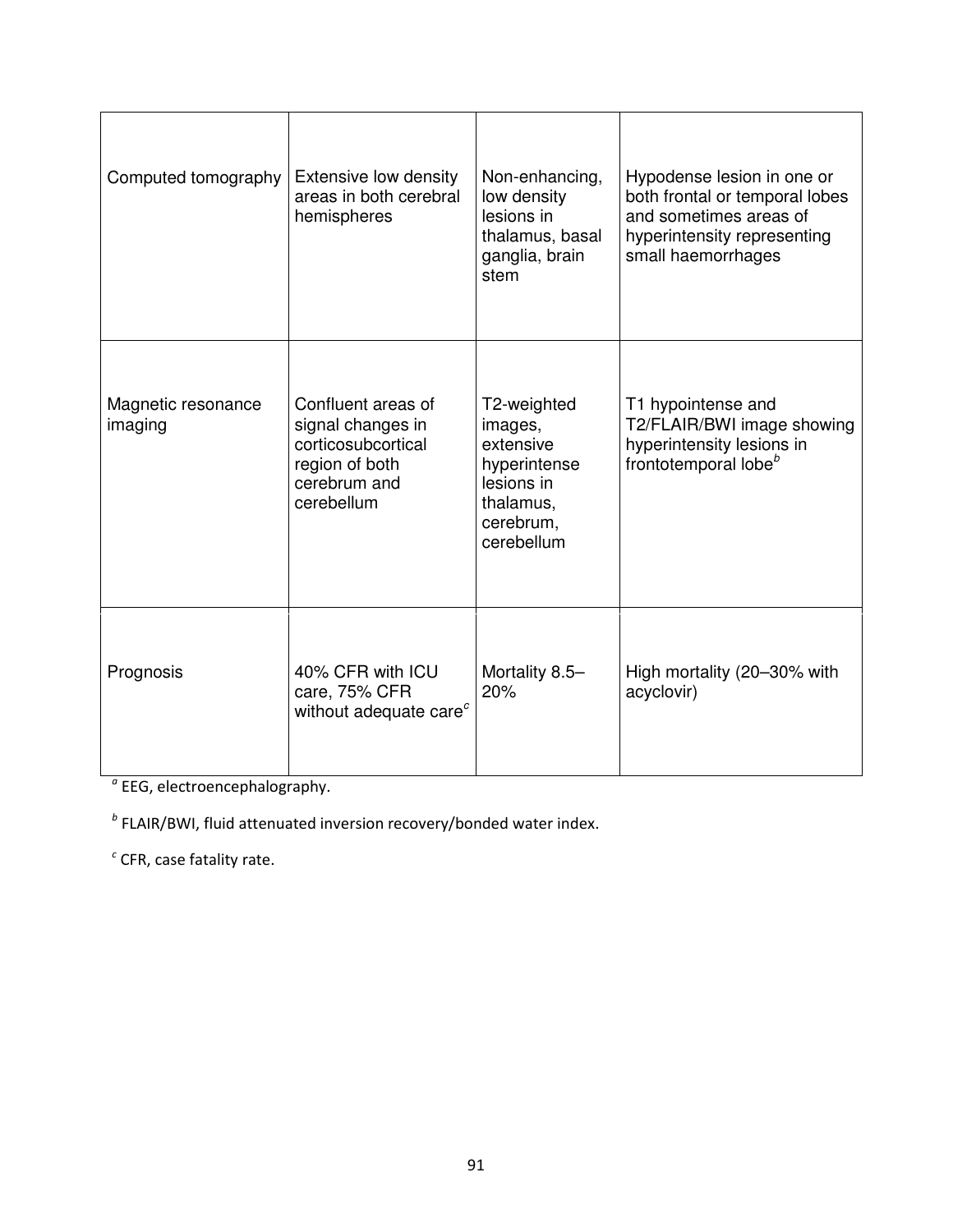List of WHO Collaborating Centres and other institutions having facilities for laboratory confirmation of Nipah outbreaks and surveillance in the WHO South-East Asia Region

Laboratory diagnosis

WHO Collaborating Centre for Arbovirus and Haemorrhagic Fever Reference

and Research

National Institute of Virology

(Indian Council of Medical Research)

20/ A, Dr Ambedkar Road.

Post Box No. 11,

Pune 411001, India

Tel. No. : 91-020-26127301 / 91-020-26006290

Fax No. : 91-020-26122669/ 91-020-26126399

Email: director@niv.co.in

Website: http://www.niv.co.in

WHO Collaborating Centre for Research and Training on Viral Zoonoses

Department of Medicine (Neurology) and Neuroscience Centre for Research and

Development

Chulalongkorn University Hospital

Bangkok, Thailand

Tel: 662-2564000 Fax: 662-6523122

Email: fmedthm@gmail.com

Website: http://www.cueid.org/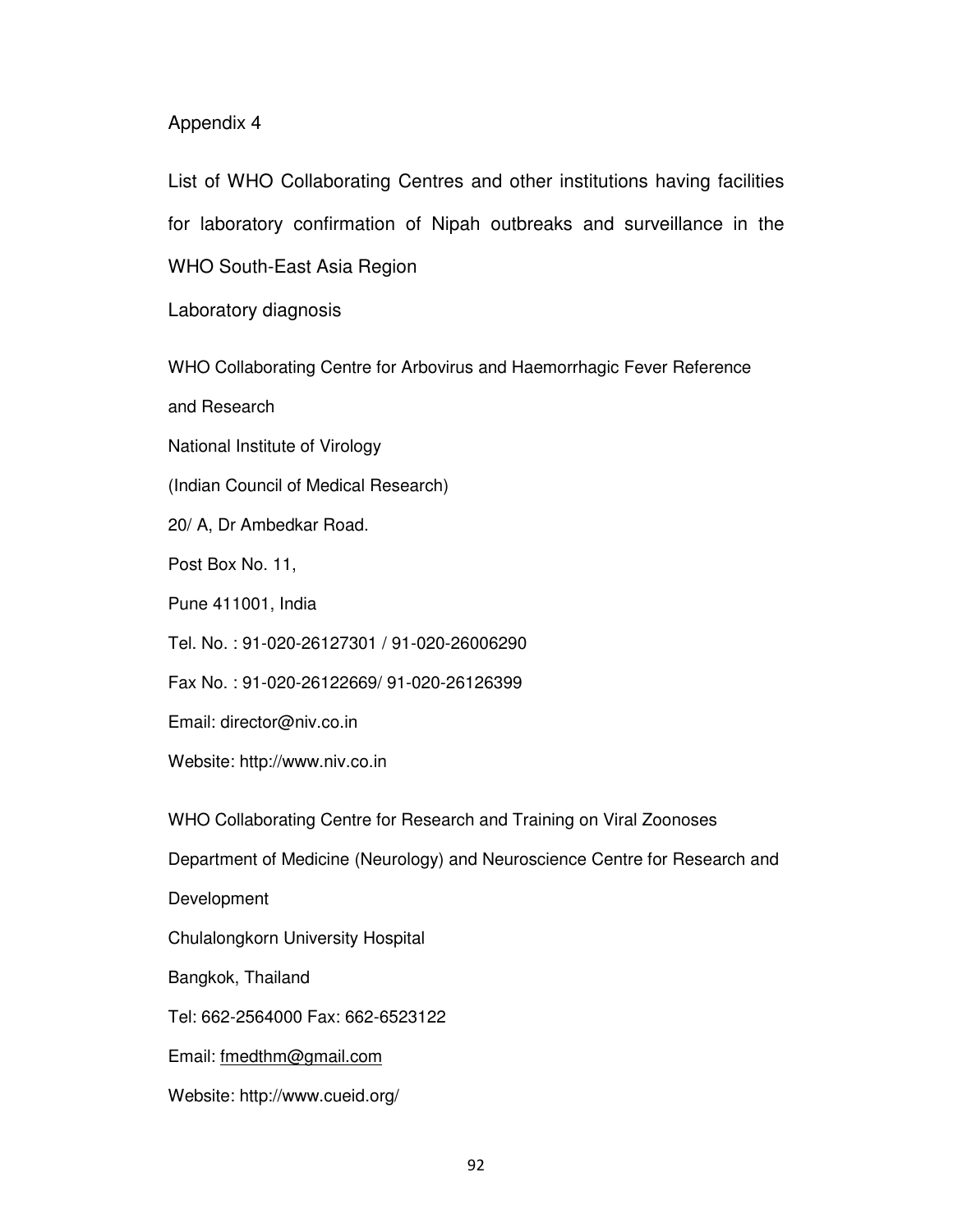## Surveillance and response

Institute of Epidemiology, Disease Control and Research (IEDCR)

Mohakhali, Dhaka-1212

Dhaka

Bangladesh

Phone: +880-2-9898796, 9898691

Fax: +880-2-9880440

Website: http://www.iedcr.gov.bd

Email: director@iedcr.gov.bd

International Centre for Diarrhoeal Disease Research, Bangladesh

GPO Box 128

Dhaka 1000

Bangladesh

Phone: (+88 02) 9827001–10

Fax: (+88 02) 9827075, 9827077

Email: nfo@icddrb.org